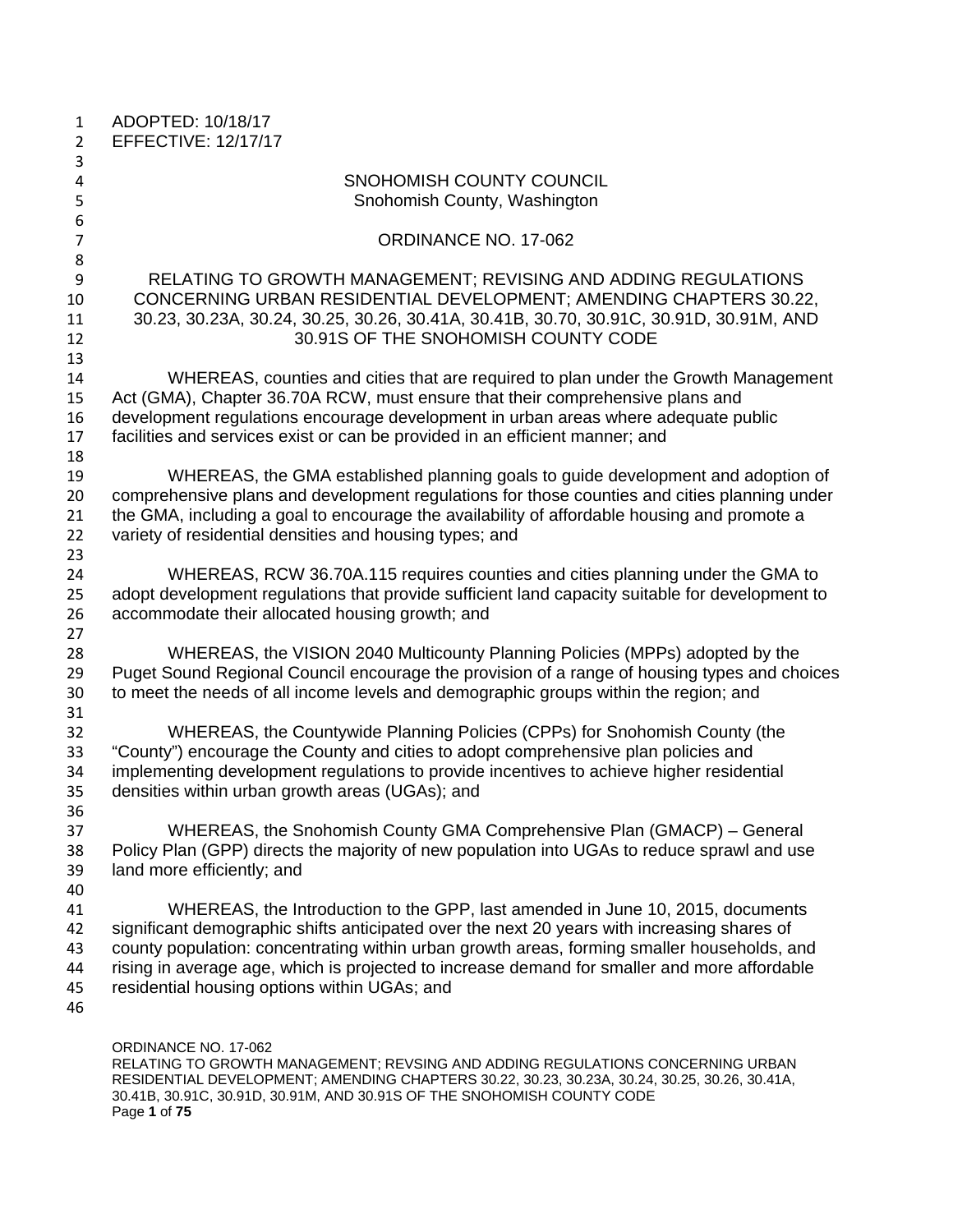ORDINANCE NO. 17-062 WHEREAS, residential development in unincorporated UGAs since the adoption of the GMA has primarily been larger detached single-family dwelling or low-rise and mid-rise multi- family dwellings; and WHEREAS, the Missing Middle is a range of multi-unit or clustered housing types compatible in scale with detached single-family homes that help meet the growing demand for walkable urban living; and 9 WHEREAS, the GPP encourages a variety of housing types and densities within UGAs,<br>10 including townhouse and duplexes, which are part of the Missing Middle: and including townhouse and duplexes, which are part of the Missing Middle; and WHEREAS, the Snohomish County Department of Planning and Development Services (PDS) met with stakeholders, including developers, builders, land use planners, architects, civil engineers, and conservation groups, to better understand the market for denser single-family attached and detached housing developments, such as townhouses and other attached and 16 detached housing products, and identify regulatory options to enhance incentivize such<br>17 developments: and developments; and WHEREAS, on May 23, 2017, the Snohomish County Planning Commission ("Planning Commission") was briefed by PDS staff about the code amendments contained in this ordinance; and WHEREAS, the Planning Commission held a public hearing on June 27, 2017, to receive public testimony concerning the code amendments contained in this ordinance; and WHEREAS, at the conclusion of the Planning Commission's public hearing, the Planning Commission deliberated on the proposed ordinance and voted to recommend amendments to the Snohomish County Code (SCC) relating to urban residential development standards as shown in its recommendation letter dated July 10, 2017; and WHEREAS, on October 18, 2017, the Snohomish County Council ("County Council") held a public hearing after proper notice, and considered public comment and the entire record related to the code amendments contained in this ordinance; and WHEREAS, following the public hearing, the County Council deliberated on the code amendments contained in this ordinance; NOW, THEREFORE, BE IT ORDAINED: 39<br>40 **Section 1.** The County Council adopts the following findings in support of this ordinance: A. The foregoing recitals are adopted as findings as if set forth in full herein. B. This ordinance will amend Title 30 SCC to update and add regulations related to urban residential development standards. The proposed code amendments seek to: 1) expand the mixing of housing types permitted through the unit lot subdivision process; 2) incentivize

RELATING TO GROWTH MANAGEMENT; REVSING AND ADDING REGULATIONS CONCERNING URBAN RESIDENTIAL DEVELOPMENT; AMENDING CHAPTERS 30.22, 30.23, 30.23A, 30.24, 30.25, 30.26, 30.41A, 30.41B, 30.91C, 30.91D, 30.91M, AND 30.91S OF THE SNOHOMISH COUNTY CODE Page **2** of **75**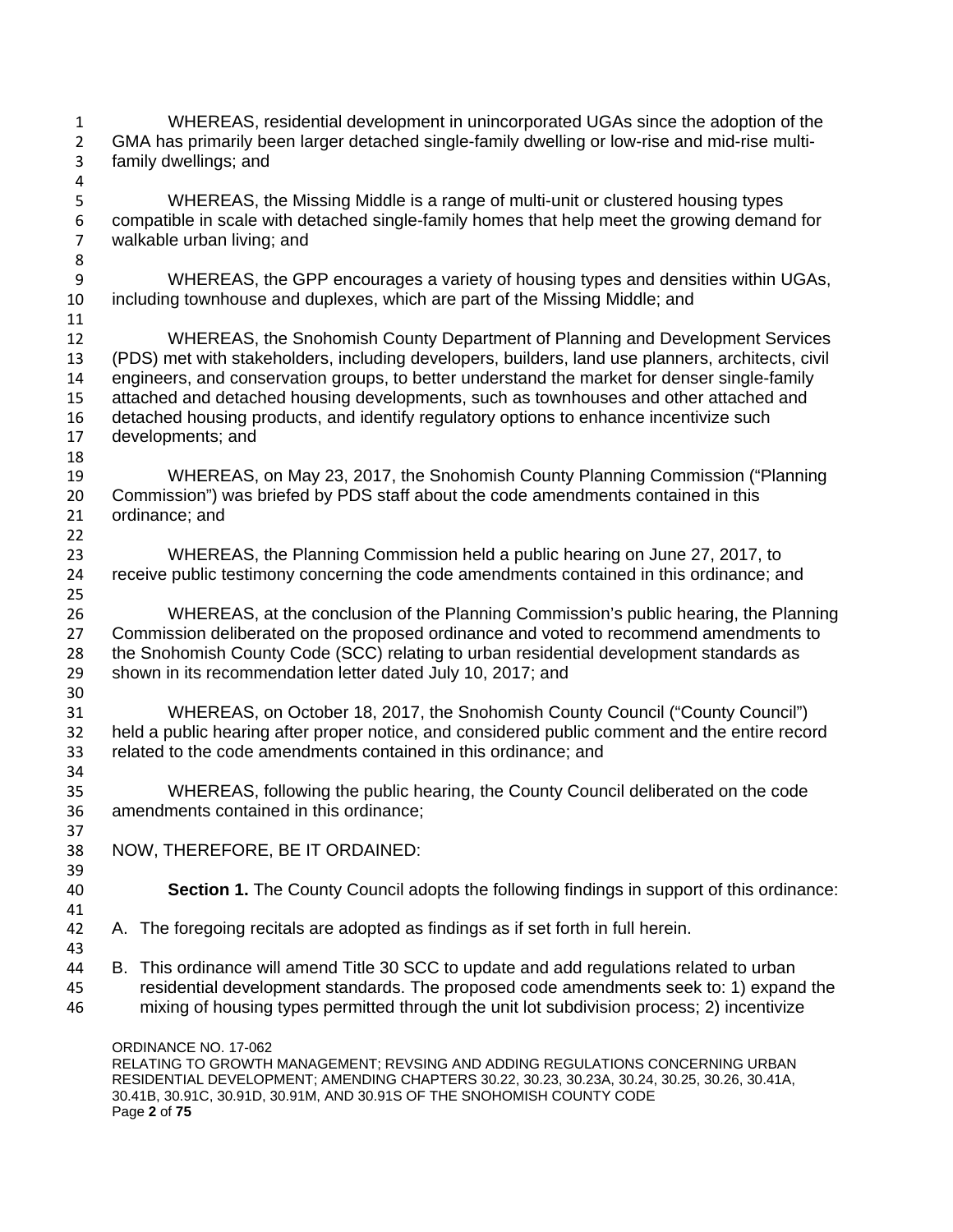- increased output and density of single-family attached and detached housing types; and 3) improve the quality and health of urban residential development through enhanced landscaping, open space, bulk and scale requirements, architectural elements, parking, access, building transparency, and site design standards.
- C. In developing the proposed code amendments, the County considered the goals of the GMA, specifically those goals related to urban growth, reducing sprawl, housing, open space and recreation, and the environment, as identified in RCW 36.70A.020. The proposed amendments are consistent with:
- 1. GMA Goal 1: "Urban growth. Encourage development in urban areas where adequate public facilities and services exist or can be provided in an efficient manner." The proposed code amendments allow to townhouse and mixed townhouse development only within UGAs.
- 2. GMA Goal 2: "Reduce sprawl. Reduce the inappropriate conversion of undeveloped land into sprawling, low-density development." The proposed code amendments are intended to encourage townhouse and mixed townhouse development, which are forms of infill development designed to use land more efficiently and provide additional capacity for future population growth within UGAs, thereby reducing pressures to expand UGAs.
- 3. GMA Goal 4: "Housing. Encourage the availability of affordable housing to all economic segments of the population of this state, promote a variety of residential densities and housing types, and encourage preservation of existing housing stock." The proposed code amendments encourage townhouse and mixed townhouse development to promote a variety of residential densities and housing types.
- 4. GMA Goal 9: "Open space and recreation. Retain open space, enhance recreational opportunities, conserve fish and wildlife habitat, increase access to natural resource lands and water, and develop parks and recreation facilities." The proposed code amendments encourage townhouse and mixed townhouse development to contain a modest amount of private and semi-private open space for individual dwelling units.
- 5. GMA Goal 10: "Environment. Protect the environment and enhance the state's high quality of life, including air and water quality, and the availability of water." The proposed code amendments will protect the environment by encouraging residential development to use urban land more efficiently.
- 39 D. The proposed code amendments will better achieve, comply with, and implement the Puget Sound Regional Council's (PSRC) Multi-County Planning Policies (MPPs) which set forth Sound Regional Council's (PSRC) Multi-County Planning Policies (MPPs) which set forth the following policies related to the proposed regulations:
- 

43 1. Urban Lands Policy MPP-DP-2 "Encourage efficient use of urban land by maximizing the development potential of existing urban lands, such as advancing development that achieves zoned density." The proposed code amendments encourage housing forms

ORDINANCE NO. 17-062 RELATING TO GROWTH MANAGEMENT; REVSING AND ADDING REGULATIONS CONCERNING URBAN RESIDENTIAL DEVELOPMENT; AMENDING CHAPTERS 30.22, 30.23, 30.23A, 30.24, 30.25, 30.26, 30.41A, 30.41B, 30.91C, 30.91D, 30.91M, AND 30.91S OF THE SNOHOMISH COUNTY CODE Page **3** of **75**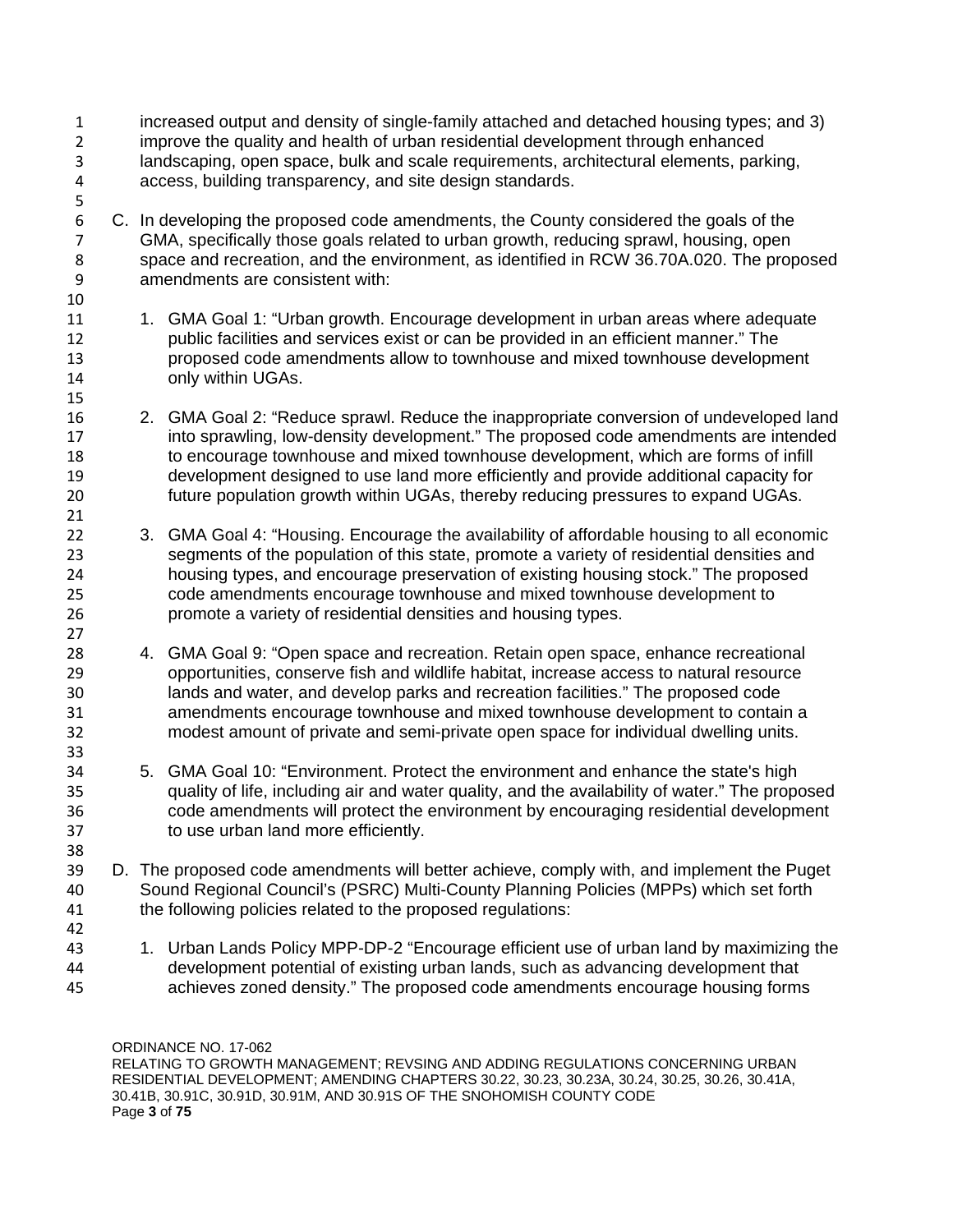designed to use land more efficiently and achieves higher density within low, medium, and high density residential areas.

- 2. Urban Lands Policy MPP-DP-4: "Accommodate the region's growth first and foremost in the urban growth area. Ensure that development in rural areas is consistent with the regional vision." The proposed code amendments encourage townhouse and mixed townhouse development, which are forms of infill development designed to use land more efficiently and provide additional capacity for future population growth only within UGAs, thereby reducing pressures to expand UGAs.
- 3. Urban Lands Policy MPP-DP-14: "Preserve and enhance existing neighborhoods and create vibrant, sustainable compact urban communities that provide diverse choices in housing types, a high degree of connectivity in the street network to accommodate walking, bicycling and transit use, and sufficient public spaces." The proposed code amendments encourage a variety of denser single-family attached and detached housing types within UGAs while preserving and enhancing the integrity of established neighborhoods.
- 4. Urban Lands Policy MPP-DP-15: "Support the transformation of key underutilized lands, such as brownfields and greyfields, to higher density, mixed-use areas to complement the development of centers and the enhancement of existing neighborhoods." The proposed code amendments are intended to encourage townhouse and mixed townhouse development, which are forms of infill development that are well suited to smaller parcels that may not achieve desired densities through lower-density forms of single-family residential development.
- 5. Urban Lands Policy MPP-DP-33: "Identify, protect and enhance those elements and characteristics that give the central Puget Sound region its identity, especially the natural visual resources and positive urban form elements." The proposed amendments are intended to encourage a broader range of single-family attached and detached housing types, which employ higher quality urban design strategies and are forms of infill development that share complementary characteristics with existing residential development.
- 6. Urban Lands Policy MPP-DP-43: "Design communities to provide an improved environment for walking and bicycling." The proposed code amendments encourage enhanced pedestrian-oriented facilities and features within residential developments in UGAs, particularly for townhouse and mixed townhouse developments, to foster increased walking rates by residents.
- 7. Urban Lands Policy MPP-DP-49: "Support and provide incentives to increase the percentage of new development and redevelopment—both public and private—to be built at higher performing energy and environmental standards." The propose code amendments incentivize development of smaller dwelling unit sizes to lower energy and maintenance costs borne by residents.
- 

ORDINANCE NO. 17-062

RELATING TO GROWTH MANAGEMENT; REVSING AND ADDING REGULATIONS CONCERNING URBAN RESIDENTIAL DEVELOPMENT; AMENDING CHAPTERS 30.22, 30.23, 30.23A, 30.24, 30.25, 30.26, 30.41A, 30.41B, 30.91C, 30.91D, 30.91M, AND 30.91S OF THE SNOHOMISH COUNTY CODE Page **4** of **75**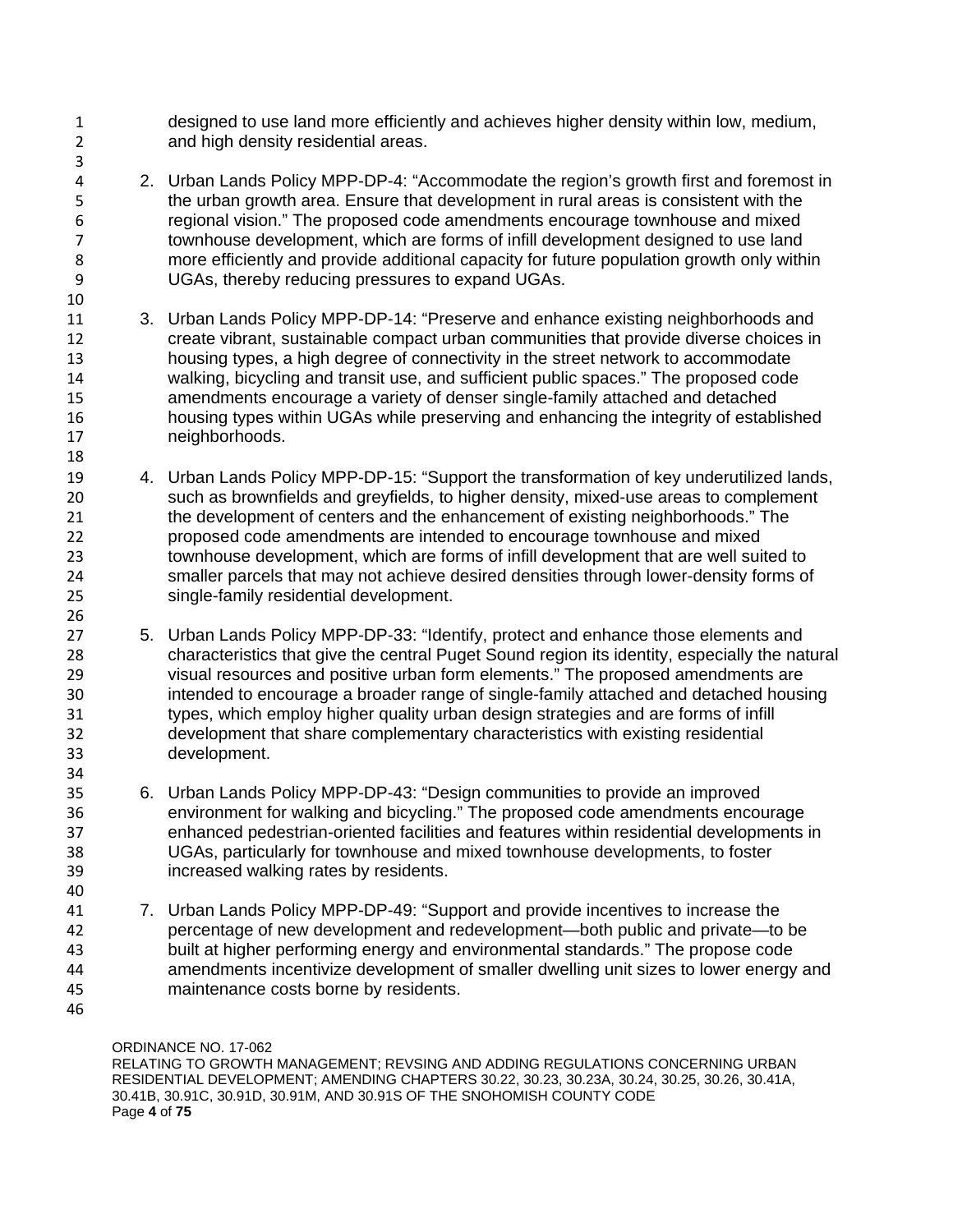8. Housing Policy MPP-H-1: "Provide a range of housing types and choices to meet the housing needs of all income levels and demographic groups within the region." The proposed code amendments encourage the development of denser single-family attached and detached to provide a broader range of housing types for various income levels and demographic groups. 9. Housing Policy MPP-H-8: "Encourage the use of innovative techniques to provide a broader range of housing types for all income levels and housing needs." The proposed code amendments encourage a broader spectrum of housing types to meet the needs of diverse populations. E. The proposed code amendments will better achieve, comply with, and implement the Snohomish County Countywide Planning Policies (CPP) which set forth the following policies related to the proposed regulations: 16 1. Development Pattern Policy DP-11: "The County and cities should revise development regulations and incentives, as appropriate, to encourage higher residential densities and greater employment concentrations in Urban Growth Areas." The proposed code amendments are intended to encourage additional townhouse, duplex, attached single- family, and single-family detached infill development designed to use land more efficiently and provide additional capacity for future population growth within UGAs, thereby reducing the need to expand UGAs. 2. Development Pattern Policy DP-15: "The County and cities should adopt policies, development regulations, and design guidelines that allow for infill and redevelopment of appropriate areas as identified in their comprehensive plans." The proposed code amendments encourage housing forms which are designed to use land more efficiently and achieve a higher density within low, medium, and high density residential areas in addition to urban commercial areas. 3. Development Pattern Policy DP-16: "Jurisdictions should encourage the use of innovative development standards, design guidelines, regulatory incentives, and applicable low impact development measures to provide compact, high quality communities." The proposed code amendments encourage higher density single-family residential housing forms, which provide an alternative to standard forms of single-family residential development. 4. Development Pattern Policy DP-33: "Jurisdictions should develop high quality, compact urban communities that impart a sense of place, preserve local character, provide for mixed uses and choices in housing types, and encourage walking, bicycling, and transit use." The proposed amendments encourage higher density attached and detached single-family residential housing forms, which impart a high quality design, preserved open space, and sense of community. The amendments proposed by this ordinance will also encourage residents to use alternate means of transportation by directing density to areas where such means of transportation are more feasible and accessible.

ORDINANCE NO. 17-062 RELATING TO GROWTH MANAGEMENT; REVSING AND ADDING REGULATIONS CONCERNING URBAN RESIDENTIAL DEVELOPMENT; AMENDING CHAPTERS 30.22, 30.23, 30.23A, 30.24, 30.25, 30.26, 30.41A, 30.41B, 30.91C, 30.91D, 30.91M, AND 30.91S OF THE SNOHOMISH COUNTY CODE Page **5** of **75**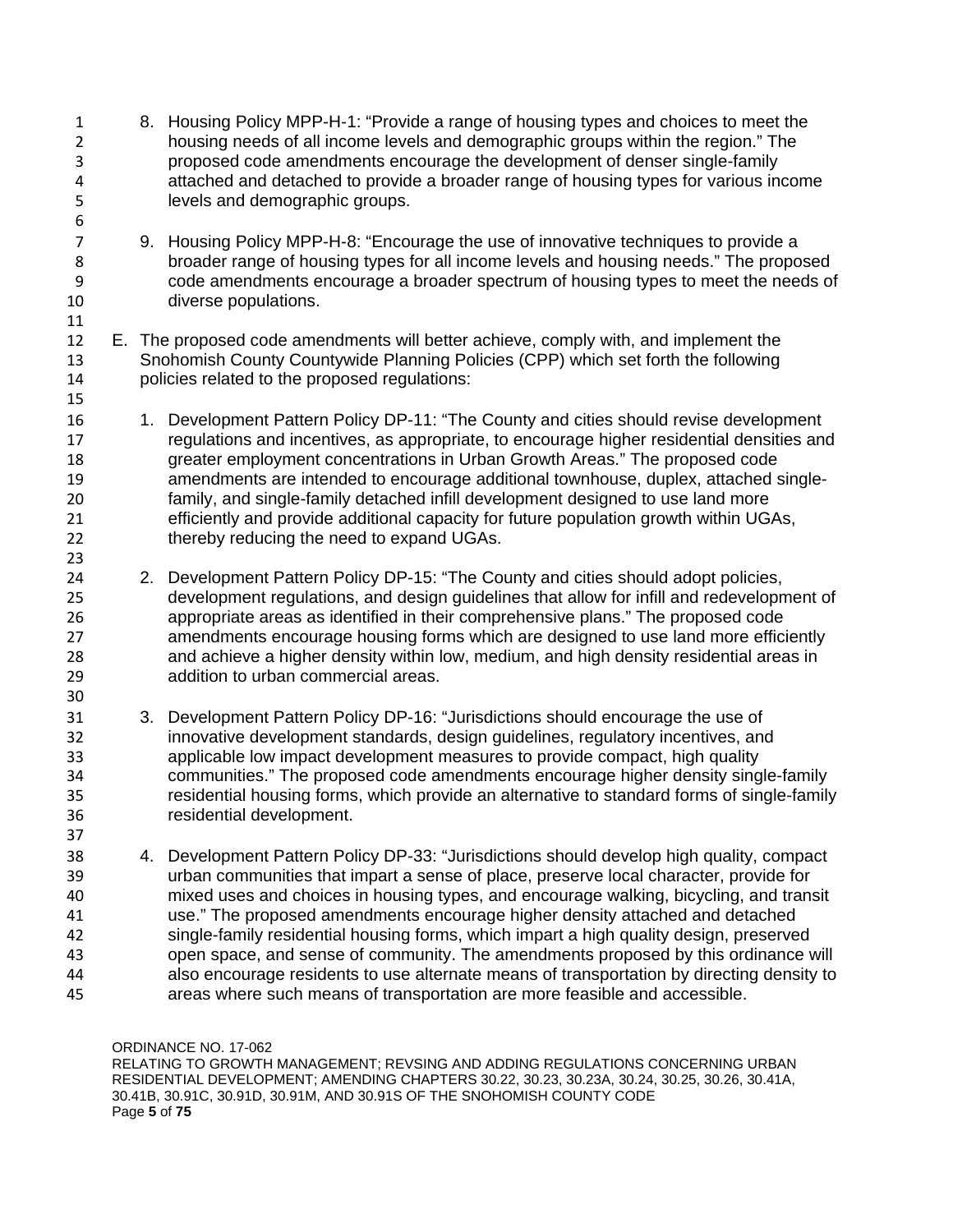5. Development Pattern Policy DP-35: "The County and cities should address the safety, health, and well-being of residents and employees by: a. Adopting development standards encouraging design and construction of healthy buildings and facilities; and b. Providing infrastructure that promotes physical activity." The proposed code 6 amendments encourage increased safety, health, and well-being for residents through<br>7 enhanced site design standards. enhanced site design standards. F. The proposed code amendments will better achieve, comply with, and implement the following goals, objectives, and policies contained in the County's GMACP – GPP by using 11 land more efficiently, fostering compact development to minimize impacts to the natural environment, encouraging a high quality design, adding variety to residential housing stock, improving compatibility of new residential development with existing residential development, increasing open space, and providing regulations that are predictable: 1. Land Use Goal 2: "Establish development patterns that use urban land more efficiently." 2. Land Use Objective 2.A: "Increase residential densities within UGAs by concentrating and intensifying development in appropriate locations, particularly within designated centers and along identified transit emphasis corridors." 22 3. Land Use Policy 2.A.4: "UGAs shall provide opportunities for a mix of affordable housing types (e.g. small lot detached, townhouses, duplex, triplex, 6 to 8 unit apartment and small group housing units) within designated residential areas." 4. Land Use Policy 2.A.5: "Within UGAs, alternatives to standard single family designs such as zero lot line housing and cottages on small lots around a central courtyard, shall be considered in development regulations for residential areas." 5. Land Use Objective 2.E: "Provide for reasonable flexibility in land use regulation and planned mixing of uses, where appropriate, while maintaining adequate protection for existing neighborhoods." 6. Land Use Objective 4.A: "Improve the quality of residential, commercial, and industrial development through comprehensive design standards and a design review process." 7. Land Use Policy 4.A.2: "The county shall ensure that design standards for residential, commercial, and industrial development meet the following criteria: (a) Residential developments should support family households and children by providing adequate and accessible open space and recreation, and encouraging opportunities for day care, preschool and after school care services within close proximity. (b) Where increased density housing is proposed, the height, scale, design and architectural character should be compatible with the character of buildings in the surrounding area. (c) New buildings oriented onto the street, maintain or create streetscape and pedestrian qualities and reduce the visual impact of parking lots, garages and storage areas. (d) Where high rise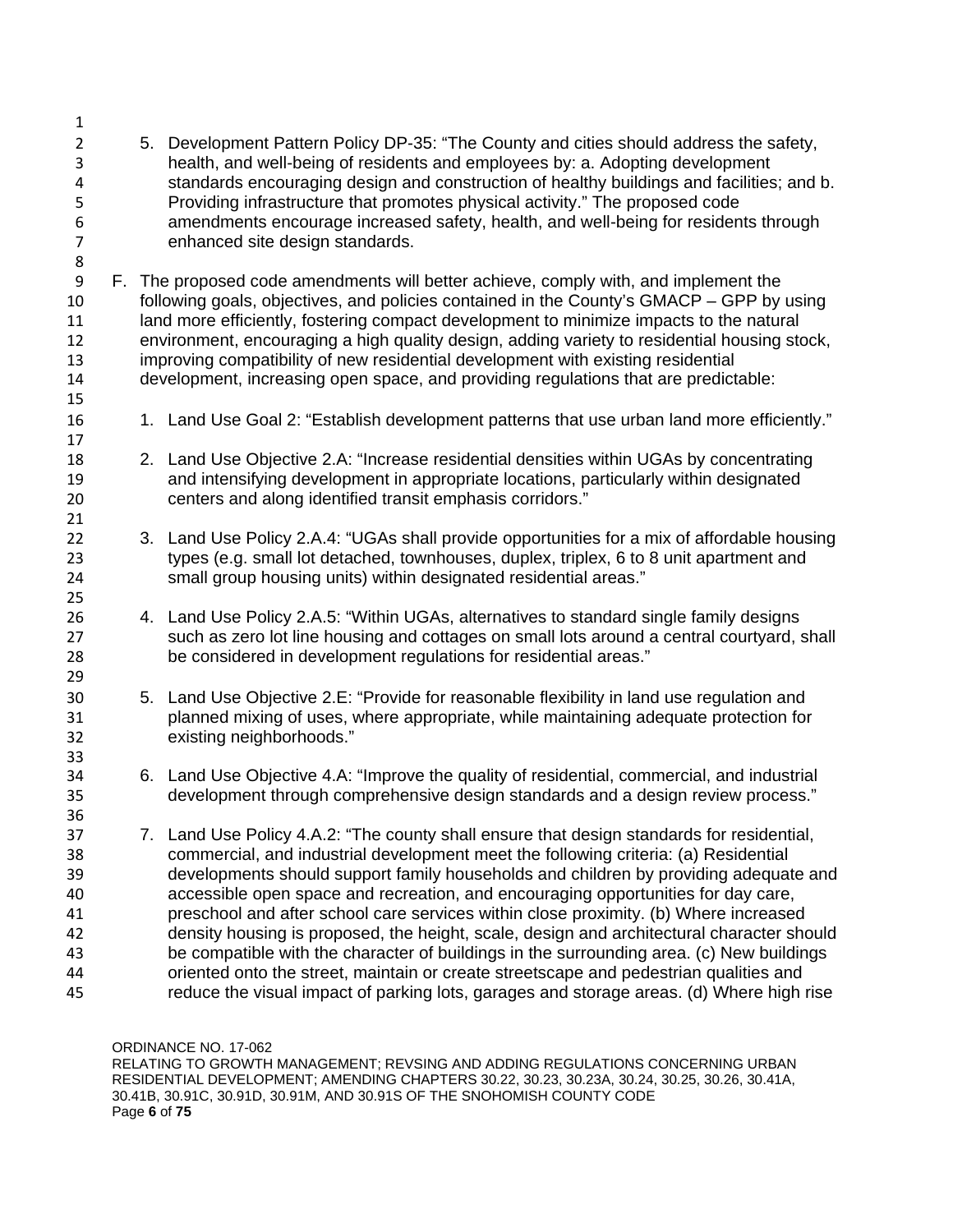| $\mathbf{1}$<br>$\overline{2}$<br>3<br>4<br>5<br>6<br>$\overline{7}$<br>8<br>9<br>10<br>11<br>12 | buildings are developed, street level uses are limited to commercial activities,<br>entertainment services, public services, and other related public-generating activities. (e)<br>The appearance of existing areas should be improved by: 1. encouraging well<br>maintained landscaping on streets and in parking areas; 2. reducing the visual clutter of<br>utility poles, overhead powerlines, and suspended traffic signals; 3. encouraging<br>improvements to entrances, facades, and lighting; and 4. grouping together signs and<br>ensuring they are scaled and designed in a manner appropriate to the street frontage. (f)<br>Developments should provide adequate setbacks, buffers and visual screens to make<br>them compatible with abutting residential and other land uses. (g) Urban design is<br>sensitive to the preservation of existing cultural resources. (h) Consideration of design<br>guidelines should include consideration of costs and impacts on affordable housing." |
|--------------------------------------------------------------------------------------------------|--------------------------------------------------------------------------------------------------------------------------------------------------------------------------------------------------------------------------------------------------------------------------------------------------------------------------------------------------------------------------------------------------------------------------------------------------------------------------------------------------------------------------------------------------------------------------------------------------------------------------------------------------------------------------------------------------------------------------------------------------------------------------------------------------------------------------------------------------------------------------------------------------------------------------------------------------------------------------------------------------------|
| 13<br>14<br>15                                                                                   | 8. Housing Goal 1: "Ensure that all county residents have the opportunity to obtain safe,<br>healthy, and affordable housing."                                                                                                                                                                                                                                                                                                                                                                                                                                                                                                                                                                                                                                                                                                                                                                                                                                                                         |
| 16<br>17<br>18                                                                                   | 9. Housing Objective 1.B: "Ensure that a broad range of housing types and affordability<br>levels is available in urban and rural areas"                                                                                                                                                                                                                                                                                                                                                                                                                                                                                                                                                                                                                                                                                                                                                                                                                                                               |
| 19<br>20<br>21<br>22<br>23                                                                       | 10. Housing Policy 1.B.1: "The county shall facilitate affordable home ownership and rental<br>opportunities by promoting an increased supply of safe and healthy lower-cost housing<br>types, such as housing on small lots, townhouses, multiplexes, manufactured housing,<br>mobile homes, and mixed-use housing."                                                                                                                                                                                                                                                                                                                                                                                                                                                                                                                                                                                                                                                                                  |
| 24<br>25<br>26<br>27<br>28                                                                       | 11. Housing Policy 1.B.4: "The county shall encourage and support the development of<br>innovative housing types that make efficient use of the county land supply such as<br>residential units in mixed-use developments, accessory dwelling units, cottage housing,<br>co-housing, and live/work units."                                                                                                                                                                                                                                                                                                                                                                                                                                                                                                                                                                                                                                                                                             |
| 29<br>30                                                                                         | 12. Housing Goal 2: "Ensure the vitality and character of existing residential neighborhoods."                                                                                                                                                                                                                                                                                                                                                                                                                                                                                                                                                                                                                                                                                                                                                                                                                                                                                                         |
| 31<br>32<br>33<br>34                                                                             | 13. Housing Objective 2.B: "Encourage the use of innovative urban design techniques and<br>development standards to foster broad community acceptance of a variety of housing<br>types affordable to all economic segments of the population."                                                                                                                                                                                                                                                                                                                                                                                                                                                                                                                                                                                                                                                                                                                                                         |
| 35<br>36<br>37                                                                                   | 14. Housing Policy 2.B.1: "The county shall encourage a variety of housing types and<br>densities in residential neighborhoods."                                                                                                                                                                                                                                                                                                                                                                                                                                                                                                                                                                                                                                                                                                                                                                                                                                                                       |
| 38<br>39<br>40                                                                                   | 15. Housing Policy 2.B.4: "The county shall encourage the integration of a variety of dwelling<br>types and intensities in residential neighborhoods."                                                                                                                                                                                                                                                                                                                                                                                                                                                                                                                                                                                                                                                                                                                                                                                                                                                 |
| 41<br>42<br>43                                                                                   | 16. Economic Development Goal 2: "Provide a planning and regulatory environment which<br>facilitates growth of the local economy."                                                                                                                                                                                                                                                                                                                                                                                                                                                                                                                                                                                                                                                                                                                                                                                                                                                                     |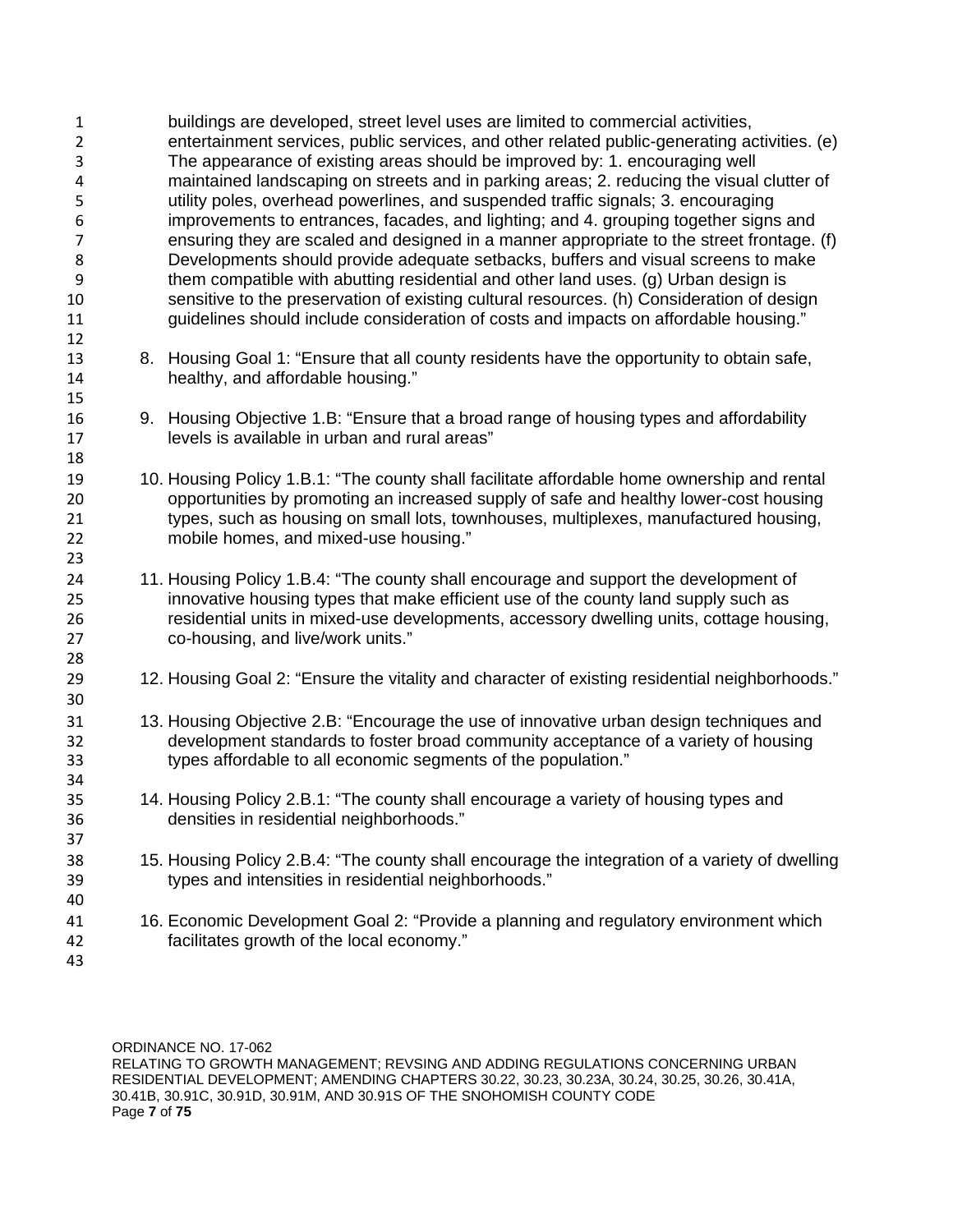17. Economic Development Objective 2.A: "Develop and maintain a regulatory system that is fair, understandable, coordinated and timely." 18. Transportation Goal 4: "Provide transportation services that enhance the health, safety, and welfare of Snohomish County citizens." 19. Transportation Objective 4.D: "Restrict direct vehicle access from public and private property onto designated principal and minor arterials to maintain and improve the integrity of traffic flow." 20. Transportation Policy 4.D.7: "On-site traffic circulation shall be designed in a way that allows safe and efficient storage and movement of driveway traffic." 21. Transportation Policy 4.D.8: "Driveway and traffic flow restrictions shall be used to allow safe and efficient access for emergency vehicles when needed." 22. Transportation Goal 5: "Design transportation systems that are efficient in providing adopted levels of service." 23. Transportation Objective 5.C: "Work to reduce parking demand by requiring accommodation within site plans for pedestrians, public transportation, ridesharing, and bicycles." 24. Transportation Policy 5.C.5: "Developers of new sites shall accommodate mobility of pedestrians." G. Procedural requirements: 1. The proposal is a Type 3 legislative action under SCC 30.73.010 and SCC 30.73.020. 2. As required by RCW 30.70A.106(1), a notice of intent to adopt the proposed code amendments was transmitted to the Washington State Department of Commerce for distribution to state agencies on May 10, 2017. 3. State Environmental Policy Act (SEPA), Chapter 43.21C RCW, requirements with respect to this non-project action have been satisfied through the completion of an environmental checklist and the issuance of a determination of non-significance on May 10, 2017. 4. The public participation process used in the adoption of the proposed code amendments has complied with all applicable requirements of the GMA and SCC. 5. As required by RCW 30.70A.370, the Washington State Attorney General last issued an advisory memorandum in December 2015 entitled "Advisory Memorandum: Avoiding Unconstitutional Takings of Private Property" to help local governments avoid

ORDINANCE NO. 17-062

RELATING TO GROWTH MANAGEMENT; REVSING AND ADDING REGULATIONS CONCERNING URBAN RESIDENTIAL DEVELOPMENT; AMENDING CHAPTERS 30.22, 30.23, 30.23A, 30.24, 30.25, 30.26, 30.41A, 30.41B, 30.91C, 30.91D, 30.91M, AND 30.91S OF THE SNOHOMISH COUNTY CODE Page **8** of **75**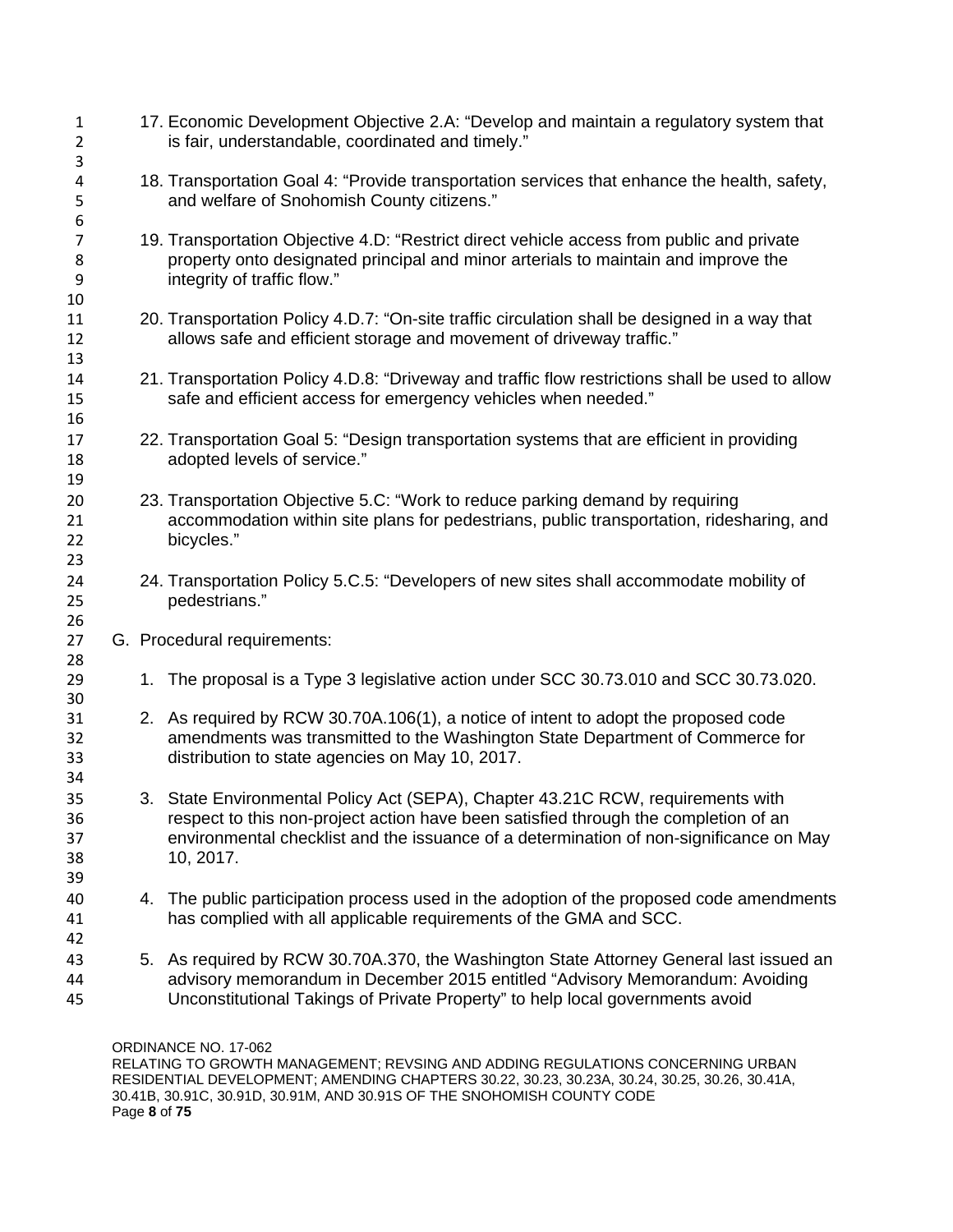unconstitutional takings of private property. The process outlined in the State Attorney General's 2015 advisory memorandum was used by the County in objectively evaluating the regulatory changes in this ordinance. H. The proposed amendments are consistent with the record: 1. This ordinance will amend SCC 30.22.030 to expand an exception to the number of uses allowed on one lot by allowing construction of multiple single-family dwellings on one lot when developed in a townhouse, mixed townhouse, or cottage housing development. 2. This ordinance will amend SCC 30.22.130 to: a. Modify the section title. b. Expand the applicability of SCC 30.22.130(5) to include specific design standards for mixed townhouse developments, which are codified under Chapter 30.23A SCC, and make non-substantive housekeeping changes. 3. This ordinance will amend SCC 30.23.020 to clarify that the existing minimum net density requirements for residential development in UGAs in SCC 30.23.020(1)(a) applies to new townhouse and mixed townhouse developments. 4. This ordinance will amend SCC 30.23.032 to add a new reference note to certain zones in SCC Table 30.23.032 (the urban residential zones bulk matrix), which corresponds to a new reference note under SCC 30.23.040(65) that will increase allowed densities for townhouse and mixed townhouse development. The section is also modified to add a new footnote to certain zones in the urban residential bulk matrix, which corresponds to 28 a new reference note under SCC 30.23.040(66) that will increase maximum lot coverage<br>29 allowances for townhouse and mixed townhouse development. The reference note is allowances for townhouse and mixed townhouse development. The reference note is consolidated into the table and additional non-substantive housekeeping changes are made throughout the section. 5. This ordinance will amend SCC 30.23.040 to: a. Add a new subsection under SCC 30.23.040(65) to increase allowed densities for townhouse and mixed townhouse development in the R-7,200, LDMR, MR, and certain urban commercial zones. The density bonus provides an incentive for townhouse and mixed townhouse development to implement GPP Policy LU 2.A.4. The new subsection is a reference note for SCC Table 30.23.032. b. Add a new subsection under SCC 30.23.040(66) to increase maximum lot coverage allowances for townhouse and mixed townhouse development in the LDMR and MR zones to use land more efficiently and provide greater design flexibility. The new subsection is a reference note for SCC Table 30.23.032.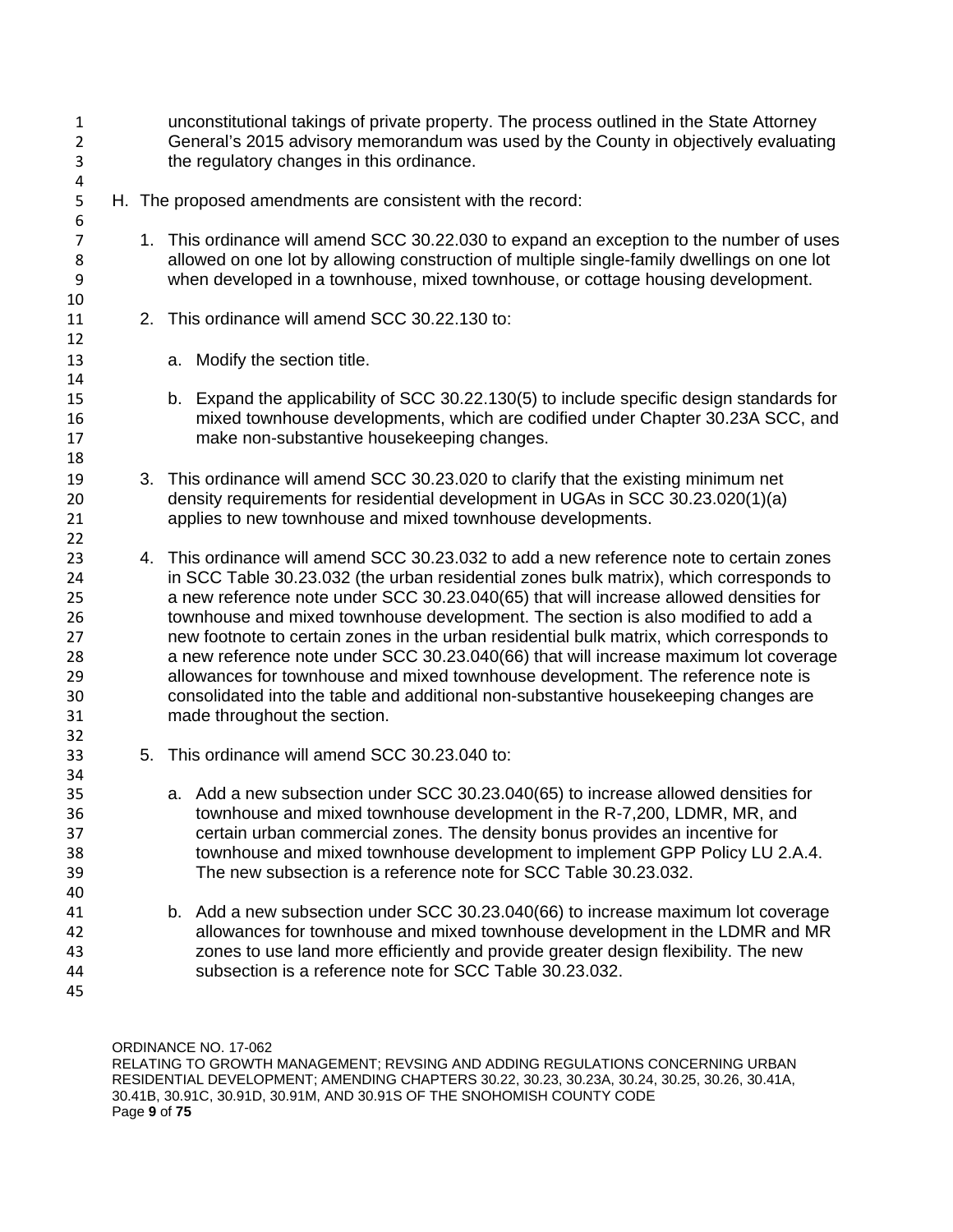| $\mathbf{1}$<br>$\overline{2}$<br>3<br>4<br>5<br>6<br>7<br>8<br>9 | 6. This ordinance will amend SCC 30.23.041 to add two new reference notes to certain<br>zones and road types in SCC Table 30.23.041, which correspond to new reference<br>notes under SCC 30.23.049 that will reduce required setbacks, regulate setback<br>requirements for entrances to covered parking structures from adjacent road network<br>elements, and provide limited upper-story floor incentives for entrances to covered<br>parking structures that are set back at least 19 feet from an abutting road network<br>element in townhouse and mixed townhouse development. Other non-substantive<br>housekeeping changes are made to the section. |                                                                                                                                                                                                                                                                                                                                                                                                                                                           |  |  |  |  |  |
|-------------------------------------------------------------------|---------------------------------------------------------------------------------------------------------------------------------------------------------------------------------------------------------------------------------------------------------------------------------------------------------------------------------------------------------------------------------------------------------------------------------------------------------------------------------------------------------------------------------------------------------------------------------------------------------------------------------------------------------------|-----------------------------------------------------------------------------------------------------------------------------------------------------------------------------------------------------------------------------------------------------------------------------------------------------------------------------------------------------------------------------------------------------------------------------------------------------------|--|--|--|--|--|
| 10<br>11                                                          |                                                                                                                                                                                                                                                                                                                                                                                                                                                                                                                                                                                                                                                               | 7. This ordinance will amend SCC 30.23.049 to:                                                                                                                                                                                                                                                                                                                                                                                                            |  |  |  |  |  |
| 12<br>13<br>14<br>15                                              |                                                                                                                                                                                                                                                                                                                                                                                                                                                                                                                                                                                                                                                               | a. Modify SCC 30.23.049(7) to allow non-single-family detached residential structures<br>over two stories in height to apply a required extra three-foot setback as an upper<br>floor setback under SCC 30.23.040(59).                                                                                                                                                                                                                                    |  |  |  |  |  |
| 16<br>17<br>18<br>19                                              |                                                                                                                                                                                                                                                                                                                                                                                                                                                                                                                                                                                                                                                               | b. Add a new reference note, SCC 30.23.049(13), to allow reduced setbacks from<br>certain road network elements in certain zones for townhouse and mixed townhouse<br>development to provide greater flexibility in design and use land more efficiently.                                                                                                                                                                                                 |  |  |  |  |  |
| 20<br>21<br>22<br>23<br>24<br>25                                  |                                                                                                                                                                                                                                                                                                                                                                                                                                                                                                                                                                                                                                                               | c. Add a new reference note, SCC 30.23.049(14), to allow reduced setback<br>requirements for entrances to covered parking structures from adjacent road network<br>elements and provide limited upper-story floor incentives for entrances to covered<br>parking structures that are set back at least 19 feet from an abutting road network in<br>townhouse and mixed townhouse development.                                                             |  |  |  |  |  |
| 26<br>27                                                          |                                                                                                                                                                                                                                                                                                                                                                                                                                                                                                                                                                                                                                                               | d. Make non-substantive housekeeping changes to SCC 30.23.049(4) and SCC<br>30.23.049(6).                                                                                                                                                                                                                                                                                                                                                                 |  |  |  |  |  |
| 28<br>29                                                          |                                                                                                                                                                                                                                                                                                                                                                                                                                                                                                                                                                                                                                                               | 8. This ordinance will amend SCC 30.23.050 to:                                                                                                                                                                                                                                                                                                                                                                                                            |  |  |  |  |  |
| 30<br>31<br>32                                                    |                                                                                                                                                                                                                                                                                                                                                                                                                                                                                                                                                                                                                                                               | a. Modify the section title.                                                                                                                                                                                                                                                                                                                                                                                                                              |  |  |  |  |  |
| 33<br>34<br>35<br>36<br>37<br>38<br>39                            |                                                                                                                                                                                                                                                                                                                                                                                                                                                                                                                                                                                                                                                               | b. Add a new provision under SCC 30.23.050(4) to change the methodology for<br>calculating average final grade and building height for residential structures with<br>individual dwelling units vertically partitioned by internal walls within a single<br>structure. The addition of this language provides more design flexibility and allows<br>townhouse and mixed townhouse development to maximize density and better adapt<br>to site topography. |  |  |  |  |  |
| 40<br>41<br>42<br>43<br>44<br>45                                  | C.                                                                                                                                                                                                                                                                                                                                                                                                                                                                                                                                                                                                                                                            | Modify SCC 30.23.050(5) to exempt urban residential development subject to<br>Chapters 30.23A and 30.41G SCC from the fill requirement and revise the reference<br>to the applicable figure. This exemption resolves the problem of constructing<br>residential development adjacent to existing residential development where other<br>design requirements already provide adequate compatibility measures.                                              |  |  |  |  |  |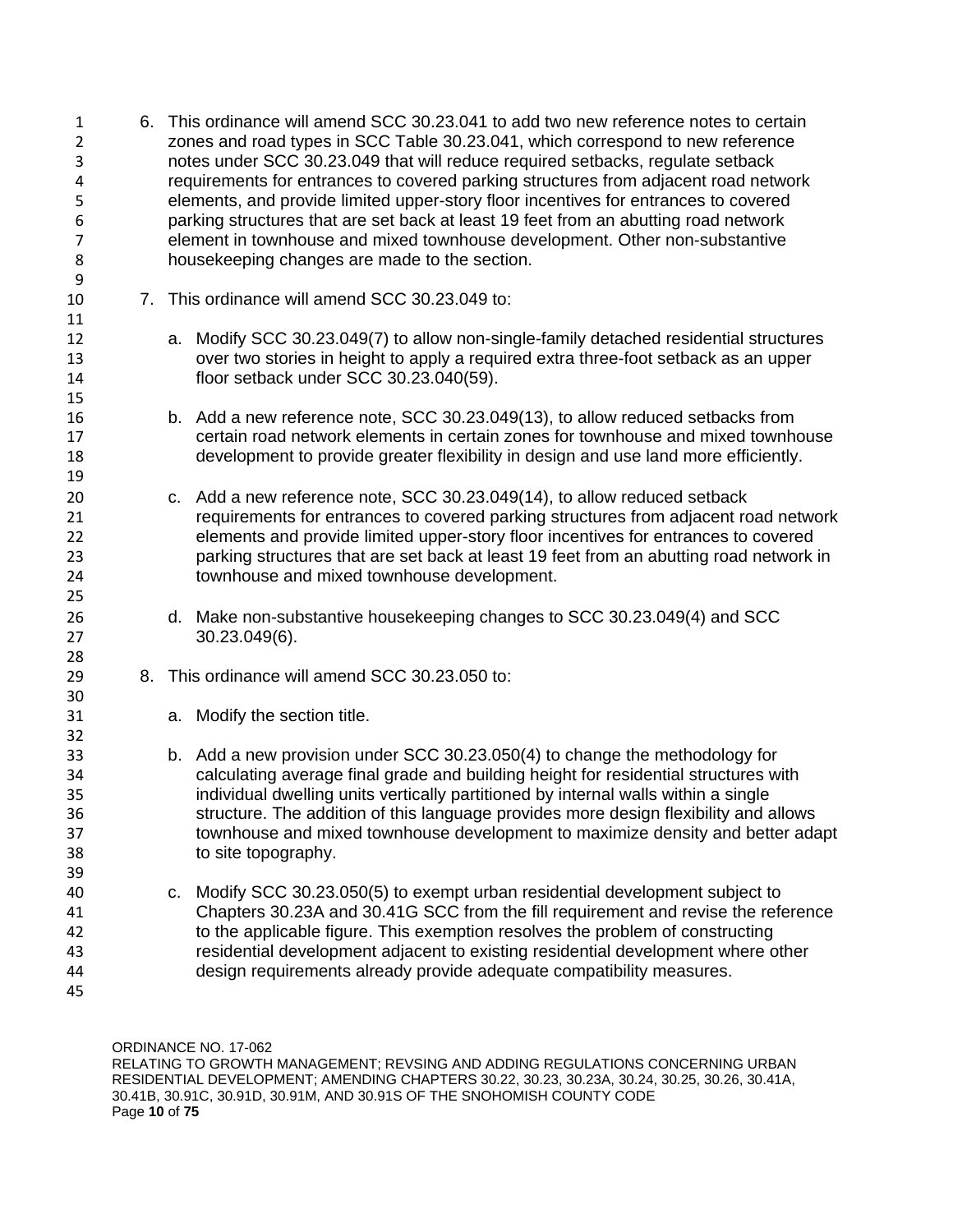| $\mathbf{1}$<br>$\overline{2}$<br>3<br>4                 |    |    | d. Modify SCC Figure 30.23.050(1) to replace the existing figure with a new figure that<br>is easier to read and implement, delete certain text, and make non-substantive<br>housekeeping changes.                                                                                                                                                                                                                                                                                                                                                                                                                                                               |
|----------------------------------------------------------|----|----|------------------------------------------------------------------------------------------------------------------------------------------------------------------------------------------------------------------------------------------------------------------------------------------------------------------------------------------------------------------------------------------------------------------------------------------------------------------------------------------------------------------------------------------------------------------------------------------------------------------------------------------------------------------|
| 5<br>6<br>$\overline{7}$                                 |    |    | e. Modify SCC Figure 30.23.050(2) to replace the existing figure and insert a new title<br>and figure to illustrate the alternative calculation method of SCC 30.23.050(4).                                                                                                                                                                                                                                                                                                                                                                                                                                                                                      |
| 8<br>9<br>10<br>11<br>12                                 |    | f. | Modify and renumber SCC Figure 30.23.050(2) to delete the existing figure, revise<br>the existing title, make housekeeping changes related to associated text of the<br>figure, and insert a new SCC Figure 30.23.050(3) to improve readability and<br>interpretation related to SCC 30.23.050(5).                                                                                                                                                                                                                                                                                                                                                               |
| 13<br>14                                                 |    | g. | Modify SCC 30.23.050(7) to make non-substantive housekeeping changes.                                                                                                                                                                                                                                                                                                                                                                                                                                                                                                                                                                                            |
| 15                                                       | 9. |    | This ordinance will amend SCC 30.23A.030 to:                                                                                                                                                                                                                                                                                                                                                                                                                                                                                                                                                                                                                     |
| 16<br>17<br>18<br>19<br>20<br>21<br>22<br>23<br>24<br>25 |    |    | a. Modify SCC Table 30.23A.030(2) to remove extraneous zones identified in the table<br>replace the term "all other zones" with "non-urban zones," move the term "proposed<br>use" in the table, add a new footnote to the table exempting townhouse, mixed<br>townhouse, and multifamily development from compatibility requirements when such<br>developments are sites adjacent to properties in the R-7,200 zone that have<br>townhouse or mixed townhouse development located on them, correct an<br>inadvertent error for single-family attached at seven dwellings or more per gross acre<br>in the table, and make non-substantive housekeeping changes. |
| 26<br>27                                                 |    |    | b. Modify SCC 30.23A.030(2), 30.23A.030(3)(a), and 30.23A.030(3)(e) through (g) to<br>make non-substantive housekeeping changes.                                                                                                                                                                                                                                                                                                                                                                                                                                                                                                                                 |
| 28<br>29<br>30                                           |    |    | 10. This ordinance will amend SCC 30.23A.050 to:                                                                                                                                                                                                                                                                                                                                                                                                                                                                                                                                                                                                                 |
| 31<br>32<br>33                                           |    |    | a. Modify the section title and introductory provision to expand applicability to mixed<br>townhouse development and make housekeeping changes.                                                                                                                                                                                                                                                                                                                                                                                                                                                                                                                  |
| 34<br>35<br>36<br>37                                     |    | b. | Modify SCC 30.23A.050(1) to clarify the applicability of subsections (a) through (c),<br>expand applicability of the subsection (a) to mixed townhouse development, add an<br>exception to subsection (b), and make non-substantive housekeeping changes.                                                                                                                                                                                                                                                                                                                                                                                                        |
| 38<br>39                                                 |    | C. | Modify SCC 30.23A.050(2) to make housekeeping changes.                                                                                                                                                                                                                                                                                                                                                                                                                                                                                                                                                                                                           |
| 40<br>41<br>42<br>43                                     |    | d. | Modify SCC 30.23A.050(3) to renumber subsections (a) and (b), clarify and expand<br>the scope and applicability of the architectural design requirements, move subsection<br>(a) to new SCC Table 30.23A.050(1), and make housekeeping changes.                                                                                                                                                                                                                                                                                                                                                                                                                  |
| 44<br>45                                                 |    | е. | Modify SCC 30.23A.050(4) to revise the citation contained within the subsection.                                                                                                                                                                                                                                                                                                                                                                                                                                                                                                                                                                                 |

ORDINANCE NO. 17-062 RELATING TO GROWTH MANAGEMENT; REVSING AND ADDING REGULATIONS CONCERNING URBAN RESIDENTIAL DEVELOPMENT; AMENDING CHAPTERS 30.22, 30.23, 30.23A, 30.24, 30.25, 30.26, 30.41A, 30.41B, 30.91C, 30.91D, 30.91M, AND 30.91S OF THE SNOHOMISH COUNTY CODE Page **11** of **75**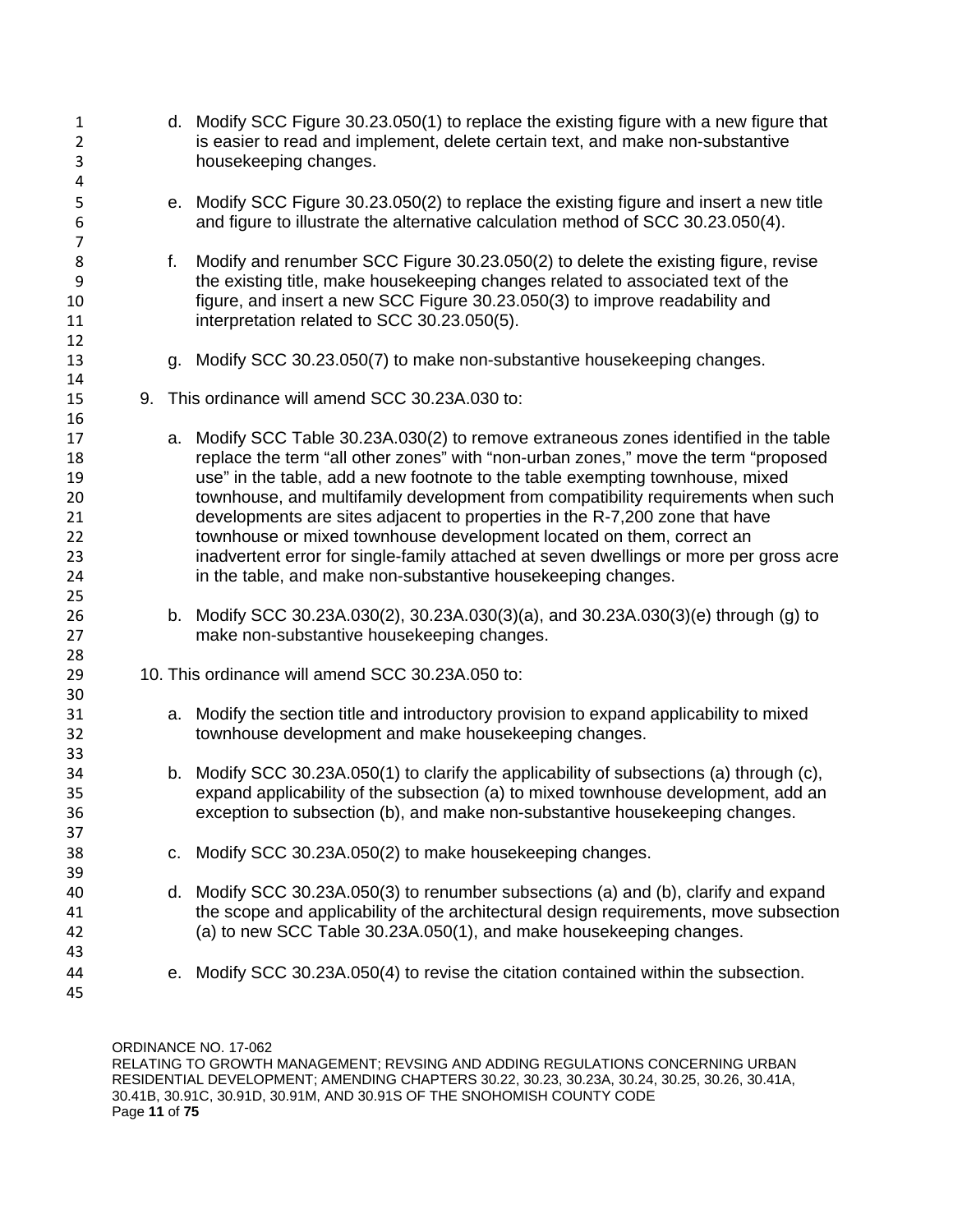| $\mathbf{1}$<br>$\overline{2}$<br>3<br>4<br>5<br>6 | f. | Modify SCC 30.23A.050(5) to revise the title and add details on the scope and<br>applicability of the subsection, expand provisions to include mixed townhouse<br>development, non-substantive housekeeping changes, delete subsection (c) which<br>will appear in a modified form in SCC Table 30.23A.050(1), and move subsection (d)<br>to SCC 30.41A.235.                                                                                                                   |
|----------------------------------------------------|----|--------------------------------------------------------------------------------------------------------------------------------------------------------------------------------------------------------------------------------------------------------------------------------------------------------------------------------------------------------------------------------------------------------------------------------------------------------------------------------|
| 7<br>8<br>9<br>10                                  | g. | Modify SCC 30.23A.050(6) to move existing provisions to SCC Table 30.23A.050(1)<br>and the subsection is replaced by adding a provision that allows the PDS Director to<br>require an applicant to grant and record restrictive covenants in certain instances.                                                                                                                                                                                                                |
| 11<br>12<br>13<br>14                               |    | h. Add SCC 30.23A.050(7) to reference specific design standards for townhouse and<br>mixed townhouse development contained in SCC Table 30.23A.050(1), SCC Table<br>30.23A.050(2), and SCC Table 30.23A.050(3).                                                                                                                                                                                                                                                                |
| 15<br>16<br>17<br>18<br>19<br>20<br>21             | i. | Add SCC Table 30.23A.050(1) to provide additional general design standards for<br>townhouse and mixed townhouse development, which include: the maximum number<br>of dwelling units per townhouse structure, mixture of dwelling types in mixed<br>townhouse developments, building separation, building transparency, landscaping,<br>and parking. Certain provisions in the table create more prescriptive requirements<br>than contained in other chapters of Title 30 SCC. |
| 22<br>23<br>24<br>25<br>26<br>27                   | j. | Add SCC Table 30.23A.050(2) to provide additional primary pedestrian entrance<br>design standards for townhouse and mixed townhouse development, which include:<br>primary pedestrian entrance standards and setback exceptions, primary pedestrian<br>entrance area requirements and standards, and set variation requirements for<br>primary pedestrian entrance design.                                                                                                     |
| 28<br>29<br>30<br>31<br>32                         |    | k. Add SCC Table 30.23A.050(3) to provide additional landscaping design standards<br>for townhouse and mixed townhouse development, which are applied differently if<br>individual dwelling units contain a front-loaded, rear-loaded, or side-loaded attached<br>garage.                                                                                                                                                                                                      |
| 33<br>34<br>35<br>36                               | L. | Add SCC Figure 30.23A.050(1) to illustrate a specific alternative parking garage<br>options available for townhouse and mixed townhouse developments under SCC<br>Table 30.23A.050(1).                                                                                                                                                                                                                                                                                         |
| 37<br>38<br>39<br>40                               |    | m. Add SCC Figure 30.23A.050(2) to illustrate how to calculate primary pedestrian<br>entrance areas for townhouse and mixed townhouse developments under SCC<br>Table 30.23A.050(2).                                                                                                                                                                                                                                                                                           |
| 41<br>42<br>43                                     |    | n. Add SCC Figure 30.23A.050(3) to illustrate how to determine whether an attached<br>garage is front-loaded, rear-loaded, or side-loaded for townhouse and mixed<br>townhouse developments under SCC Table 30.23A.050(3).                                                                                                                                                                                                                                                     |
| 44<br>45                                           |    | 11. This ordinance will amend SCC 30.23A.070 to:                                                                                                                                                                                                                                                                                                                                                                                                                               |
|                                                    |    |                                                                                                                                                                                                                                                                                                                                                                                                                                                                                |

ORDINANCE NO. 17-062

RELATING TO GROWTH MANAGEMENT; REVSING AND ADDING REGULATIONS CONCERNING URBAN RESIDENTIAL DEVELOPMENT; AMENDING CHAPTERS 30.22, 30.23, 30.23A, 30.24, 30.25, 30.26, 30.41A, 30.41B, 30.91C, 30.91D, 30.91M, AND 30.91S OF THE SNOHOMISH COUNTY CODE Page **12** of **75**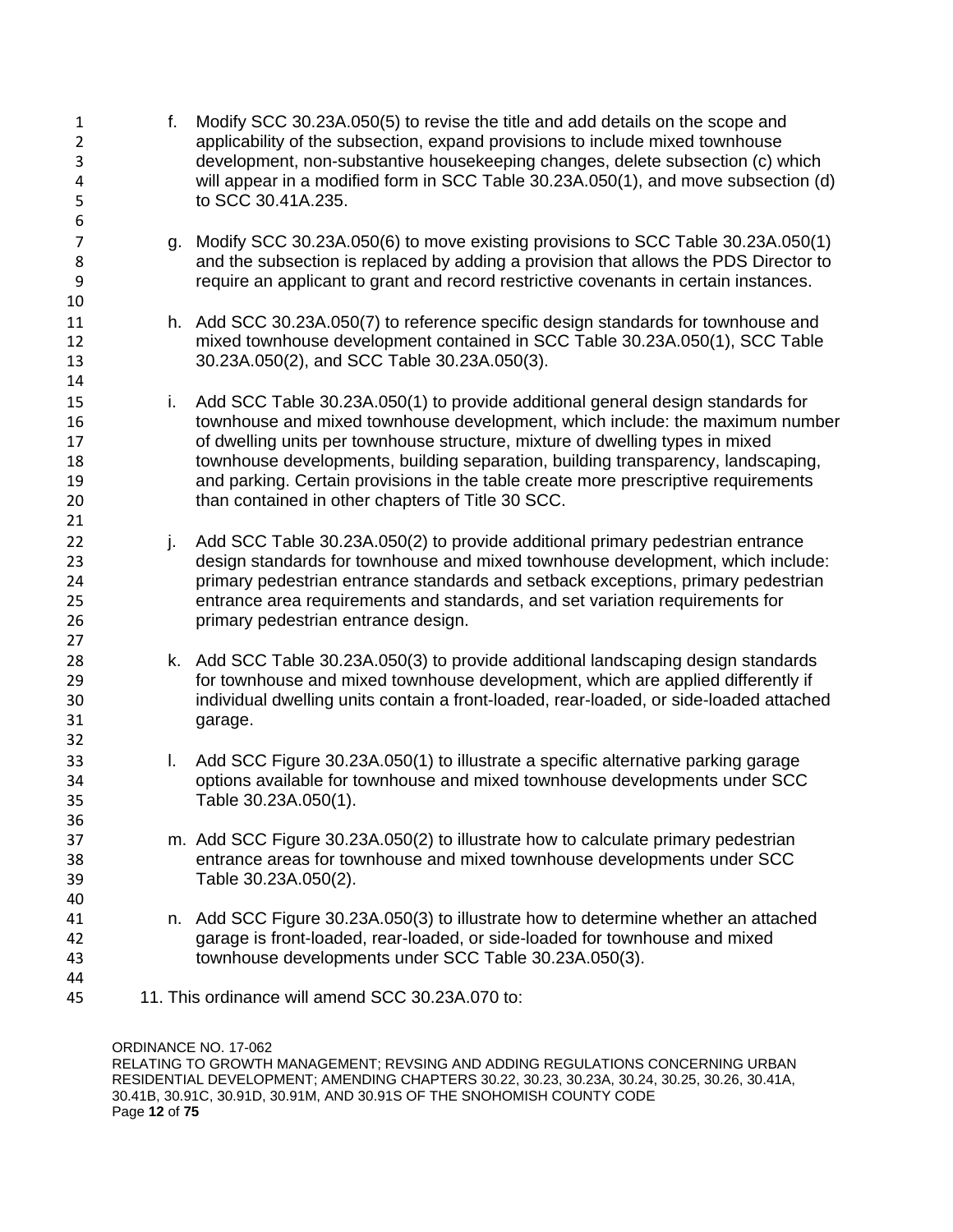| $\mathbf{1}$        |    |                                                                                                                                                                       |
|---------------------|----|-----------------------------------------------------------------------------------------------------------------------------------------------------------------------|
| $\overline{2}$<br>3 | а. | Modify SCC 30.23A.070(2) to clarify the term "primary entrance" inserting<br>"pedestrian" between "primary" and "entrance," clarify and expand the scope of the       |
| 4                   |    | provision to allow individual dwelling units to face upon a pedestrian facility and                                                                                   |
| 5                   |    | common open space, clarify standards for common open space and pedestrian                                                                                             |
| 6                   |    | facilities when orienting primary pedestrian entrance upon them, and make                                                                                             |
| 7                   |    | housekeeping changes.                                                                                                                                                 |
| 8                   |    |                                                                                                                                                                       |
| 9                   |    | b. Modify SCC 30.23A.070(3) to clarify the term "primary entrance(s)" inserting                                                                                       |
| 10<br>11            |    | "pedestrian" between "primary" and "entrance," grant the Director authority in<br>determining applicability of subsection (b) when a road network element is only     |
| 12                  |    | providing rear vehicular access to dwelling units, and make housekeeping changes.                                                                                     |
| 13                  |    |                                                                                                                                                                       |
| 14                  | C. | Modify SCC 30.23A.070(4) to expand applicability of the provision to mixed                                                                                            |
| 15                  |    | townhouse development and make housekeeping changes.                                                                                                                  |
| 16                  |    |                                                                                                                                                                       |
| 17                  |    | 12. This ordinance will amend SCC 30.24.055 to add the phrase "unit lot short subdivisions"                                                                           |
| 18                  |    | to SCC 30.24.055(1)(a) to expand applicability of the provision and delete the reference                                                                              |
| 19                  |    | to a non-existent code section.                                                                                                                                       |
| 20                  |    |                                                                                                                                                                       |
| 21                  |    | 13. This ordinance will amend SCC 30.25.020 to:                                                                                                                       |
| 22                  |    |                                                                                                                                                                       |
| 23<br>24            |    | a. Modify SCC Table 30.25.020(1) to move the term "proposed use" from one cell to<br>another within the table, separate requirements for "multifamily/townhouse" into |
| 25                  |    | individual rows as "townhouse" and "multifamily" with recalibrated standards for                                                                                      |
| 26                  |    | townhouse development, consolidate footnotes into the table, renumber footnotes,                                                                                      |
| 27                  |    | add footnotes specific to townhouse and mixed townhouse development, add the UC                                                                                       |
| 28                  |    | zone to the table which is inadvertently omitted, and make non-substantive                                                                                            |
| 29                  |    | housekeeping changes.                                                                                                                                                 |
| 30                  |    |                                                                                                                                                                       |
| 31                  |    | b. Delete Footnotes 1 through 5 and consolidate them into the table, except Footnote 3                                                                                |
| 32                  |    | which is deleted in its entirety because the use will be clarified in the table making                                                                                |
| 33                  |    | the footnote obsolete.                                                                                                                                                |
| 34                  |    |                                                                                                                                                                       |
| 35<br>36            |    | c. Make non-substantive housekeeping changes to SCC 30.25.020(2).                                                                                                     |
| 37                  |    | 14. This ordinance will amend SCC 30.26.025 to add mixed townhouse development to the                                                                                 |
| 38                  |    | tandem parking exception contained in SCC 30.26.025(2).                                                                                                               |
| 39                  |    |                                                                                                                                                                       |
| 40                  |    | 15. This ordinance will amend SCC 30.41A.205 to:                                                                                                                      |
| 41                  |    |                                                                                                                                                                       |
| 42                  | a. | Modify SCC 30.41A.205(1) to expand the applicability of the unit lot subdivision                                                                                      |
| 43                  |    | provisions to include mixed townhouse developments and make non-substantive                                                                                           |
| 44                  |    | housekeeping changes.                                                                                                                                                 |
| 45                  |    |                                                                                                                                                                       |

ORDINANCE NO. 17-062 RELATING TO GROWTH MANAGEMENT; REVSING AND ADDING REGULATIONS CONCERNING URBAN RESIDENTIAL DEVELOPMENT; AMENDING CHAPTERS 30.22, 30.23, 30.23A, 30.24, 30.25, 30.26, 30.41A, 30.41B, 30.91C, 30.91D, 30.91M, AND 30.91S OF THE SNOHOMISH COUNTY CODE Page **13** of **75**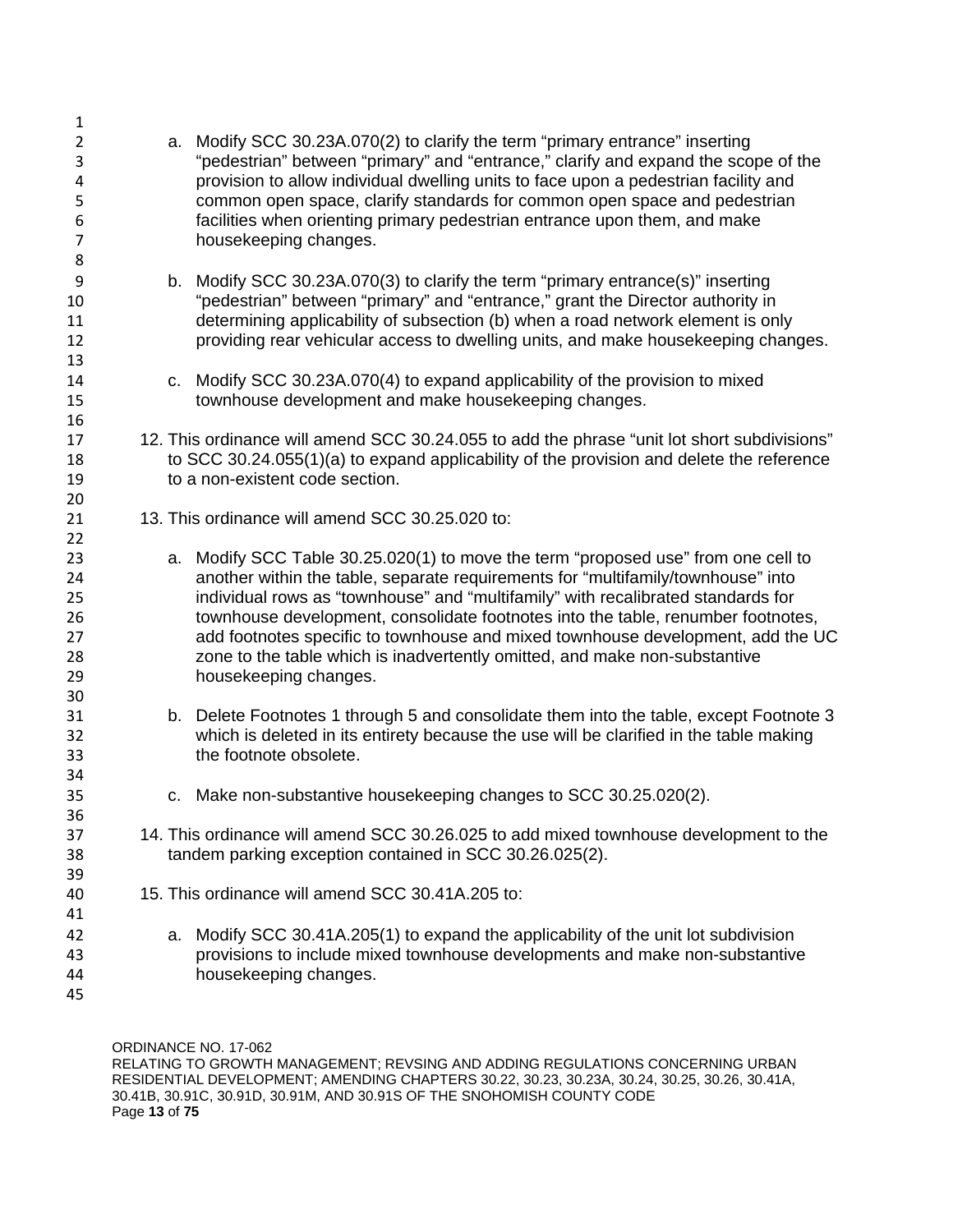| c. Modify SCC 30.41A.205(5) to clarify restrictive covenant language, clarify easement<br>4<br>requirements, and separate the provision into two subsections.<br>5<br>6<br>d. Renumber SCC 30.41A.205(6) to SCC 30.41A.205(7).<br>$\overline{7}$<br>8<br>e. Renumber SCC 30.41A.205(7) to SCC 30.41A.205(8).<br>9<br>10<br>16. This ordinance will amend SCC 30.41A.235 to move an exemption from SCC<br>11<br>30.23A.050(5)(d) related to suitable area for townhouse construction in unit lot<br>12<br>subdivisions to this section, expand the applicability of the exemption to all construction<br>13<br>in unit lot subdivisions, and make non-substantive housekeeping changes.<br>14<br>15<br>17. This ordinance will amend SCC 30.41B.205 to:<br>16<br>17<br>a. Modify SCC 30.41B.205(1) to expand the applicability of the unit lot subdivision<br>18<br>provisions to include mixed townhouse developments and make non-substantive<br>19<br>housekeeping changes to the subsection.<br>20<br>21<br>b. Modify SCC 30.41B.205(2) to expand the applicability of the unit lot subdivision<br>22<br>provisions to include mixed townhouse developments.<br>23<br>24<br>c. Modify SCC 30.41B.205(5) to clarify restrictive covenant language, clarify easement<br>25<br>requirements, and separate the provision into two subsections.<br>26<br>27<br>d. Renumber SCC 30.41B.205(6) to SCC 30.41B.205(7).<br>28<br>29<br>e. Renumber SCC 30.41B.205(7) to SCC 30.41B.205(8).<br>30<br>31<br>18. This ordinance will amend SCC 30.70.210 to modify SCC 30.70.210(3)(b) to expand the<br>32<br>applicability of the minor revision provisions to mixed townhouse development and make<br>33<br>non-substantive housekeeping changes.<br>34<br>35<br>19. This ordinance will amend SCC 30.70.220 to:<br>36<br>37<br>38<br>a.<br>major revision provisions to mixed townhouse development and make non-<br>39<br>substantive housekeeping changes.<br>40<br>41<br>b. Modify SCC 30.70.220(2)(a) to expand the applicability of the major revision<br>42<br>provisions to mixed townhouse development.<br>43<br>44 | 1<br>$\overline{2}$<br>3 |  | b. Modify SCC 30.41A.205(2) to expand the applicability of the unit lot subdivision<br>provisions to include mixed townhouse developments. |
|----------------------------------------------------------------------------------------------------------------------------------------------------------------------------------------------------------------------------------------------------------------------------------------------------------------------------------------------------------------------------------------------------------------------------------------------------------------------------------------------------------------------------------------------------------------------------------------------------------------------------------------------------------------------------------------------------------------------------------------------------------------------------------------------------------------------------------------------------------------------------------------------------------------------------------------------------------------------------------------------------------------------------------------------------------------------------------------------------------------------------------------------------------------------------------------------------------------------------------------------------------------------------------------------------------------------------------------------------------------------------------------------------------------------------------------------------------------------------------------------------------------------------------------------------------------------------------------------------------------------------------------------------------------------------------------------------------------------------------------------------------------------------------------------------------------------------------------------------------------------------------------------------------------------------------------------------------------------------------------------------------------------------------------------------------------------------------------------------------------------|--------------------------|--|--------------------------------------------------------------------------------------------------------------------------------------------|
|                                                                                                                                                                                                                                                                                                                                                                                                                                                                                                                                                                                                                                                                                                                                                                                                                                                                                                                                                                                                                                                                                                                                                                                                                                                                                                                                                                                                                                                                                                                                                                                                                                                                                                                                                                                                                                                                                                                                                                                                                                                                                                                      |                          |  |                                                                                                                                            |
|                                                                                                                                                                                                                                                                                                                                                                                                                                                                                                                                                                                                                                                                                                                                                                                                                                                                                                                                                                                                                                                                                                                                                                                                                                                                                                                                                                                                                                                                                                                                                                                                                                                                                                                                                                                                                                                                                                                                                                                                                                                                                                                      |                          |  |                                                                                                                                            |
|                                                                                                                                                                                                                                                                                                                                                                                                                                                                                                                                                                                                                                                                                                                                                                                                                                                                                                                                                                                                                                                                                                                                                                                                                                                                                                                                                                                                                                                                                                                                                                                                                                                                                                                                                                                                                                                                                                                                                                                                                                                                                                                      |                          |  |                                                                                                                                            |
|                                                                                                                                                                                                                                                                                                                                                                                                                                                                                                                                                                                                                                                                                                                                                                                                                                                                                                                                                                                                                                                                                                                                                                                                                                                                                                                                                                                                                                                                                                                                                                                                                                                                                                                                                                                                                                                                                                                                                                                                                                                                                                                      |                          |  |                                                                                                                                            |
|                                                                                                                                                                                                                                                                                                                                                                                                                                                                                                                                                                                                                                                                                                                                                                                                                                                                                                                                                                                                                                                                                                                                                                                                                                                                                                                                                                                                                                                                                                                                                                                                                                                                                                                                                                                                                                                                                                                                                                                                                                                                                                                      |                          |  |                                                                                                                                            |
|                                                                                                                                                                                                                                                                                                                                                                                                                                                                                                                                                                                                                                                                                                                                                                                                                                                                                                                                                                                                                                                                                                                                                                                                                                                                                                                                                                                                                                                                                                                                                                                                                                                                                                                                                                                                                                                                                                                                                                                                                                                                                                                      |                          |  |                                                                                                                                            |
|                                                                                                                                                                                                                                                                                                                                                                                                                                                                                                                                                                                                                                                                                                                                                                                                                                                                                                                                                                                                                                                                                                                                                                                                                                                                                                                                                                                                                                                                                                                                                                                                                                                                                                                                                                                                                                                                                                                                                                                                                                                                                                                      |                          |  |                                                                                                                                            |
|                                                                                                                                                                                                                                                                                                                                                                                                                                                                                                                                                                                                                                                                                                                                                                                                                                                                                                                                                                                                                                                                                                                                                                                                                                                                                                                                                                                                                                                                                                                                                                                                                                                                                                                                                                                                                                                                                                                                                                                                                                                                                                                      |                          |  |                                                                                                                                            |
|                                                                                                                                                                                                                                                                                                                                                                                                                                                                                                                                                                                                                                                                                                                                                                                                                                                                                                                                                                                                                                                                                                                                                                                                                                                                                                                                                                                                                                                                                                                                                                                                                                                                                                                                                                                                                                                                                                                                                                                                                                                                                                                      |                          |  |                                                                                                                                            |
|                                                                                                                                                                                                                                                                                                                                                                                                                                                                                                                                                                                                                                                                                                                                                                                                                                                                                                                                                                                                                                                                                                                                                                                                                                                                                                                                                                                                                                                                                                                                                                                                                                                                                                                                                                                                                                                                                                                                                                                                                                                                                                                      |                          |  |                                                                                                                                            |
|                                                                                                                                                                                                                                                                                                                                                                                                                                                                                                                                                                                                                                                                                                                                                                                                                                                                                                                                                                                                                                                                                                                                                                                                                                                                                                                                                                                                                                                                                                                                                                                                                                                                                                                                                                                                                                                                                                                                                                                                                                                                                                                      |                          |  |                                                                                                                                            |
|                                                                                                                                                                                                                                                                                                                                                                                                                                                                                                                                                                                                                                                                                                                                                                                                                                                                                                                                                                                                                                                                                                                                                                                                                                                                                                                                                                                                                                                                                                                                                                                                                                                                                                                                                                                                                                                                                                                                                                                                                                                                                                                      |                          |  |                                                                                                                                            |
|                                                                                                                                                                                                                                                                                                                                                                                                                                                                                                                                                                                                                                                                                                                                                                                                                                                                                                                                                                                                                                                                                                                                                                                                                                                                                                                                                                                                                                                                                                                                                                                                                                                                                                                                                                                                                                                                                                                                                                                                                                                                                                                      |                          |  | Modify the introductory provision of SCC 30.70.220 to expand the applicability of the                                                      |
|                                                                                                                                                                                                                                                                                                                                                                                                                                                                                                                                                                                                                                                                                                                                                                                                                                                                                                                                                                                                                                                                                                                                                                                                                                                                                                                                                                                                                                                                                                                                                                                                                                                                                                                                                                                                                                                                                                                                                                                                                                                                                                                      |                          |  |                                                                                                                                            |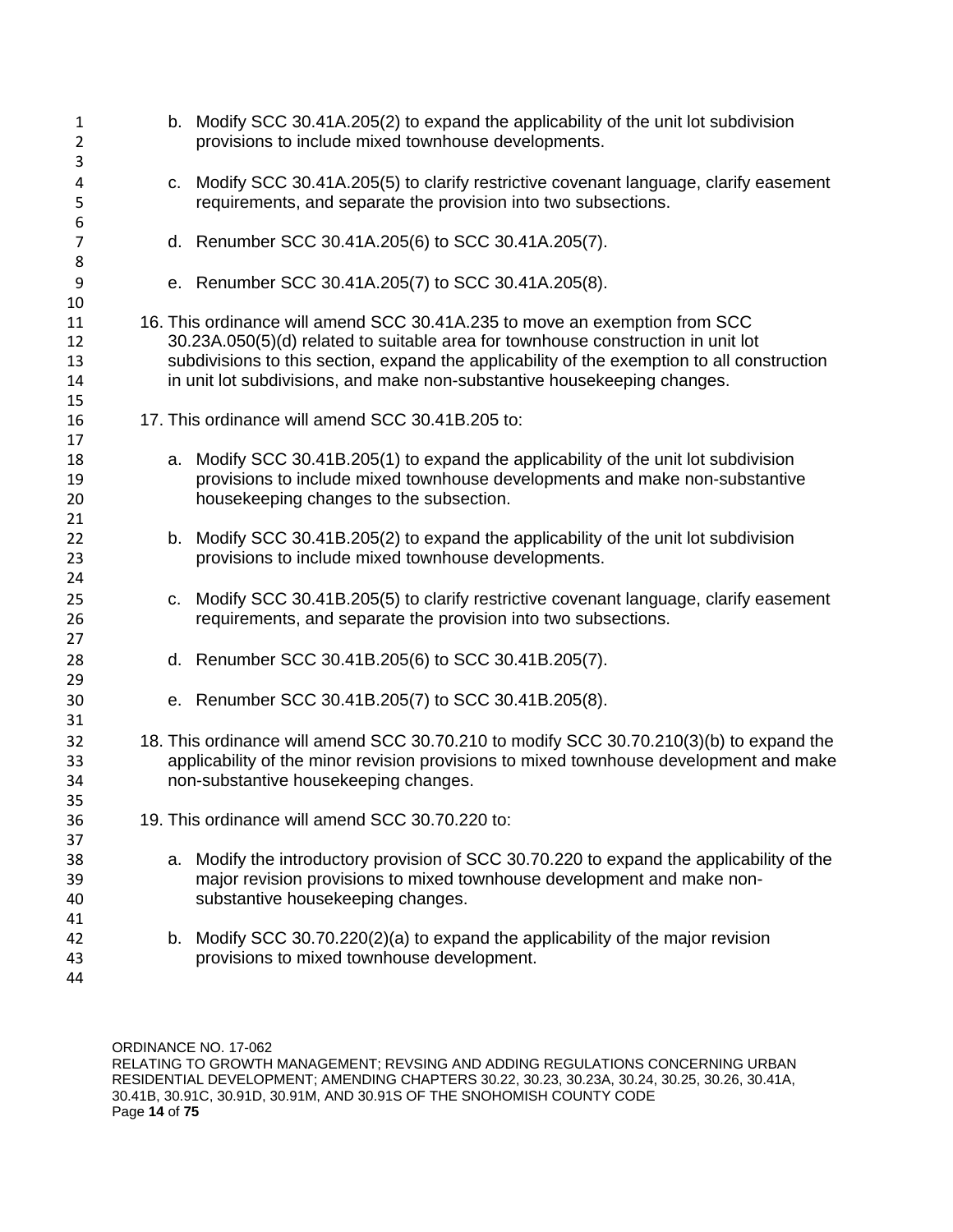| $\mathbf{1}$<br>$\overline{2}$     |    | 20. This ordinance will amend SCC 30.91C.335, "covered parking structure," to clarify the<br>scope of the definition.                                                                                                                                                                             |
|------------------------------------|----|---------------------------------------------------------------------------------------------------------------------------------------------------------------------------------------------------------------------------------------------------------------------------------------------------|
| 3<br>4<br>5<br>6<br>$\overline{7}$ |    | 21. This ordinance will amend SCC 30.91D.525 to revise the definition of "townhouse"<br>dwelling" to include "townhouse" as a standalone term and remove unnecessary<br>language.                                                                                                                 |
| 8<br>9<br>10<br>11<br>12           |    | 22. This ordinance will add a new section SCC 30.91M.137 to define "mixed townhouse"<br>development" and "mixed townhouse," a new development type. The definition defines<br>the housing typologies that form the development type and general minimum share of<br>townhouse dwellings required. |
| 13<br>14<br>15<br>16               |    | 23. This ordinance will add a new section SCC 30.91S.455 to define "Snohomish County<br>Residential Design Manual," a term used throughout title 30 SCC. The definition defines<br>the process for manual adoption and applicability of the manual.                                               |
| 17<br>18<br>19                     | L. | The proposed code amendments are consistent with the record as set forth in the PDS Staff<br>Report dated May 10, 2017, and PDS Supplemental Staff Report dated June 14, 2017.                                                                                                                    |
| 20<br>21<br>22                     |    | J. The Snohomish County Planning Commission requests that PDS staff research the<br>appropriate manner to encourage Built Green as an incentive-based program in the County.                                                                                                                      |
| 23<br>24                           |    | <b>Section 2.</b> The County Council makes the following conclusions:                                                                                                                                                                                                                             |
| 25<br>26                           |    | A. The proposal is consistent with Washington State law and Snohomish County Code.                                                                                                                                                                                                                |
| 27<br>28                           |    | B. The proposal is consistent with the MPP.                                                                                                                                                                                                                                                       |
| 29<br>30                           |    | C. The proposal is consistent with the CPP.                                                                                                                                                                                                                                                       |
| 31<br>32<br>33                     |    | D. The proposal is consistent with the GMACP and with the goals, objectives, and policies of<br>the GPP.                                                                                                                                                                                          |
| 34<br>35                           |    | E. The County has complied with all SEPA requirements with respect to this non-project action.                                                                                                                                                                                                    |
| 36<br>37<br>38                     |    | F. The regulations proposed by this ordinance do not result in an unconstitutional taking of<br>private property for a public purpose.                                                                                                                                                            |
| 39<br>40<br>41                     |    | G. The County complied with the state and local public participation requirements under the<br>GMA and Chapter 30.73 SCC.                                                                                                                                                                         |
| 42<br>43<br>44<br>45               |    | Section 3. The County Council bases its findings and conclusions on the entire record of<br>the County Council, including all testimony and exhibits. Any finding, which should be deemed a<br>conclusion, and any conclusion which should be deemed a finding, is hereby adopted as such.        |

ORDINANCE NO. 17-062 RELATING TO GROWTH MANAGEMENT; REVSING AND ADDING REGULATIONS CONCERNING URBAN RESIDENTIAL DEVELOPMENT; AMENDING CHAPTERS 30.22, 30.23, 30.23A, 30.24, 30.25, 30.26, 30.41A, 30.41B, 30.91C, 30.91D, 30.91M, AND 30.91S OF THE SNOHOMISH COUNTY CODE Page **15** of **75**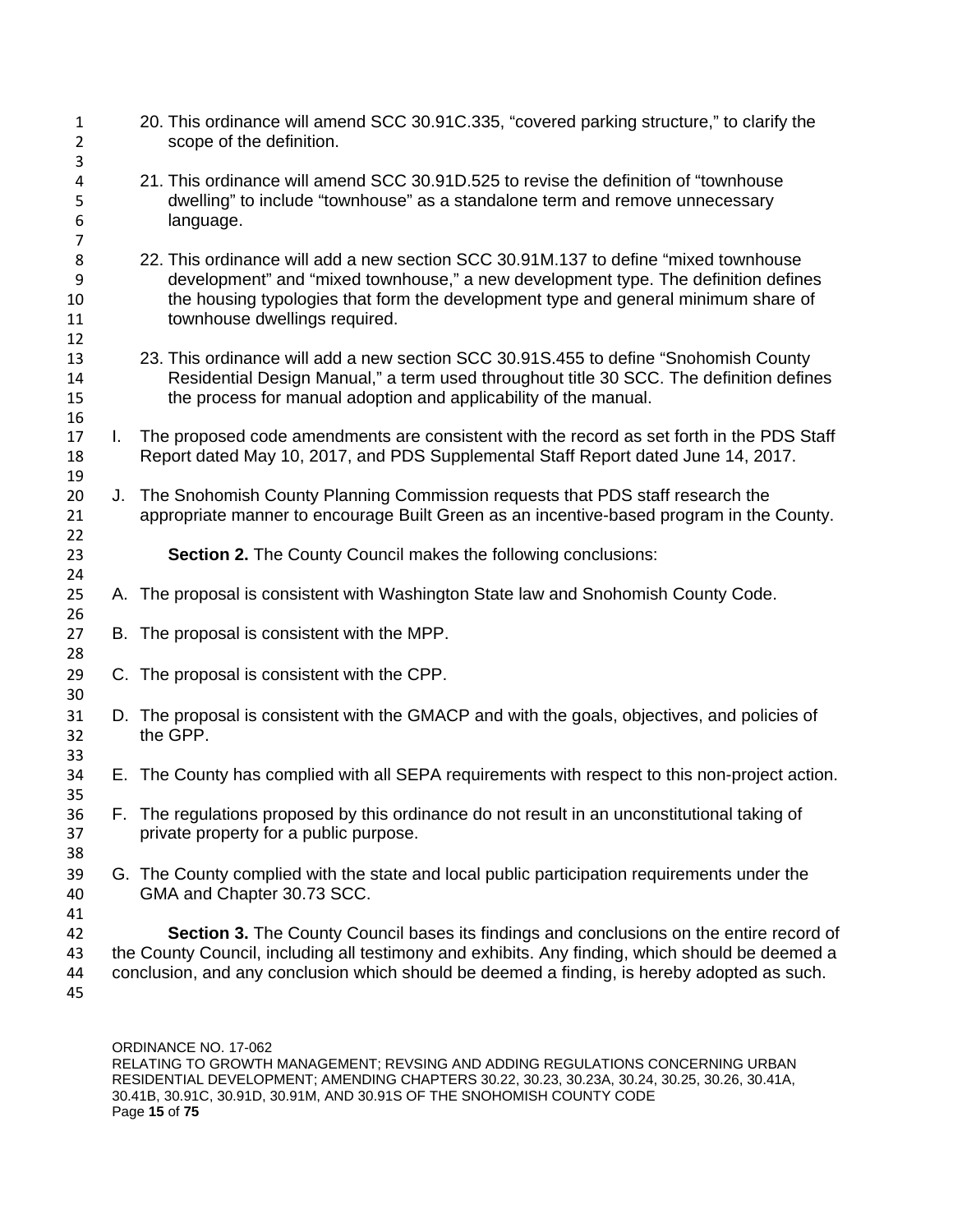**Section 4.** Snohomish County Code Section 30.22.030, last amended by Amended Ordinance No. 09-079 on May 12, 2010, is amended to read: 

## **30.22.030 Number of uses per lot.**

ORDINANCE NO. 17-062 Uses shall be established upon legally created lots that conform to current zoning requirements or on legal nonconforming lots. A lot may have more than one use placed within its bounds, except that only one single family dwelling may be placed on a lot. This exception shall not apply to model homes as defined herein, to townhouse and mixed townhouse developments proposed and approved under chapter 30.23A SCC, cottage housing 11 developments proposed and approved under chapter 30.41G SCC, planned residential developments proposed and approved pursuant to chapter 30.42B SCC, projects proposed and approved pursuant to chapter 30.34A SCC, or to land zoned commercial or multiple family residential. Multifamily structures may be placed on lots at densities controlled by chapter 30.23 SCC. **Section 5.** Snohomish County Code Section 30.22.130, last amended by Amended Ordinance No. 16-013 on March 8, 2017, is amended to read: **30.22.130 Reference notes for use ((matrix)) matrices.** (1) Airport, Stage 1 Utility: (a) Not for commercial use and for use of small private planes; (b) In the RU zone, they shall be primarily for the use of the resident property owner; and (c) When the airport is included in an airpark, the disclosure requirements of SCC 30.28.005 shall apply. (2) Day Care Center: (a) In WFB, R-7,200, R-8,400, R-9,600, R-12,500, R-20,000, and SA-1 zones, shall only be permitted in connection with and secondary to a school facility or place of worship; and (b) Outdoor play areas shall be fenced or otherwise controlled, and noise buffering provided to protect adjoining residences. (3) Dock and Boathouse, Private, Non-commercial: The following standards apply outside of shoreline jurisdiction only. If located within shoreline jurisdiction, the standards in SCC 30.67.515 apply instead. (a) The height of any covered over-water structure shall not exceed 12 feet as measured from the line of ordinary high water; (b) The total roof area of covered, over-water structures shall not exceed 1,000 square feet; (c) The entirety of such structures shall have a width no greater than 50 percent of the width of the lot at the natural shoreline upon which it is located; (d) No over-water structure shall extend beyond the mean low water mark a distance greater than the average length of all preexisting over-water structures along the same shoreline within 300 feet of either side of the parcel on which the structure is proposed. Where no such preexisting structures exist within 300 feet, the pier length shall not exceed 50 feet; (e) Structures permitted hereunder shall not be used as a dwelling, nor shall any boat moored at any wharf be used as a dwelling while so moored; and

RELATING TO GROWTH MANAGEMENT; REVSING AND ADDING REGULATIONS CONCERNING URBAN RESIDENTIAL DEVELOPMENT; AMENDING CHAPTERS 30.22, 30.23, 30.23A, 30.24, 30.25, 30.26, 30.41A, 30.41B, 30.91C, 30.91D, 30.91M, AND 30.91S OF THE SNOHOMISH COUNTY CODE Page **16** of **75**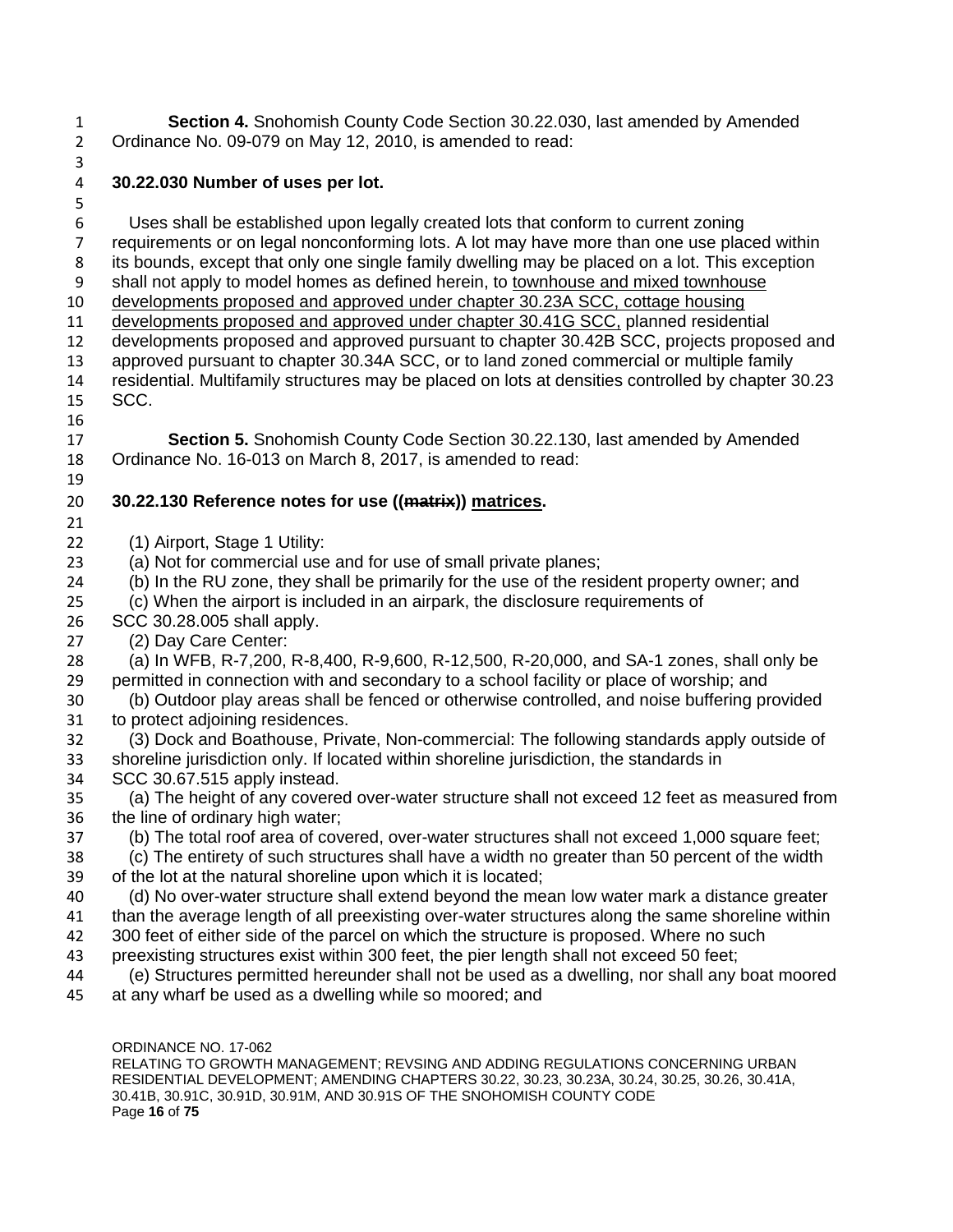- (f) Covered structures are subject to a minimum setback of three feet from any side lot line or extension thereof. No side yard setback shall be required for uncovered structures. No rear yard setback shall be required for any structure permitted hereunder.
- (4) Dwelling, Single family: In the MHP zone, single family detached dwellings are limited to one per existing single legal lot of record.
- (5) See chapter 30.31E SCC for rezoning to Townhouse zone, and chapter 30.23A SCC for 7 design standards applicable to ((townhouse and attached)) single-family attached dwelling, mixed townhouse, and townhouse development.
- (6) Dwelling, Mobile Home:
- (a) Shall be multi-sectioned by original design, with a width of 20 feet or greater along its entire body length;
- (b) Shall be constructed with a non-metallic type, pitched roof;
- (c) Except where the base of the mobile home is flush to ground level, shall be installed either with:
- (i) skirting material which is compatible with the siding of the mobile home; or
- (ii) a perimeter masonry foundation;
- (d) Shall have the wheels and tongue removed; and
- (e) In the RU zone the above only applies if the permitted lot size is less than 20,000 square
- feet.
- (7) RESERVED for future use.
- (8) Family Day Care Home:
- (a) No play yards or equipment shall be located in any required setback from a street; and
- (b) Outdoor play areas shall be fenced or otherwise controlled.
- (9) Farm Stand:
- (a) There shall be only one stand on each lot; and
- (b) At least 50 percent by farm product unit of the products sold shall be grown, raised or
- harvested in Snohomish County, and 75 percent by farm product unit of the products sold shall
- be grown, raised or harvested in the State of Washington.
- (10) Farm Worker Dwelling:
- (a) At least one person residing in each farm worker dwelling unit shall be employed full time in the farm operation;
- (b) An agricultural farm worker dwelling unit affidavit must be signed and recorded with the county attesting to the need for such dwellings to continue the farm operation;
- (c) The number of farm worker dwellings shall be limited to one per each 40 acres under single contiguous ownership to a maximum of six total dwellings, with 40 acres being required to construct the first accessory dwelling unit. Construction of the maximum number of dwelling units permitted shall be interpreted as exhausting all residential potential of the land until such time as the property is legally subdivided; and
- (d) All farm worker dwellings must be clustered on the farm within a 10-acre farmstead which includes the main dwelling. The farmstead's boundaries shall be designated with a legal
- description by the property owner with the intent of allowing maximum flexibility while minimizing
- interference with productive farm operation. Farm worker dwellings may be located other than
- as provided for in this subsection only if environmental or physical constraints preclude meeting
- these conditions.
- (11) Home Occupation: See SCC 30.28.050.

ORDINANCE NO. 17-062 RELATING TO GROWTH MANAGEMENT; REVSING AND ADDING REGULATIONS CONCERNING URBAN RESIDENTIAL DEVELOPMENT; AMENDING CHAPTERS 30.22, 30.23, 30.23A, 30.24, 30.25, 30.26, 30.41A, 30.41B, 30.91C, 30.91D, 30.91M, AND 30.91S OF THE SNOHOMISH COUNTY CODE Page **17** of **75**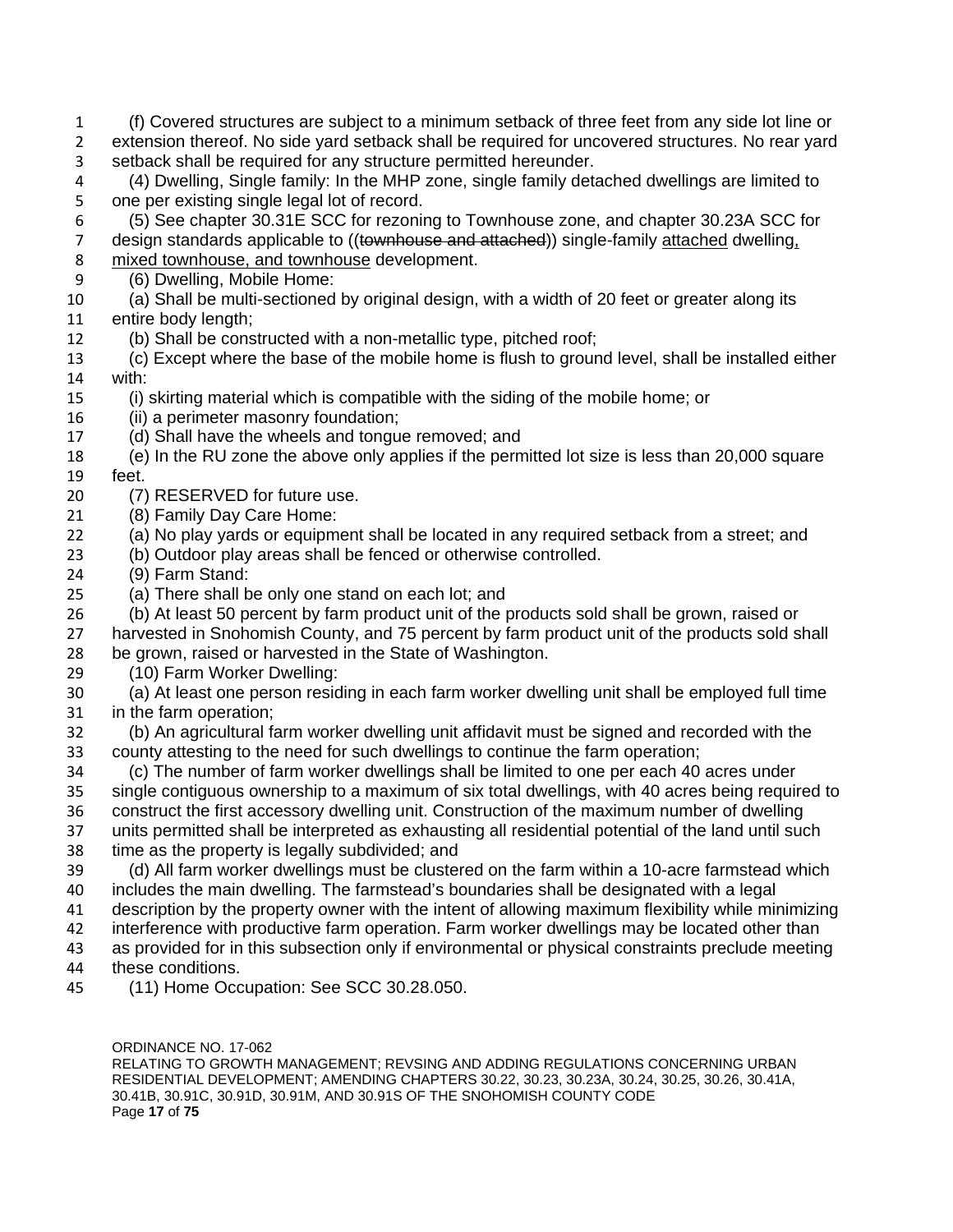ORDINANCE NO. 17-062 (12) Kennel, Commercial: There shall be a five-acre minimum lot area; except in the R-5 and RD zones, where 200,000 square feet shall be the minimum lot area. (13) Kennel, Private-breeding, and Kennel, Private Non-breeding: Where the animals comprising the kennel are housed within the dwelling, the yard or some portion thereof shall be fenced and maintained in good repair or to contain or to confine the animals upon the property and restrict the entrance of other animals. (14) Parks, Publicly-owned and Operated: (a) No bleachers are permitted if the site is less than five acres in size; (b) All lighting shall be shielded to protect adjacent properties; and (c) No amusement devices for hire are permitted. (15) Boarding House: There shall be accommodations for no more than two persons. (16) RESERVED for future use (Social Service Center - DELETED by Amended Ord. 04-010 effective March 15, 2004) (17) Swimming/Wading Pool (not to include hot tubs and spas): For the sole use of occupants and guests: (a) No part of the pool shall project more than one foot above the adjoining ground level in a required setback; and (b) The pool shall be enclosed with a fence not less than four feet high, of sufficient design and strength to keep out children. (18) Temporary Dwelling for a Relative: (a) The dwelling shall be occupied only by a relative, by blood or marriage, of the occupant(s) of the permanent dwelling; (b) The relative must receive from, or administer to, the occupant of the other dwelling continuous care and assistance necessitated by advanced age or infirmity; (c) The need for such continuous care and assistance shall be attested to in writing by a licensed physician; (d) The temporary dwelling shall be occupied by not more than two persons; (e) Use as a commercial rental unit shall be prohibited; (f) The temporary dwelling shall be situated not less than 20 feet from the permanent dwelling on the same lot and shall not be located in any required yard of the principal dwelling; (g) A land use permit binder shall be executed by the landowner, recorded with the Snohomish County auditor and a copy of the recorded document submitted to the department for inclusion in the permit file; (h) Adequate screening, landscaping, or other measures shall be provided pursuant to SCC 30.25.028 to protect surrounding property values and ensure compatibility with the immediate neighborhood; (i) An annual renewal of the temporary dwelling permit, together with recertification of need, shall be accomplished by the applicant through the department in the same month of each year in which the initial mobile home/building permit was issued; (j) An agreement to terminate such temporary use at such time as the need no longer exists shall be executed by the applicant and recorded with the Snohomish County auditor; and (k) Only one temporary dwelling may be established on a lot. The temporary dwelling shall not be located on a lot on which a detached accessory apartment is located. (19) Recreational Vehicle: (a) There shall be no more than one per lot; (b) Shall not be placed on a single site for more than 180 days in any 12-month period; and

RELATING TO GROWTH MANAGEMENT; REVSING AND ADDING REGULATIONS CONCERNING URBAN RESIDENTIAL DEVELOPMENT; AMENDING CHAPTERS 30.22, 30.23, 30.23A, 30.24, 30.25, 30.26, 30.41A, 30.41B, 30.91C, 30.91D, 30.91M, AND 30.91S OF THE SNOHOMISH COUNTY CODE Page **18** of **75**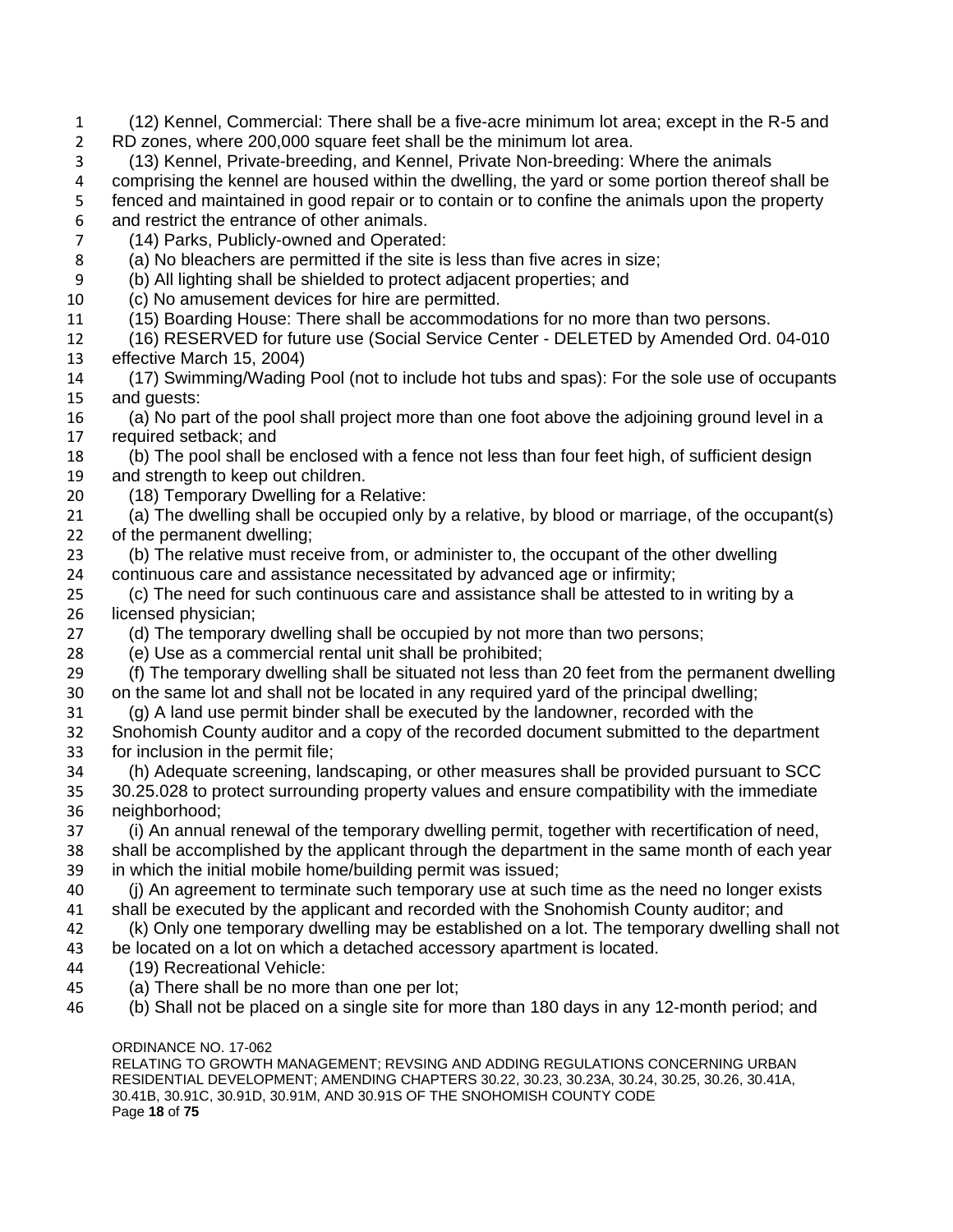ORDINANCE NO. 17-062 (c) Shall be limited in the floodways to day use only (dawn to dusk) during the flood season (October 1st through March 30th) with the following exceptions: (i) Recreational vehicle use associated with a legally occupied dwelling to accommodate overnight guests for no more than a 21-day period; (ii) Temporary overnight use by farm workers on the farm where they are employed subject to subsections (19)(a) and (b) of this section; and (iii) Subject to subsections (19)(a) and (b) of this section, temporary overnight use in a mobile home park, which has been in existence continuously since 1970 or before, that provides septic or sewer service, water and other utilities, and that has an RV flood evacuation plan that has been approved and is on file with the department of emergency management and department of 11 planning and development services. (20) Ultralight Airpark: (a) Applicant shall submit a plan for the ultralight airpark showing the location of all buildings, ground circulation, and parking areas, common flight patterns, and arrival and departure routes; (b) Applicant shall describe in writing the types of activities, events, and flight operations which are expected to occur at the airpark; and (c) Approval shall be dependent upon a determination by the county decision maker that all potential impacts such as noise, safety hazards, sanitation, traffic, and parking are compatible with the site and neighboring land uses, particularly those involving residential uses or livestock or small animal husbandry; and further that the proposed use can comply with Federal Aviation Administration regulations (FAR Part 103), which state that ultralight vehicle operations will not: (i) create a hazard for other persons or property; (ii) occur between sunset and sunrise; (iii) occur over any substantially developed area of a city, town, or settlement, particularly over residential areas or over any open air assembly of people; or (iv) occur in an airport traffic area, control zone, terminal control area, or positive control area without prior authorization of the airport manager with jurisdiction. (21) RESERVED for future use. (22) General Retail: In the FS zone, there shall be a 5,000-square foot floor area limitation. (23) Vehicle, Vessel and Equipment Sales and Rental: In the CB and CRC zone, all display, storage, and sales activities shall be conducted within a structure enclosed by walls on at least two sides. (24) Race Track: The track shall be operated in such a manner so as not to cause offense by reason of noise or vibration beyond the boundaries of the subject property. (25) Rural Industry: (a) The number of employees shall not exceed 10; (b) All operations shall be carried out in a manner so as to avoid the emission or creation of smoke, dust, fumes, odors, heat, glare, vibration, noise, traffic, surface water drainage, sewage, water pollution, or other emissions which are unduly or unreasonably offensive or injurious to properties, residents, or improvements in the vicinity; (c) The owner of the rural industry must reside on the same premises as the rural industry and, in the RD zone, the residence shall be considered as a caretaker's quarters; and (d) Outside storage, loading or employee parking in the RD zone shall provide 15-foot wide Type A landscaping as defined in SCC 30.25.017. (26) RESERVED for future use. (27) Governmental and Utility Structures and Facilities:

RELATING TO GROWTH MANAGEMENT; REVSING AND ADDING REGULATIONS CONCERNING URBAN RESIDENTIAL DEVELOPMENT; AMENDING CHAPTERS 30.22, 30.23, 30.23A, 30.24, 30.25, 30.26, 30.41A, 30.41B, 30.91C, 30.91D, 30.91M, AND 30.91S OF THE SNOHOMISH COUNTY CODE Page **19** of **75**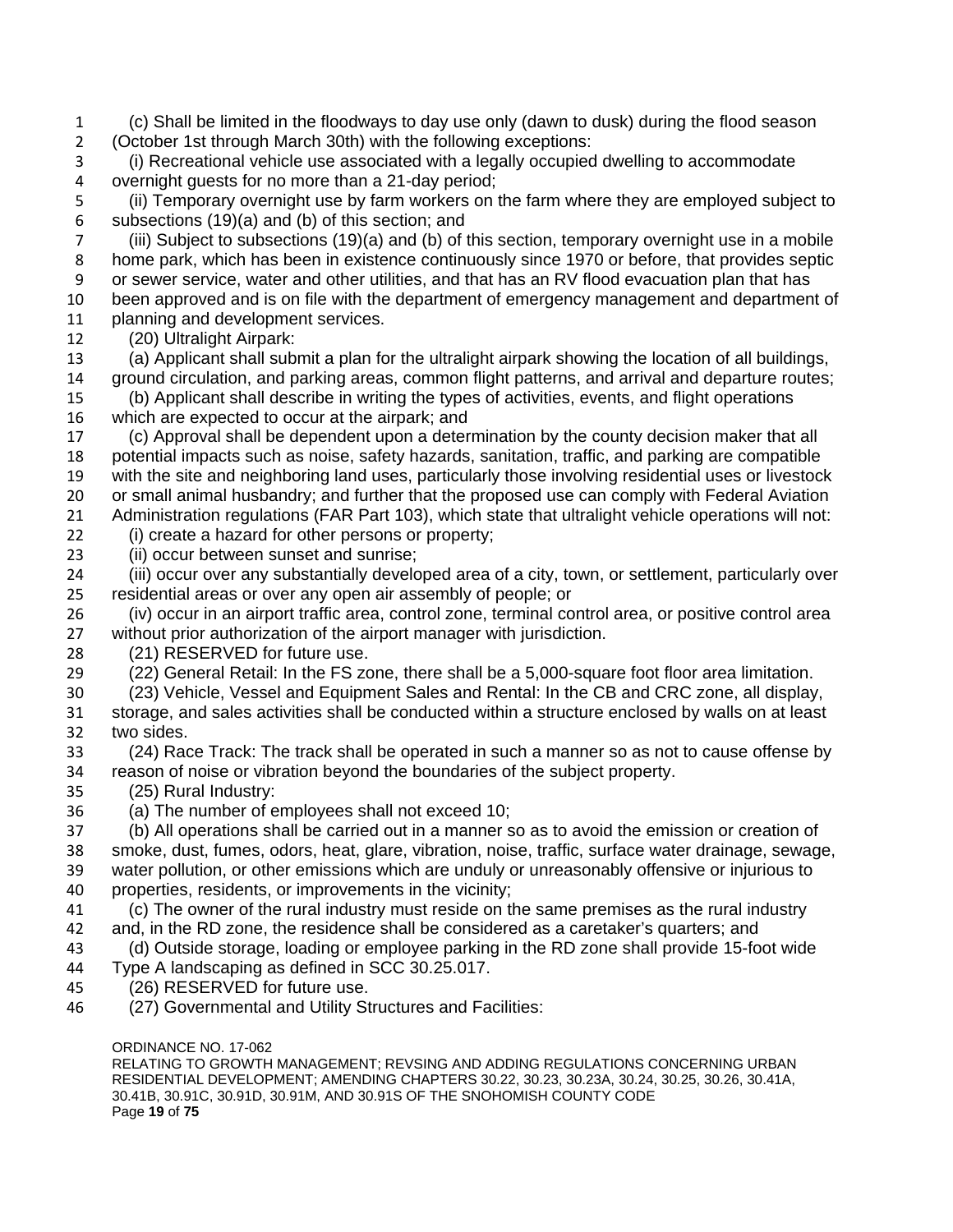Special lot area requirements for this use are contained in SCC 30.23.200. (28) Excavation and Processing of Minerals: (a) This use, as described in SCC 30.31D.010(2), is allowed in the identified zones only where these zones coincide with the mineral lands designation in the comprehensive plan (mineral resource overlay or MRO), except for the MC zone where mineral lands designation is not required. (b) An Administrative Conditional Use Permit or a Conditional Use Permit is required pursuant to SCC 30.31D.030. (c) Excavation and processing of minerals exclusively in conjunction with forest practices regulated pursuant to chapter 76.09 RCW is permitted outright in the Forestry zone. (29) Medical Clinic, Licensed Practitioner: A prescription pharmacy may be permitted when located within the main building containing licensed practitioner(s). (30) Forest Industry Storage & Maintenance Facility (except harvesting) adjacent to property lines in the RU zone shall provide 15-foot wide Type A landscaping as defined in SCC 30.25.017. (31) Boat Launch Facilities, Commercial or Non-commercial: (a) The hearing examiner may regulate, among other factors, required launching depth, lengths of existing docks and piers; (b) Off-street parking shall be provided in an amount suitable to the expected usage of the facility. When used by the general public, the guideline should be 32 to 40 spaces capable of accommodating both a car and boat trailer for each ramp lane of boat access to the water; (c) A level vehicle-maneuvering space measuring at least 50 feet square shall be provided; (d) Pedestrian access to the water separate from the boat launching lane or lanes may be required where it is deemed necessary in the interest of public safety; (e) Safety buoys shall be installed and maintained separating boating activities from other water-oriented recreation and uses where this is reasonably required for public safety, welfare, and health; and (f) All site improvements for boat launch facilities shall comply with all other requirements of the zone in which it is located. (32) Campground: (a) The maximum overall density shall be seven camp or tent sites per acre in Forestry and Recreation (F&R) zoning and two camp or tent sites per acre in Forestry (F) zoning; (b) The minimum site size shall be 10 acres; and (c) Campgrounds in Forestry (F) zoning may not provide utility hookups (e.g. water, electric, sewage) to individual campsites; such hookups are allowed in campgrounds with Forestry and Recreation (F&R) zoning. (33) Commercial Vehicle Home Basing: (a) The vehicles may be parked and maintained only on the property wherein resides a person who uses them in their business; (b) Two or more vehicles may be so based; and (c) The vehicles shall be in operable conditions. (34) Distillation of Alcohol: (a) The distillation shall be from plant products, for the purpose of sale as fuel, and for the production of methane from animal waste produced on the premises; (b) Such distillation shall be only one of several products of normal agricultural activities occurring on the premises; and

ORDINANCE NO. 17-062 RELATING TO GROWTH MANAGEMENT; REVSING AND ADDING REGULATIONS CONCERNING URBAN RESIDENTIAL DEVELOPMENT; AMENDING CHAPTERS 30.22, 30.23, 30.23A, 30.24, 30.25, 30.26, 30.41A, 30.41B, 30.91C, 30.91D, 30.91M, AND 30.91S OF THE SNOHOMISH COUNTY CODE Page **20** of **75**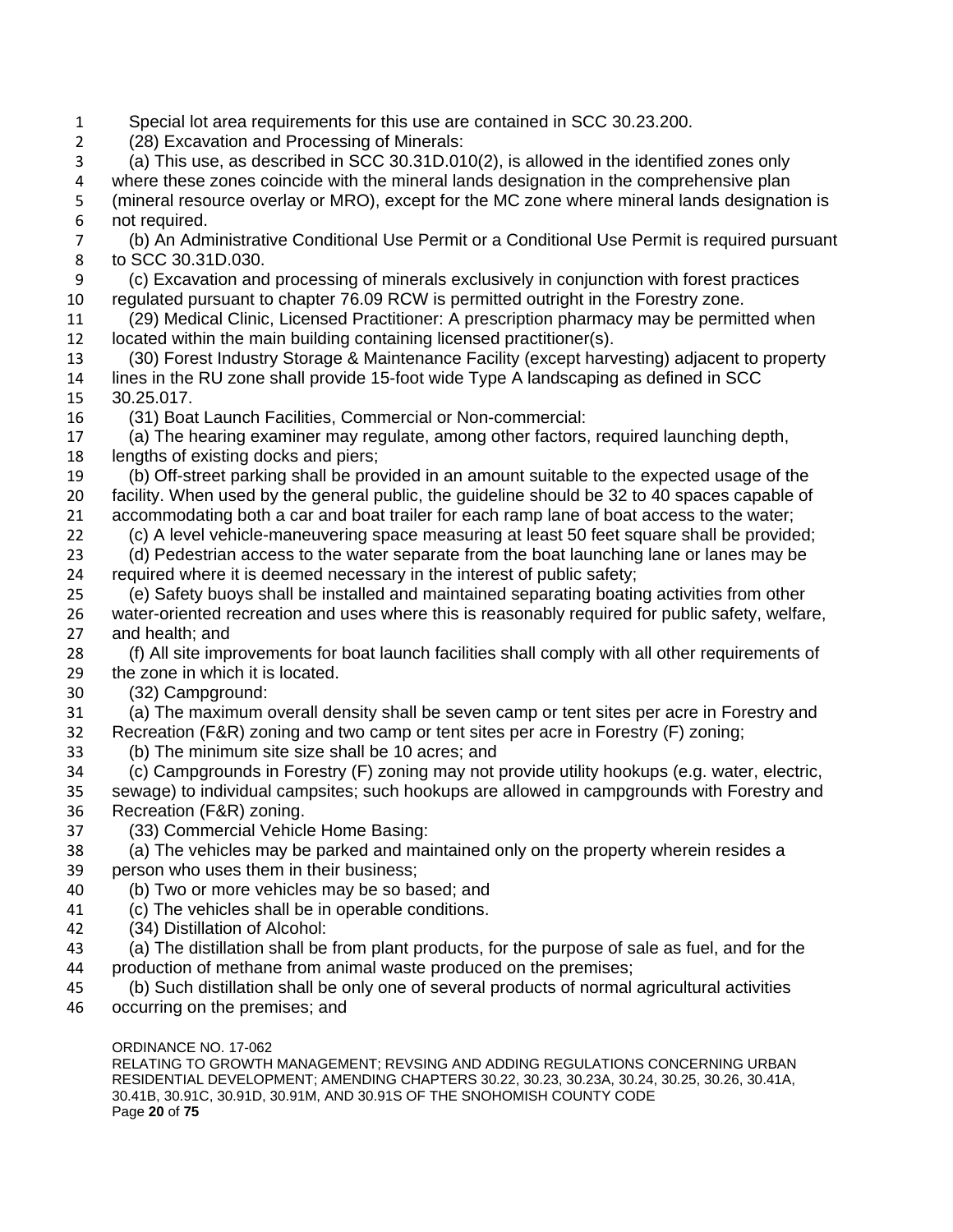- (c) By-products created in this process shall be used for fuel or fertilizer on the premises.
- (35) RESERVED for future use (Group Care Facility DELETED by Amended Ord. 04-010 effective March 15, 2004)
- (36) RESERVED for future use.
- (37) Small Animal Husbandry: There shall be a five-acre minimum site size.
- (38) Mobile Home Park: Such development must fulfill the requirements of chapter 30.42E SCC.
- (39) Sludge Utilization: See SCC 30.28.085.
- (40) Homestead Parcel: See SCC 30.28.055.
- (41) Special Setback Requirements for this use are contained in SCC 30.23.110 or 30.67.515 if within shoreline jurisdiction.
- (42) In the R-12,500 and WFB zones, the minimum lot size for duplexes shall be one and one-half times the minimum lot size for single family dwellings.
- (43) Petroleum Products and Gas, Bulk Storage:
- (a) All above ground storage tanks shall be set back from all property lines in accordance with 16 requirements in the International Fire Code (IFC); and<br>17 (b) Storage tanks below ground shall be set back no
- (b) Storage tanks below ground shall be set back no closer to the property line than a distance equal to the greatest dimensions (diameter, length or height) of the buried tank.
- (44) Auto Wrecking Yards and Junkyards: A sight-obscuring fence a minimum of seven feet
- high shall be established and maintained to the interior side of the required perimeter
- 21 landscaping area in the LI and RI zones. For perimeter landscaping requirements for this use in all zones, see SCC 30.25.020.
- (45) Antique Shops: When established as a home occupation as regulated by SCC
- 30.28.050(1); provided further that all merchandise sold or offered for sale shall be
- predominantly "antique" and antique-related objects.
- (46) Billboards: See SCC 30.27.080 for specific requirements.
- (47) RESERVED for future use.
- (48) Stockyard and Livestock Auction Facility: The minimum lot size is 10 acres.
- (49) Restaurants and Personal Service Shops: Located to service principally the constructed industrial park uses.
- (50) Sludge Utilization: A conditional use permit is required for manufacture of materials by a
- non-governmental agency containing stabilized or digested sludge for a public utilization.
- (51) RESERVED for future use.
- (52) RESERVED for future use.
- (53) Retail Store: See SCC 30.31A.120 for specific requirements for retail stores in the BP zone.
- (54) Retail Sales of Hay, Grain, and Other Livestock Feed are permitted on site in conjunction with a livestock auction facility.
- (55) Noise of Machines and Operations in the LI and HI zones shall comply with chapter
- 10.01 SCC and machines and operations shall be muffled so as not to become objectionable due to intermittence, beat frequency, or shrillness.
- (56) Sludge Utilization: Only at a completed sanitary landfill or on a completed cell within a sanitary landfill, subject to the provision of SCC 30.28.085.
- (57) Woodwaste Recycling and Woodwaste Storage Facility: See SCC 30.28.095.
- (58) Bed and Breakfast Guesthouses and Bed and Breakfast Inns: See SCC 30.28.020.

ORDINANCE NO. 17-062

RELATING TO GROWTH MANAGEMENT; REVSING AND ADDING REGULATIONS CONCERNING URBAN RESIDENTIAL DEVELOPMENT; AMENDING CHAPTERS 30.22, 30.23, 30.23A, 30.24, 30.25, 30.26, 30.41A, 30.41B, 30.91C, 30.91D, 30.91M, AND 30.91S OF THE SNOHOMISH COUNTY CODE Page **21** of **75**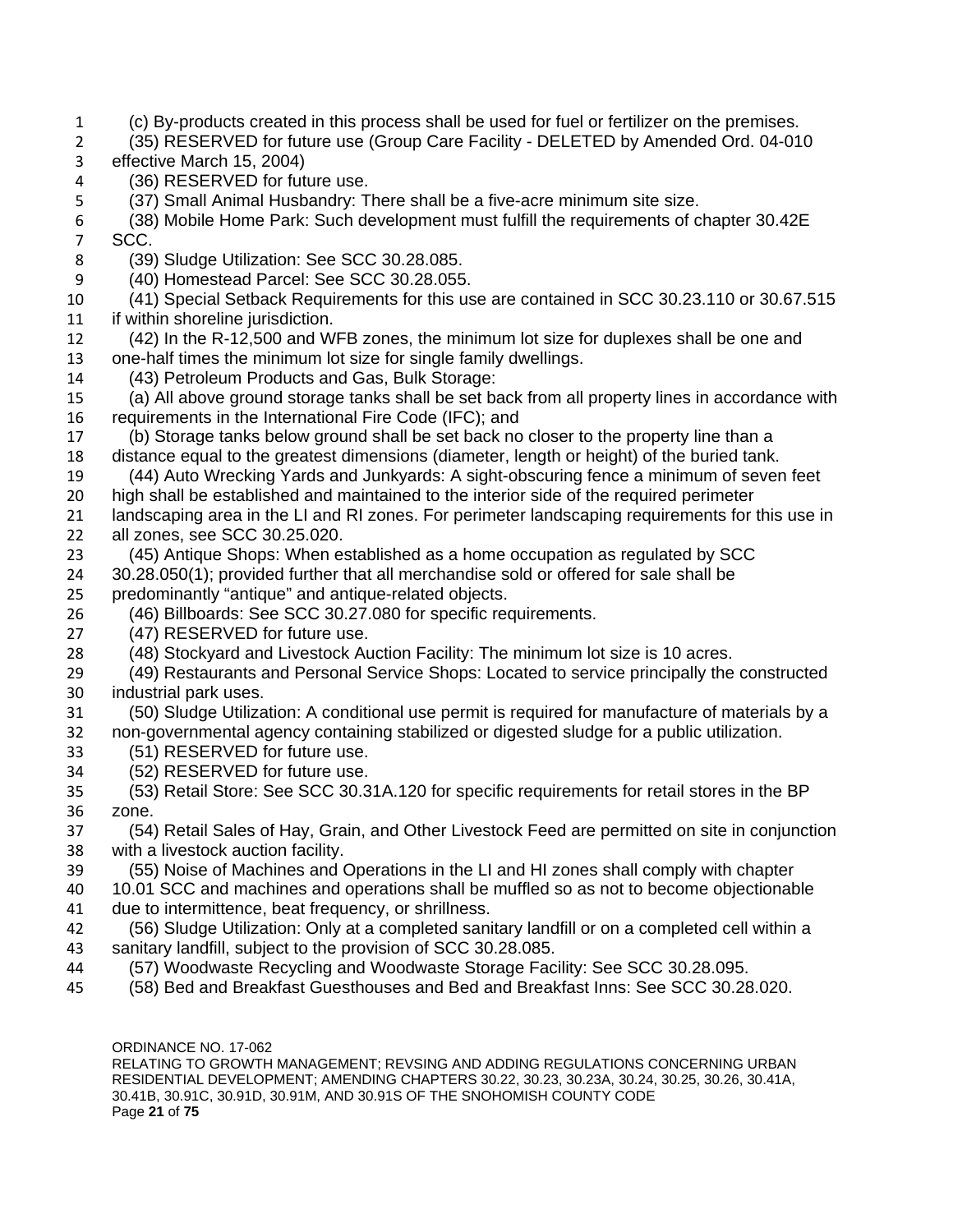(59) Detached Accessory or Non-Accessory Private Garages and Storage Structures: Subject to the following requirements: (a) Special setback requirements for these uses are contained in SCC 30.23.110(20); (b) Artificial lighting shall be hooded or shaded so that direct outside lighting, if any, will not result in glare when viewed from the surrounding property or rights-of-way; (c) The following compatibility standards shall apply: (i) proposals for development in existing neighborhoods with a well-defined character should be compatible with or complement the highest quality features, architectural character and siting pattern of neighboring buildings. Where there is no discernable pattern, the buildings shall complement the neighborhood. Development of detached private garages and storage structures shall not interrupt the streetscape or dwarf the scale of existing buildings of existing neighborhoods. Applicants may refer to the Residential Development Handbook for Snohomish County Communities to review techniques recommended to achieve neighborhood compatibility; (ii) building plans for all proposals larger than 2,400 square feet in the Waterfront Beach, R- 7,200, R-8,400, R-9,600 and R-12,500 zones and rural cluster subdivisions shall document the use of building materials compatible and consistent with existing on-site residential development exterior finishes; (iii) in the Waterfront Beach, R-7,200, R-8,400, R-9,600 and R-12,500 zones and rural cluster subdivisions, no portion of a detached accessory private garage or storage structure shall extend beyond the building front of the existing single family dwelling, unless screening, landscaping, or other measures are provided to ensure compatibility with adjacent properties; and (iv) in the Waterfront Beach, R-7,200, R-8,400, R-9,600 and R-12,500 zones and rural cluster subdivisions, no portion of a detached non-accessory private garage or storage structure shall extend beyond the building front of existing single family dwellings on adjacent lots where the adjacent dwellings are located within 10 feet of the subject property line. When a detached non- accessory private garage or storage structure is proposed, the location of existing dwellings on adjacent properties located within 10 feet of the subject site property lines shall be shown on the site plan; (d) All detached accessory or non-accessory private garages and storage structures proposed with building footprints larger than 2,400 square feet shall provide screening or landscaping from adjacent properties pursuant to chapter 30.25 SCC; (e) On lots less than 10 acres in size having no established residential use, only one non- accessory private garage and one storage structure shall be allowed. On lots 10 acres or larger without a residence where the cumulative square footage of all existing and proposed non- accessory private garages and storage structures is 6,000 square feet or larger, a conditional use permit shall be required. (f) Where permitted, separation between multiple private garages or storage structures shall be regulated pursuant to subtitle 30.5 SCC. (60) The cumulative square footage of all detached accessory and non-accessory private garages and storage structures shall not exceed 6,000 square feet on any lot less than five acres, except this provision shall not apply in the LDMR, MR, T, NB, GC, PCB, CB, FS, BP, IP, LI, HI, RB, RFS, CRC and RI zones. (61) Museums: Museums within the agriculture A-10 zone are permitted only in structures which were legally existing on October 31, 1991.

ORDINANCE NO. 17-062

RELATING TO GROWTH MANAGEMENT; REVSING AND ADDING REGULATIONS CONCERNING URBAN RESIDENTIAL DEVELOPMENT; AMENDING CHAPTERS 30.22, 30.23, 30.23A, 30.24, 30.25, 30.26, 30.41A, 30.41B, 30.91C, 30.91D, 30.91M, AND 30.91S OF THE SNOHOMISH COUNTY CODE Page **22** of **75**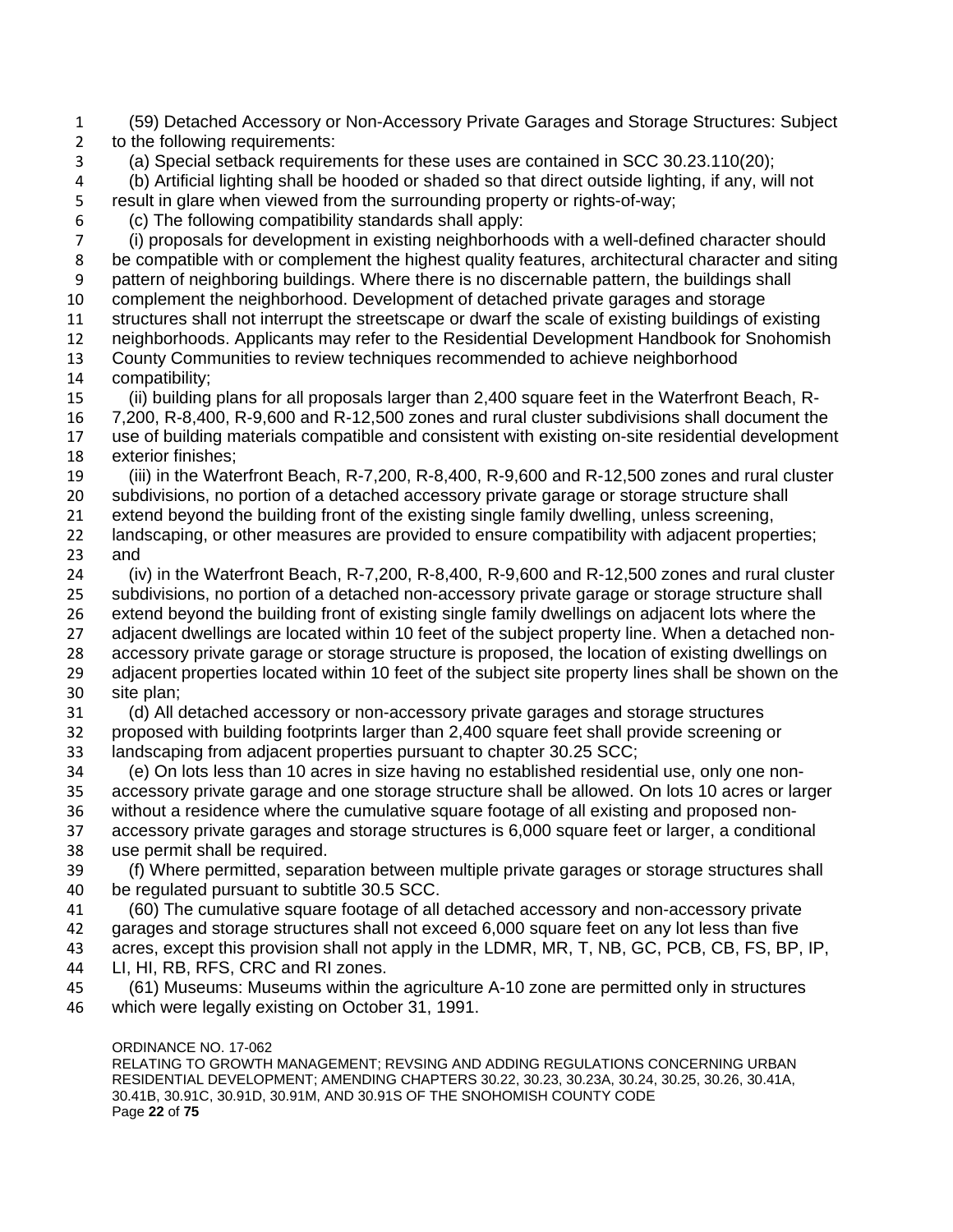(62) Accessory Apartments: See SCC 30.28.010.

 (63) Temporary Woodwaste Recycling and Temporary Woodwaste Storage Facilities: See SCC 30.28.090.

(64) RESERVED for future use.

(65) On-Site Hazardous Waste Treatment and Storage Facilities: Allowed only as an

 incidental use to any use generating hazardous waste which is otherwise allowed; provided that such facilities demonstrate compliance with the state siting criteria for dangerous waste management facilities pursuant to RCW 70.105.210 and WAC 173-303-282 as now written or hereafter amended.

 (66) An application for a conditional use permit to allow an off-site hazardous waste treatment and storage facility shall demonstrate compliance with the state siting criteria for dangerous waste management facilities pursuant to RCW 70.105.210 and WAC 173-303-282 as now

- written or hereafter amended.
- (67) Adult Entertainment Uses: See SCC 30.28.015.
- (68) Special Building Height provisions for this use are contained in SCC 30.23.050(2)(d).
- (69) RESERVED for future use.

 (70) Equestrian Centers: Allowed with a conditional use permit on all lands zoned A-10 except in that portion of the special flood hazard area of the lower Snohomish and Stillaguamish rivers designated density fringe as described in chapter 30.65 SCC.

 (71) Mini-Equestrian Centers are allowed as a permitted use on all lands zoned A-10 except in that portion of the special flood hazard area of the lower Snohomish and Stillaguamish rivers designated density fringe as described in chapter 30.65 SCC.

(72) Equestrian Centers and Mini-equestrian Centers require the following:

(a) Five-acre minimum site size for a mini-equestrian center;

 (b) Covered riding arenas shall not exceed 15,000 square feet for a mini-equestrian center; provided that stabling areas, whether attached or detached, shall not be included in this calculation;

 (c) Any lighting of an outdoor or covered arena shall be shielded so as not to glare on surrounding properties or rights-of-way;

- (d) On sites located in RC and R-5 zones, Type A landscaping as defined in SCC 30.25.017 is required to screen any outside storage, including animal waste storage, and parking areas
- from adjacent properties;
- (e) Riding lessons, rentals, or shows shall only occur between 8:00 a.m. and 9:00 p.m.;
- (f) Outside storage, including animal waste storage, and parking areas shall be set back at least 30 feet from any adjacent property line. All structures shall be set back as required in SCC 30.23.110(8); and

 (g) The facility shall comply with all applicable county building, health, and fire code requirements.

(73) Temporary Residential Sales Coach (TRSC):

 (a) The commercial coach shall be installed in accordance with all applicable provisions within chapter 30.54A SCC;

- (b) The TRSC shall be set back a minimum of 20 feet from all existing and proposed road
- rights-of-way and five feet from proposed and existing property lines;
- (c) Vehicular access to the temporary residential sales coach shall be approved by the county or state; and

ORDINANCE NO. 17-062 RELATING TO GROWTH MANAGEMENT; REVSING AND ADDING REGULATIONS CONCERNING URBAN RESIDENTIAL DEVELOPMENT; AMENDING CHAPTERS 30.22, 30.23, 30.23A, 30.24, 30.25, 30.26, 30.41A, 30.41B, 30.91C, 30.91D, 30.91M, AND 30.91S OF THE SNOHOMISH COUNTY CODE Page **23** of **75**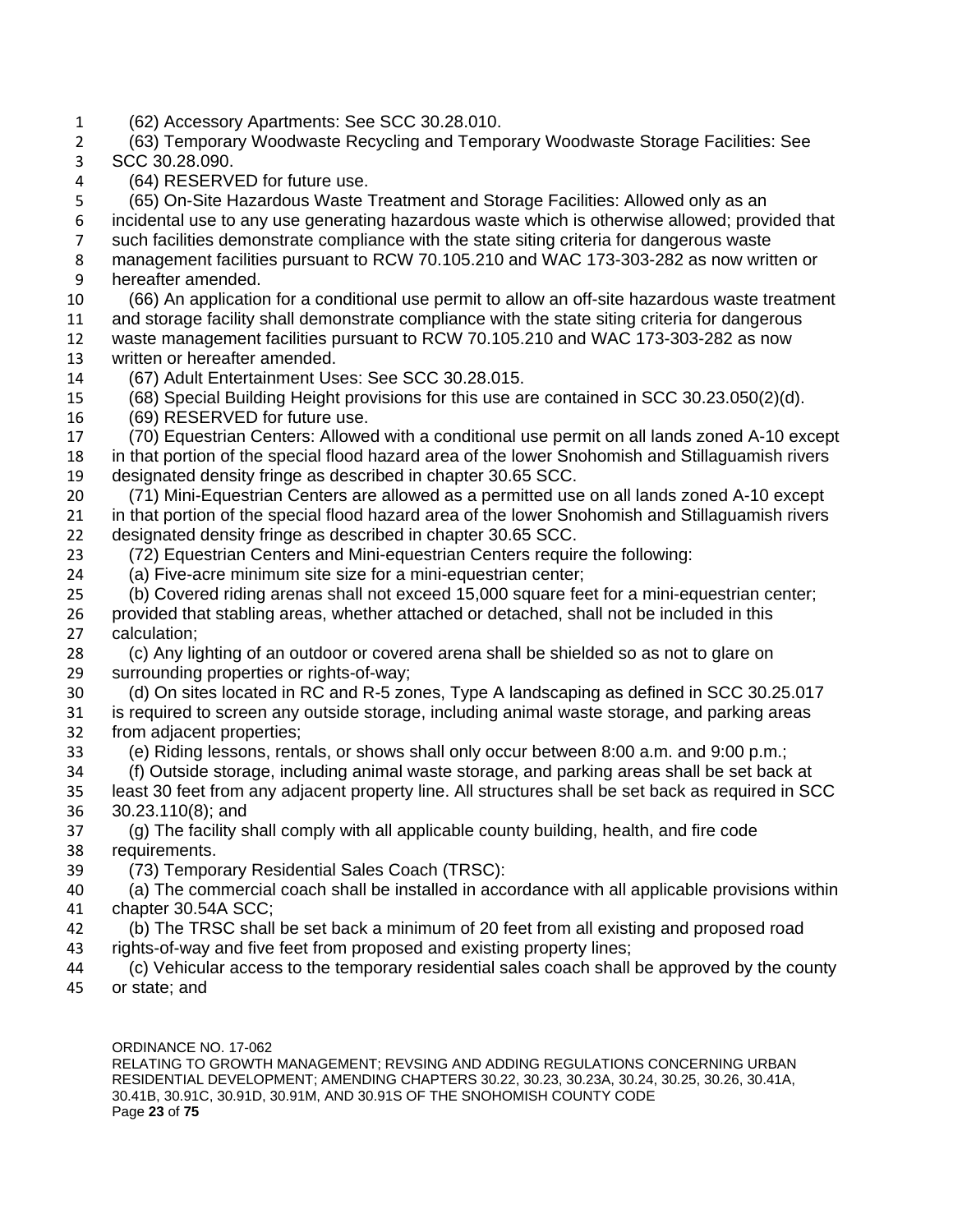(d) Temporary residential sales coaches may be permitted in approved preliminary plats, prior to final plat approval, when the following additional conditions have been met:

- (i) plat construction plans have been approved;
- (ii) the fire marshal has approved the TRSC proposal;
- (iii) proposed lot lines for the subject lot are marked on site; and

 (iv) the site has been inspected for TRSC installation to verify compliance with all applicable regulations and plat conditions, and to assure that land disturbing activity, drainage, utilities infrastructure, and native growth protection areas are not adversely affected.

 (74) Golf Course and Driving Range: In the A-10 zone, artificial lighting of the golf course or driving range shall not be allowed. Land disturbing activity shall be limited in order to preserve

prime farmland. At least 75 percent of prime farmland on site shall remain undisturbed.

(75) Model Hobby Park: SCC 30.28.060.

 (76) Commercial Retail Uses: Not allowed in the Light Industrial and Industrial Park zones when said zones are located in the Maltby UGA of the comprehensive plan, and where such properties are, or can be served by railway spur lines.

 (77) Studio: Studio uses may require the imposition of special conditions to ensure compatibility with adjacent residential, multiple family, or rural-zoned properties. The hearing examiner may impose such conditions when deemed necessary pursuant to the provisions of chapter 30.42C SCC. The following criteria are provided for hearing examiner consideration when specific circumstances necessitate the imposition of conditions:

 (a) The number of nonresident artists and professionals permitted to use a studio at the same time may be limited to no more than 10 for any lot 200,000 square feet or larger in size, and limited to five for any lot less than 200,000 square feet in size;

(b) The hours of facility operation may be limited; and

 (c) Landscape buffers may be required to visually screen facility structures or outdoor storage areas when the structures or outdoor storage areas are proposed within 100 feet of adjacent residential, multiple family, and rural-zoned properties. The buffer shall be an effective site obscuring screen consistent with Type A landscaping as defined in SCC 30.25.017.

(78) RESERVED for future use.

(79) The gross floor area of the use shall not exceed 2,000 square feet.

(80) The gross floor area of the use shall not exceed 4,000 square feet.

 (81) The construction contracting use in the Rural Business zone shall be subject to the following requirements:

 (a) The use complies with all of the performance standards required by SCC 30.31F.100 and 30.31F.110;

 (b) Not more than 1,000 square feet of outdoor storage of materials shall be allowed and shall be screened in accordance with SCC 30.25.024;

 (c) In addition to the provisions of subsection (81)(b) of this section, not more than five commercial vehicles or construction machines shall be stored outdoors and shall be screened in

accordance with SCC 30.25.020 and 30.25.032;

- (d) The on-site fueling of vehicles shall be prohibited; and
- (e) The storage of inoperable vehicles and hazardous or earth materials shall be prohibited.
- (82) Manufacturing, Heavy includes the following uses: Distillation of wood, coal, bones, or
- the manufacture of their by-products; explosives manufacturing; manufacture of fertilizer;
- extraction of animal or fish fat or oil; forge, foundry, blast furnace or melting of ore;
- manufacturing of acid, animal black/black bone, cement or lime, chlorine, creosote, fertilizer,

#### ORDINANCE NO. 17-062

RELATING TO GROWTH MANAGEMENT; REVSING AND ADDING REGULATIONS CONCERNING URBAN RESIDENTIAL DEVELOPMENT; AMENDING CHAPTERS 30.22, 30.23, 30.23A, 30.24, 30.25, 30.26, 30.41A, 30.41B, 30.91C, 30.91D, 30.91M, AND 30.91S OF THE SNOHOMISH COUNTY CODE Page **24** of **75**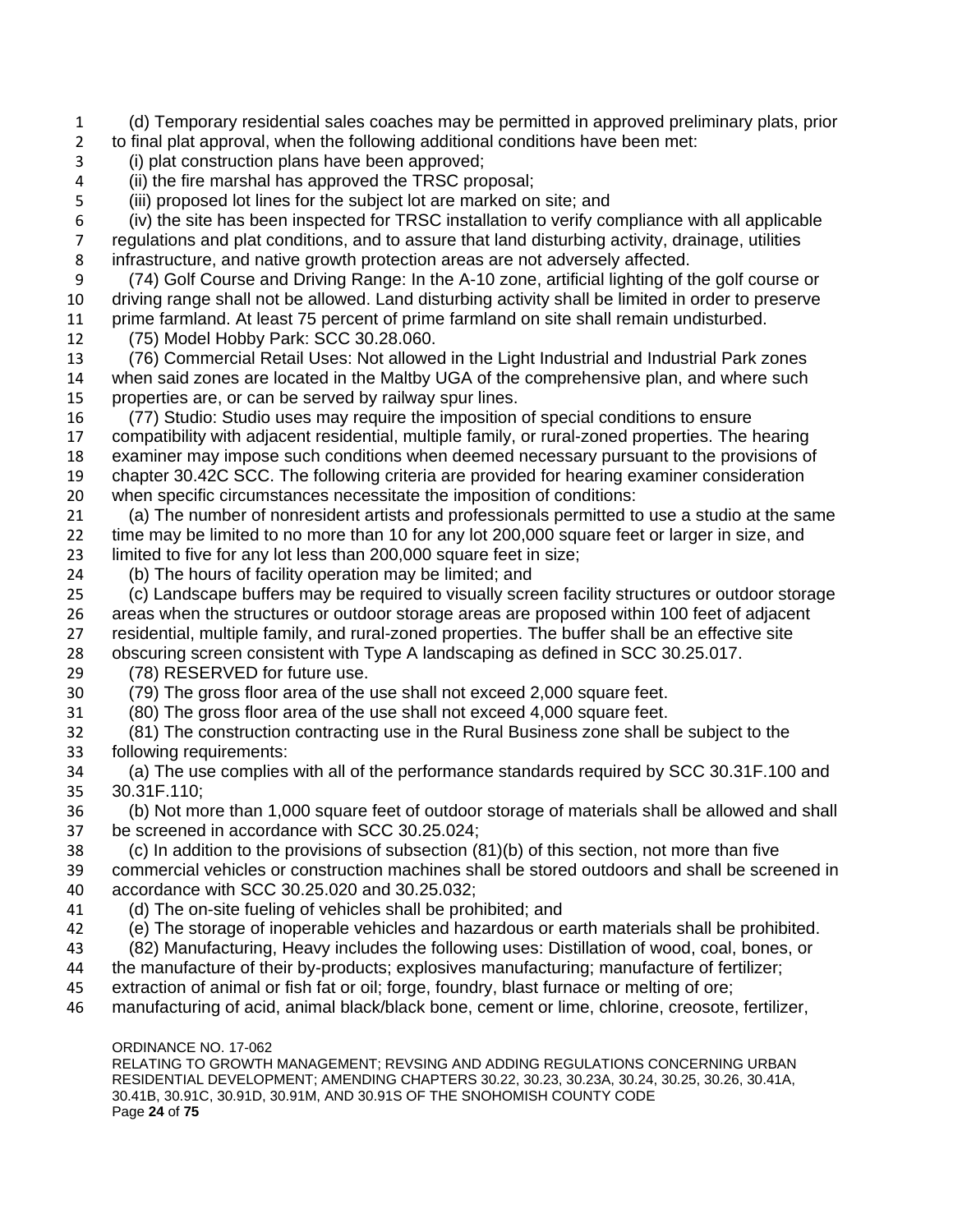- glue or gelatin, potash, pulp; rendering of fat, tallow and lard, rolling or booming mills; tannery;
- or tar distillation and manufacturing. See SCC 30.91M.028.
- (83) "All other forms of manufacture not specifically listed" is a category which uses

manufacturing workers, as described under the Dictionary of Occupational Titles, published by

- the US Department of Labor, to produce, assemble or create products and which the director
- finds consistent with generally accepted practices and performance standards for the industrial
- zone where the use is proposed. See SCC 30.91M.024 and 30.91M.026.
- (84) RESERVED for future use.
- (85) A single family dwelling may have only one guesthouse.
- (86) Outdoor display or storage of goods and products is prohibited on site.
- (87) Wedding Facility:
- (a) Such use is permitted only:
- (i) on vacant and undeveloped land;
- (ii) on developed land, but entirely outside of any permanent structure;
- (iii) partially outside of permanent structures and partially inside of one or more permanent structures which were legally existing on January 1, 2001; or
- (iv) entirely inside of one or more permanent structures which were legally existing on January 1, 2001;
- (b) The applicant shall demonstrate that the following criteria are met with respect to the activities related to the use:
- (i) compliance with the noise control provisions of chapter 10.01 SCC;
- (ii) adequate vehicular site distance and safe turning movements exist at the access to the site consistent with the EDDS as defined in Title 13 SCC; and
- (iii) adequate sanitation facilities are provided on site pursuant to chapter 30.50 SCC and applicable Snohomish Health District provisions;
- (c) Adequate on-site parking shall be provided for the use pursuant to SCC 30.26.035; and
- (d) A certificate of occupancy shall be obtained pursuant to chapter 30.52A SCC for the use of any existing structure. The certificate of occupancy shall be subject to an annual inspection and renewal pursuant to SCC 30.53A.060 to ensure building and fire code compliance.
- (88) Public/Institutional Use Designation (P/IU): When applied to land that is (a) included in an Urban Growth Area and (b) designated P/IU on the Snohomish County Future Land Use Map
- concurrent with or prior to its inclusion in a UGA, the R-7,200, R-8,400 and R-9,600 zones shall allow only the following permitted or conditional uses: churches, and school instructional
- facilities. All other uses are prohibited within areas that meet criteria (a) and (b), unless the P/IU designation is changed.
- (89) Hotel/Motel Uses: Permitted in the Light Industrial zone when the following criteria are met:
- (a) The Light Industrial zone is located within a municipal airport boundary;
- (b) The municipal airport boundary includes no less than 1,000 acres of land zoned light industrial; and
- (c) The hotel/motel use is served by both public water and sewer.
- (90) Health and Social Service Facilities regulated under this title do not include secure
- community transition facilities (SCTFs) proposed pursuant to chapter 71.09 RCW. See SCC 30.91H.095.
- (a) Snohomish County is preempted from regulation of SCTFs. In accordance with the
- requirements of state law the county shall take all reasonable steps permitted by chapter 71.09

#### ORDINANCE NO. 17-062

RELATING TO GROWTH MANAGEMENT; REVSING AND ADDING REGULATIONS CONCERNING URBAN RESIDENTIAL DEVELOPMENT; AMENDING CHAPTERS 30.22, 30.23, 30.23A, 30.24, 30.25, 30.26, 30.41A, 30.41B, 30.91C, 30.91D, 30.91M, AND 30.91S OF THE SNOHOMISH COUNTY CODE Page **25** of **75**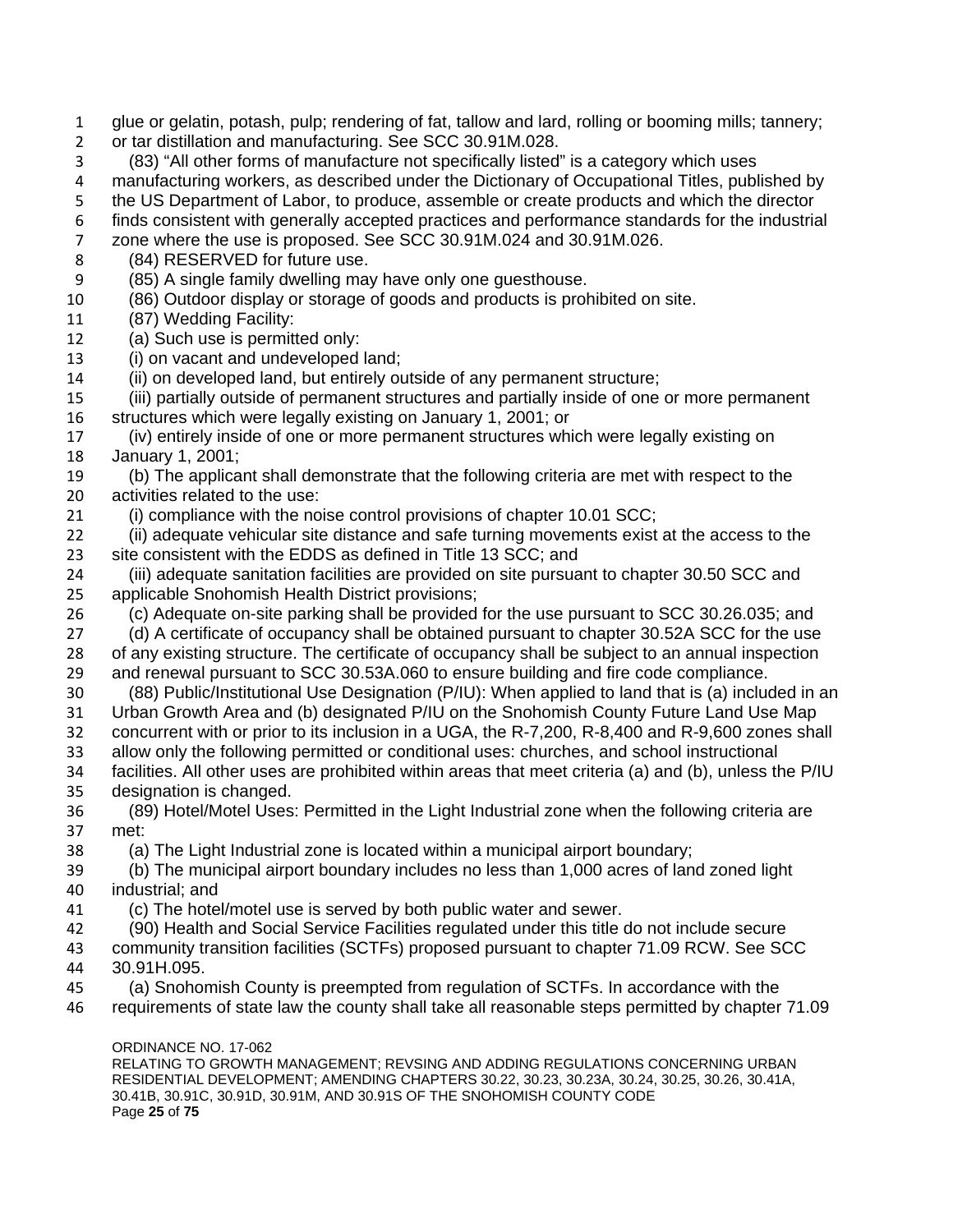RCW to ensure that SCTFs comply with applicable siting criteria of state law. Every effort shall

2 be made by the county through the available state procedures to ensure strict compliance with

all relevant public safety concerns, such as emergency response time, minimum distances to be

 maintained by the SCTF from "risk potential" locations, electronic monitoring of individual residents, household security measures and program staffing.

(b) Nothing herein shall be interpreted as to prohibit or otherwise limit the county from

 evaluating, commenting on, or proposing public safety measures to the state of Washington in response to a proposed siting of a SCTF in Snohomish County.

(c) Nothing herein shall be interpreted to require or authorize the siting of more beds or

 facilities in Snohomish County than the county is otherwise required to site for its SCTFs pursuant to the requirements of state law.

- (91) Level II Health and Social Service Uses: Allowed outside the UGA only when the use is
- not served by public sewer.
- (92) The area of the shooting range devoted to retail sales of guns, bows, and related
- equipment shall not exceed one-third of the gross floor area of the shooting range and shall be 16 located within a building or structure.
- (93) Farmers Market: See SCC 30.28.036.
- (94) Farm Product Processing and Farm Support Business: See SCC 30.28.038.
- (95) Farmland Enterprise: See SCC 30.28.037.
- (96) Public Events/Assemblies on Farmland: Such event or assembly shall:
- (a) Comply with the requirements of SCC 30.53A.800; and
- (b) Not exceed two events per year. No event shall exceed two weeks in duration.
- (97) Bakery, Farm: The gross floor area of the use shall not exceed 1,000 square feet.
- (98) Recreational Facility Not Otherwise Listed in Ag-10 zone, Forestry (F), or Forestry and Recreation (F&R) zones: See SCC 30.28.076.
- (99) Farm Stand: See SCC 30.28.039.
- (100) Farm Stand: Allowed as a Permitted Use (P) when sited on land designated riverway
- commercial farmland, upland commercial farmland or local commercial farmland in the
- comprehensive plan. Allowed as an Administrative Conditional Use (A) when sited on land not
- designated riverway commercial farmland, upland commercial farmland or local commercial farmland in the comprehensive plan.
- (101) Farmers Market: Allowed as a Permitted Use (P) when sited on land designated riverway commercial farmland, upland commercial farmland or local commercial farmland in the comprehensive plan. Allowed as an Administrative Conditional Use (A) when sited on land not designated riverway commercial farmland, upland commercial farmland or local commercial
- farmland in the comprehensive plan.
- (102) Community Facilities for Juveniles in R-5 zones must be located within one mile of an active public transportation route at the time of permitting.
- (103) All community facilities for juveniles shall meet the performance standards set forth in SCC 30.28.025.
- (104) Personal Wireless Telecommunications Service Facilities: See chapter 30.28A SCC and landscaping standards in SCC 30.25.025.
- (105) Personal wireless telecommunications service facilities are subject to a building permit
- pursuant to SCC 30.28A.030 and the development standards set forth in chapter 30.28A SCC and landscaping standards in SCC 30.25.025.

ORDINANCE NO. 17-062 RELATING TO GROWTH MANAGEMENT; REVSING AND ADDING REGULATIONS CONCERNING URBAN RESIDENTIAL DEVELOPMENT; AMENDING CHAPTERS 30.22, 30.23, 30.23A, 30.24, 30.25, 30.26, 30.41A, 30.41B, 30.91C, 30.91D, 30.91M, AND 30.91S OF THE SNOHOMISH COUNTY CODE Page **26** of **75**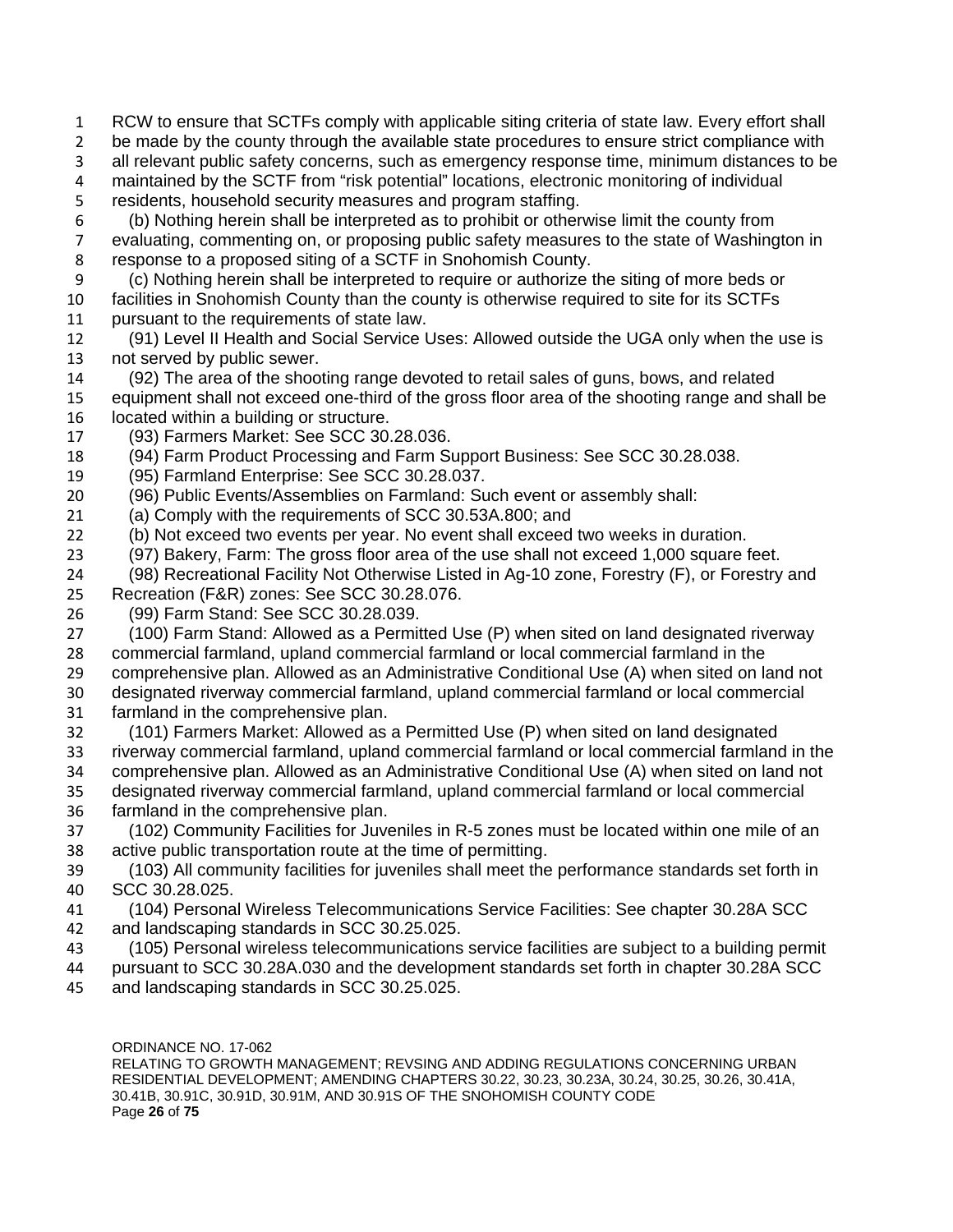(106) A building permit only is required for facilities co-locating on existing utility poles,

towers, and/or antennas unless otherwise specified in chapter 30.28A SCC.

(107) Agricultural Composting Requirements:

 (a) On-farm site agricultural composting operations that comply with the requirements established in this section are allowed in the A-10 zone. These composting facilities and operations shall be constructed and operated in compliance with all applicable federal, state and local laws, statutes, rules and regulations. The Nutrient Management Plan portion of the farm's Snohomish Conservation District Farm Plan or any other established nutrient management plan must be on file with the department when any application for a land use permit or approval is submitted to the department for the development of an agricultural composting facility. Farm site agricultural composting operations shall also comply with the following criteria:

(i) The composting operation shall be limited to 10 percent of the total farm site area;

(ii) At least 50 percent of the composted materials shall be agricultural waste;

 (iii) At least 10 percent of the agricultural wastes must be generated on the farm site; (iv) A maximum of 500 cubic yards of unsuitable incidental materials accumulated in the

 agricultural waste such as rock, asphalt, or concrete over three inches in size may be stored at the farm composting facility until its proper removal. All incidental materials must be removed

from the site yearly; and

 (v) A minimum of 10 percent of the total volume of the finished compost produced annually shall be spread on the farm site annually.

 (b) In all other zones except A-10 where agriculture is a permitted use, incidental agricultural composting of agricultural waste generated on a farm site is permitted. The agricultural

composting facility shall be constructed and operated in compliance with all applicable federal,

state and local laws, statutes, rules and regulations. The Nutrient Management Plan portion of

 the farm's Snohomish Conservation District Farm Plan or any other established nutrient management plan must be on file with the department when any permit application is submitted

to the department for the development of an agricultural composting facility.

 (108) RESERVED for future use. (Urban Center Demonstration Program projects - DELETED by Ord. 09-079)

 (109) Privately operated off-road vehicle (ORV) use areas shall be allowed by conditional use permit on Forestry and Recreation (F&R) zoned property designated Forest on the

 comprehensive plan future land use map. These areas shall be identified by an F&R ORV suffix on the zoning map. Privately operated ORV use areas are regulated pursuant to SCC 30.28.080 and 30.28.086 and other applicable county codes.

- (110) RESERVED for future use.
- (111) RESERVED for future use.

 (112) RESERVED for future use. (Transfer of Development Rights receiving area overlay - DELETED by Amended Ord. 13-064)

 (113) Privately Operated Motocross Racetracks: Allowed by conditional use permit, and are regulated pursuant to SCC 30.28.100 and 30.28.105, and other applicable county codes.

 Motocross racetracks are allowed in the Forestry and Recreation (F&R) zone only on commercial forest lands.

(114) New AM Radio Towers are prohibited. AM radio towers either constructed before

October 13, 2010, or with complete applications for all permits and approvals required for

construction before October 13, 2010, shall not be considered nonconforming uses and they

may be repaired, replaced, and reconfigured as to the number and dimensions of towers so

#### ORDINANCE NO. 17-062

RELATING TO GROWTH MANAGEMENT; REVSING AND ADDING REGULATIONS CONCERNING URBAN RESIDENTIAL DEVELOPMENT; AMENDING CHAPTERS 30.22, 30.23, 30.23A, 30.24, 30.25, 30.26, 30.41A, 30.41B, 30.91C, 30.91D, 30.91M, AND 30.91S OF THE SNOHOMISH COUNTY CODE Page **27** of **75**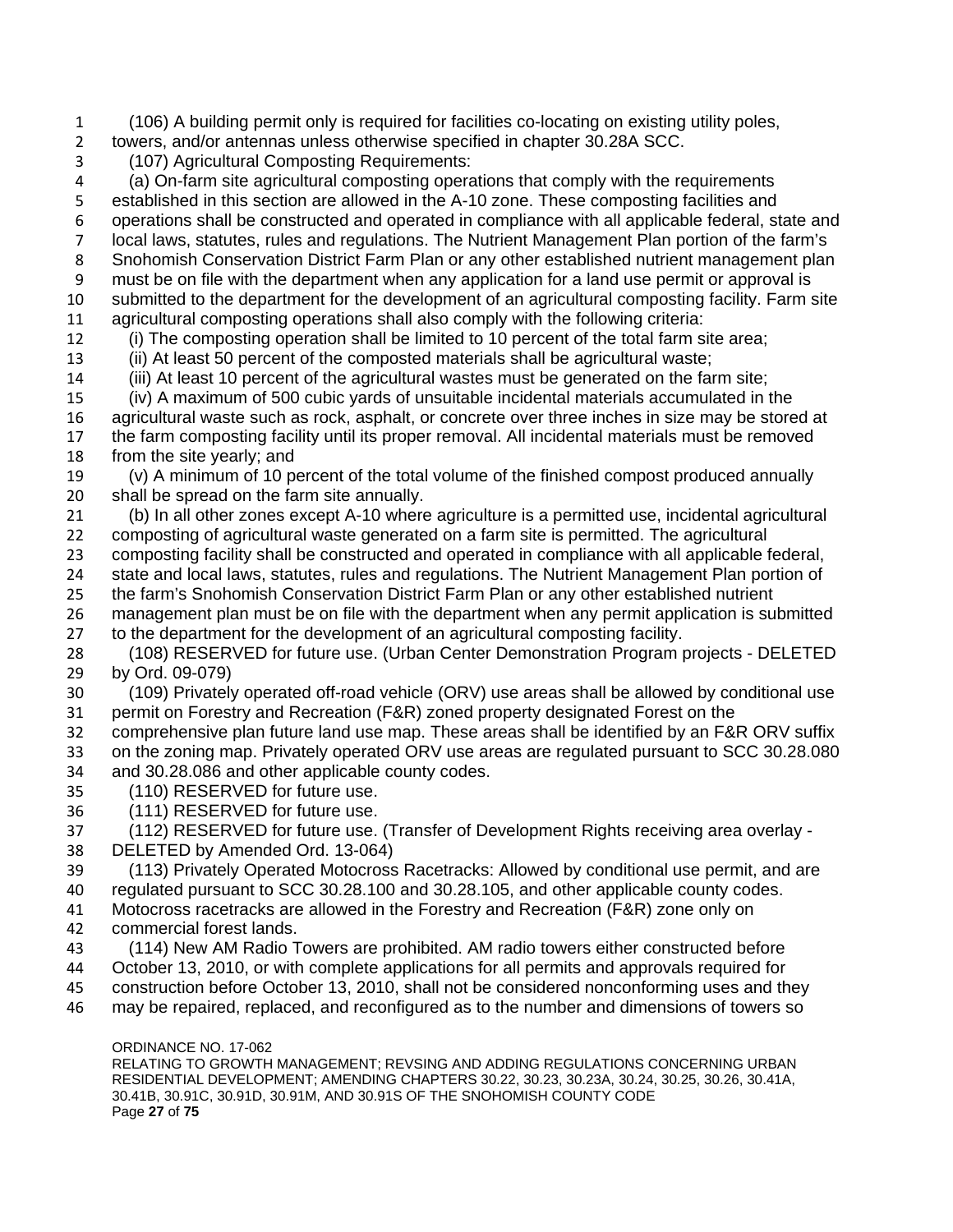- long as the repair, replacement, or reconfiguration occurs on the parcel where the tower was
- originally constructed or permitted and it does not increase the number of AM radio towers constructed on the parcel.
- (115) This use is prohibited in the R-5 zone with the Mineral Resource Overlay (MRO). Public park is a permitted use on reclaimed portions of mineral excavation sites with the MRO. (116) See cottage housing design standard requirements in chapter 30.41G SCC.
- (117) RESERVED for future use.
- (118) RESERVED for future use.
- (119) Only building mounted personal wireless communications facilities shall be permitted.
- (120) Allowed as a conditional use only with a Park-and-Pool Lot or a Park-and-Ride Lot.
- (121) Permitted as an incidental use with a permitted use, conditional use or administrative conditional use.
- (122) Products or merchandise offered for sale or storage by a business may be located outdoors; provided, that:
- (a) The area occupied by the display shall not exceed 500 square feet; and
- (b) Public sidewalks shall not be enclosed as space for sales or storage by fencing or other means that effectively limits public use of the sidewalk.
- (123) Such uses, except those as provided for in SCC 30.34A.010(4)(d), are permitted only in structures which are legally existing on May 29, 2010. Such uses, except those as provided for in SCC 30.34A.010(4)(d), shall also comply with subsection (122) of this section.
- (124) The minimum lot size for marijuana related facilities is 100,000 square feet. Marijuana production and marijuana processing are allowed indoors and outdoors, including in
- greenhouses and other structures pursuant to chapter 314-55 WAC. In the A-10 zone,
- marijuana uses shall be subject to the same regulations that apply to agricultural uses and not
- 25 subject to any more restrictive regulations except as specifically provided in this title and in state law. Marijuana processing is only allowed when there is a marijuana production facility on site.
- Marijuana facilities are subject to special setbacks pursuant to SCC 30.23.110(28).
- (125) Marijuana production and processing is permitted indoors only; no outdoor production or processing is allowed.
- (126) RESERVED for future use.
- (127) Campgrounds and Recreational Facilities Not Otherwise Listed are not allowed on land designated Local Forest in the comprehensive plan.
- (128) Development applications for all non-tribally owned, fee-simple properties designated Reservation Commercial on the Snohomish County Future Land Use Map must include an archaeology site report pursuant to SCC 30.32D.200(3)(b) or relocate the project to avoid impacts to any archaeological resources.
- (129) Development within an airport compatibility area is subject to the requirements of chapter 30.32E SCC.
- (130) On land designated as riverway commercial farmland, upland commercial farmland or local commercial farmland or land zoned A-10 the following additional requirements apply:
- (a) the applicant must demonstrate that the use is incidental to the primary use of the site for agricultural purposes and supports, promotes or sustains agricultural operations and production;
- (b) the use must be located, designed, and operated so as to not interfere with, and to
- support the continuation of, the overall agricultural use of the property and neighboring
- properties;

#### ORDINANCE NO. 17-062 RELATING TO GROWTH MANAGEMENT; REVSING AND ADDING REGULATIONS CONCERNING URBAN RESIDENTIAL DEVELOPMENT; AMENDING CHAPTERS 30.22, 30.23, 30.23A, 30.24, 30.25, 30.26, 30.41A, 30.41B, 30.91C, 30.91D, 30.91M, AND 30.91S OF THE SNOHOMISH COUNTY CODE Page **28** of **75**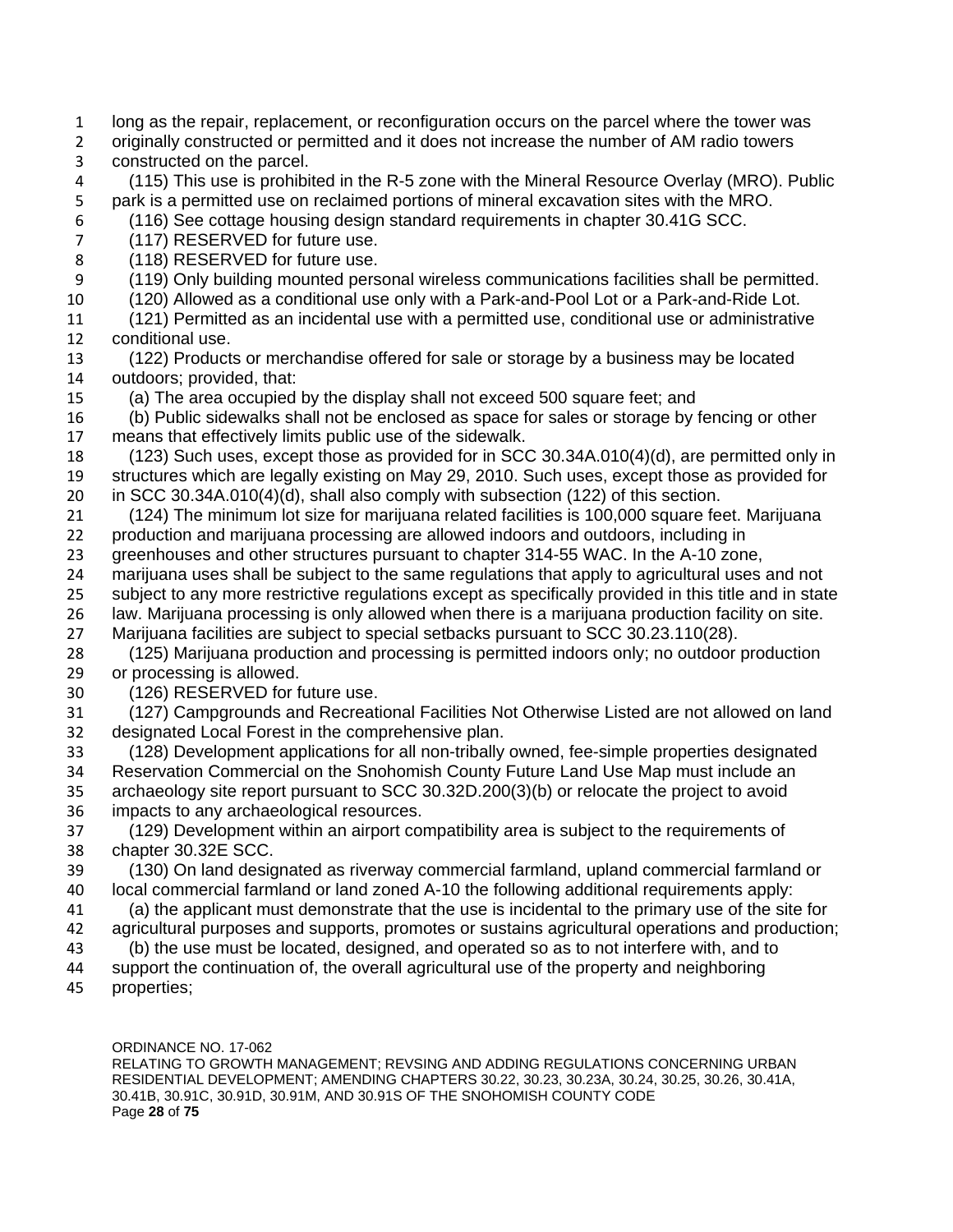ORDINANCE NO. 17-062 RELATING TO GROWTH MANAGEMENT; REVSING AND ADDING REGULATIONS CONCERNING URBAN (c) the use and all activities and structures related to the use must be consistent with the size, 2 scale, and intensity of the existing agricultural use of the property and the existing buildings on the site; (d) the use and all activities and structures related to the use must be located within the general area of the property that is already developed for buildings and residential uses; (e) where the property is less than 10 acres in size, the use and all structures and activities related to the use shall not convert more than 10 percent of agricultural land to nonagricultural uses; (f) where the property is 10 acres in size or more, the use and all structures and activities related to the use shall not convert more than one acre of agricultural land to nonagricultural uses; and (g) any land disturbing activity required to support the use shall be limited to preserve prime farmland. The provisions of subsections (130)(a) through (f) of this section do not apply to any land under ownership or acquired before May 24, 2015, by any local, county, regional, or state agency for recreation, public park and/or trail purposes. Any new development, alterations or reconstruction on these properties shall meet subsection (130)(g) of this section and the requirements of the A-10 zone. All buildings and parking areas shall be set back a minimum of 50 feet from the property boundaries. If the park or trail use produces adverse conditions that will unduly affect an adjacent agricultural use, the director may impose a larger setback to alleviate the effects of such adverse conditions, which include but are not limited to noise, vibration, dust, and light. (131) Marijuana-related facilities are prohibited within the exterior boundaries of the Tulalip Indian Reservation. (132) Marijuana Retail: See SCC 30.28.120. (133) Only the following uses are permitted in the CRC zone: clubhouses, grooming parlors, personal service shops, offices, tool sales and rental, locksmith, home improvement centers, retail bakeries, drug stores, grocery stores, hardware stores, general retail, second hand stores, specialty stores, and tire stores. (134) Material Recover Facility: See SCC 30.28.110. (135) Retail, general uses may be allowed with an administrative conditional use permit only when part of a new mixed-use development that includes residential dwellings or when occupying a former residential structure (or portion of a residential structure). The proposed retail use in the MR zone must meet the following criteria: (a) The retail use has frontage on an arterial road as shown on the Countywide Arterial Circulation Map; (b) The gross leasable area of retail space may not exceed 6,000 square feet; and (c) Products or merchandise offered for sale or storage by a business may be located outdoors except that the area occupied by the display may not exceed 500 square feet and public sidewalks may not be enclosed as space for sales or storage by fencing or other means that effectively limits public use of the sidewalk. (136) Within the NB zone, this use is only permitted when the Future Land Use Map in the comprehensive plan designates the site as Urban Village. (137) Recycling Facility: See SCC 30.28.112. (138) Licensed practitioners and medical clinics may be conditionally permitted as the sole use on a site. Cleaning establishments, grooming parlors, and personal service shops may only

RESIDENTIAL DEVELOPMENT; AMENDING CHAPTERS 30.22, 30.23, 30.23A, 30.24, 30.25, 30.26, 30.41A, 30.41B, 30.91C, 30.91D, 30.91M, AND 30.91S OF THE SNOHOMISH COUNTY CODE Page **29** of **75**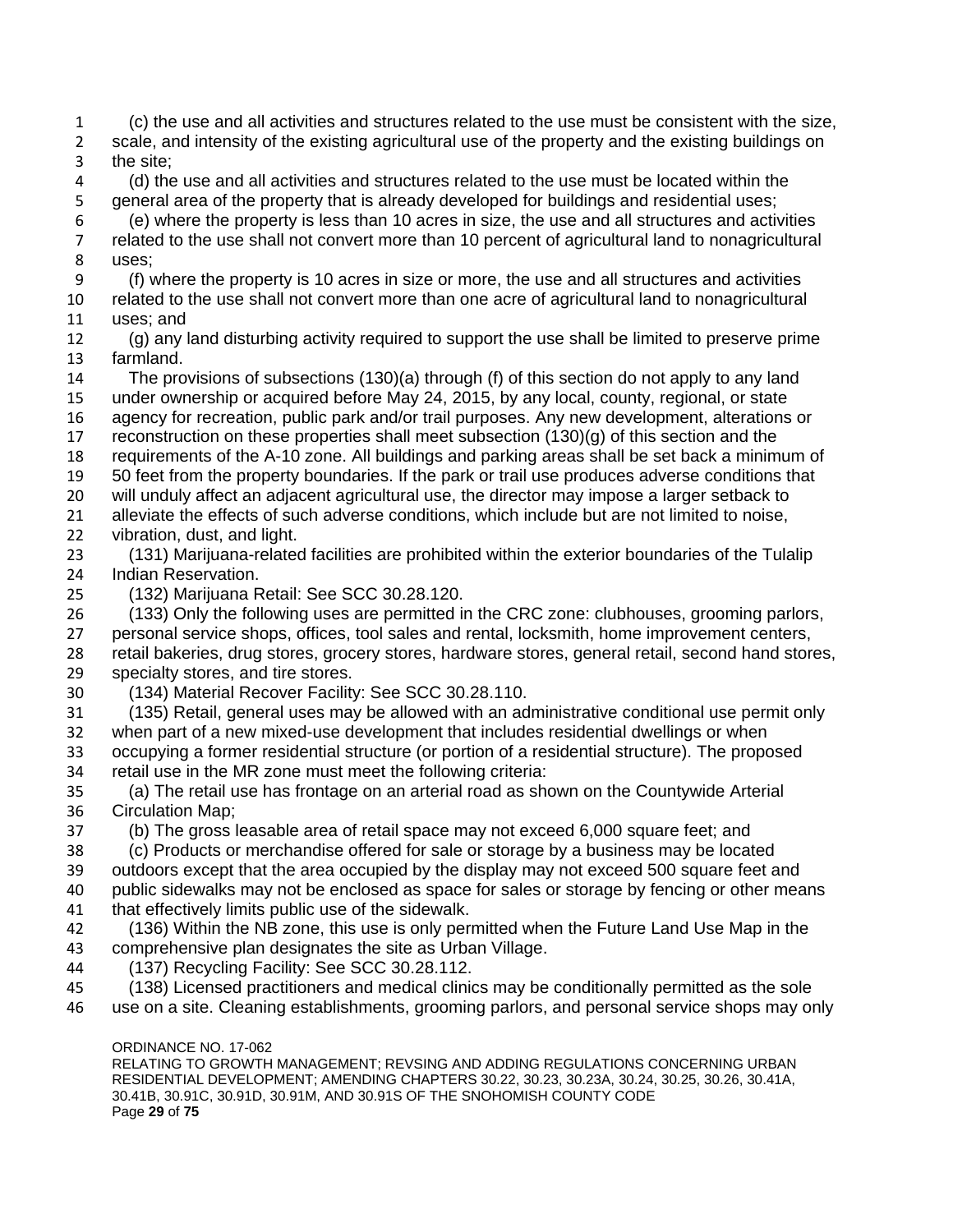- be conditionally permitted when part of a development that includes residential dwellings or when occupying a former residential structure (or portion of a residential structure).
- 

**Section 6.** Snohomish County Code Section 30.23.020, last amended by Amended 5 Ordinance No. 06-061 on August 1, 2007, is amended to read: Ordinance No. 06-061 on August 1, 2007, is amended to read:

# **30.23.020 Minimum net density for residential development in UGAs.**

(1) A minimum net density of four dwelling units per acre shall be required in all UGAs for:

(a) New subdivisions, short subdivisions, PRDs, townhouse and mixed townhouse

- developments, and mobile home parks; and
- (b) New residential development in the LDMR, MR, and Townhouse zones.
- (2) Minimum net density is the density of development excluding roads, drainage
- detention/retention areas, biofiltration swales, areas required for public use, and critical areas and their required buffers pursuant to chapters 30.62A and 30.62B SCC.
- 16 (3) Minimum net density is determined by rounding up to the next whole unit or lot when a<br>17 fraction of a unit or lot is 0.5 or greater. fraction of a unit or lot is 0.5 or greater.
- (4) For new subdivisions and short subdivisions, the minimum lot size of the underlying zone may be reduced as necessary to allow a lot yield that meets the minimum density requirement.
- Each lot shall be at least 6,000 square feet, except as otherwise allowed by this title.
- (5) The minimum net density requirement of this section shall not apply:
- (a) In the Darrington, Index, and Gold Bar UGAs; and

 (b) Where regulations on development of steep slopes, SCC 30.41A.250, or sewerage regulations, SCC 30.29.100, require a lesser density.

### **Section 7.** Snohomish County Code Section 30.23.032, last amended by Amended Ordinance No. 16-029 on May 11, 2016, is amended to read:

#### **30.23.032 Urban Residential Zone categories – ((Bulk)) bulk matrix.**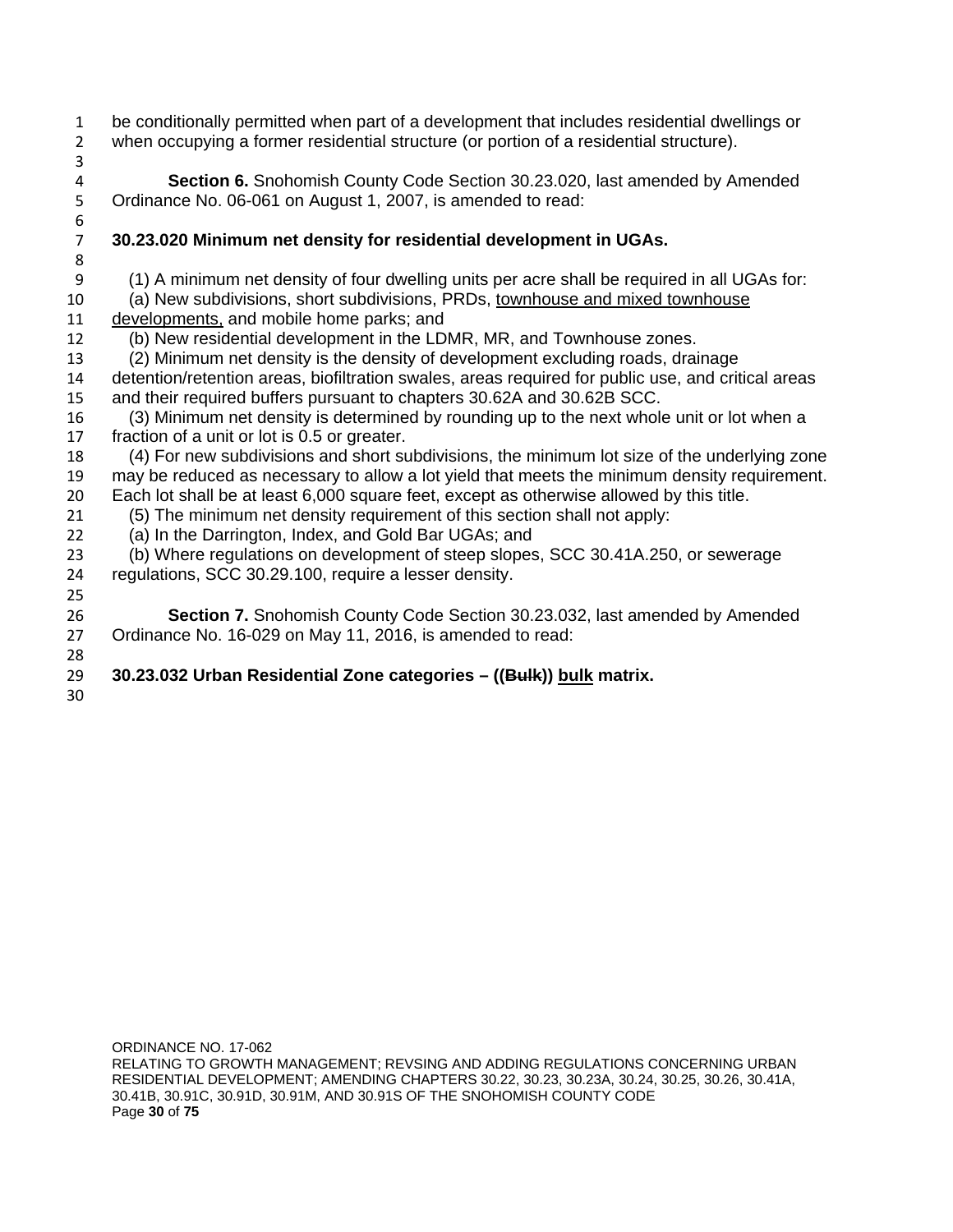1 **Table 30.23.032** 2 **((URBAN RESIDENTIAL ZONES BULK MATRIX)) Urban Residential Zones Bulk Matrix**  $\overline{a}$ 

| I<br>I<br>۰.<br>M. |
|--------------------|
|                    |
|                    |
|                    |

#### Lot Dimension (feet)<sup>54</sup> | ((Max. **Minimum Setback Requirements From (feet)<sup>11, 33</sup> Bldg.)) ((Min.))**  Side and Rear Lot Lines Adjacent to: **Resource Lands Maximu Category Minimum m ((Max.)) Lot ((Min.)) Buildin Commercial R-9,600, Maximum Lot Zone Other Urban Seismic Area29(((sq Minimum ((&)) and R8,400, Rural Coverage8 g Residential ((Ag)) Hazards . ft.)) Lot Width Height Industrial and ((&)) ((zones)) Agriculture Forest ((zones)) (feet)27, ((zones)) R-7,200 Zones square Zones Zones feet) 64 Zones R-9,600** | 9,600<sup>23</sup> | 70 | 30 | 10 | 5 | 5 | 5 35% **R-8,400** | 8,400<sup>23</sup> | 65 | 30 | 10 | 5 | 5 | 5 | | | | 35% **R-7,200** 7,20023, 65 60 30 10 5 5 5 35% **T (buildings ≤ 20 feet high)59** 10 10 5 **LDMR (buildings > 20 feet high)<sup>58</sup> 30 feet bigh)<sup>59</sup> 30 31E.0<br>
<b>LDMR (buildings > 20 feet high)**<sup>58</sup> 30.31E.0<br> **LDMR (buildings 20 - 30 feet**<br>
high)<sup>15, 88, 61, 62<br> **LDMR (buildings 20 - 30 feet**<br>
high)<sup>15, 88, 61, 62<br> </sup></sup> See SCC 30.31E. 050 See chapters 30.51A and 30.62B SCC 25 | C | C | See SCC<br>
( C | C | 30.31E.050 35 **T** (buildings > 20 feet high)<sup>59</sup> 15 20 10 30.32B.130 See SCC 30.32B.130 See SCC 30.32A.110 **Urban Residential Urban Residential LDMR (buildings ≤ 20 feet**  10 10 5 **high)15, 59, 61, 62**  $7.200^{4.65}$  60 45 **high)**<sup>15, 59, 61, 62</sup> **LDMR (buildings > 30 feet high)15, 59, 61, 62** <sup>15</sup> <sup>25</sup> <sup>15</sup> **MR (buildings ≤ 20 feet**  10 10 5 **high)15, 59, 61, 62**  $7.200^{5.65}$  60 45  $25$  40% $\frac{66}{5}$ **MR (buildings 20 - 30 feet | the set of the set of the set of the set of the set of the set of the set of the set of t<br>
<b>high**)<sup>15, 59, 61, 62 **10** 20 10 20 10</sup>

ORDINANCE NO. 17-062

RELATING TO GROWTH MANAGEMENT; REVSING AND ADDING REGULATIONS CONCERNING URBAN RESIDENTIAL DEVELOPMENT; AMENDING CHAPTERS 30.22, 30.23, 30.23A, 30.24, 30.25, 30.26, 30.41A, 30.41B, 30.91C, 30.91D, 30.91M, AND 30.91S OF THE SNOHOMISH COUNTY CODE Page **31** of **75**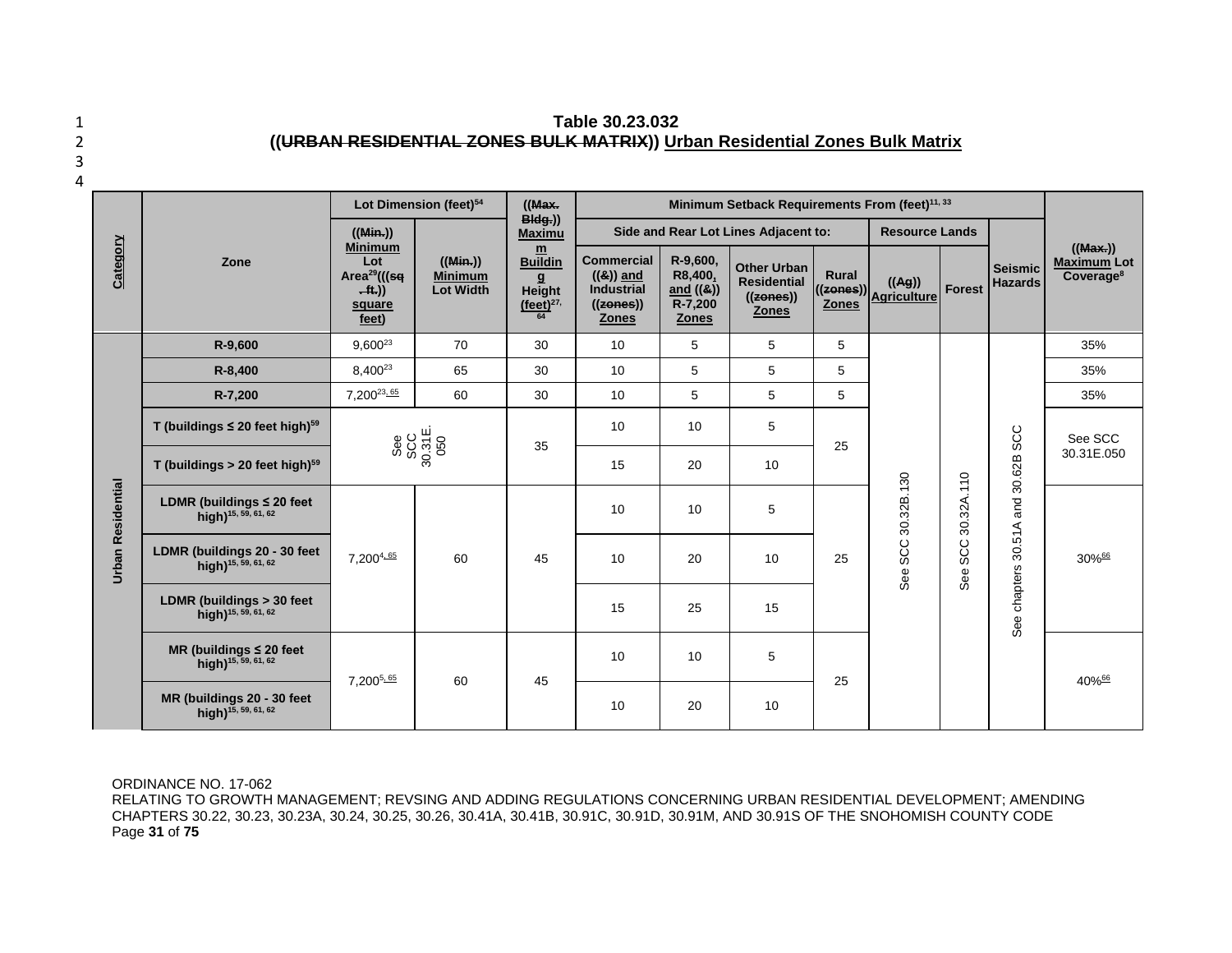| MR (buildings > 30 feet<br>high) <sup>15, 59, 61, 62</sup>                 |    |      |    | 15 | 25                       | 15 |  |  |  |     |
|----------------------------------------------------------------------------|----|------|----|----|--------------------------|----|--|--|--|-----|
| <b>MHP</b>                                                                 | 55 | None | 25 |    | See SCC 30.42E.100(5)(a) |    |  |  |  | 50% |
| Note: See SCC 30.23.040 for reference notes listed in SCC Table 30.23.032. |    |      |    |    |                          |    |  |  |  |     |

1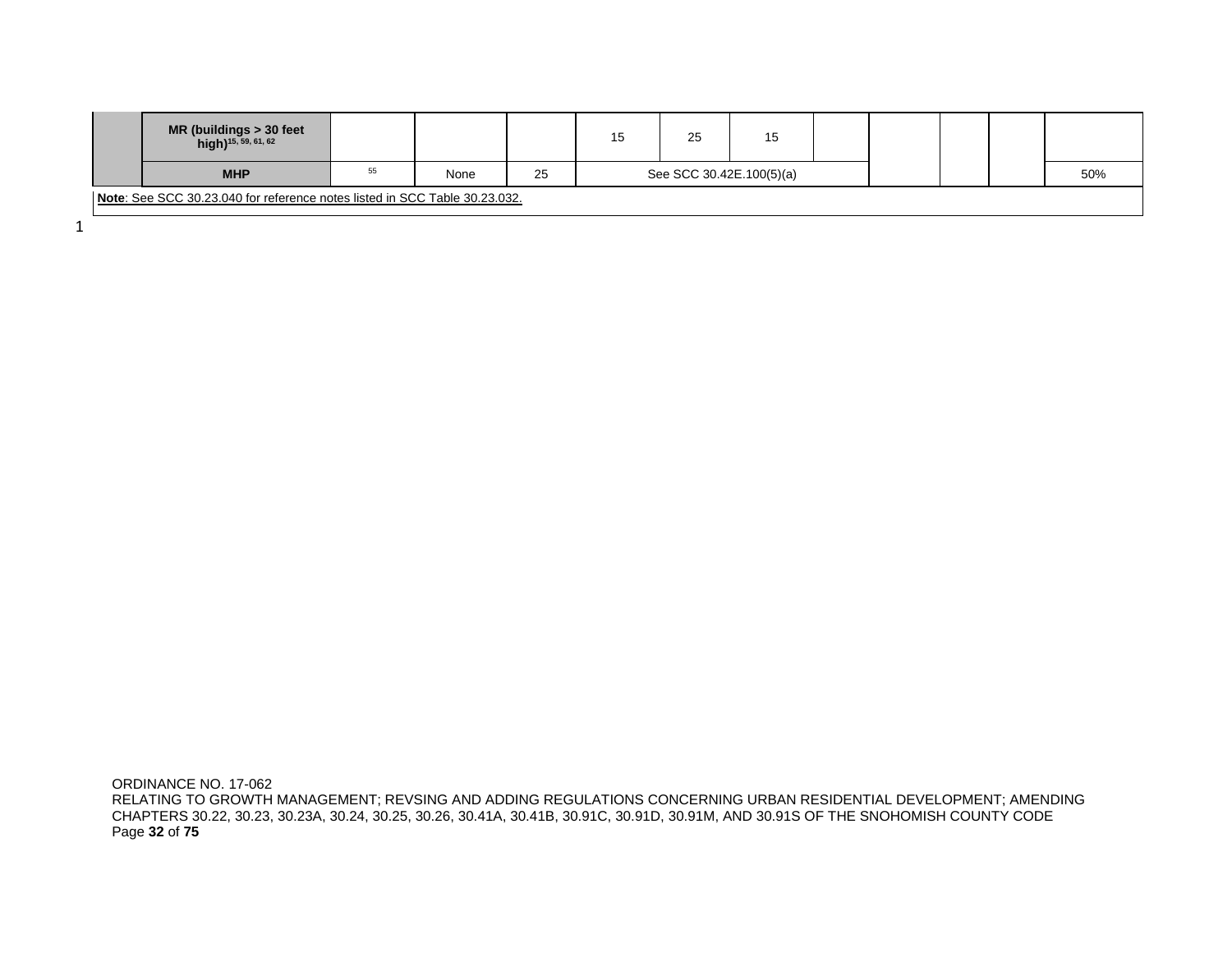- ((Notes:))
- ((See SCC 30.23.040 for reference notes listed in Table 30.23.032.))

 **Section 8.** Snohomish County Code Section 30.23.040, last amended by Amended Ordinance No. 17-004 on May 10, 2017, is amended to read:

## **30.23.040 Reference notes for SCC Tables 30.23.030 and 30.23.032.**

 (1) MR bulk requirements shall apply for all residential development permitted in urban commercial zones.

- (2) When subdivisionally described, the minimum lot area shall be 1/128th of a section.
- (3) When subdivisionally described, the minimum lot area shall be 1/32nd of a section.
- (4) In the LDMR zone, the maximum density shall be calculated based on 4,000 square feet of land per dwelling unit.
- (5) In the MR zone, the maximum density shall be calculated based on 2,000 square feet of land per dwelling unit.
- (6) Commercial forestry structures shall not exceed 65 feet in height.
- (7) Non-residential structures shall not exceed 45 feet in height.
- (8) Lot coverage includes all buildings on the given lot.
- (9) RESERVED for future use.
- (10) RESERVED for future use.
- (11) These setbacks shall be measured from the property line.
- (12) Greater setbacks than those listed may apply to areas subject to Shoreline Management Program jurisdiction or critical areas regulations in
- chapters 30.62A, 30.62B, 30.62C and 30.67 SCC. Some uses have special setbacks identified in SCC 30.23.110.
- (13) The listed setbacks apply where the adjacent property is zoned F. In all other cases,
- setbacks are the same as in the R-8,400 zone. In the F zone, the setbacks for residential
- structures on 10 acres or less which were legally created prior to being zoned to F shall be the
- same as in the R-8,400 zone.
- (14) RESERVED for future use.
- (15) See SCC 30.23.300.
- (16) In the FS zone, the setback from non-residential property shall be five feet for side setbacks and 15 feet for rear setbacks.
- (17) In the IP zone there shall be an additional one foot setback for every one foot of building height over 45 feet.
- (18) RESERVED for future use.
- (19) See SCC 30.31A.020(1) and (2) which specify the minimum area of a tract of land necessary for PCB or BP zoning.
- (20) See additional setback provisions for dwellings located along the boundaries of designated farmland contained in SCC 30.32B.130.
- (21) See additional setback provisions for structures located adjacent to forest lands, and/or on lands designated local forest or commercial forest contained in SCC 30.32A.110.
- (22) The minimum lot size for properties designated Rural Residential (RR)--10 (Resource Transition) on the comprehensive plan shall be 10 acres.
- (23) Minimum lot area requirements may be modified within UGAs in accordance with
- SCC 30.23.020.

RELATING TO GROWTH MANAGEMENT; REVSING AND ADDING REGULATIONS CONCERNING URBAN RESIDENTIAL DEVELOPMENT; AMENDING CHAPTERS 30.22, 30.23, 30.23A, 30.24, 30.25, 30.26, 30.41A, 30.41B, 30.91C, 30.91D, 30.91M, AND 30.91S OF THE SNOHOMISH COUNTY CODE Page **33** of **75**

 

ORDINANCE NO. 17-062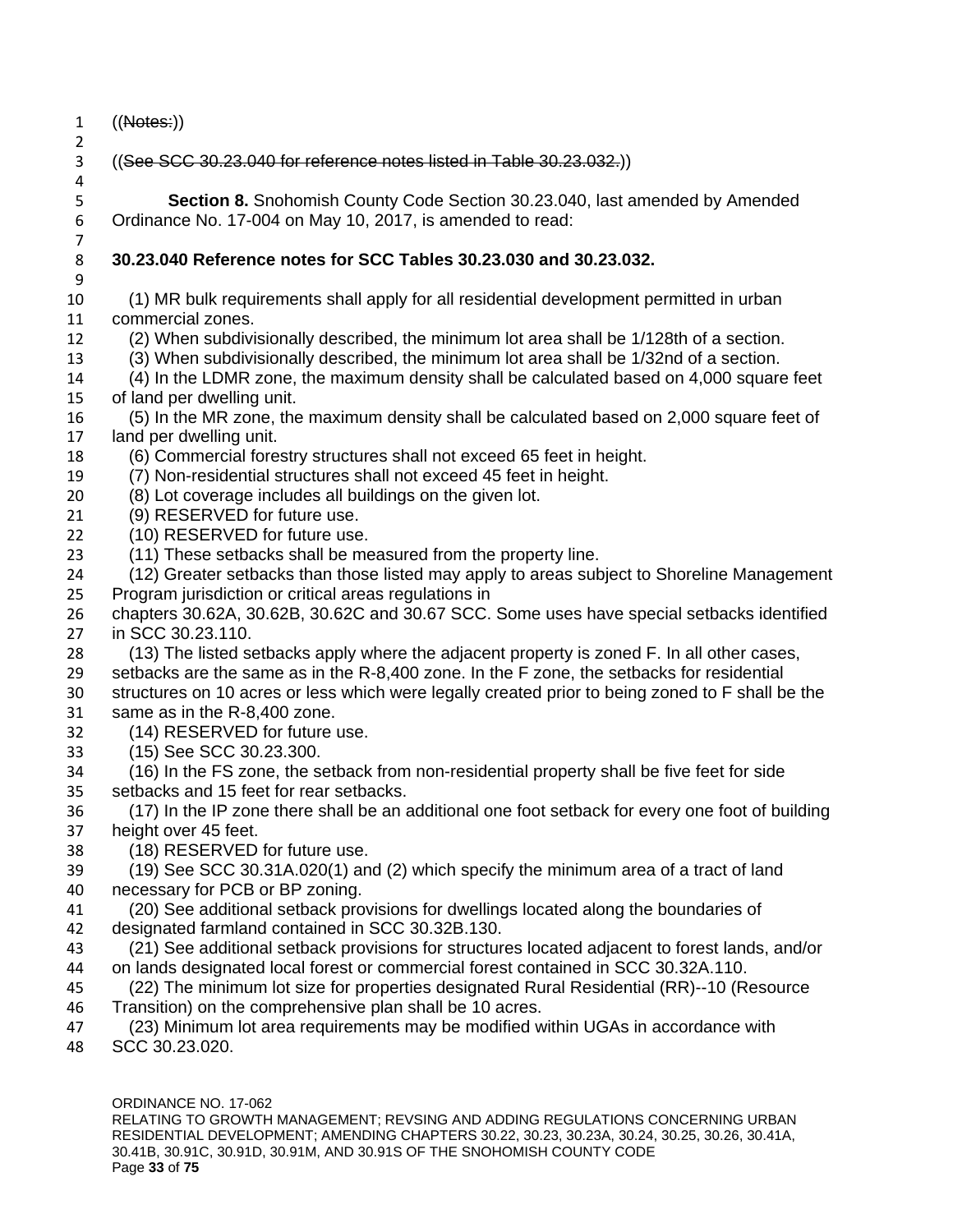- (24) In rural cluster subdivisions approved in accordance with the provisions of
- chapter 30.41C SCC, the minimum lot area shall be as provided in SCC 30.23.220. The
- maximum lot area shall be 20,000 square feet or less when located in rural/urban transition areas.
- (25) RESERVED for future use.
- (26) RESERVED for future use.
- (27) See SCC 30.23.050 for height limit exceptions. See also SCC 30.67.460 for height limit requirements within shoreline jurisdiction.
- (28) RESERVED for future use.
- (29) See SCC 30.23.200 et seq. for additional lot area requirements and exceptions.
- (30) SCC 30.32A.120 (Siting of new structures--Commercial forest land) requires an application for a new structure on parcels designated commercial forest, but not within a designated commercial forest--forest transition area, to provide a minimum 500-foot setback, which shall be a resource protection area, from the property boundaries of adjacent commercial forest lands except that if the size, shape, and/or physical site constraints of an existing legal lot do not allow a setback of 500 feet, the new structure shall maintain the maximum setback
- possible, as determined by the department.
- (31) Setback requirements for mineral excavation and processing are in SCC 30.23.110(27). Performance standards and permit requirements are in chapter 30.31D SCC.
- (32) The site shall be a contiguous geographic area and have a size of not less than 10 acres, except in the case of subsurface shaft excavations, no minimum acreage is required, pursuant to SCC 30.31D.020(1).
- (33) See SCC Table 30.28.050(4)(i) for setback requirements for structures containing a home occupation.
- (34) RESERVED for future use.
- (35) See chapter 30.31E SCC, for more complete information on the Townhouse Zone height, setback, and lot coverage requirements.
- (36) RESERVED for future use (MR and LDMR setbacks--DELETED by Ord. 05-094, effective September 29, 2005).
- (37) Agriculture: All structures used for housing or feeding animals, not including household pets, shall be located at least 30 feet from all property lines.
- (38) There shall be no subdivision of land designated commercial forest in the comprehensive plan except to allow installation of communication and utility facilities if all the following requirements are met:
- (a) The facility cannot suitably be located on undesignated land;
- (b) The installation cannot be accomplished without subdivision;
- (c) The facility is to be located on the lowest feasible grade of forest land; and
- (d) The facility removes as little land as possible from timber production.
- (39) On parcels designated commercial forest, but not within a designated commercial forest-- forest transition area, establish and maintain a minimum 500-foot setback, which shall be a
- resource protection area, from the property boundaries of adjacent commercial forest lands
- except when the size, shape, and/or physical site constraints of an existing legal lot do not allow
- a setback of 500 feet, the new structure shall maintain the maximum setback possible as provided in SCC 30.32A.120.
- (40) Land designated local commercial farmland shall not be divided into lots of less than 10
- acres unless a properly executed deed restriction which runs with the land and which provides 47 that the land divided is to be used exclusively for agricultural purposes and specifically not for a
- dwelling(s) is recorded with the Snohomish County auditor.

ORDINANCE NO. 17-062 RELATING TO GROWTH MANAGEMENT; REVSING AND ADDING REGULATIONS CONCERNING URBAN RESIDENTIAL DEVELOPMENT; AMENDING CHAPTERS 30.22, 30.23, 30.23A, 30.24, 30.25, 30.26, 30.41A, 30.41B, 30.91C, 30.91D, 30.91M, AND 30.91S OF THE SNOHOMISH COUNTY CODE Page **34** of **75**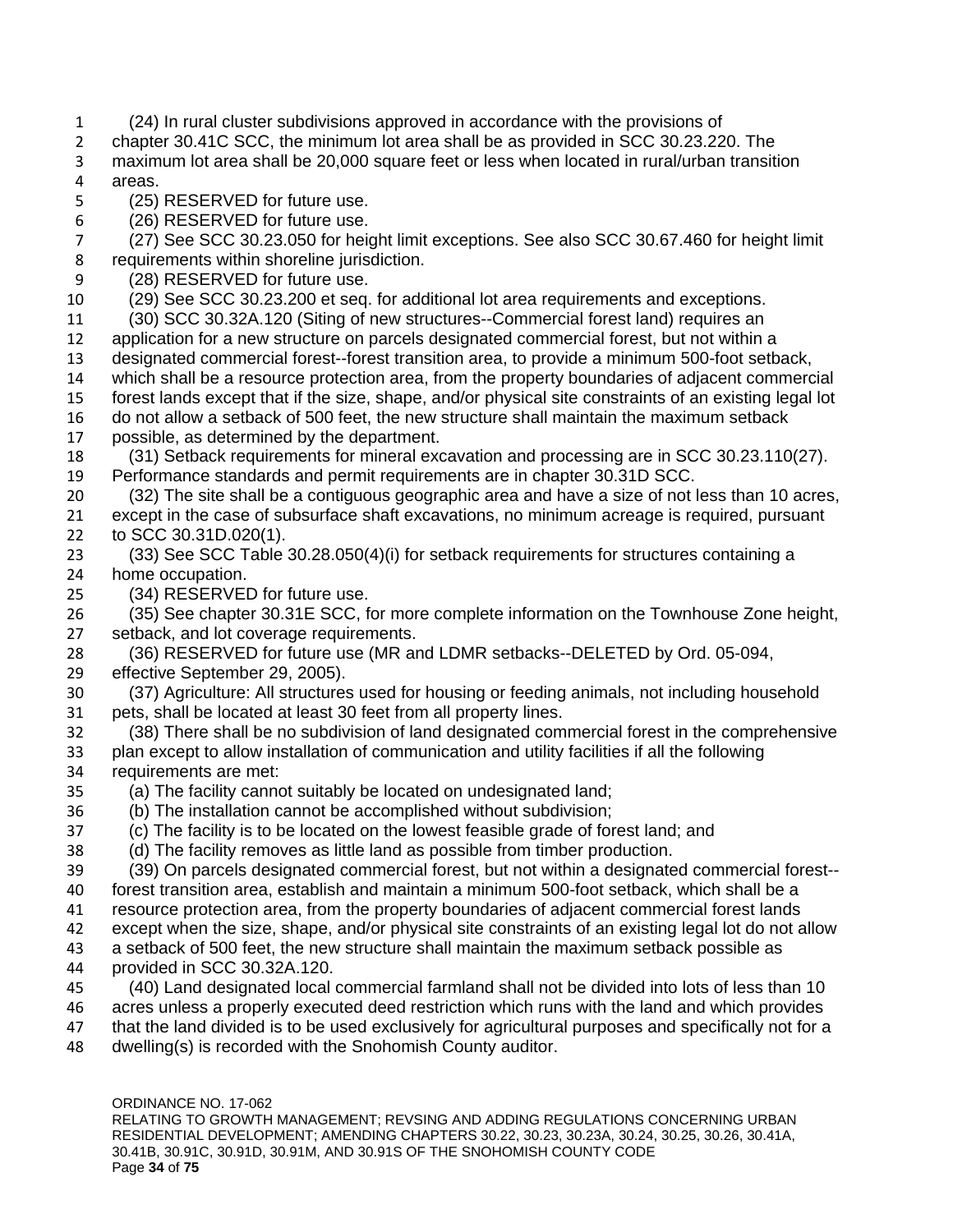(41) Minimum lot area in the rural use zone shall be the minimum allowed by the zone identified as the implementing zone by the comprehensive plan for the plan designation applied to the subject property. Where more than one implementing zone is identified for the same designation, the minimum lot size shall be that of the zone allowing the smallest lot size.

- (42) RESERVED for future use.
- (43) Additional bulk requirements may apply. Refer to SCC 30.31F.100 and 30.31F.140.

 (44) The 50 percent maximum lot coverage limitation applies solely to the portion of the area within the CRC comprehensive plan designation and zone that is centered at 180th Street SE and SR 9, generally extending between the intersection of 172nd Street/SR 9 to just south of 184th Street/SR 9, as indicated on the County's FLUM and zoning map.

- (45) The 30 percent maximum lot coverage limitation applies solely to the portion area located within the CRC comprehensive plan designation and zone that is centered at State Route (SR) 9 and 164th Street SE, as indicated on the County's Future Land Use Map (FLUM) and zoning map.
- (46) Additional setbacks may apply to development within a rural cluster subdivision. Refer to chapter 30.41C SCC*.* Residential subdivision is restricted pursuant to SCC 30.32C.150. Uses are restricted where the R5 zone coincides with the Mineral Resource Overlay (MRO) to prevent
- development which would preclude future access to the mineral resources.
- (47) RESERVED for future use.
- (48) RESERVED for future use.
- (49) RESERVED for future use.
- (50) RESERVED for future use.
- (51) RESERVED for future use.
- (52) See SCC 30.33B.020 for bulk regulations related to existing playing fields on designated recreational land.
- (53) RESERVED for future use.
- (54) A split parcel may be subdivided along the UGA boundary line using one of three
- methods. First, a split parcel may be subdivided along the UGA boundary line into two lots,
- whereby one lot remains within the UGA and the other lot remains outside the UGA, pursuant to
- SCC 30.41B.010(7). Second, a split parcel may be subdivided as part of a short plat application, pursuant to SCC 30.41B.010(8). Finally, a split parcel may be subdivided as part of a plat
- 
- application, pursuant to SCC 30.41A.010(3).
- (55) See SCC 30.42E.100(9)(c).
- (56) RESERVED for future use.
- (57) RESERVED for future use.
- (58) RESERVED for future use.
- (59) Relationship of setback to building height:
- The minimum setback requirements are dependent on the heights of the building as specified
- in this column. To meet the setback requirements, buildings over 20 feet in height must either:
- (a) Set the entire building back the minimum setback distance; or
- (b) Stepback those portions of the building exceeding 20 feet in height to the minimum
- setback distance, as illustrated in Figure 30.23.040(59).
- 

#### **Figure 30.23.040(59)**

- 
- **Example of relationship of building height to stepback**
	- ORDINANCE NO. 17-062 RELATING TO GROWTH MANAGEMENT; REVSING AND ADDING REGULATIONS CONCERNING URBAN RESIDENTIAL DEVELOPMENT; AMENDING CHAPTERS 30.22, 30.23, 30.23A, 30.24, 30.25, 30.26, 30.41A, 30.41B, 30.91C, 30.91D, 30.91M, AND 30.91S OF THE SNOHOMISH COUNTY CODE Page **35** of **75**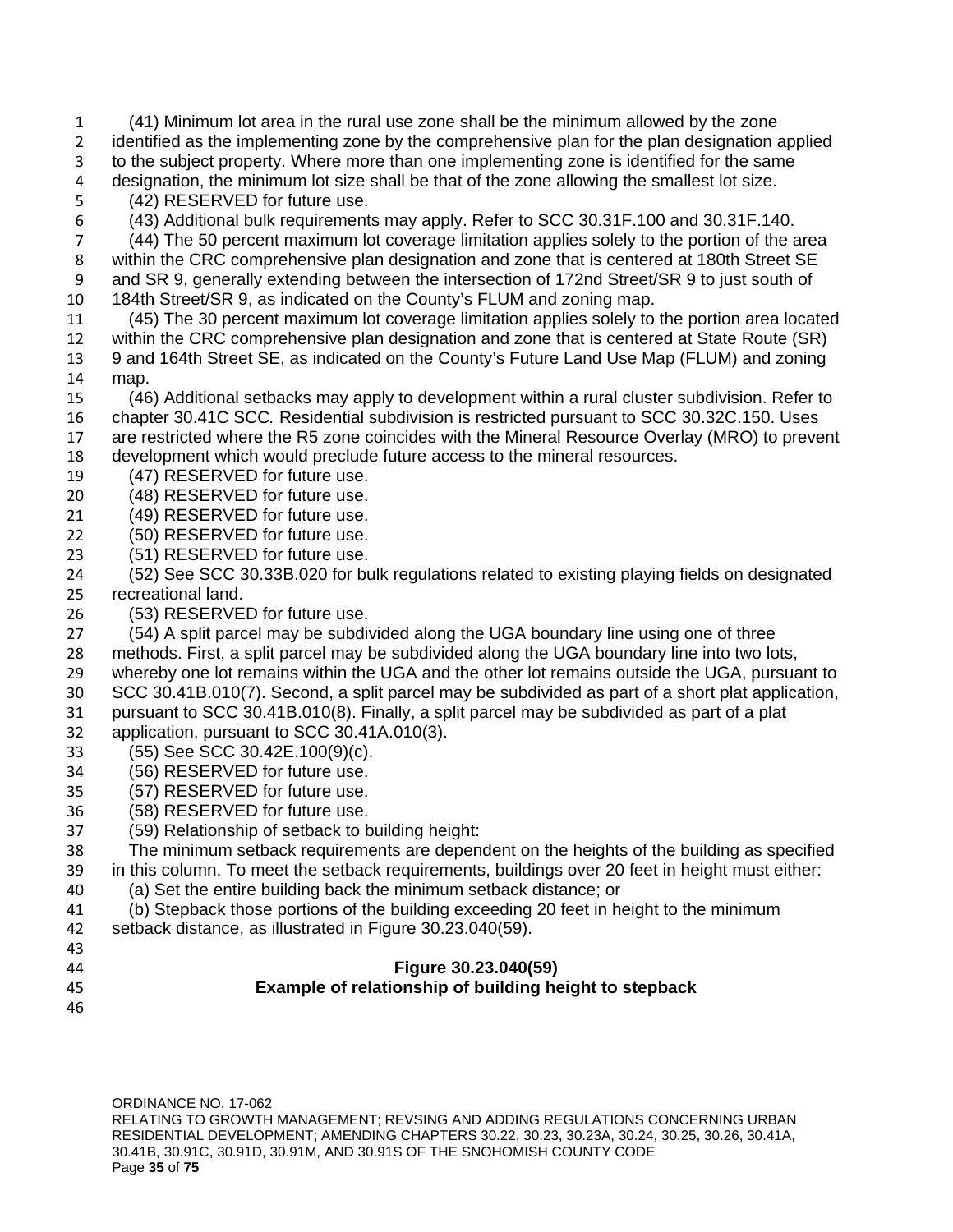

Lot line

Minimum stepback distance for portion of building greater than 20 feet

Minimum stepback distance for portion of building less than or equal to 20 feet

| $\mathbf{1}$<br>$\overline{2}$ |                                                                                               |
|--------------------------------|-----------------------------------------------------------------------------------------------|
| 3                              | (60) RESERVED for future use.                                                                 |
| 4                              | (61) Single-family detached, single-family attached and duplex structures shall comply with   |
| 5                              | the minimum setbacks required in the R-8,400 zone.                                            |
| 6                              | (62) Fencing between single-family detached, single-family attached and duplex structures     |
| $\overline{7}$                 | shall be:                                                                                     |
| 8                              | (a) Prohibited in the area that is within five feet of a third story ingress/egress window so |
| 9                              | ladder access to the third floor window is not impeded; or                                    |
| 10                             | (b) Limited to either vegetative, wood, block, concrete or metal that does not exceed 42      |
| 11                             | inches in height.                                                                             |
| 12                             | (63) Additional building height up to a maximum of 125 feet may be allowed under certain      |
| 13                             | circumstances as provided for in SCC 30.34A.040(1).                                           |
| 14                             | (64) If located within an airport compatibility area, building height is subject to the       |
| 15                             | requirements of SCC 30.32E.060.                                                               |
| 16                             | (65) Townhouse and mixed townhouse development may achieve the following density:             |
| 17                             | (a) For the R-7,200 zone, the maximum density shall be calculated based on 7,200 square       |
| 18                             | feet of land per dwelling unit, but the maximum density may be increased up to 20 percent.    |
| 19                             | (b) For the LDMR and MR zones, the maximum density established under SCC 30.23.040(4)         |
| 20                             | and 30.23.040(5) may be increased up to 20 percent.                                           |
| 21                             | (c) Maximum density shall be determined by rounding up to the next whole unit when a          |
| 22                             | fraction of a unit is equal to five-tenths or greater.                                        |
| 23                             | (66) The maximum lot coverage in townhouse and mixed townhouse developments is 40             |
| 24                             | percent in the LDMR zone and 50 percent in the MR zone.                                       |
| 25                             |                                                                                               |
| 26                             | <b>Section 9.</b> Snohomish County Code Section 30.23.041, added by Amended Ordinance         |
| 27                             | No. 12-049 on October 3, 2012, is amended to read:                                            |
| 28                             |                                                                                               |
| 29                             | 30.23.041 Setbacks from road network elements in Urban Zones.                                 |
| 30                             |                                                                                               |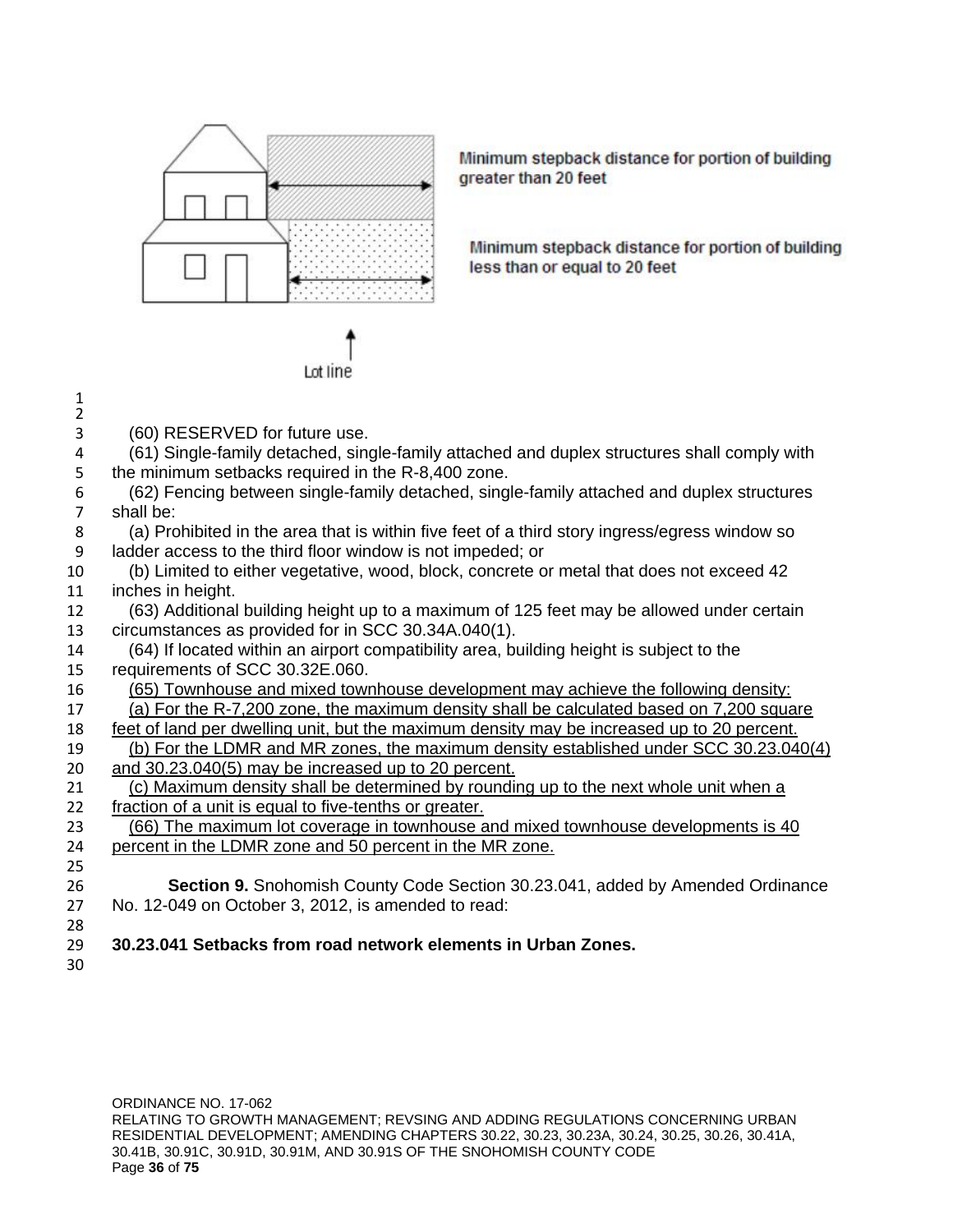## 1 **Table 30.23.041 Setbacks from Road Network Elements in Urban Zones<sup>10</sup>** 2

### 4 **(((All minimum setbacks are measured in feet)))**

|          |                                                                                   |                                                                                                                                     | <b>Minimum Setback For Structure</b> |                        |                                                                              | Minimum Setback to the Entrance of a Covered Parking Structure |                                                                                                                                     |                                                                                                                                                                                                                                                                                                                                                                                                                                                                                                                                          |           |           |                |
|----------|-----------------------------------------------------------------------------------|-------------------------------------------------------------------------------------------------------------------------------------|--------------------------------------|------------------------|------------------------------------------------------------------------------|----------------------------------------------------------------|-------------------------------------------------------------------------------------------------------------------------------------|------------------------------------------------------------------------------------------------------------------------------------------------------------------------------------------------------------------------------------------------------------------------------------------------------------------------------------------------------------------------------------------------------------------------------------------------------------------------------------------------------------------------------------------|-----------|-----------|----------------|
| Category |                                                                                   | <b>Public Road</b>                                                                                                                  |                                      |                        | Private $1,2$                                                                |                                                                | <b>Public Road</b>                                                                                                                  | Private $1,2$<br><b>Drive Aisle,</b><br><b>Alley</b><br><b>Shared Court,</b><br>Under 60<br><b>Private</b><br>Feet $4, 5$<br>and Shared<br>Road<br><b>Driveway</b><br>48<br>18<br>$\overline{4}$<br>18<br>18<br>48<br>18<br>$\overline{4}$<br>$4^{14}$<br>4814<br>$18^{14}$<br>$18^{14}$<br>$18^{14}$<br>$4^{14}$<br>4814<br>$18^{14}$<br>$50^{14}$<br>$18^{14}$<br>$18^{14}$<br>$4^{14}$<br>4814<br>$18^{14}$<br>$18^{14}$<br>$4^{14}$<br>$50^{14}$<br>$18^{14}$<br>$18^{14}$<br>$4^{14}$<br>4814<br>$18^{14}$<br>$4^{14}$<br>$18^{14}$ |           |           |                |
|          | Zone                                                                              | 60 Feet and Over<br>and Under 60 Feet<br>in a Recorded<br><b>Subdivision, Short</b><br>Subdivision, or<br><b>Binding Site Plan3</b> | Under 60<br>Feet $4, 5$              | <b>Private</b><br>Road | <b>Drive Aisle,</b><br><b>Shared Court,</b><br>and Shared<br><b>Driveway</b> | <b>Alley</b>                                                   | 60 Feet and Over<br>and Under 60 Feet<br>in a Recorded<br><b>Subdivision, Short</b><br>Subdivision, or<br><b>Binding Site Plan3</b> |                                                                                                                                                                                                                                                                                                                                                                                                                                                                                                                                          |           |           |                |
|          | R-9,600                                                                           | 15                                                                                                                                  | 45                                   | 15                     | 0                                                                            | 0                                                              | 18                                                                                                                                  |                                                                                                                                                                                                                                                                                                                                                                                                                                                                                                                                          |           |           |                |
|          | R-8,400                                                                           | 15                                                                                                                                  | 45                                   | 15                     | $\mathbf 0$                                                                  | $\Omega$                                                       | 18                                                                                                                                  |                                                                                                                                                                                                                                                                                                                                                                                                                                                                                                                                          |           |           |                |
|          | R-7,200                                                                           | $15^{13}$                                                                                                                           | $45^{13}$                            | $15^{13}$              | $\mathbf 0$                                                                  | $\mathbf 0$                                                    | $18^{14}$                                                                                                                           |                                                                                                                                                                                                                                                                                                                                                                                                                                                                                                                                          |           |           |                |
| Urban    | T (buildings $\leq$<br>$((20))$ 20 feet<br>$high)^{12}$                           | $15^{13}$                                                                                                                           | $45^{13}$                            | $15^{13}$              | $\Omega$                                                                     | $\Omega$                                                       | $18^{14}$                                                                                                                           |                                                                                                                                                                                                                                                                                                                                                                                                                                                                                                                                          |           |           |                |
|          | $T$ (buildings $>$<br>$((20))$ 20 feet<br>high) $12$                              | $20^{13}$                                                                                                                           | $50^{13}$                            | $20^{13}$              | 0                                                                            | $\mathbf 0$                                                    | $20^{14}$                                                                                                                           |                                                                                                                                                                                                                                                                                                                                                                                                                                                                                                                                          |           |           |                |
|          | <b>LDMR</b><br>(buildings $\leq$<br>$((20))$ 20 feet<br>high) <sup>6, 7, 12</sup> | $15^{13}$                                                                                                                           | $45^{13}$                            | $15^{13}$              | $\mathbf 0$                                                                  | $\mathbf{0}$                                                   | $18^{14}$                                                                                                                           |                                                                                                                                                                                                                                                                                                                                                                                                                                                                                                                                          |           |           |                |
|          | <b>LDMR</b><br>(buildings ><br>$((20))$ 20 feet<br>high) <sup>6, 7, 12</sup>      | $20^{13}$                                                                                                                           | $50^{13}$                            | $20^{13}$              | $\mathbf 0$                                                                  | $\mathbf{0}$                                                   | 20 <sup>14</sup>                                                                                                                    |                                                                                                                                                                                                                                                                                                                                                                                                                                                                                                                                          |           |           |                |
|          | <b>MR</b> (buildings<br>$\leq$ ((20')) 20 feet<br>high) <sup>6, 7, 12</sup>       | $15^{13}$                                                                                                                           | $45^{13}$                            | $15^{13}$              | 0                                                                            | $\mathbf 0$                                                    | $18^{14}$                                                                                                                           |                                                                                                                                                                                                                                                                                                                                                                                                                                                                                                                                          |           |           |                |
|          | <b>MR (buildings)</b><br>> ((20')) 20 feet<br>high) $^{6, 7, 12}$                 | $20^{13}$                                                                                                                           | $50^{13}$                            | $20^{13}$              | $\mathbf 0$                                                                  | $\Omega$                                                       | $20^{14}$                                                                                                                           | $50^{14}$                                                                                                                                                                                                                                                                                                                                                                                                                                                                                                                                | $18^{14}$ | $18^{14}$ | $4^{14}$       |
|          | <b>MHP</b>                                                                        | 20                                                                                                                                  | 50                                   | 20                     | 15                                                                           | $\Omega$                                                       | 18                                                                                                                                  | 48                                                                                                                                                                                                                                                                                                                                                                                                                                                                                                                                       | 18        | 18        | $\overline{4}$ |

#### ORDINANCE NO. 17-062

RELATING TO GROWTH MANAGEMENT; REVSING AND ADDING REGULATIONS CONCERNING URBAN RESIDENTIAL DEVELOPMENT; AMENDING CHAPTERS 30.22, 30.23, 30.23A, 30.24, 30.25, 30.26, 30.41A, 30.41B, 30.91C, 30.91D, 30.91M, AND 30.91S OF THE SNOHOMISH COUNTY CODE Page **37** of **75**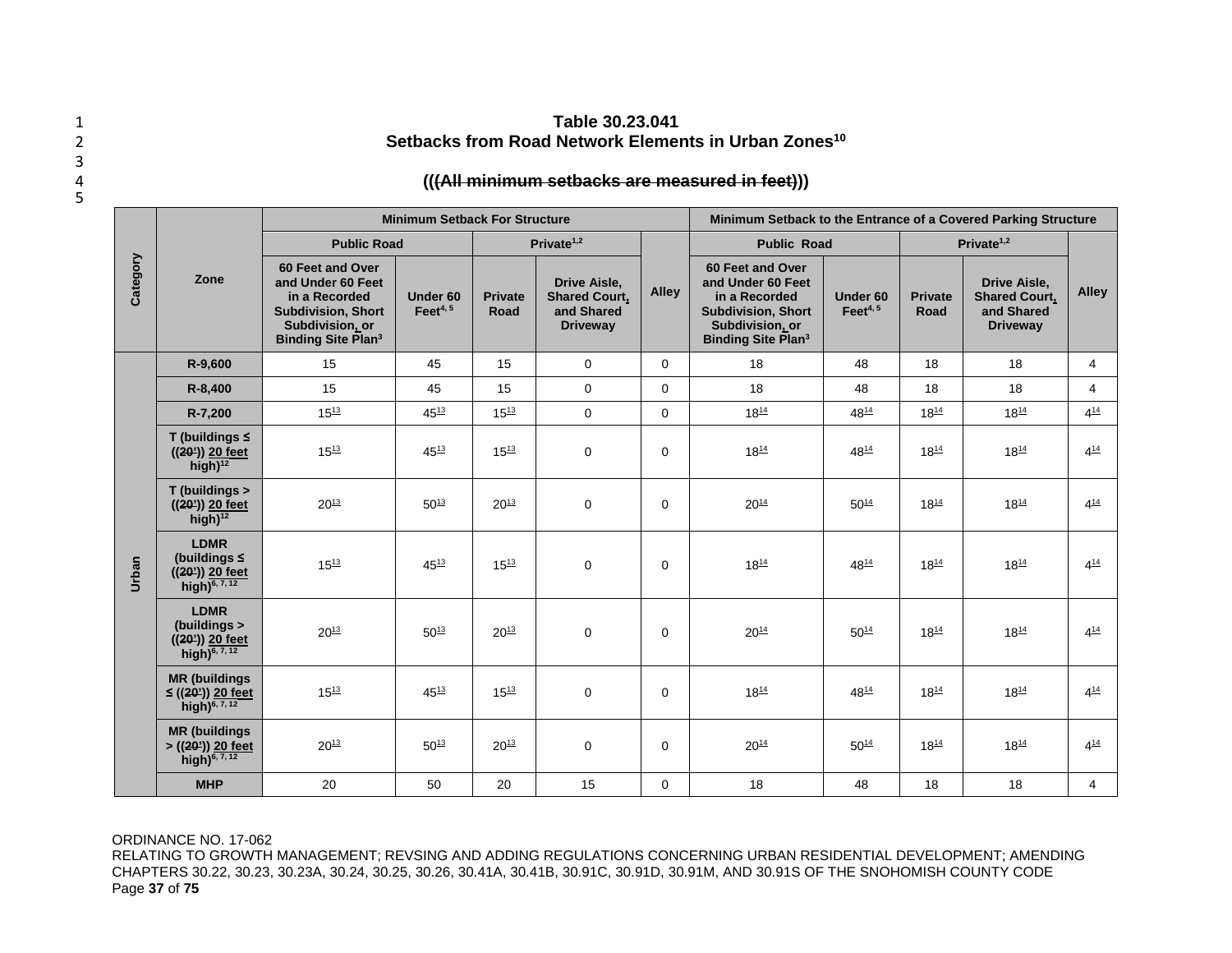| <b>FS</b>       | 25                                               | 55          | 25        | $\mathbf 0$    | $\mathbf 0$ | 25        | 55        | 18        | 18        | 4        |
|-----------------|--------------------------------------------------|-------------|-----------|----------------|-------------|-----------|-----------|-----------|-----------|----------|
| <b>NB</b>       | $10^{13}$                                        | $40^{13}$   | $10^{13}$ | $\mathbf 0$    | $\mathbf 0$ | $18^{14}$ | 4814      | $18^{14}$ | $18^{14}$ | $4^{14}$ |
| <b>PCB</b>      | $25^{13}$                                        | $85^{13}$   | $25^{13}$ | $\mathbf 0$    | $\mathbf 0$ | $55^{14}$ | 5814      | $18^{14}$ | $18^{14}$ | $4^{14}$ |
| CB              | $25^{13}$                                        | $55^{13}$   | $25^{13}$ | $\mathbf 0$    | $\mathbf 0$ | $25^{14}$ | $55^{14}$ | $18^{14}$ | $18^{14}$ | $4^{14}$ |
| <b>GC</b>       | $25^{13}$                                        | $55^{13}$   | $25^{13}$ | $\mathbf 0$    | $\mathbf 0$ | $25^{14}$ | $55^{14}$ | $18^{14}$ | $18^{14}$ | $4^{14}$ |
| IP <sup>8</sup> | 25                                               | 60          | 25        | $\Omega$       | $\mathbf 0$ | 30        | 60        | 18        | 18        | 4        |
| <b>BP</b>       | 25                                               | 60          | 25        | $\mathbf 0$    | 0           | 30        | 60        | 18        | 18        | 4        |
| $\mathsf{L}$    | 25                                               | 55          | 25        | $\Omega$       | $\mathbf 0$ | 25        | 55        | 18        | 18        | 4        |
| HI              | 25                                               | 55          | 25        | $\overline{0}$ | $\mathbf 0$ | 25        | 55        | 18        | 18        | 4        |
| <b>UC</b>       | $\Omega$                                         | $\mathbf 0$ | 0         | $\Omega$       | $\mathbf 0$ | 20        | 50        | 18        | 18        | 4        |
|                 | Note: All minimum setbacks are measured in feet. |             |           |                |             |           |           |           |           |          |

ORDINANCE NO. 17-062 RELATING TO GROWTH MANAGEMENT; REVSING AND ADDING REGULATIONS CONCERNING URBAN RESIDENTIAL DEVELOPMENT; AMENDING CHAPTERS 30.22, 30.23, 30.23A, 30.24, 30.25, 30.26, 30.41A, 30.41B, 30.91C, 30.91D, 30.91M, AND 30.91S OF THE SNOHOMISH COUNTY CODE Page **38** of **75**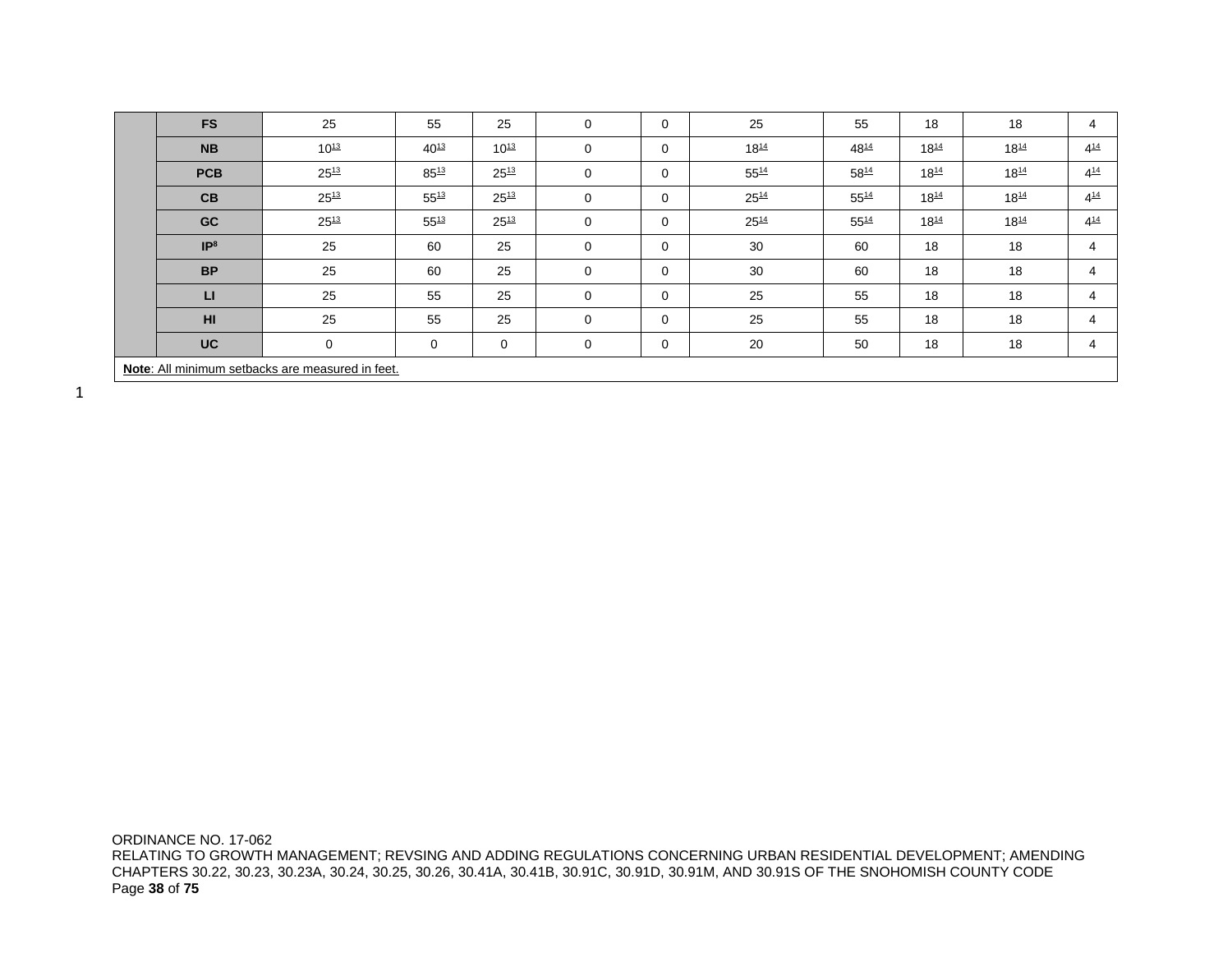**Section 10.** Snohomish County Code Section 30.23.049, added by Amended Ordinance No. 12-049 on October 3, 2012, is amended to read:

- 
- **30.23.049 Reference notes for SCC Tables 30.23.041 through 30.23.047.** (1) The setback shall be measured from the edge of the tract or easement. Where no tract or easement is established, the measurement shall be made from the edge of the road network element. (2) The setback may be reduced to the setback required for a structure if a vehicle entering the covered parking structure can turn around inside the covered parking structure and exit without having to back out. (3) These setbacks shall be measured from the edge of the right-of-way. 13 (4) Applies to public rights-of-way ((right-of-way)) under 60 feet that are not included in development subject to the recorded subdivision, short subdivision, or binding site plan. These setbacks shall be measured from the centerline of the right-of-way. (5) The county engineer may require the front lot line setback from a public right-of-way be measured from a right-of-way reservation line established in accordance with SCC [30.24.140\(](http://www.codepublishing.com/WA/SnohomishCounty/html/SnohomishCounty30/SnohomishCounty3024.html)1), when: (a) The right-of-way width is less than 60 feet in width and determined inadequate by the county engineer based on: (i) The comprehensive plan arterial circulation map; or (ii) An adopted design report, roadway design or right-of-way plan; and (b) The right-of-way is not located in a recorded subdivision, short subdivision or binding site plan. (6) Single-family detached, single-family attached, and duplex structures constructed in the LDMR and MR zones shall use the minimum setbacks required in the R-8,400 zone. (7) Structures over two stories, other than single-family detached structures, shall increase the setbacks by three feet; provided, that the additional setback shall only be required as an upper floor stepback for portions of residential structures above 20 feet in height in the same manner as SCC 30.23.040(59). (8) In the IP zone there shall be an additional one foot setback for every one foot of building height over 45 feet. (9) In the F zone, the setbacks for residential structures on lots 10 acres or less, where the lot was legally created prior to being zoned to F, shall be the same as in the R-5 zone. (10) See SCC [30.23.120](http://www.codepublishing.com/WA/SnohomishCounty/html/SnohomishCounty30/SnohomishCounty3023.html) for front setback exceptions from road network elements. (11) See SCC [30.41C.130](http://www.codepublishing.com/WA/SnohomishCounty/html/SnohomishCounty30/SnohomishCounty3041C.html) and [30.41C.140](http://www.codepublishing.com/WA/SnohomishCounty/html/SnohomishCounty30/SnohomishCounty3041C.html) for additional front setback requirements for lots created through the rural cluster subdivision provisions of chapter [30.41C](http://www.codepublishing.com/WA/SnohomishCounty/html/SnohomishCounty30/SnohomishCounty3041C.html) SCC. (12) See SCC [30.23.040\(](http://www.codepublishing.com/WA/SnohomishCounty/html/SnohomishCounty30/SnohomishCounty3023.html)59). (13) In a townhouse or mixed townhouse development, setbacks for residential structures may be reduced to a minimum of five feet from a public or private road. (14) In a townhouse or mixed townhouse development, setbacks for entrances to covered parking structures may be reduced under subsections (a) and (b), except that such entrances to covered parking structures shall be restricted under subsection (c): (a) A minimum of five feet from a public or private road. (b) A minimum of zero feet from a drive aisle, shared court, shared driveway, or alley. (c) The vehicular entrance to a covered parking structure shall not be located between nine and 19 feet from an abutting road network element. An entrance to a covered parking structure that is located at least 19 feet from the abutting road network element may have upper-story

ORDINANCE NO. 17-062

RELATING TO GROWTH MANAGEMENT; REVSING AND ADDING REGULATIONS CONCERNING URBAN RESIDENTIAL DEVELOPMENT; AMENDING CHAPTERS 30.22, 30.23, 30.23A, 30.24, 30.25, 30.26, 30.41A, 30.41B, 30.91C, 30.91D, 30.91M, AND 30.91S OF THE SNOHOMISH COUNTY CODE Page **39** of **75**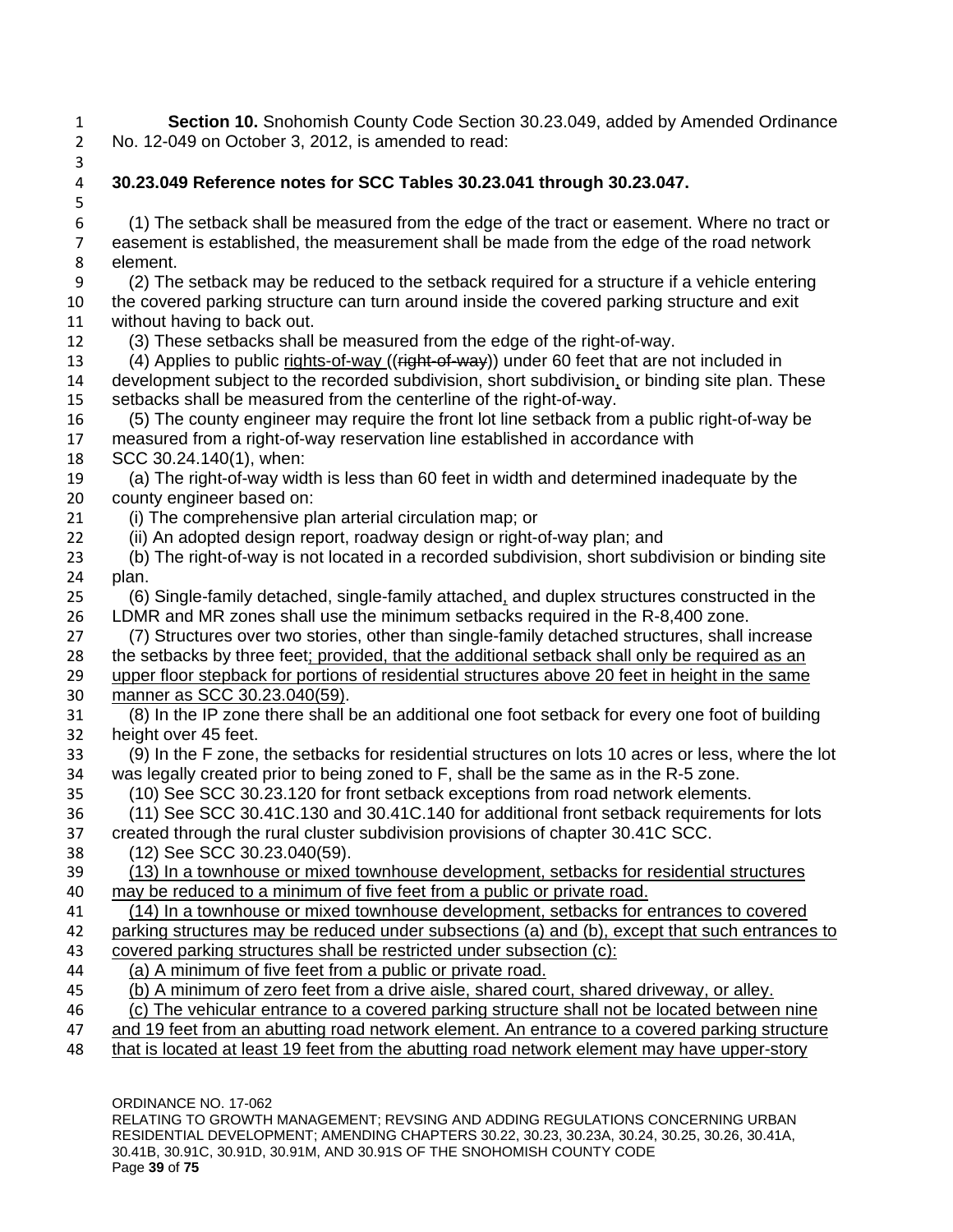floors project up to four feet horizontally into the area where an entrance to a covered parking structure is prohibited, and except as otherwise allowed under SCC 30.23.115 for minor

#### architectural features.

 **Section 11.** Snohomish County Code Section 30.23.050, last amended by Ordinance No. 15-103 on January 11, 2016, is amended to read:

# **30.23.050 Height requirements, exceptions, and measuring height.**

 (1) The maximum height of buildings and structures shall be pursuant to the height standards in SCC Tables 30.23.030 and 30.23.032, except as provided in subsection (2) of this section. (2) The following shall be exempt from the maximum height standards, except structures and uses located in an airport compatibility area are subject to the height review requirements of SCC 30.32E.060: (a) Tanks and bunkers, turrets, church spires, belfries, domes, monuments, chimneys, water towers, fire and hose towers, observation towers, stadiums, smokestacks, flag poles, towers and masts used to support commercial radio and television antennas, bulkheads, water tanks, scenery lofts, cooling towers, grain elevators, gravel and cement tanks and bunkers, and drive- in theater projection screens, provided they are set back at least 50 feet from any adjoining lot line; (b) Towers and masts used to support private antennas, provided they meet the minimum setback of the zoning district in which they are located, and the horizontal array of the antennas does not intersect the vertical plane of the property line; (c) Towers, masts or poles supporting electric utility, telephone or other communication lines; (d) Schools and educational institutions; provided, that: (i) The use was approved as part of a conditional use permit; (ii) A maximum building height of 45 feet is not exceeded; and (iii) Any portion of any building exceeding the underlying zoning maximum height standard is set back at least 50 feet from all of the site's perimeter lot lines; and (e) Aircraft hangars located within any industrial zone; provided, that the hangar is set back at least 100 feet from any non-industrial zone. (3) Building height shall be measured as the vertical distance from the average final grade to the highest point of a flat roof, or to the deck line of a mansard roof, or to the average height of the highest gable of a pitch or hip roof. (4) Calculation of the average final grade shall be made by drawing the smallest rectangle 36 possible that encompasses the entire building area as shown in SCC Figure 30.23.050(1) and averaging the elevations at the midpoint of each side of the rectangle. When a structure that is to be fully partitioned with internal dividing walls separating individual dwelling units from each other from ground to sky, the applicant may request a modification of the measurement by 40 evaluating maximum height based upon individual sections to respond to topography of the site as follows: (a) Drawing the smallest rectangle possible that encompasses the entire building area; (b) Dividing one side of the rectangle, as chosen by the applicant, into sections equal to the internal dividing walls that fully separate individual dwelling units from each other using lines that are perpendicular to the chosen side of the rectangle;

 (c) The sections delineated in SCC 30.23.050(4)(b) must extend vertically from ground to sky; and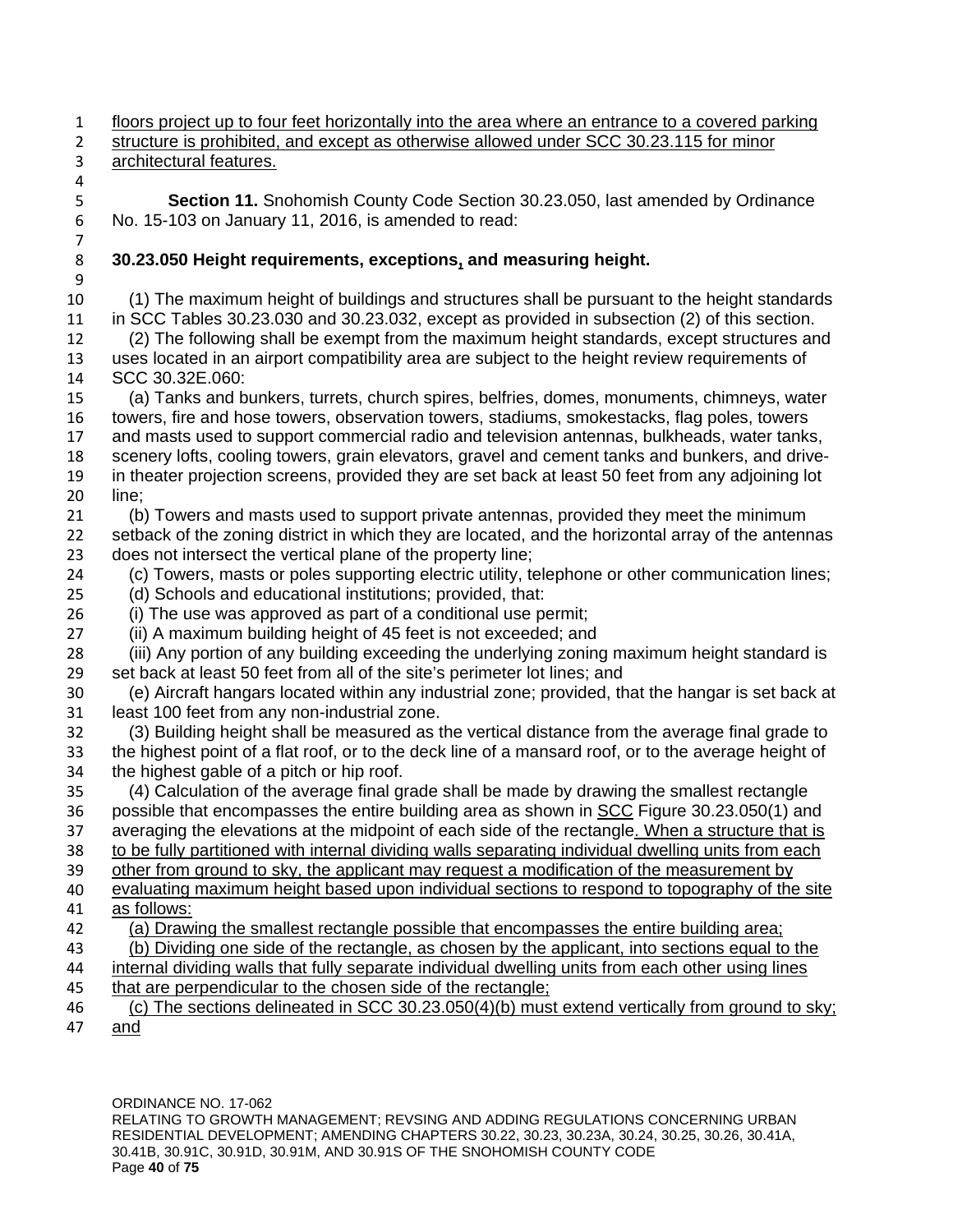- 1 (d) The maximum height for each section of the structure is measured from the average final<br>2 qrade for that section of the structure, which is calculated as the average elevation at the
- grade for that section of the structure, which is calculated as the average elevation at the
- 3 midpoints of each side of the rectangle for each section of the structure, as illustrated in SCC 4 Figure 30.23.050(2).
- 5 (5) Fill shall not be used to raise the average final grade more than five feet above the
- 6 existing grade of any dwelling located within 50 feet on adjoining properties, as illustrated in
- 7 SCC Figure 30.23.050(3); provided, that the provisions of SCC 30.23.050(5) shall not apply to
- 8 residential development subject to chapters 30.23A and 30.41G SCC. (((Figure 30.23.050(2)).))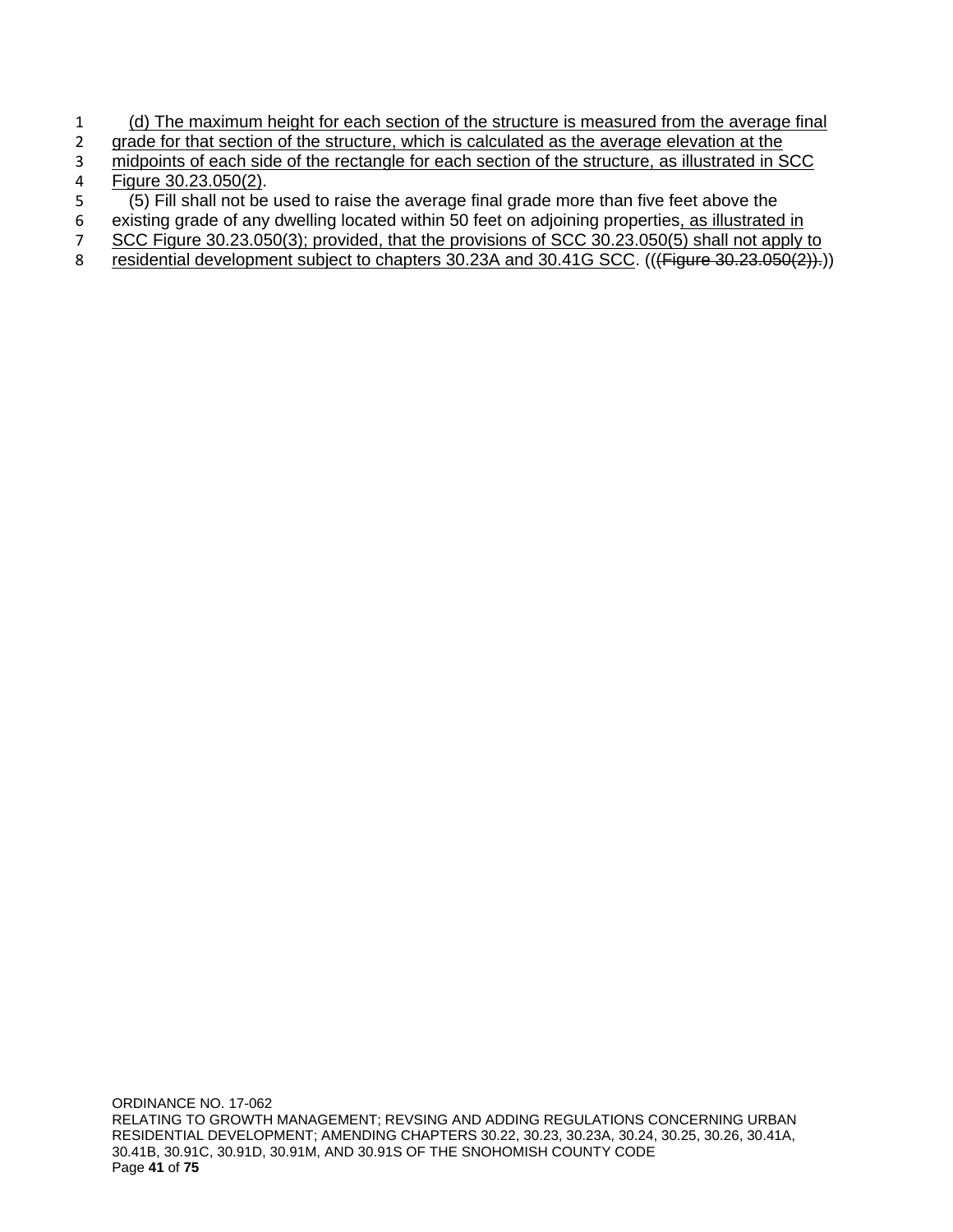



7 ((*(Final Elevation at Mid-point of A + B + C + D)*  $\div$  *4 = Average Final Grade Elevation*))



(Final Elevation at the Midpoint of  $A + B + C + D$ ) ÷ 4 = Average Final Grade Elevation

ORDINANCE NO. 17-062 RELATING TO GROWTH MANAGEMENT; REVSING AND ADDING REGULATIONS CONCERNING URBAN RESIDENTIAL DEVELOPMENT; AMENDING CHAPTERS 30.22, 30.23, 30.23A, 30.24, 30.25, 30.26, 30.41A, 30.41B, 30.91C, 30.91D, 30.91M, AND 30.91S OF THE SNOHOMISH COUNTY CODE Page **42** of **75**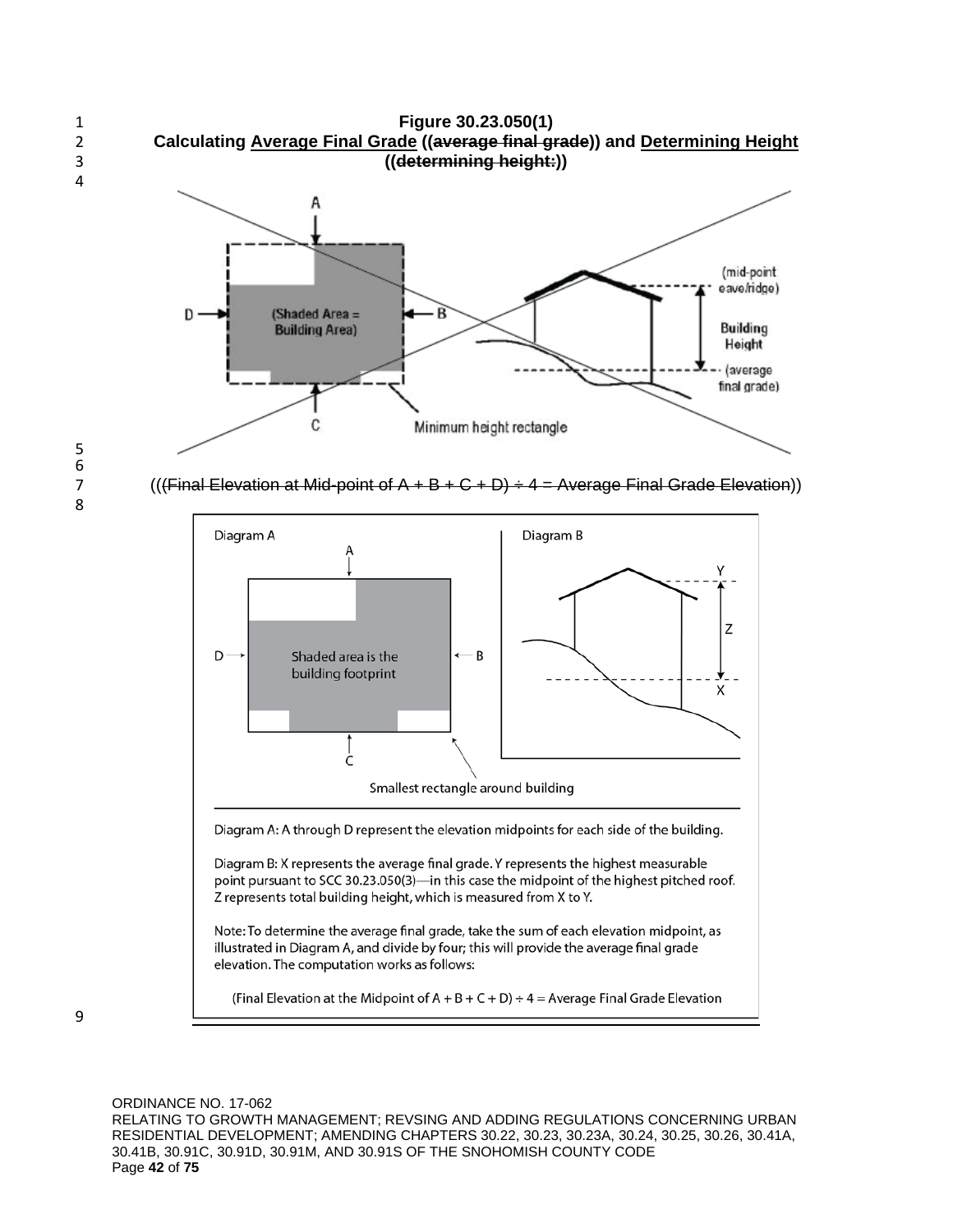#### 1 **Figure 30.23.050(2)** 2 **Calculating Average Final Grade and Determining Height for Portions of a Fully**  3 **Partitioned Attached Single-Family Structure**



(Final Elevation at the Midpoint of  $A + B + C + D$ ) ÷ 4 = Average Final Grade Elevation

ORDINANCE NO. 17-062 RELATING TO GROWTH MANAGEMENT; REVSING AND ADDING REGULATIONS CONCERNING URBAN RESIDENTIAL DEVELOPMENT; AMENDING CHAPTERS 30.22, 30.23, 30.23A, 30.24, 30.25, 30.26, 30.41A, 30.41B, 30.91C, 30.91D, 30.91M, AND 30.91S OF THE SNOHOMISH COUNTY CODE Page **43** of **75**

4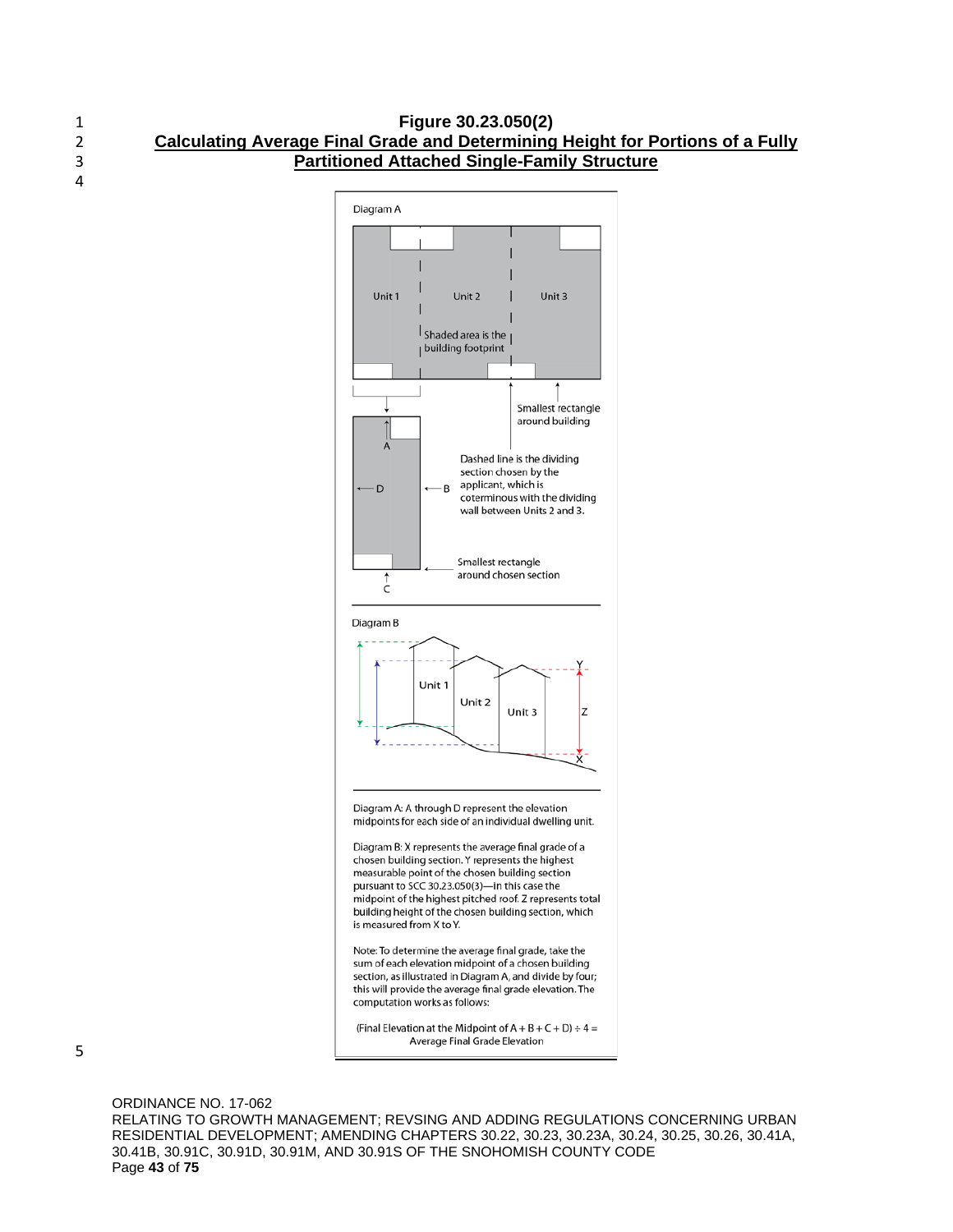

ORDINANCE NO. 17-062

RELATING TO GROWTH MANAGEMENT; REVSING AND ADDING REGULATIONS CONCERNING URBAN RESIDENTIAL DEVELOPMENT; AMENDING CHAPTERS 30.22, 30.23, 30.23A, 30.24, 30.25, 30.26, 30.41A, 30.41B, 30.91C, 30.91D, 30.91M, AND 30.91S OF THE SNOHOMISH COUNTY CODE Page **44** of **75**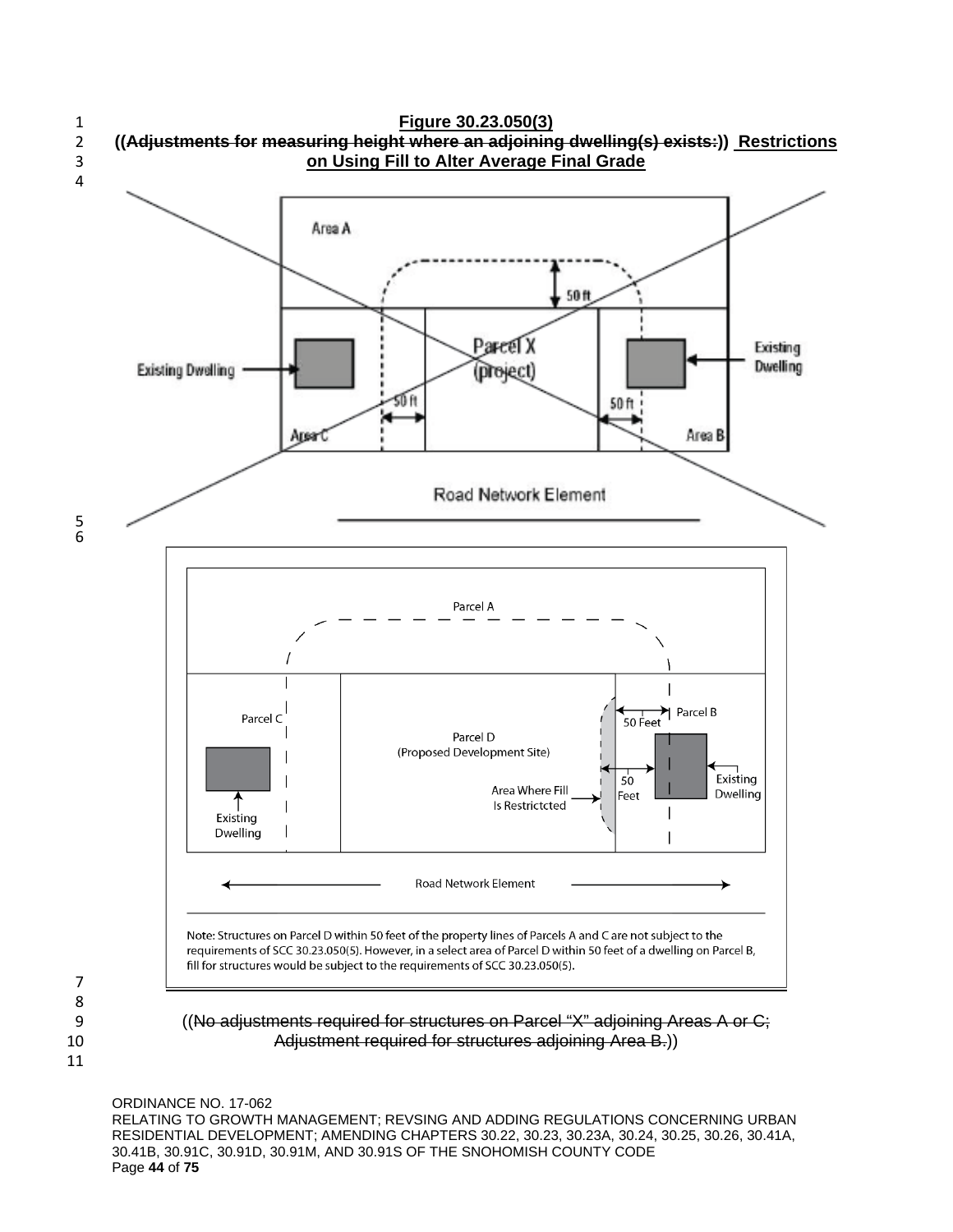(6) The measurement of height under this section does not apply to buildings regulated by the Snohomish County Shoreline Management Program, nor does it replace the definitions of height in the construction codes, which are specific to the provisions in those chapters.

 (7) Rooftop heating, ventilation and air conditioning (HVAC) and similar systems, when located on commercial, industrial, or multifamily structures. The system shall not exceed the maximum building height of the underlying zone by more than 30 percent or 15 feet, whichever is less. Sight-obscuring screening shall be required unless otherwise approved by the director of the department.

 **Section 12.** Snohomish County Code Section 30.23A.030, last amended by Amended Ordinance No. 12-018 on May 2, 2012, is amended to read:

# **30.23A.030 Compatibility design standards.**

 (1) The purpose of compatibility design standards is to require additional features to be incorporated into higher density residential development when located adjacent to properties zoned and developed or designated for lower density single-family use in order to enhance the compatibility between uses.

 (2) Where residential development is subject to the provisions of this chapter, the provisions in SCC Table 30.23A.030(2) shall establish when the compatibility design standards in

 SCC 30.23A.030 apply. When the adjacent property is within the UGA, it must also have one of the following characteristics, in addition to a zoning classification indicated with a "yes" in SCC Table 30.23A.030(2), before the compatibility measures are required:

 (a) A lower intensity designation than the project site on the Future Land Use map of the GMA Comprehensive Plan;

26 (b) Platted and developed residential lots averaging 10,000 square feet in area( $\left(\frac{1}{2}\right)$ ) or less; or

 (c) Homes located within 50 feet of the property line that have an average age of 15 years or less.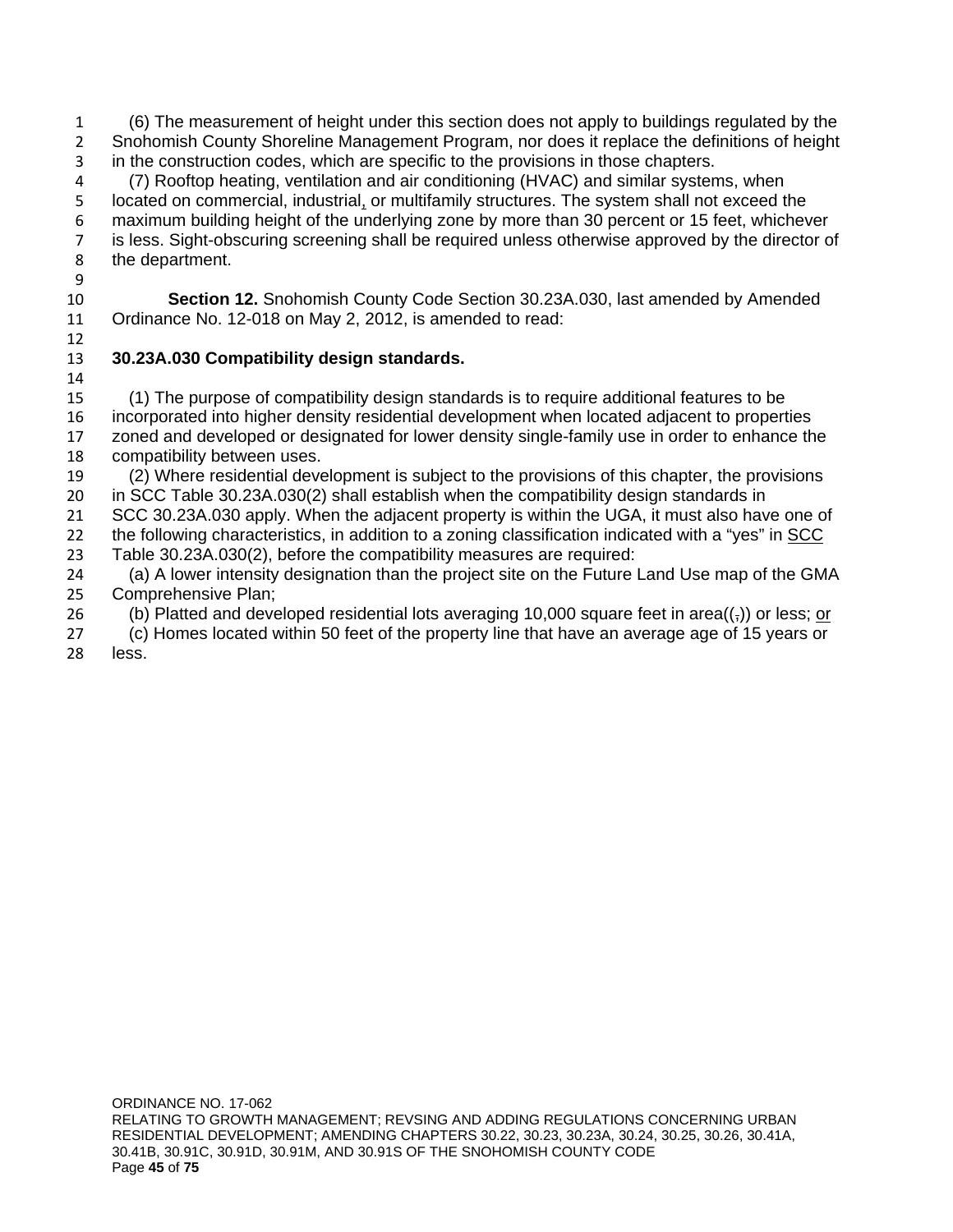| Table 30.23A.030(2) ((-Zoning test for compatibility design standards)) |
|-------------------------------------------------------------------------|
| <b>Zoning Test for Compatibility Design Standards</b>                   |

| <b>Proposed Use</b> |                                                                                                          | <b>Zoning Classification of Adjacent Property</b> |  |                                                            |  |  |  |                                 |                                                          |  |  |
|---------------------|----------------------------------------------------------------------------------------------------------|---------------------------------------------------|--|------------------------------------------------------------|--|--|--|---------------------------------|----------------------------------------------------------|--|--|
|                     |                                                                                                          | R-8,400                                           |  | R-9,600, R-7,200 ((T, LDMR, ((FS, NB, R-8.400 R-7,200 MR)) |  |  |  | ((GC))   ((H, HI))   ((BP, IP)) | ((ALL OTHER<br><b>ZONES)) Non-</b><br><b>Urban Zones</b> |  |  |
|                     | ((Dwelling,)) Single-family<br>detached at less than ((7<br>dwelling)) seven dwellings<br>per gross acre |                                                   |  |                                                            |  |  |  |                                 |                                                          |  |  |
| ((Proposed Use))    | ((Dwelling,)) Single-family<br>detached at ((7)) seven<br>dwellings or more per<br>gross $\arccos 1$     | Yes                                               |  |                                                            |  |  |  |                                 | Yes                                                      |  |  |
|                     | ((Dwelling, mobile)) Mobile<br>home                                                                      |                                                   |  |                                                            |  |  |  |                                 |                                                          |  |  |
|                     | ((Dwelling, duplex)) Duplex                                                                              |                                                   |  |                                                            |  |  |  |                                 |                                                          |  |  |
|                     | ((Dwelling,)) Single-family<br>attached at less than $((7))$<br>seven dwellings per gross<br>acre        |                                                   |  |                                                            |  |  |  |                                 |                                                          |  |  |
|                     | ((Dwelling,)) Single-family<br>attached at ((less than 7))<br>seven dwellings or more<br>per gross acre  | Yes                                               |  |                                                            |  |  |  |                                 | Yes                                                      |  |  |

ORDINANCE NO. 17-062

RELATING TO GROWTH MANAGEMENT; REVSING AND ADDING REGULATIONS CONCERNING URBAN RESIDENTIAL DEVELOPMENT; AMENDING CHAPTERS 30.22, 30.23, 30.23A, 30.24, 30.25, 30.26, 30.41A, 30.41B, 30.91C, 30.91D, 30.91M, AND 30.91S OF THE SNOHOMISH COUNTY CODE Page **46** of **75**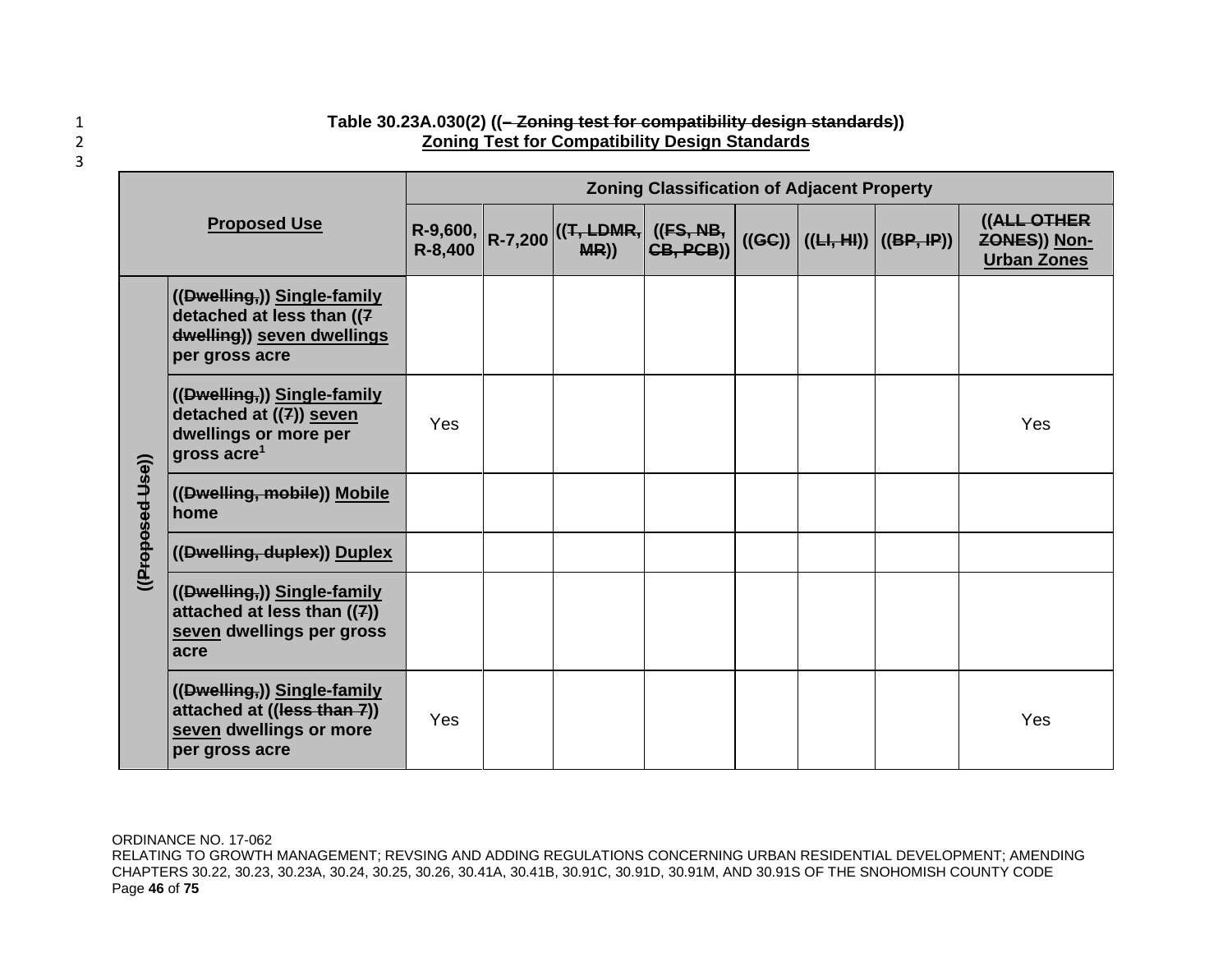| ((Dwelling, townhouse))<br><b>Townhouse</b> | Yes | Yes <sup>2</sup> |  |  | Yes |
|---------------------------------------------|-----|------------------|--|--|-----|
| ((Dwelling, multifamily))<br>Multifamily    | Yes | Yes <sup>2</sup> |  |  | Yes |

**Note**: Where "yes" is marked in the table, and at least one characteristic in SCC [30.23A.030\(](http://www.codepublishing.com/WA/SnohomishCounty/html/SnohomishCounty30/SnohomishCounty3023A.html)2) is present, SCC [30.23A.030\(](http://www.codepublishing.com/WA/SnohomishCounty/html/SnohomishCounty30/SnohomishCounty3023A.html)3) shall apply.

**Footnote 1**: This use shall also include any subdivision or short subdivision using the lot size averaging provisions of SCC [30.23.210,](http://www.codepublishing.com/WA/SnohomishCounty/html/SnohomishCounty30/SnohomishCounty3023.html) and shall apply only to that portion of the site where lots 6,000 square feet or less in size are proposed.

**Footnote 2**: The compatibility requirements for townhouse, mixed townhouse, and multifamily development shall not apply along property lines adjacent to property zoned R-7,200 and developed with townhouse or mixed townhouse development.

1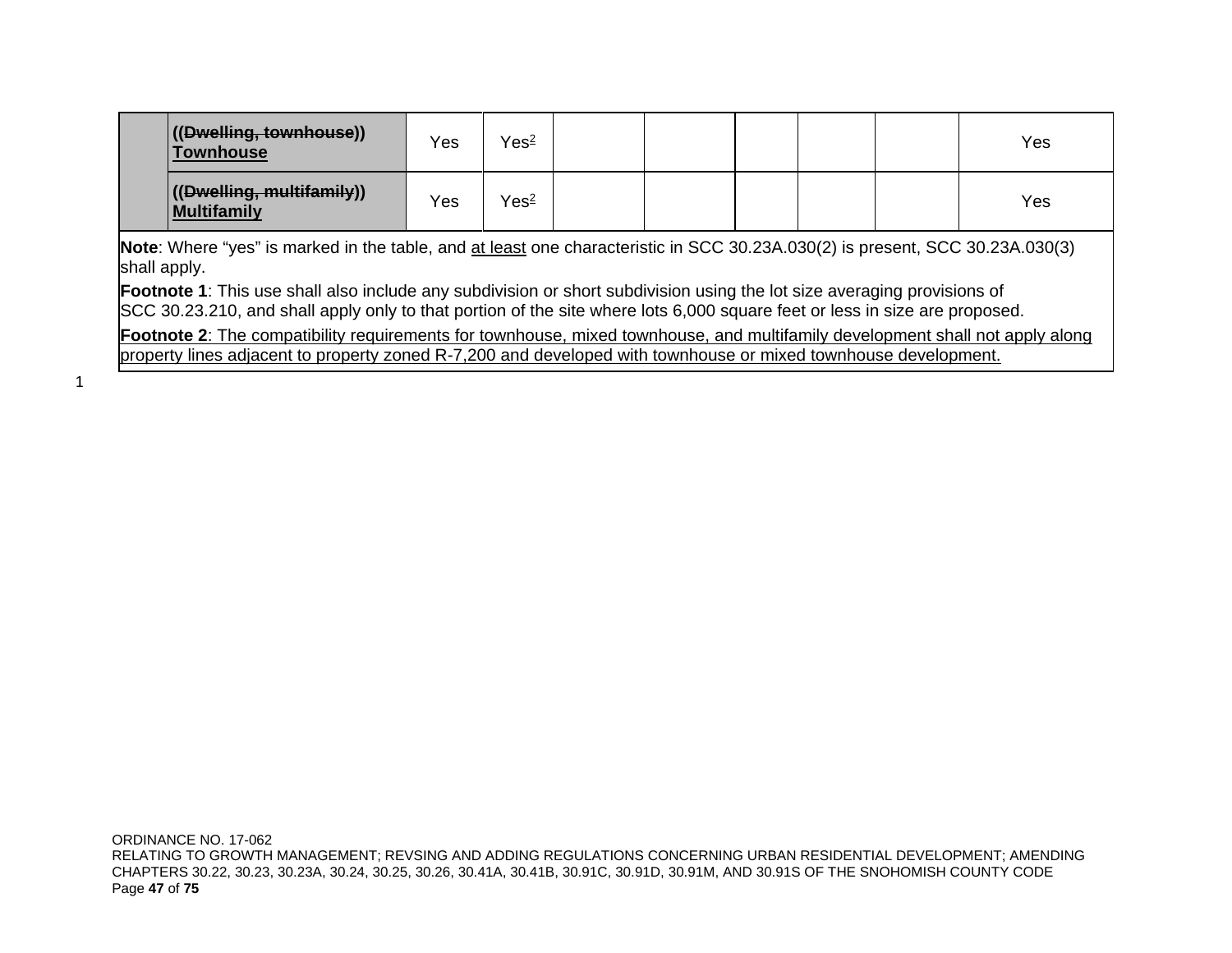ORDINANCE NO. 17-062 RELATING TO GROWTH MANAGEMENT; REVSING AND ADDING REGULATIONS CONCERNING URBAN RESIDENTIAL DEVELOPMENT; AMENDING CHAPTERS 30.22, 30.23, 30.23A, 30.24, 30.25, 30.26, 30.41A, (3) When compatibility design standards are applicable, residential development shall incorporate at least two of the following design standards: (a) Increase the minimum building setback to 20 feet from those lot lines abutting urban 4 zones, and 40 feet for those lot lines abutting ((rural)) non-urban zones marked "yes" in SCC Table 30.23A.030(2); (b) Limit maximum building height to 30 feet within 50 feet of those abutting property lines to zones marked "yes" in SCC Table 30.23A.030(2); (c) Increase the perimeter landscaping vegetation by at least 50 percent over the amount required in SCC 30.25.017, or if no perimeter landscaping is required, provide a minimum 10- foot wide perimeter Type A landscaped buffer pursuant to the standards in SCC 30.25.017; (d) Limit townhouse and multifamily buildings located within 50 feet of abutting property lines to zones marked "yes" in SCC Table 30.23A.030(2) to a maximum of three dwelling units per building with a minimum separation of 25 feet between buildings; 14 (e) Separate ((detached)) single-family detached and duplex dwelling structures by at least 20 feet between buildings located within 50 feet of abutting property lines to zones marked "yes" in SCC Table 30.23A.030(2); (f) Incorporate two architectural features, such as those described in SCC 30.23A.040(2) or the Snohomish County Residential Design Manual, to break up blank walls greater than 500 19 square feet that face properties in zones ((zoned where)) marked "yes" in SCC Table 30.23A.030(2); or (g) Provide a decorative wall or solid and landscaped fence between buildings and adjacent properties located in zones marked "yes" in SCC Table 30.23A.030(2) that: (i) Uses brick or stone; (ii) Is a minimum height of five feet; (iii) Incorporates architectural detailing, such as posts, ornamental iron grillwork, or other elements prescribed in the Snohomish County Residential Design Manual; and (iv) Incorporates landscaping, openings, and other design elements that break up the continuity of a solid wall or fence at least every 10 feet unless otherwise approved by the director. **Section 13.** Snohomish County Code Section 30.23A.050, last amended by Amended Ordinance No. 12-049 on October 3, 2012, is amended to read: **30.23A.050 ((Attached single-family)) Single-family attached dwelling, mixed townhouse, and townhouse development design standards.** 37 ((Attached single-family)) Single-family attached and townhouse dwellings as well as 38 dwellings in mixed townhouse developments ((and townhouses)) shall comply with the following requirements: 40 (1) ((Site Layout)) General site layout and ((Pedestrian Circulation.)) pedestrian circulation requirements: 42 (a) ((Attached single-family)) Single-family attached dwelling, mixed townhouse, and townhouse developments shall have an integrated pedestrian circulation system that connects buildings, common space, and parking areas pursuant to SCC 30.24.080. (b) Surface parking spaces shall be located to the side or rear of buildings, except as modified in SCC Table 30.23A.050(1). (c) Driveways shall be designed in accordance with the EDDS. (2) Building orientation. Buildings shall be oriented pursuant to SCC 30.23A.070.

30.41B, 30.91C, 30.91D, 30.91M, AND 30.91S OF THE SNOHOMISH COUNTY CODE Page **48** of **75**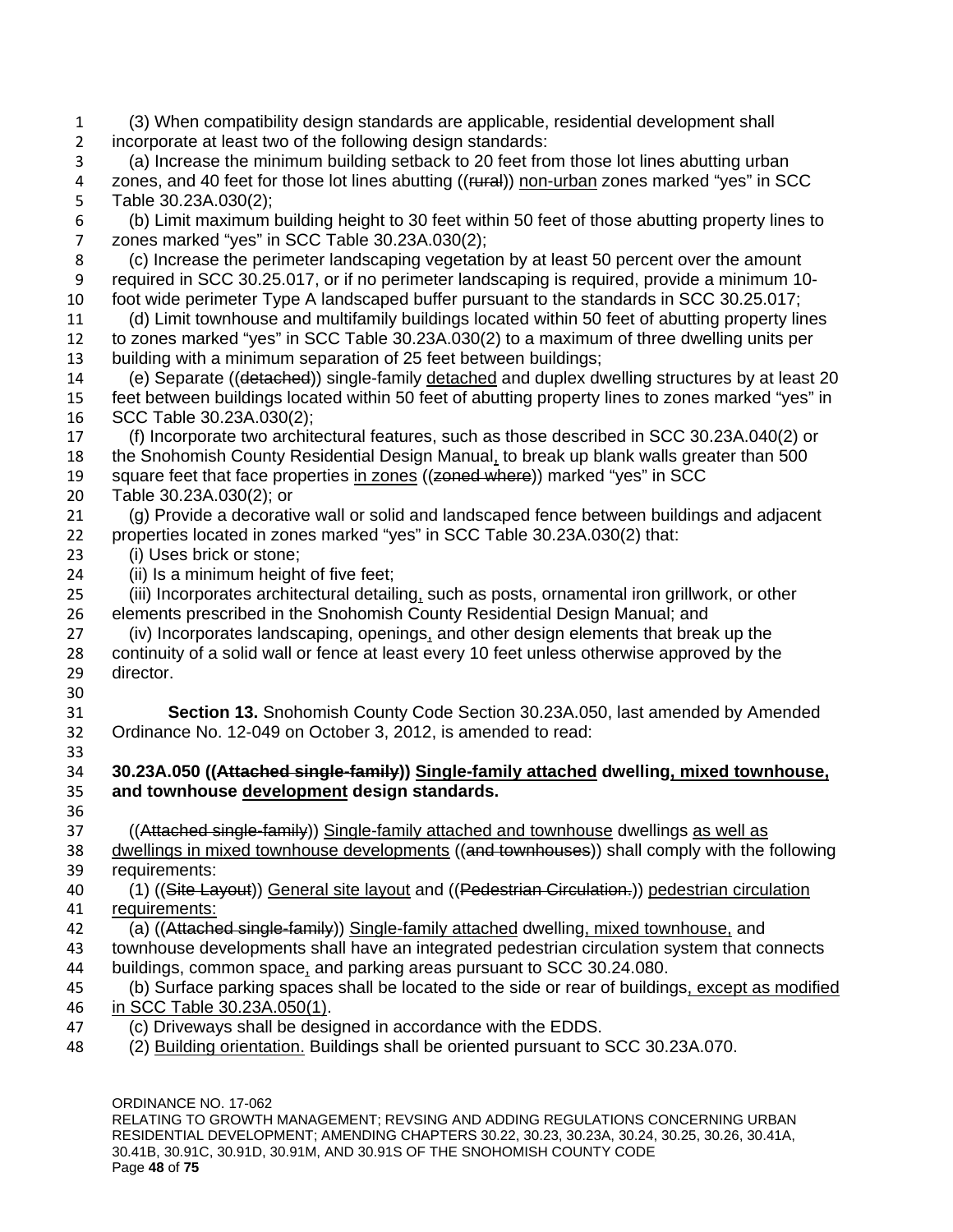| 1  | (3) Architectural ((Design Elements)) design elements. Each single-family attached dwelling                                      |
|----|----------------------------------------------------------------------------------------------------------------------------------|
| 2  | structure, townhouse structure, and residential dwelling structure in a mixed townhouse                                          |
| 3  | development shall incorporate variation to any facade of a building that faces a road network                                    |
| 4  | element or other public space, whether publicly or privately owned (such as a shared common                                      |
| 5  | space or internal pedestrian facility providing access to other dwelling units), by using at least                               |
| 6  | three of the following elements:                                                                                                 |
| 7  | (((a) Townhouse structures shall have no more than six dwelling units per each building,                                         |
| 8  | except the maximum number of dwellings in a building may be increased to eight in the LDMR,                                      |
| 9  | MR, NB, PCB, CB, and GC zones.                                                                                                   |
| 10 | (b) Each attached single-family dwelling and townhouse structure shall incorporate variation                                     |
| 11 | to any facade of a building that faces a public or private road or drive aisle by incorporating at                               |
| 12 | least three of the following elements:))                                                                                         |
| 13 | $((\nleftrightarrow)(a)$ Changes in the roofline at intervals not greater than 40 ((continuous)) feet in                         |
| 14 | continuous length, such as variations in roof pitch, overhangs, projections, and extended eaves;                                 |
| 15 | $((\ddot{H}))$ (b) Distinctive window patterns that are not repeated within groupings of up to four                              |
| 16 | dwelling units;                                                                                                                  |
| 17 | $((\n{iii}))(c)$ Variations in the setback of the front facade of the building by at least five feet                             |
| 18 | between adjoining dwelling units;                                                                                                |
| 19 | $((\nleftrightarrow))$ (d) Stepbacks on the facade of at least two feet in depth and four feet in width at                       |
| 20 | intervals of not more than 30 feet;                                                                                              |
| 21 | $((\leftrightarrow))$ (e) Diminishing upper floors (gross floor area of upper story is smaller than the gross                    |
| 22 | floor area of the lower story);                                                                                                  |
| 23 | (((vi))) (f) Balconies, bays, or changes in the wall plane of the front facade of the building;                                  |
| 24 | $((\overleftrightarrow{\rightarrow})))$ (g) Garage door entrance(s) for automobiles located at the side or rear of the building; |
| 25 | <b>or</b>                                                                                                                        |
| 26 | $((\overline{\text{viii}}))$ (h) Other architectural elements that the director determines accomplish the objective              |
| 27 | of visually dividing the structure into smaller identifiable sections.                                                           |
| 28 | (4) The architectural design elements in ((SCC 30.23A.050(3)(b))) SCC 30.23A.050(3) shall                                        |
| 29 | be implemented pursuant to the Snohomish County Residential Design Manual.                                                       |
| 30 | (5) ((Specific Development Requirements)) Reduced setbacks and required easements.                                               |
| 31 | Single-family attached dwelling, mixed townhouse, and townhouse developments may qualify                                         |
| 32 | for reduced setbacks and require special easements in accordance with the following:                                             |
| 33 | (a) The director may reduce the underlying zoning side and rear lot line setbacks to zero for                                    |
| 34 | townhouse structures, dwellings in a mixed townhouse development, and ((attached)) single-                                       |
| 35 | family attached dwellings to allow for ((zero-lot-line)) zero lot line development; provided, that                               |
| 36 | the remaining underlying zoning setbacks meet the requirements of the zone.                                                      |
| 37 | (b) ((Attached single-family)) Single-family attached dwellings, ((and)) townhouse structures,                                   |
| 38 | and residential dwelling structures in mixed townhouse developments built as $((a))$ zero lot line                               |
| 39 | development shall provide a five-foot wide building maintenance easement for walls, eaves,                                       |
| 40 | chimneys, and other architectural features that rest directly on the lot line. The maintenance                                   |
| 41 | easement shall be included in the covenants, conditions and restrictions of the adjoining lots,                                  |
| 42 | and may be recorded with the covenants, conditions, and restrictions or in a separate document                                   |
| 43 | approved by the director.                                                                                                        |
| 44 | (((e) Buildings in townhouse developments shall be separated by at least 10 feet as measured                                     |
| 45 | between the nearest outer walls of the buildings. This separation shall not apply between a                                      |
| 46 | primary residential dwelling and detached structures accessory to the primary residential                                        |
| 47 | dwelling.                                                                                                                        |

ORDINANCE NO. 17-062 RELATING TO GROWTH MANAGEMENT; REVSING AND ADDING REGULATIONS CONCERNING URBAN RESIDENTIAL DEVELOPMENT; AMENDING CHAPTERS 30.22, 30.23, 30.23A, 30.24, 30.25, 30.26, 30.41A, 30.41B, 30.91C, 30.91D, 30.91M, AND 30.91S OF THE SNOHOMISH COUNTY CODE Page **49** of **75**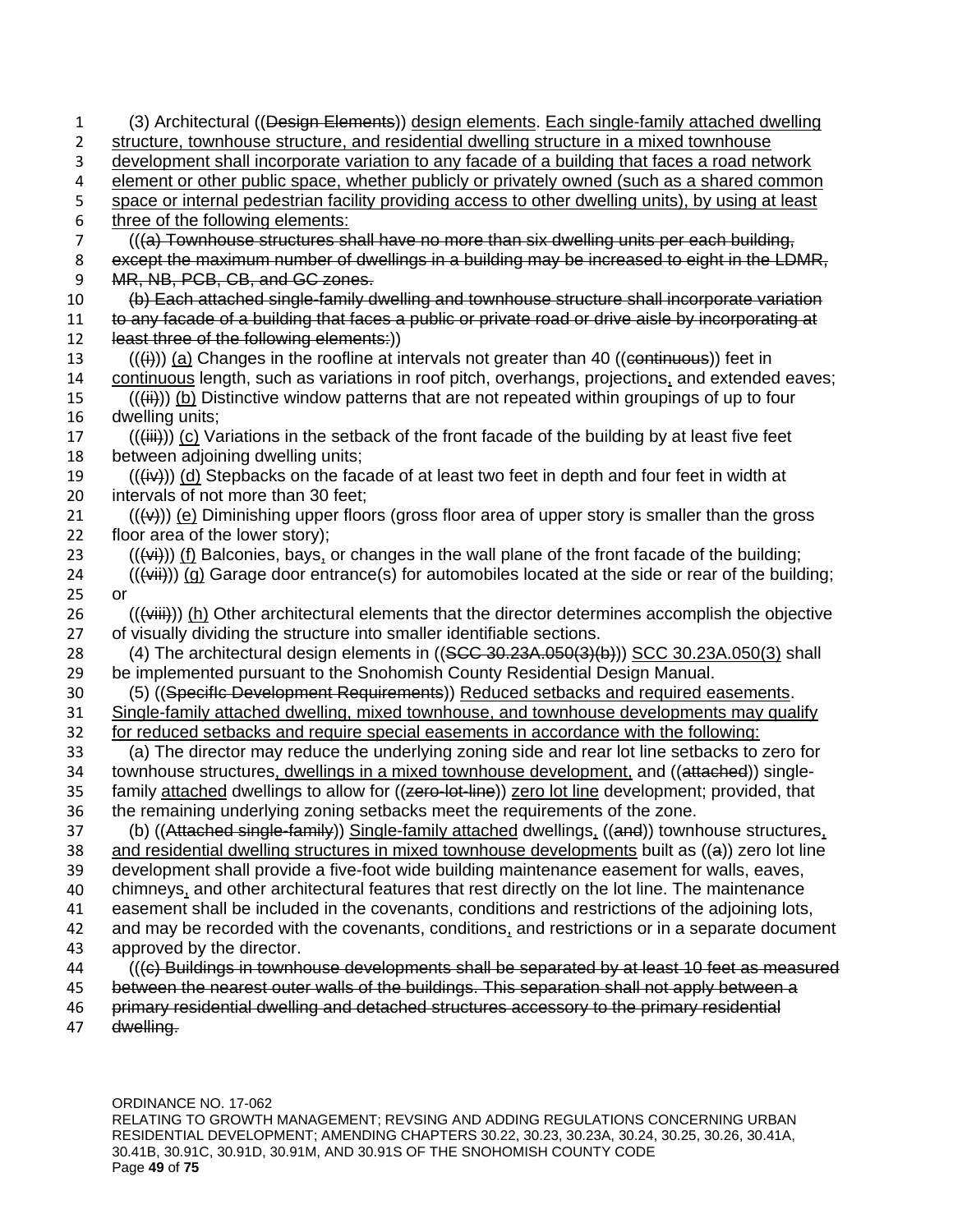|    | (d) The standard for providing a minimum suitable construction area as set forth in              |
|----|--------------------------------------------------------------------------------------------------|
|    | SCC 30.41A.235 shall not apply to townhouse construction.))                                      |
| 3  | (6) Restrictive covenants. The director may require an applicant to grant and record             |
| 4  | covenants, access easements, and joint use and maintenance agreements for a townhouse or         |
| 5  | mixed townhouse development. When required, covenants, access easements, and joint use           |
| 6  | and maintenance agreements shall be recorded with the county auditor prior to final inspection   |
| 7  | of the first unit and identify the rights and responsibilities of the property owner(s) and/or   |
| 8  | homeowners' association. These rights and responsibilities may describe the use and              |
| 9  | maintenance of: common garage, parking areas, and vehicle access areas; pedestrian facilities;   |
| 10 | on-site recreation areas; landscaping; underground utilities; common open space; exterior        |
| 11 | building facades and roofs; and other similar features.                                          |
| 12 | ((In addition to the landscaping requirements in chapter 30.25 SCC, townhouses shall provide     |
| 13 | landscaping in all front and side setbacks and common outdoor areas associated with the          |
| 14 | townhouse structure. This additional landscaping shall be incorporated into the landscaping plan |
| 15 | required by SCC 30.25.015 and include the following:                                             |
| 16 | (a) Existing non-noxious vegetation and trees shall be incorporated into the landscape design    |
| 17 | to the greatest extent possible;                                                                 |
| 18 | (b) Shrubs shall be provided at a density of at least five plants per 100 square feet of         |
| 19 | landscaping area;                                                                                |
| 20 | (c) Not more than 50 percent of the shrubs may be deciduous; and                                 |
| 21 | (d) Groundcover that shall provide 90 percent coverage of the landscaped area within three       |
| 22 | years of planting.))                                                                             |
| 23 | (7) Specific design standards for townhouse and mixed townhouse developments.                    |
| 24 | Townhouse and mixed townhouse developments shall be subject to additional design standards       |
| 25 | contained in SCC Table 30.23A.050(1), SCC Table 30.23A.050(2), and SCC Table                     |

26 30.23A.050(3).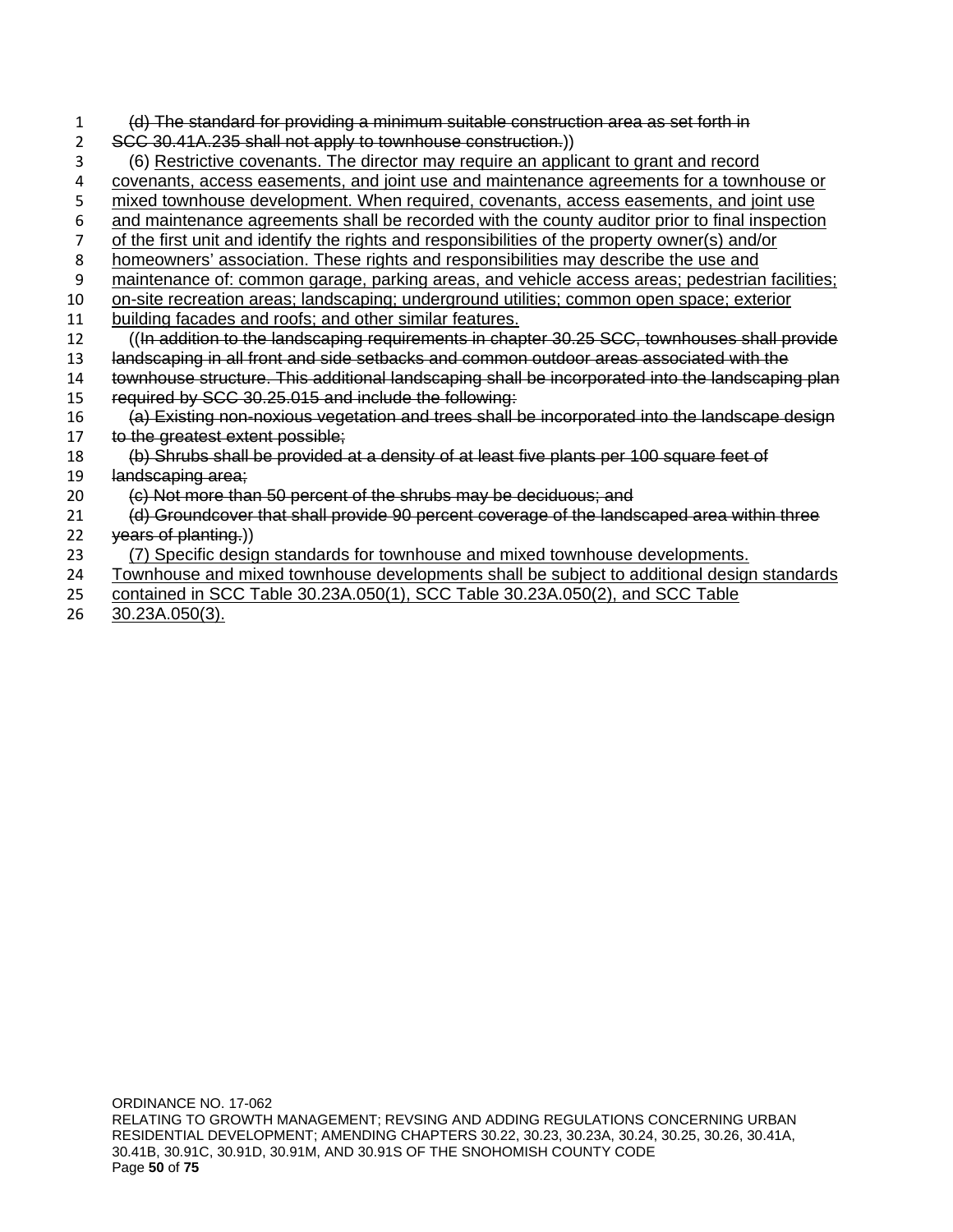## 1 **Table 30.23A.050(1)** 2 **Additional Design Standards for Townhouse and Mixed Townhouse Developments:**  3 **General Design Requirements**

| <b>Standard</b>                                              | <b>Requirement</b>                                                                                                                                                                                                                                                                                                                                                                                                                                                                                                                                                                                                                                                                                       |
|--------------------------------------------------------------|----------------------------------------------------------------------------------------------------------------------------------------------------------------------------------------------------------------------------------------------------------------------------------------------------------------------------------------------------------------------------------------------------------------------------------------------------------------------------------------------------------------------------------------------------------------------------------------------------------------------------------------------------------------------------------------------------------|
| Maximum number of dwelling units per<br>townhouse structure  | In the R-7,200 zone, the maximum number of<br>dwelling units in a townhouse structure is six. In<br>the T, LDMR, MR, NB, PCB, CB, and GC<br>zones, the maximum number of dwelling units<br>in a townhouse structure is eight.                                                                                                                                                                                                                                                                                                                                                                                                                                                                            |
| Mixture of dwelling types in mixed<br>townhouse developments | (a) At least 70 percent of the dwelling units in a<br>mixed townhouse development shall be<br>townhouse dwelling units, except as may be<br>authorized under subsection (b).                                                                                                                                                                                                                                                                                                                                                                                                                                                                                                                             |
|                                                              | (b) An applicant may request an exception from<br>subsection (a) when the development site only<br>has sufficient development capacity for five<br>dwelling units, in which case the director may<br>allow a mixed townhouse development<br>consisting of a three-unit townhouse and one of<br>the following: two single-family detached<br>dwelling units, two single-family attached<br>dwelling units, or one duplex structure.<br>(c) If an applicant elects to use the exception<br>under subsection (b), the applicant shall<br>demonstrate in writing why the requirements of<br>subsection (a) cannot otherwise be satisfied.                                                                    |
| <b>Building separation</b>                                   | Building separation shall be determined under<br>the requirements of subtitle 30.5 SCC.                                                                                                                                                                                                                                                                                                                                                                                                                                                                                                                                                                                                                  |
| <b>Building transparency</b>                                 | (a) Dwelling units shall provide a minimum<br>facade transparency of 20 percent for each<br>primary facade and 10 percent for each<br>secondary facade facing a road network<br>element or other public space, whether publicly<br>or privately owned (such as a shared common<br>space or internal pedestrian facility providing<br>access to other dwelling units), subject to the<br>following:<br>(i) Windows and doors may be employed to<br>meet the minimum facade transparency<br>requirements;<br>(ii) Windows used to meet this standard must<br>provide for transparent views from within the<br>building to the road network element or other<br>spaces, whether publicly or privately owned |

ORDINANCE NO. 17-062 RELATING TO GROWTH MANAGEMENT; REVSING AND ADDING REGULATIONS CONCERNING URBAN RESIDENTIAL DEVELOPMENT; AMENDING CHAPTERS 30.22, 30.23, 30.23A, 30.24, 30.25, 30.26, 30.41A, 30.41B, 30.91C, 30.91D, 30.91M, AND 30.91S OF THE SNOHOMISH COUNTY CODE Page **51** of **75**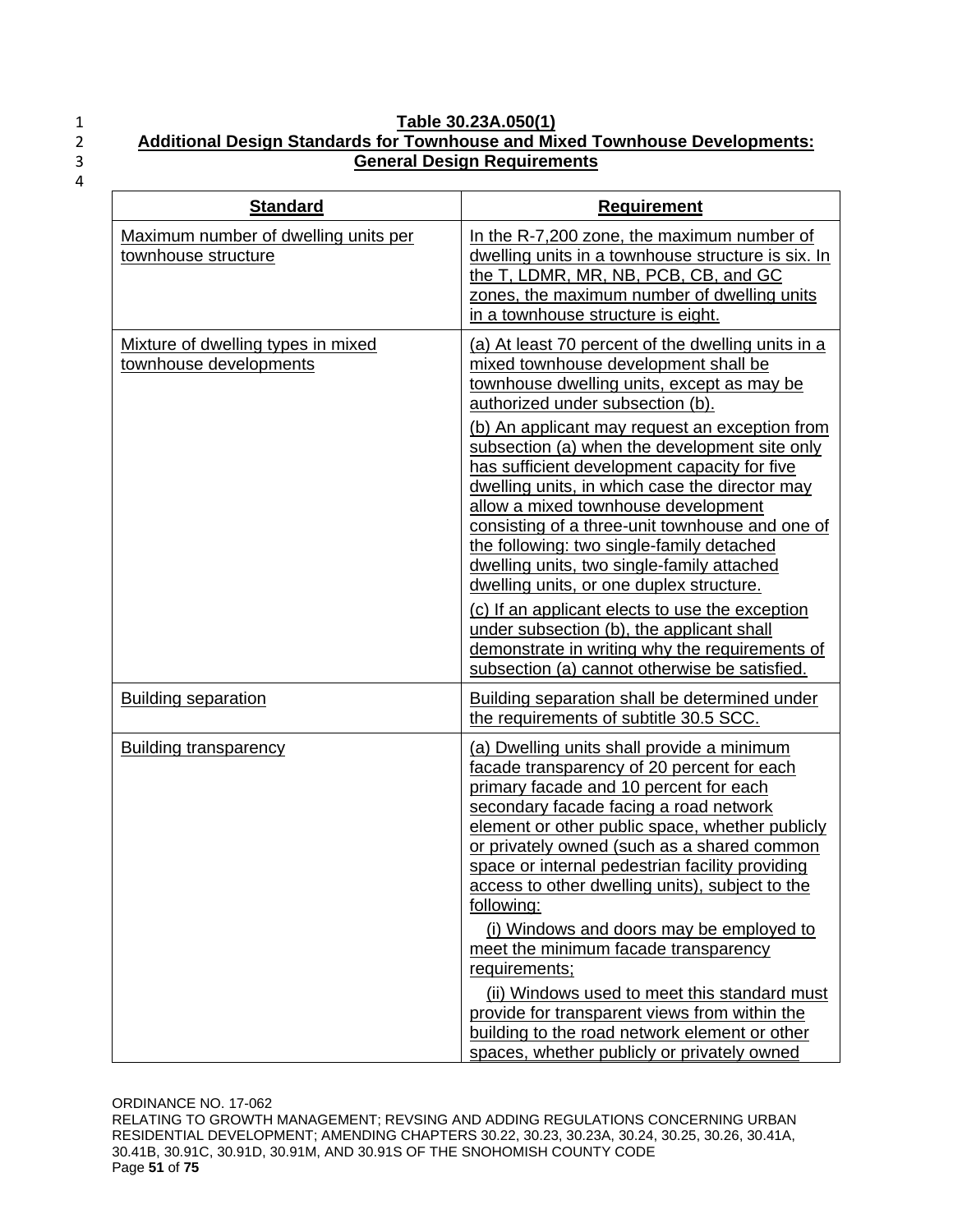|             | (such as shared common open space or<br>internal pedestrian facility providing access to<br>other dwelling units), and vice versa, except<br>that semi-frosted or semi-glazed windows that<br>allow for internal light to pass through may be<br>used for ground-floor doors only;                                                                 |
|-------------|----------------------------------------------------------------------------------------------------------------------------------------------------------------------------------------------------------------------------------------------------------------------------------------------------------------------------------------------------|
|             | (iii) Each window shall be accented with trim.<br>sill, or other architectural exterior molding or<br>use a technique to recess or project the widow<br>from the facade plane to create visual interest;<br>and                                                                                                                                    |
|             | (iv) Blank walls greater than 20 feet in length<br>shall not be allowed; provided, that trellis work<br>and other architectural features designed to<br>break up height, bulk, and scale of a facade<br>may be used as a measure to satisfy the<br>maximum blank wall length standard with<br>approval of the director.                            |
|             | (b) For the purposes of this section, a primary<br>facade is considered to be the building face<br>with a primary pedestrian entrance and a<br>secondary facade is considered to be any other<br>qualifying building face.                                                                                                                         |
| Landscaping | (a) In addition to the landscaping requirements<br>in chapter 30.25 SCC, landscaping shall be<br>provided in all front and side setbacks and<br>common outdoor areas associated with a<br>dwelling unit. This additional landscaping shall<br>be incorporated into the landscaping plan<br>required by SCC 30.25.015 and include the<br>following: |
|             | (i) Existing non-noxious vegetation and trees<br>shall be incorporated into the landscape design<br>to the greatest extent possible;<br>(ii) Shrubs shall be provided at a density of at<br>least five plants per 100 square feet of<br>landscaping area;                                                                                          |
|             | (iii) Not more than 50 percent of the shrubs<br>may be deciduous; and<br>(iv) Groundcover that shall provide 90<br>percent coverage of the landscaped area within<br>three years of planting.                                                                                                                                                      |
|             | (b) Private patio, uncovered deck, or covered<br>porch space for individual units may partially or<br>fully satisfy the additional landscaping                                                                                                                                                                                                     |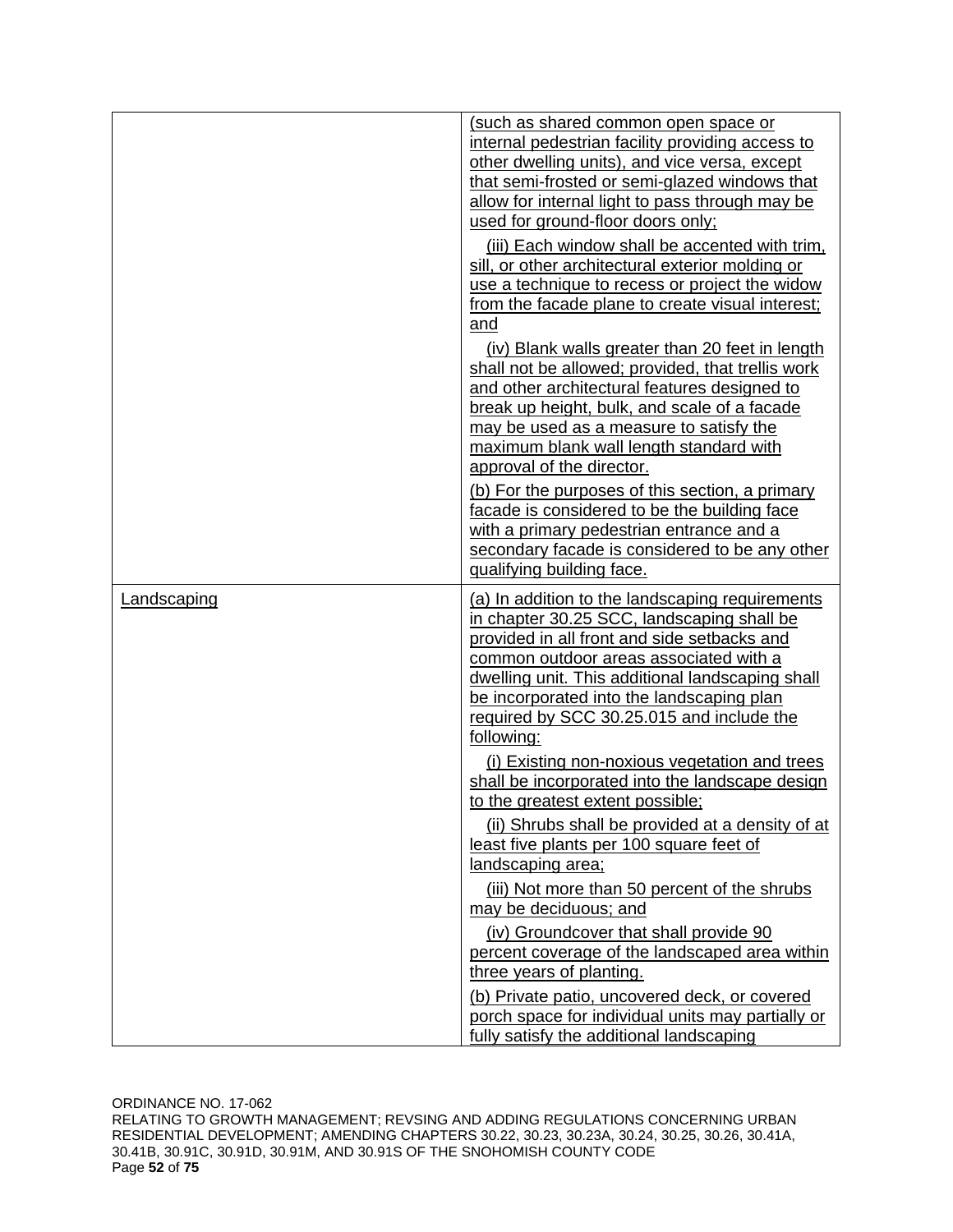|         | requirements under subsection (a), as<br>determined by the director.                                                                                                                                                                                    |
|---------|---------------------------------------------------------------------------------------------------------------------------------------------------------------------------------------------------------------------------------------------------------|
| Parking | (a) Parking shall meet the following parking<br>standards in addition to those under chapter<br>30.26 SCC:                                                                                                                                              |
|         | (i) All parking stalls associated with an<br>individual dwelling unit shall be provided in<br>accordance with any of the following:                                                                                                                     |
|         | (A) The parking stall(s) shall be located<br>upon the dwelling unit's driveway;                                                                                                                                                                         |
|         | (B) The parking stall(s) shall be fully<br>enclosed within an attached garage<br>constructed as part of the dwelling unit.                                                                                                                              |
|         | (C) The parking stall(s) shall be fully<br>enclosed within an attached garage located                                                                                                                                                                   |
|         | within the footprint of another dwelling unit that<br>is no more than 50 feet away. The garage<br>space shall be physically partitioned and not<br>accessible to the interior of the dwelling unit.<br>The garage and stall(s) within shall be reserved |
|         | for the sole use of the individual dwelling unit<br>indicated in subsection (a)(i). Refer to SCC<br>Figure 30.23A.050(1) for application of this<br>requirement.                                                                                        |
|         | (D) The parking stall(s) shall be fully<br>enclosed within a consolidated parking<br>structure which contains no more than eight<br>parking stalls unless located below ground in<br>which case there is no maximum.                                    |
|         | (E) The parking stall(s) shall be provided<br>and reserved within a private road or drive aisle<br>as parking.                                                                                                                                          |
|         | (F) The parking stall(s) may be provided<br>through any mixture of subsections $(a)(i)(A)$<br>through $(a)(i)(E)$ .                                                                                                                                     |
|         | (ii) Guest parking shall be located in surface<br>parking areas within a private road or drive<br>aisle.                                                                                                                                                |
|         | (iii) When parking is proposed within a<br>private road or drive aisle under subsections<br>$(a)(i)(E)$ or $(a)(ii)$ , the parking shall be                                                                                                             |
|         | incorporated into an approved road network<br>element design and shall not be subject to the<br>requirements of SCC 30.23A.050(1)(b).                                                                                                                   |
|         | (b) Where parking requirements in subsection<br>(a) are more specific or restrictive than those                                                                                                                                                         |

ORDINANCE NO. 17-062

RELATING TO GROWTH MANAGEMENT; REVSING AND ADDING REGULATIONS CONCERNING URBAN RESIDENTIAL DEVELOPMENT; AMENDING CHAPTERS 30.22, 30.23, 30.23A, 30.24, 30.25, 30.26, 30.41A, 30.41B, 30.91C, 30.91D, 30.91M, AND 30.91S OF THE SNOHOMISH COUNTY CODE Page **53** of **75**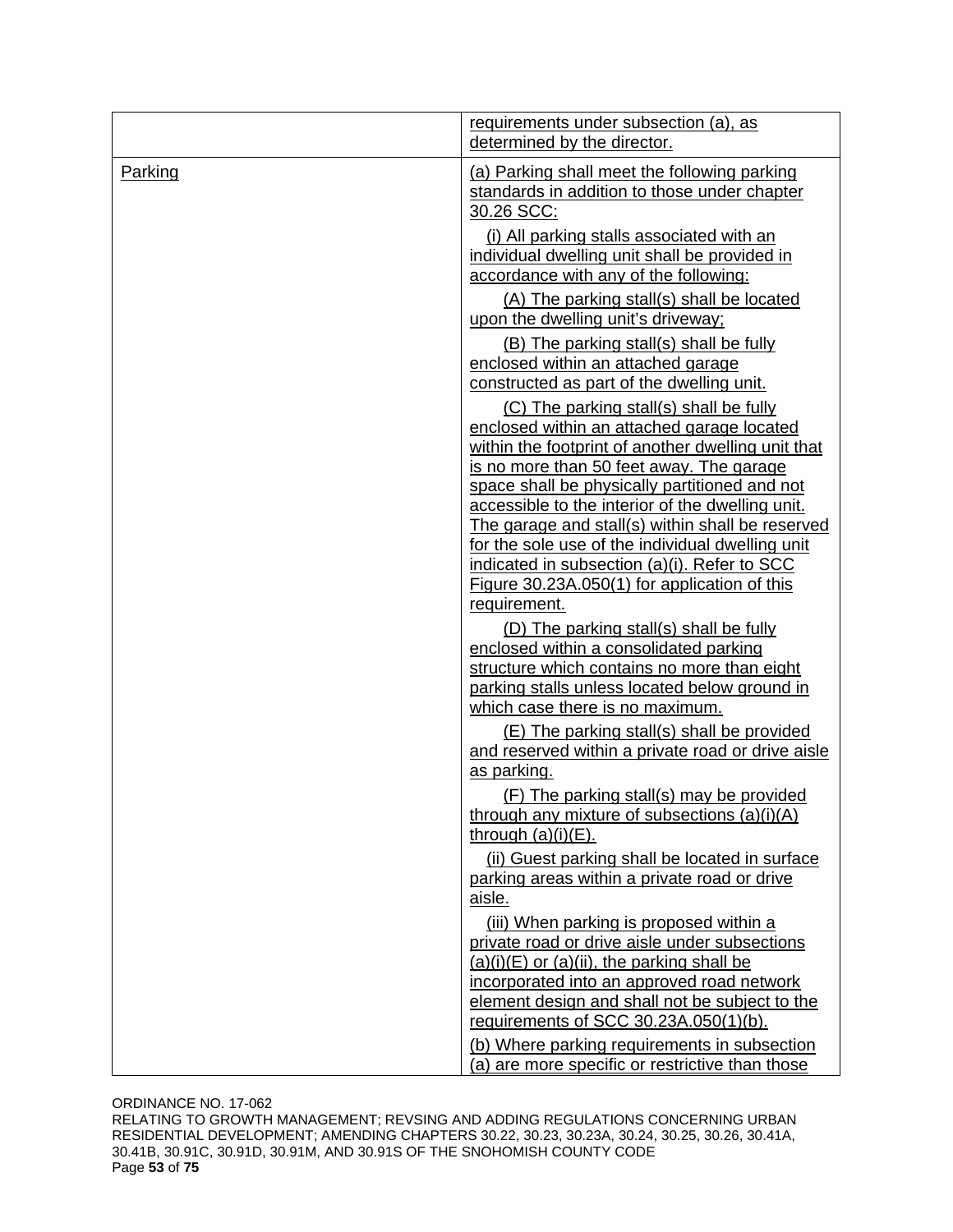| contained in chapter 30.26 SCC, the<br>requirements of subsection (a) shall apply. |
|------------------------------------------------------------------------------------|
|------------------------------------------------------------------------------------|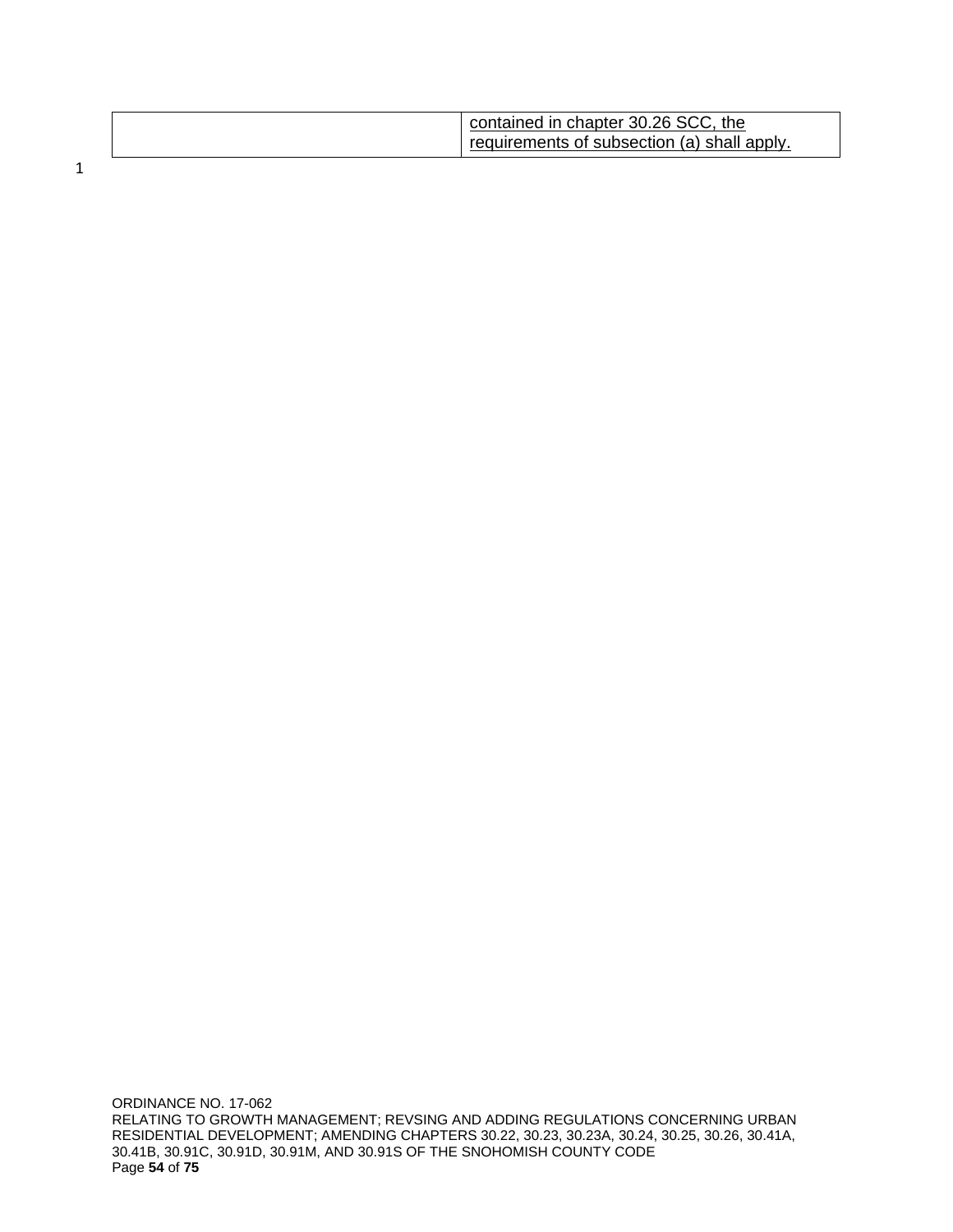#### 1 **Table 30.23A.050(2)** 2 **Additional Design Standards for Townhouse and Mixed Townhouse Developments:**  3 **Primary Pedestrian Entrance Design Requirements**

4

| <b>Standard</b>                     | <b>Requirement</b>                                                                                                                                                                                                                                                                                                                                                                                                                                                                                                                                  |
|-------------------------------------|-----------------------------------------------------------------------------------------------------------------------------------------------------------------------------------------------------------------------------------------------------------------------------------------------------------------------------------------------------------------------------------------------------------------------------------------------------------------------------------------------------------------------------------------------------|
| <b>Primary pedestrian entrances</b> | Each primary pedestrian entrance for a<br>dwelling unit in a townhouse and mixed<br>townhouse development shall be visually<br>prominent. Individual primary pedestrian<br>entrances shall employ the use of covered<br>porches, stoops, uncovered decks,<br>staircases, or other architecturally detailed<br>and functional entryways that provide<br>overhead weather protection, as approved by<br>the director, and may apply use of the<br>following exceptions in the design which<br>modify the standards of SCC 30.23.115:                  |
|                                     | (a) Uncovered decks up to 18 inches above<br>the existing or finished grade, or the grade of<br>the adjacent road, whichever is lower, may<br>project into required setbacks to the adjacent<br>road element;<br>(b) Covered porches, stoops, or staircases<br>may project into required setbacks to the<br>adjacent road network element if they are no<br>higher than four feet above the existing or<br>finished grade, or the grade of the adjacent<br>road, whichever is lower, except that the<br>projection into the required setback within |
|                                     | four feet of the adjacent road network<br>element may not exceed a height of 30<br>inches above the existing or finished grade.<br>or the grade of the adjacent road, whichever<br>is lower, for entry staircases or stoops;<br>(c) For covered porches, stoops, or                                                                                                                                                                                                                                                                                 |
|                                     | staircases allowed under subsection (b), the<br>maximum height requirements described in<br>the subsection shall not apply to guardrails<br>and handrails that are attached to such<br>structures; and                                                                                                                                                                                                                                                                                                                                              |
|                                     | (d) Covered porches allowed under<br>subsection (b) may be covered; provided,<br>that no portion of the cover-structure.<br>including pillars, supports, and eaves, are<br>closer than four feet to an adjacent road<br>network element.                                                                                                                                                                                                                                                                                                            |

ORDINANCE NO. 17-062 RELATING TO GROWTH MANAGEMENT; REVSING AND ADDING REGULATIONS CONCERNING URBAN RESIDENTIAL DEVELOPMENT; AMENDING CHAPTERS 30.22, 30.23, 30.23A, 30.24, 30.25, 30.26, 30.41A, 30.41B, 30.91C, 30.91D, 30.91M, AND 30.91S OF THE SNOHOMISH COUNTY CODE Page **55** of **75**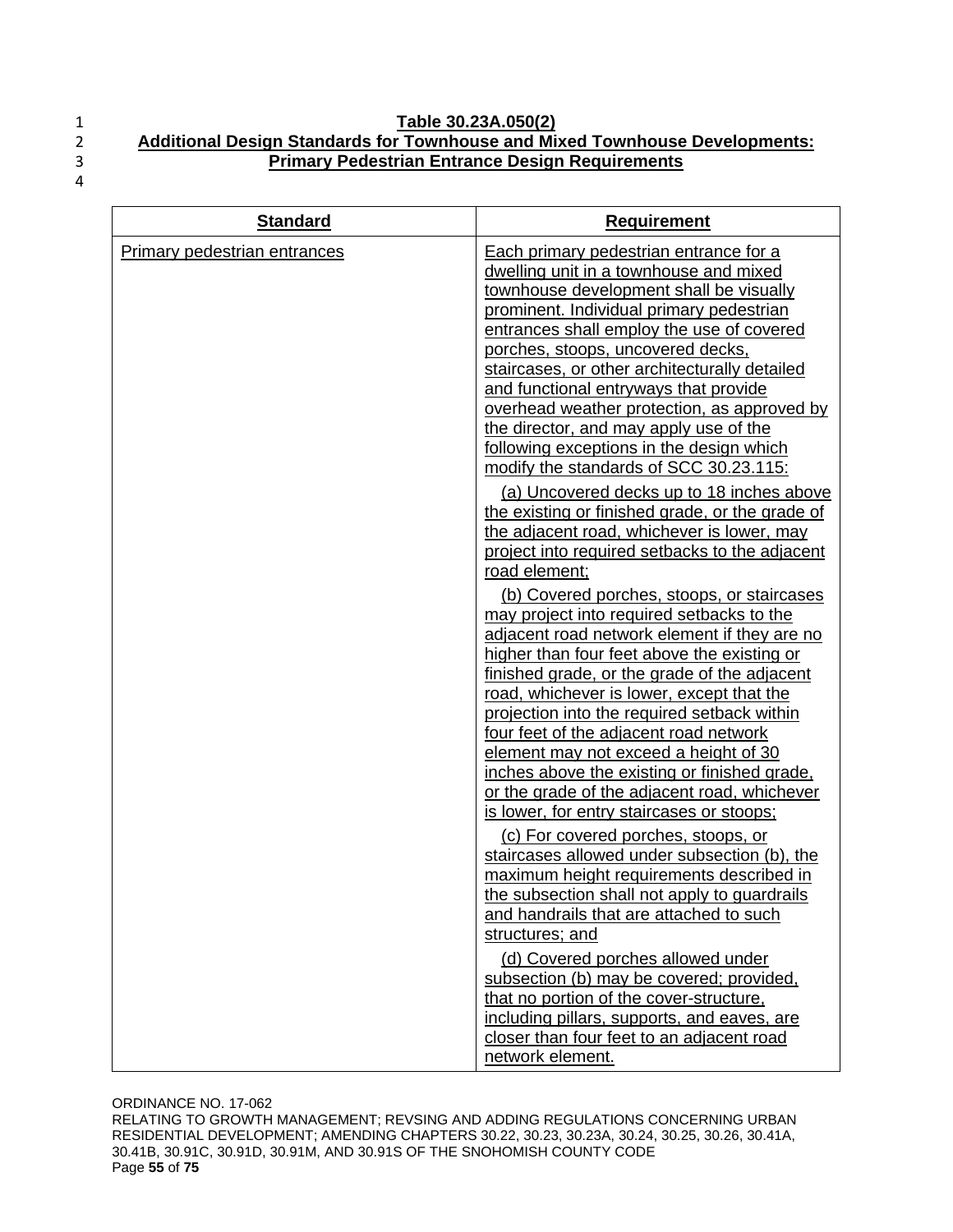| Primary pedestrian entrance areas | (a) Each primary pedestrian entrance for a                                                                             |  |  |  |  |  |  |  |  |
|-----------------------------------|------------------------------------------------------------------------------------------------------------------------|--|--|--|--|--|--|--|--|
| (dooryards)                       | dwelling unit shall consist of a primary                                                                               |  |  |  |  |  |  |  |  |
|                                   | pedestrian entrance area (dooryard) that                                                                               |  |  |  |  |  |  |  |  |
|                                   | incorporates at least two of the following                                                                             |  |  |  |  |  |  |  |  |
|                                   | features:                                                                                                              |  |  |  |  |  |  |  |  |
|                                   | (i) Usable private open space for the<br>enjoyment of the dwelling unit's residents;                                   |  |  |  |  |  |  |  |  |
|                                   | (ii) Landscaping that covers more than 50<br>percent of the designated primary pedestrian<br>entrance area (dooryard); |  |  |  |  |  |  |  |  |
|                                   | (iii) A hedgerow, not to exceed three feet in                                                                          |  |  |  |  |  |  |  |  |
|                                   | height, that provides visual separation to                                                                             |  |  |  |  |  |  |  |  |
|                                   | create a sense of separate ownership from                                                                              |  |  |  |  |  |  |  |  |
|                                   | any adjacent dwelling units, common open                                                                               |  |  |  |  |  |  |  |  |
|                                   | space, and road network element;                                                                                       |  |  |  |  |  |  |  |  |
|                                   | (iv) Fences, not to exceed four feet in                                                                                |  |  |  |  |  |  |  |  |
|                                   | height, that are designed to allow semi-                                                                               |  |  |  |  |  |  |  |  |
|                                   | transparency; provided, that architectural                                                                             |  |  |  |  |  |  |  |  |
|                                   | features such as arbors and trellises may be<br>constructed on top of fences and obtain an                             |  |  |  |  |  |  |  |  |
|                                   | additional two feet in height;                                                                                         |  |  |  |  |  |  |  |  |
|                                   | (v) Decorative bulkheads and retaining                                                                                 |  |  |  |  |  |  |  |  |
|                                   | walls with a height of no more than four feet                                                                          |  |  |  |  |  |  |  |  |
|                                   | above grade; provided, that:                                                                                           |  |  |  |  |  |  |  |  |
|                                   | (A) If a fence is located on top such                                                                                  |  |  |  |  |  |  |  |  |
|                                   | features, the maximum height shall be no                                                                               |  |  |  |  |  |  |  |  |
|                                   | more than five feet above grade and shall be                                                                           |  |  |  |  |  |  |  |  |
|                                   | calculated as an aggregate of both structural                                                                          |  |  |  |  |  |  |  |  |
|                                   | elements; and                                                                                                          |  |  |  |  |  |  |  |  |
|                                   | (B) Associated pillars may frame fences                                                                                |  |  |  |  |  |  |  |  |
|                                   | used under subsection $(a)(v)(A)$ and shall not<br>exceed a height of five-and-one-half feet                           |  |  |  |  |  |  |  |  |
|                                   | above grade; or                                                                                                        |  |  |  |  |  |  |  |  |
|                                   | (vi) Other design features approved by the                                                                             |  |  |  |  |  |  |  |  |
|                                   | director.                                                                                                              |  |  |  |  |  |  |  |  |
|                                   | (b) Each primary pedestrian entrance shall                                                                             |  |  |  |  |  |  |  |  |
|                                   | have a primary pedestrian entrance area                                                                                |  |  |  |  |  |  |  |  |
|                                   | (dooryard) that:                                                                                                       |  |  |  |  |  |  |  |  |
|                                   | (i) Has a minimum area of 50 square feet                                                                               |  |  |  |  |  |  |  |  |
|                                   | (which may include the primary pedestrian                                                                              |  |  |  |  |  |  |  |  |
|                                   | entrance itself); and                                                                                                  |  |  |  |  |  |  |  |  |
|                                   | (ii) Has no dimension that is less than six<br>feet in length.                                                         |  |  |  |  |  |  |  |  |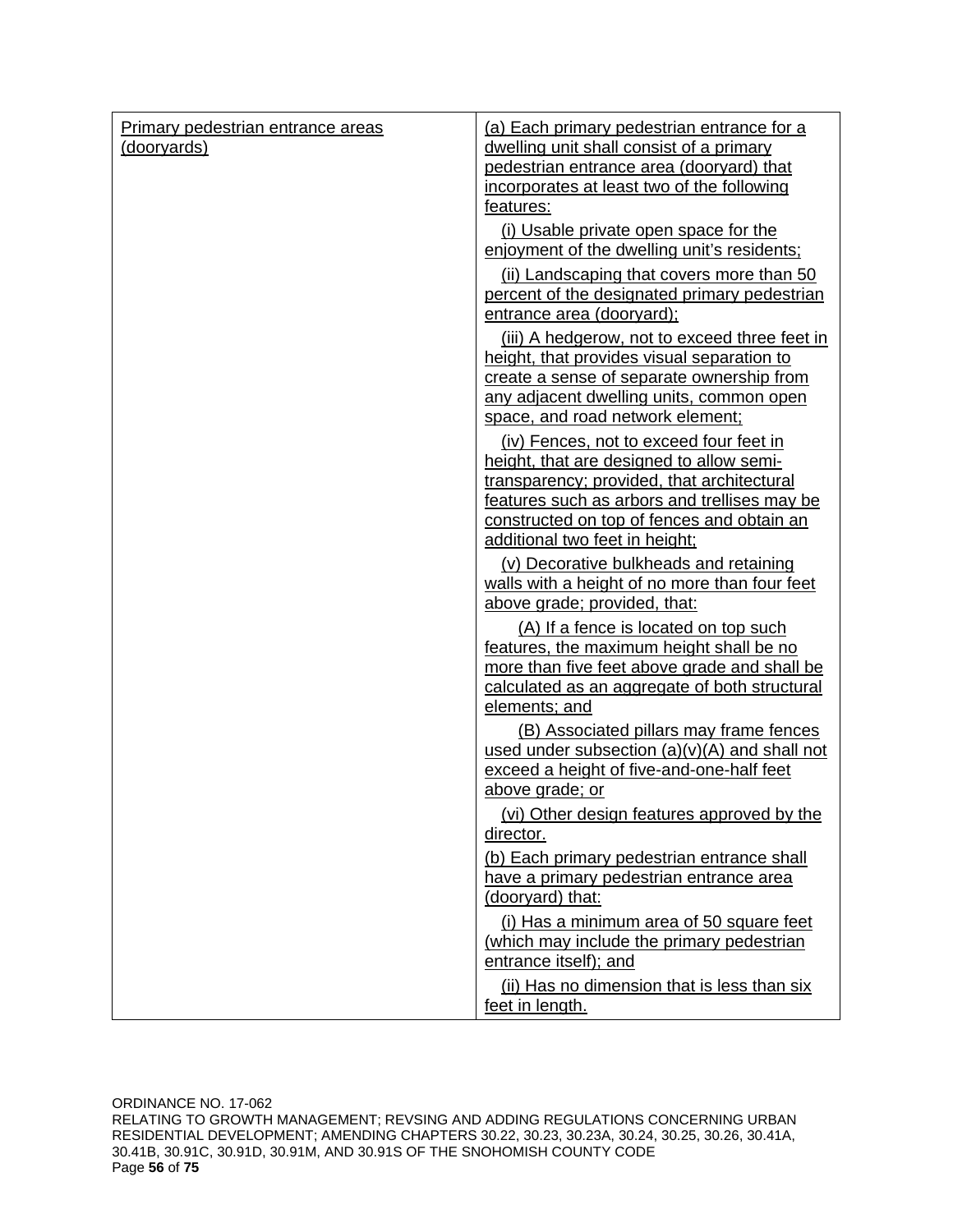|                                                                                                 | (c) Primary pedestrian entrance areas<br>(dooryards) shall be calculated as illustrated<br>in SCC Figure 30.23A.050(2).                                                                                                                                                                                                                                                                                                                                                      |
|-------------------------------------------------------------------------------------------------|------------------------------------------------------------------------------------------------------------------------------------------------------------------------------------------------------------------------------------------------------------------------------------------------------------------------------------------------------------------------------------------------------------------------------------------------------------------------------|
| Variety of primary pedestrian entrances and<br>primary pedestrian entrance areas<br>(dooryards) | At least one-third of the primary entrances<br>and primary entrance areas in a townhouse<br>or mixed townhouse development shall be<br>visually distinct (such as front door location,<br>materials, and pattern) in design from the<br>other primary pedestrian entrances and<br>primary pedestrian entrance areas<br>(dooryards) in the development, and no more<br>than 50 percent of the dwelling units in a<br>townhouse structure may use the same<br>design features. |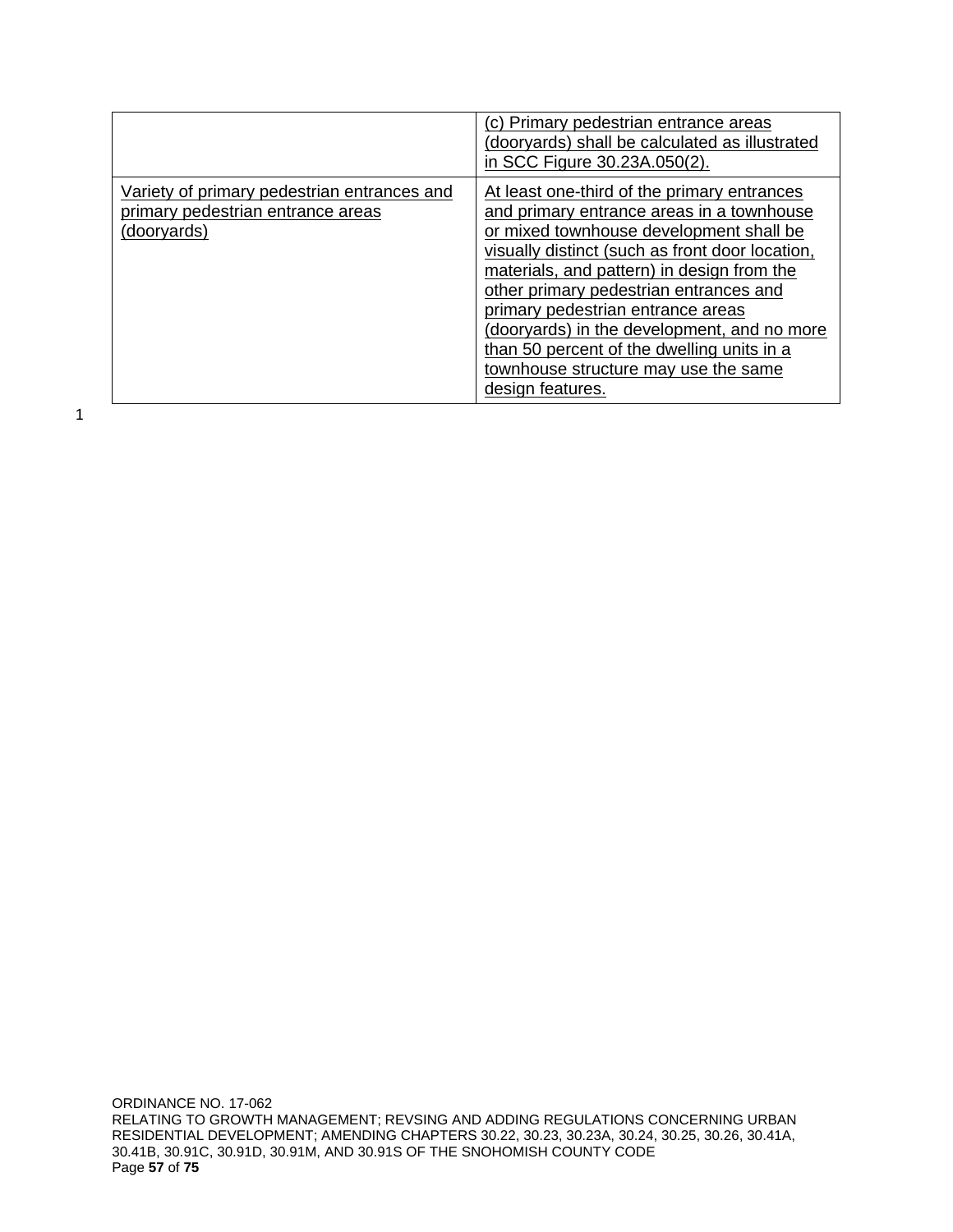#### 1 **Table 30.23A.050(3)** 2 **Additional Design Standards for Townhouse and Mixed Townhouse Developments:**  3 **Landscaping Requirements for Dwelling Units with an Attached Garage**

| <b>Standard</b>                                                        | <b>Requirement</b>                                                                                                                                                                                                                                                                                                                                                                                                                                                                                                                                                                                                                                                                                                                                                                                                                                                                                                                                                                                                                                                                                                                 |
|------------------------------------------------------------------------|------------------------------------------------------------------------------------------------------------------------------------------------------------------------------------------------------------------------------------------------------------------------------------------------------------------------------------------------------------------------------------------------------------------------------------------------------------------------------------------------------------------------------------------------------------------------------------------------------------------------------------------------------------------------------------------------------------------------------------------------------------------------------------------------------------------------------------------------------------------------------------------------------------------------------------------------------------------------------------------------------------------------------------------------------------------------------------------------------------------------------------|
| Requirements for dwelling units with front-<br>loaded attached garages | (a) A dwelling unit with an attached garage that<br>faces a road network element and has its<br>primary pedestrian entrance oriented toward<br>the same road network element under SCC<br>Figure 30.23A.050(3) shall meet the<br>landscaping standards of subsections (b) and<br><u>(c).</u><br>(b) A landscape buffer with no dimension less<br>than 18 inches in length shall be provided<br>adjacent to the driveway on the opposite side of<br>the driveway from the primary pedestrian<br>entrance area (dooryard) and the space shall<br>extend the full length from the residence to the<br>adjacent road network element.<br>(c) At least 75 percent of ground coverage<br>within the landscape buffer shall include an<br>equal mix of evergreen and deciduous shrubs<br>that meets the standards of SCC 30.25.015(5).                                                                                                                                                                                                                                                                                                    |
| Requirements for dwelling units with rear-<br>loaded attached garages  | (a) A dwelling unit with an attached garage that<br>is provided with vehicular access at the rear of<br>the structure by a road network element but<br>has a primary pedestrian entrance oriented<br>upon another building face under SCC Figure<br>30.23A.050(3) shall meet the landscaping<br>standards of subsections (b) and (c) if the road<br>network element from which the attached<br>garage is intended to obtain access will have<br>one or more primary pedestrian entrances from<br>other dwelling units oriented toward it and a<br>pedestrian facility is to be constructed within<br>the road network element.<br>(b) When an attached garage is separated from<br>a connecting road network element by more<br>than five feet, a landscape buffer with no<br>dimension less than 18 inches in length shall<br>be provided adjacent to the driveway on both<br>sides. The landscape buffer shall extend the full<br>length from the dwelling unit to the adjacent<br>road network element; provided, that only one<br>landscape buffer shall be required achieving<br>the aforementioned standards on the opposite |

ORDINANCE NO. 17-062 RELATING TO GROWTH MANAGEMENT; REVSING AND ADDING REGULATIONS CONCERNING URBAN RESIDENTIAL DEVELOPMENT; AMENDING CHAPTERS 30.22, 30.23, 30.23A, 30.24, 30.25, 30.26, 30.41A, 30.41B, 30.91C, 30.91D, 30.91M, AND 30.91S OF THE SNOHOMISH COUNTY CODE Page **58** of **75**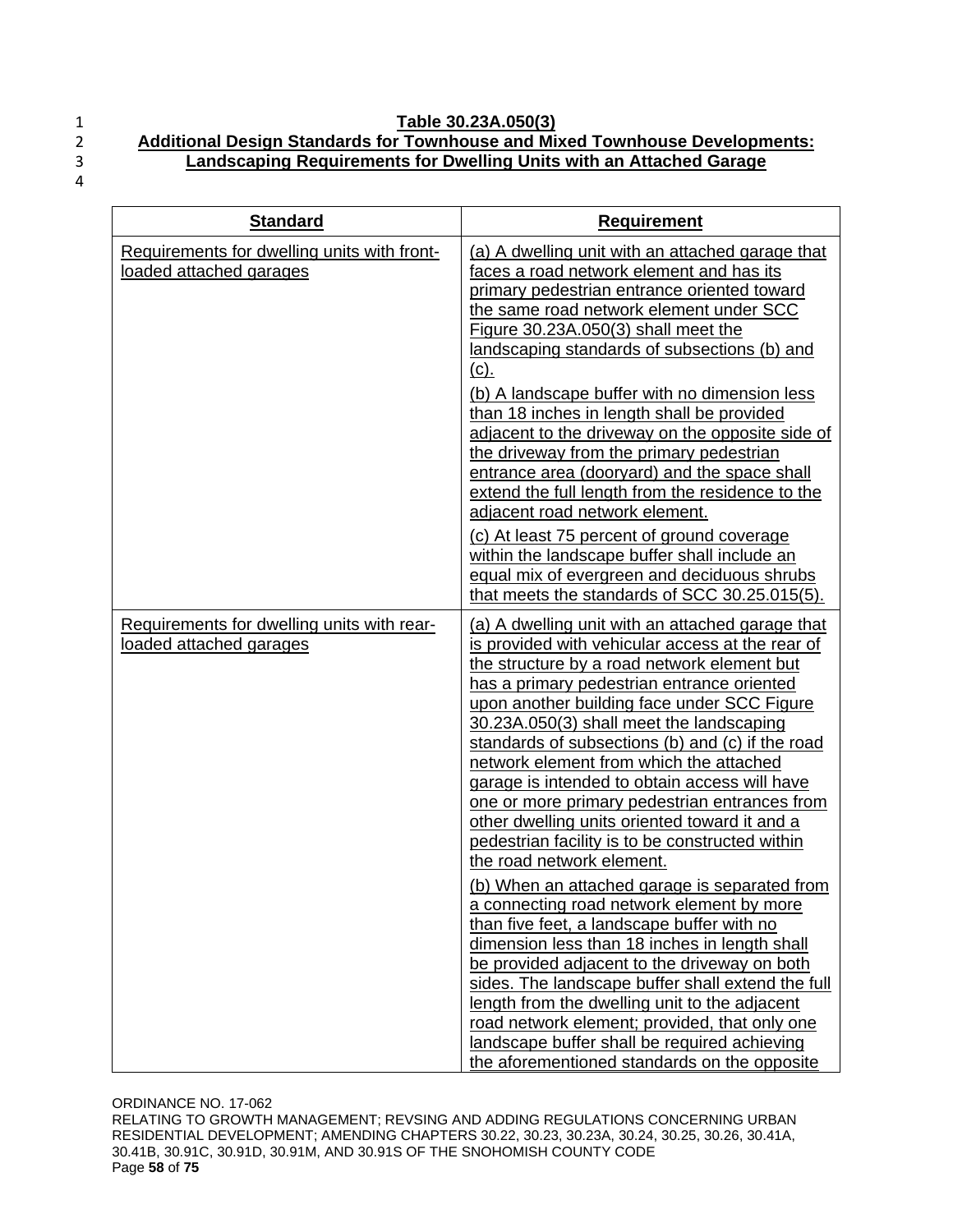|                                                                       | side of the driveway of a secondary pedestrian<br>entrance.<br>(c) At least 75 percent of ground coverage<br>within each landscape buffer shall include an<br>equal mix of evergreen and deciduous shrubs<br>that meets the standards of SCC 30.25.015(5).                                                                                                                                                                                                                                                                                                                                                                                                                                                                                                                                                                                                                                                                                                                                                                                                                                               |
|-----------------------------------------------------------------------|----------------------------------------------------------------------------------------------------------------------------------------------------------------------------------------------------------------------------------------------------------------------------------------------------------------------------------------------------------------------------------------------------------------------------------------------------------------------------------------------------------------------------------------------------------------------------------------------------------------------------------------------------------------------------------------------------------------------------------------------------------------------------------------------------------------------------------------------------------------------------------------------------------------------------------------------------------------------------------------------------------------------------------------------------------------------------------------------------------|
| Requirements for dwelling units with side-<br>loaded attached garages | (a) A dwelling unit with an attached garage that<br>is provided vehicular access at the side of the<br>dwelling unit by a road network element but has<br>a primary pedestrian entrance oriented upon<br>another building face under SCC Figure<br>30.23A.050(3) shall meet the landscaping<br>standards of subsections (b) and (c).<br>(b) When an attached garage is separated from<br>the connecting road network element by more<br>than five feet, a landscape buffer with no<br>dimension less than 18 inches in length shall<br>be provided adjacent to the driveway on both<br>sides. The landscape buffer shall extend the full<br>length from the dwelling unit to the adjacent<br>road network element; provided, that only one<br>landscape buffer shall be required achieving<br>the aforementioned standards on the opposite<br>side of the driveway of a secondary pedestrian<br>entrance.<br>(c) At least 75 percent of ground coverage<br>within each landscape buffer shall include an<br>equal mix of evergreen and deciduous shrubs<br>that meets the standards of SCC 30.25.015(5). |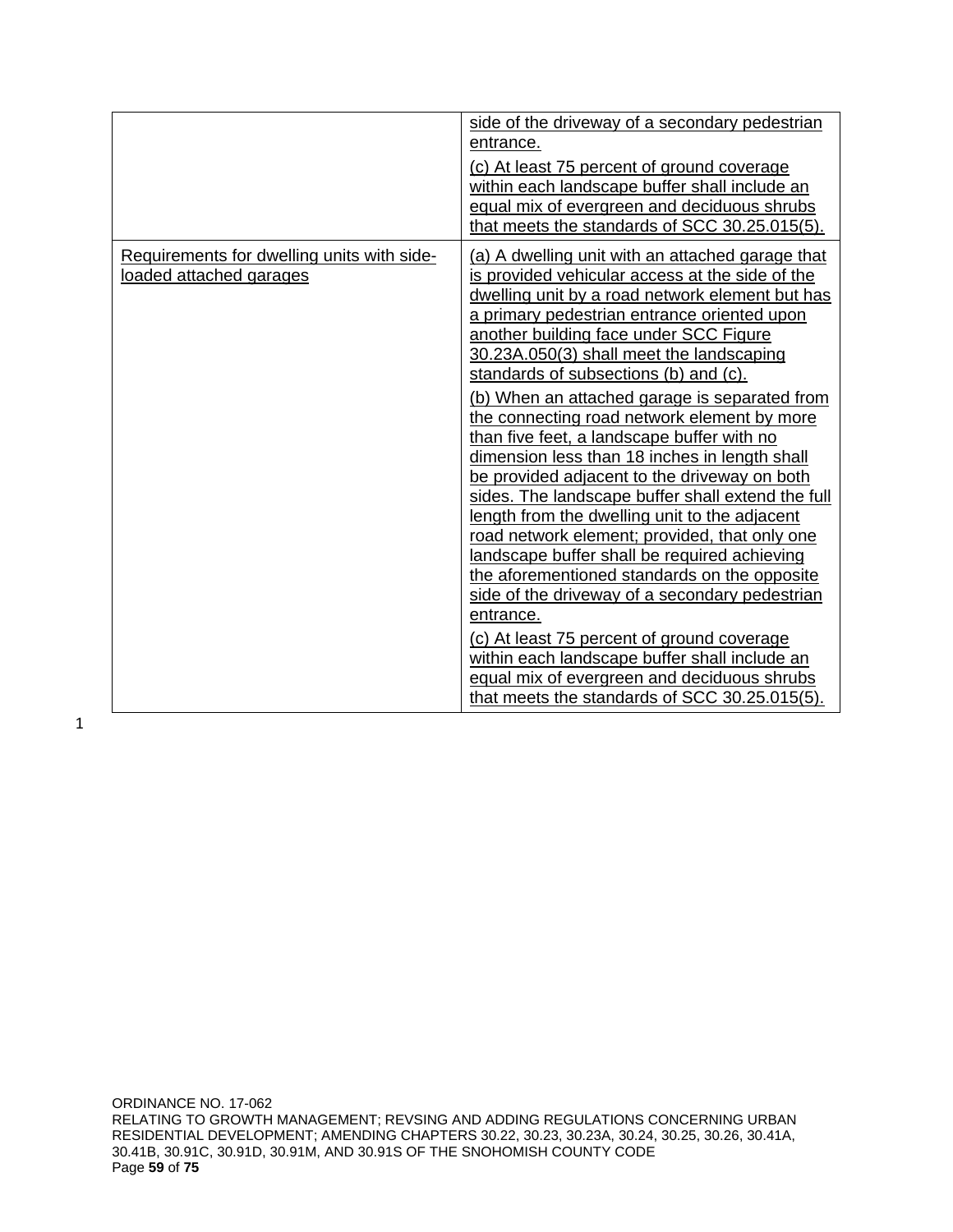1 **Figure 30.23A.050(1)** 2 **Alternative Parking Garage Options for Townhouse and Mixed Townhouse Developments**



4

to the dwelling units but not directly accessible to Units 1 and 2.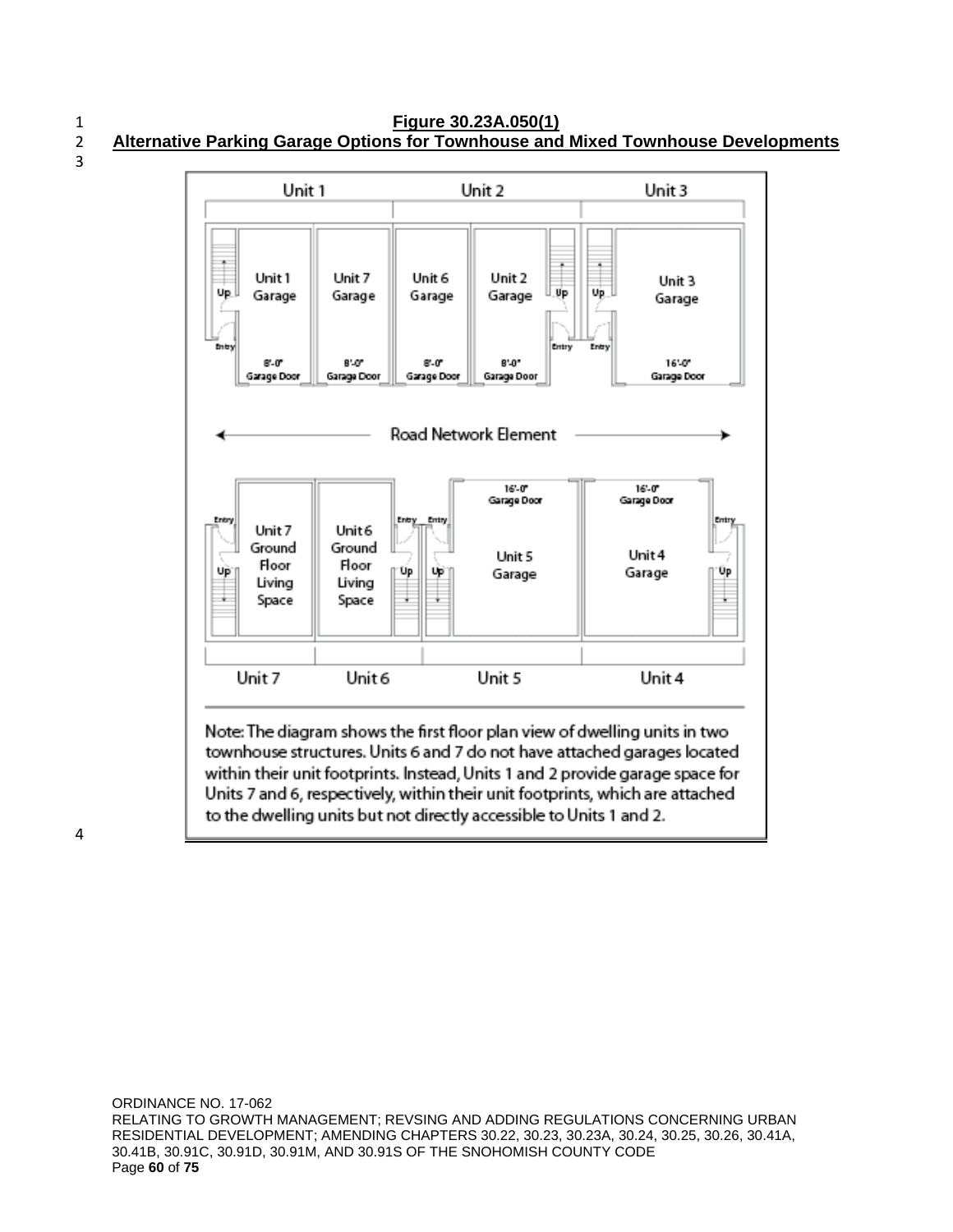

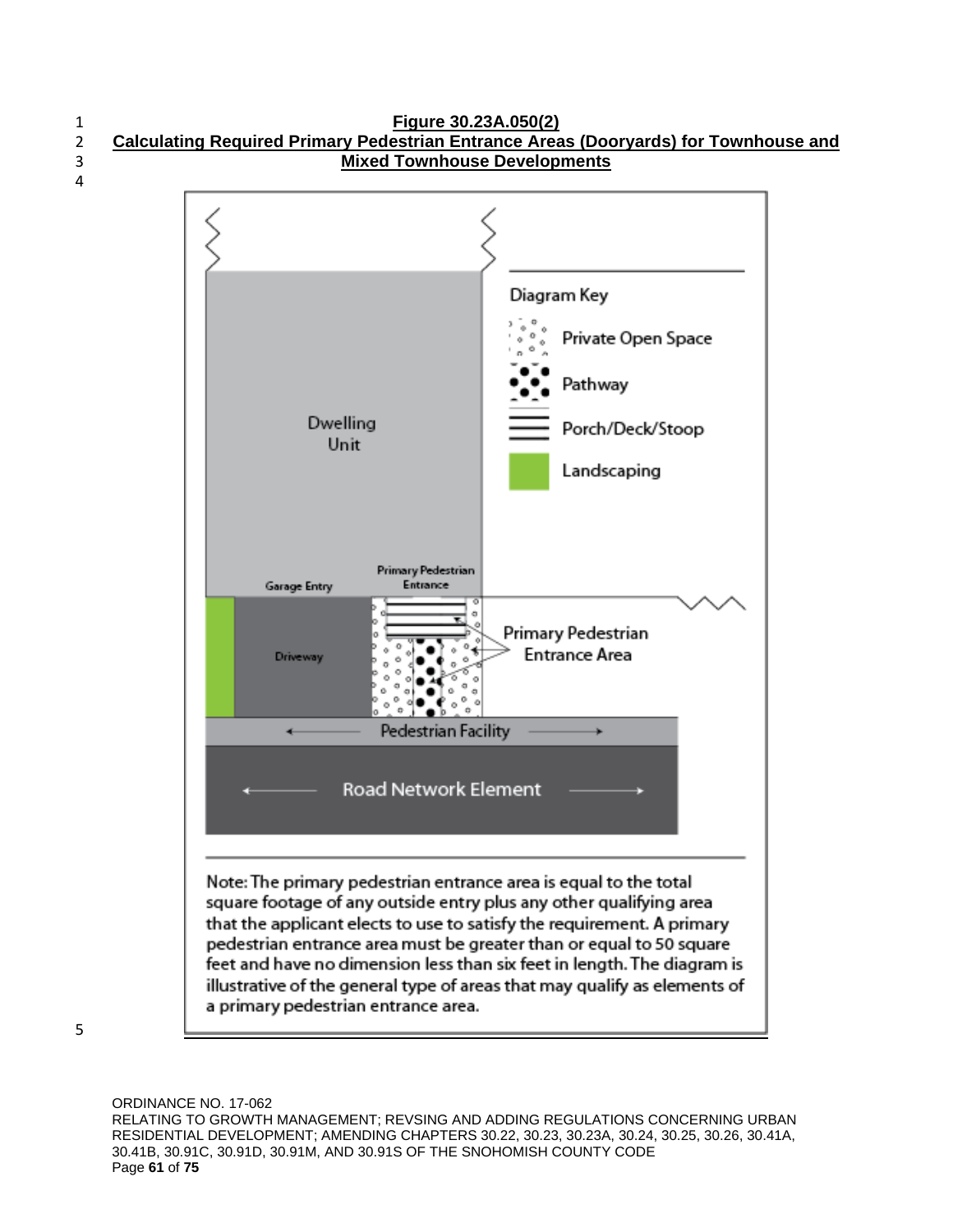



## ORDINANCE NO. 17-062

RELATING TO GROWTH MANAGEMENT; REVSING AND ADDING REGULATIONS CONCERNING URBAN RESIDENTIAL DEVELOPMENT; AMENDING CHAPTERS 30.22, 30.23, 30.23A, 30.24, 30.25, 30.26, 30.41A, 30.41B, 30.91C, 30.91D, 30.91M, AND 30.91S OF THE SNOHOMISH COUNTY CODE Page **62** of **75**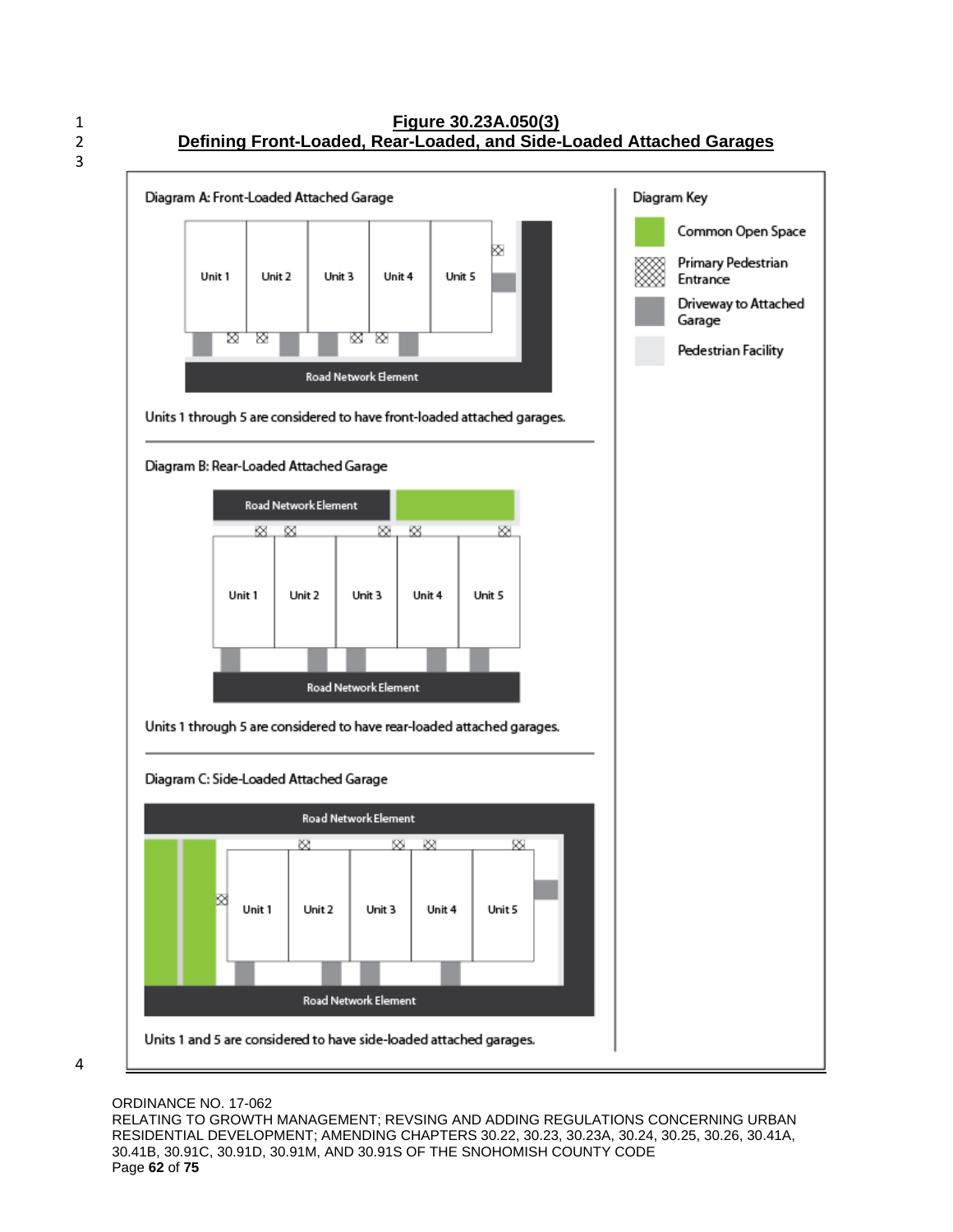1 **Section 14.** Snohomish County Code Section 30.23A.070, added by Amended 2 Ordinance No. 08-101 on January 21, 2009, is amended to read:

3

5

# 4 **30.23A.070 Building location and orientation.**

| 6              | (1) This section is applicable where mandated in this chapter, or where chosen as an element                                                                        |
|----------------|---------------------------------------------------------------------------------------------------------------------------------------------------------------------|
| $\overline{7}$ | for meeting design requirements. The intent of this section is to create active and safe                                                                            |
| 8              | pedestrian environments.                                                                                                                                            |
| 9              | (2) The primary pedestrian entrance of each dwelling unit shall face toward a road network                                                                          |
| 10             | element ((public or private road right-of-way or drive aisle)), except that building entries and                                                                    |
| 11             | entries to individual dwelling units may face onto a common open space (such as a courtyard)                                                                        |
| 12             | or pedestrian facility (that is not located in a road network element) if allowed by the director and                                                               |
| 13             | if the following are met: ((,provided the courtyard opens up towards the right-of-way or drive                                                                      |
| 14             | aisle. The director may waive this requirement where buildings are required to be oriented                                                                          |
| 15             | towards an open space, or when a pedestrian walkway provides the primary access to the                                                                              |
| 16             | dwellings.))                                                                                                                                                        |
| 17             | (a) The common open space shall open toward a road network element.                                                                                                 |
| 18             | (b) The pedestrian facility shall provide primary access to the buildings or dwelling units and                                                                     |
| 19             | comply with subsections (i) and (ii):                                                                                                                               |
| 20             | (i) Serve as a direct and continuous connection to the internal and external pedestrian                                                                             |
| 21             | network; and                                                                                                                                                        |
| 22             | (ii) The buildings or dwelling units shall be no closer than seven-and-one-half feet to the                                                                         |
| 23             | pedestrian facility, except primary pedestrian entrance features such porches, decks, stairs, and                                                                   |
| 24             | stoops.                                                                                                                                                             |
| 25             | (3) Buildings ((located on lots)) adjacent to two or more road network elements ((public or                                                                         |
| 26             | private road rights-of-way)) shall either:                                                                                                                          |
| 27             | (a) Have the primary pedestrian entrances face the road network element that the director                                                                           |
| 28             | determines has the primary pedestrian route; or                                                                                                                     |
| 29             | (b) Have at least one primary pedestrian entrance face towards each road network element                                                                            |
| 30             | ((road right-of-way)) when there are more than three ((dwellings)) dwelling units, except upon                                                                      |
| 31             | road network elements that are determined by the director as only providing rear vehicular                                                                          |
| 32             | access to dwelling units.                                                                                                                                           |
| 33             | (4) In multifamily. ((and)) townhouse, and mixed townhouse ((complexes)) developments with                                                                          |
| 34             | more than five buildings, buildings may be oriented to a cohesive system of common space,                                                                           |
| 35             | open space, and pedestrian ((pathway)) facilities. A prominent pedestrian entry to the site and                                                                     |
| 36             | walkway connecting directly to a public sidewalk shall be provided.                                                                                                 |
| 37             |                                                                                                                                                                     |
| 38             | Section 15. Snohomish County Code Section 30.24.055, last amended by Amended                                                                                        |
| 39             | Ordinance No. 16-073 on December 21, 2016, is amended to read:                                                                                                      |
| 40             |                                                                                                                                                                     |
| 41             | 30.24.055 Access and road network requirements to individual lots within a proposed                                                                                 |
| 42             | subdivision, short subdivision or binding site plan development or to proposed SFDU                                                                                 |
| 43             | units.                                                                                                                                                              |
| 44<br>45       | Access to lots within a proposed subdivision, short subdivision or binding site plan development                                                                    |
|                |                                                                                                                                                                     |
| 46<br>47       | or to proposed SFDU units shall meet the requirements of this section.<br>(1) Access to individual lots, tracts or easements within a proposed subdivision or short |
|                | subdivision in the urban area shall be by a public road, except a private road network element:                                                                     |
| 48             |                                                                                                                                                                     |
|                |                                                                                                                                                                     |
|                | ORDINANCE NO 17-062                                                                                                                                                 |

ORDINANCE NO. 17-062 RELATING TO GROWTH MANAGEMENT; REVSING AND ADDING REGULATIONS CONCERNING URBAN RESIDENTIAL DEVELOPMENT; AMENDING CHAPTERS 30.22, 30.23, 30.23A, 30.24, 30.25, 30.26, 30.41A, 30.41B, 30.91C, 30.91D, 30.91M, AND 30.91S OF THE SNOHOMISH COUNTY CODE Page **63** of **75**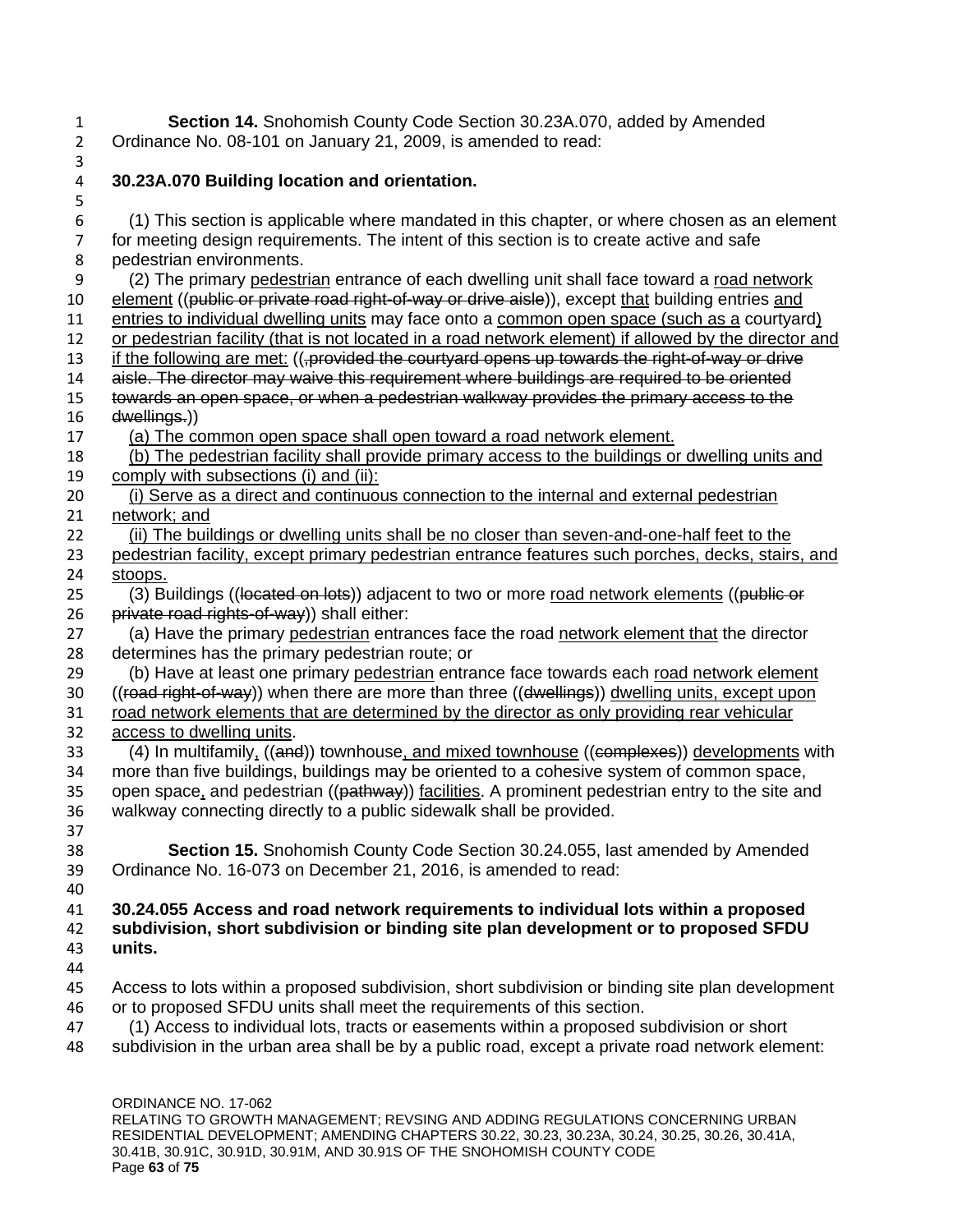1 (a) May be allowed for unit lot subdivisions and unit lot short subdivisions ((pursuant to SCC 2 30.41A. 205(8)), except when the county engineer, in accordance with chapter 30.66B SCC, determines that a public road is required to provide for the public health, safety and welfare or connectivity of the public road system;

 (b) May be allowed if serving nine lots or fewer with traffic generation of 90 average daily trips or less, except when the county engineer, in accordance with chapter 30.66B SCC, determines that a public road is required to provide for the public health, safety and welfare or connectivity of the pubic road system; and

 (c) May be requested as a variance pursuant to chapter 30.43B SCC if unique circumstances of the site, such as topography, the surrounding road network, soils, hydrology or maintenance requirements make the extension of the public road within the development impractical or infeasible.

 (2) Access to individual lots, tracts or easements, within a proposed subdivision, short subdivision, or binding site plan development in the rural area may be provided by a private road network element as provided for in this chapter, except when the county engineer, in accordance with chapter 30.66B SCC, determines that a public road is required to provide for the public health, safety and welfare or connectivity of the public road system.

 (3) Access to individual dwelling units within a SFDU shall be provided by a drive aisle, unless the county engineer, in accordance with chapter 30.66B SCC, determines a public road is required to provide for the public health, safety and welfare or connectivity of the public road system.

 (4) Where access by a private road network element is permitted, and the private road network element has the potential for serving more than nine lots or 90 average daily trips, the county engineer may require the private road to be designed to enable future conversion to a public road and the final subdivision, short plat or binding site plan shall contain a provision that 26 the conversion to a public road may not be protested.

 **Section 16.** Snohomish County Code Section 30.25.020, last amended by Amended Ordinance No. 16-073 on December 21, 2016, is amended to read: 

## **30.25.020 Perimeter landscaping requirements.**

 (1) To reduce incompatible characteristics of abutting properties with different zoning classifications, the minimum designated landscape width and type shall be required as a buffer between uses pursuant to SCC Table 30.25.020(1) or as required in SCC 30.25.030(3), unless exempted pursuant to SCC 30.25.020(4). For properties within urban zones that are separated from properties in rural zones only by public or private roads or road right-of-way, the minimum landscape requirements of SCC Table 30.25.020(1) shall also be required unless exempted pursuant to SCC 30.25.020(4). When a development proposal has multiple uses or dwelling types, the most intensive use or dwelling type within 100 feet of the property line shall determine which perimeter landscaping requirements shall apply. 42 (2) Properties zoned RFS, CRC, and RB shall provide a 50-foot Type A perimeter landscape

- 43 buffer when adjacent to R-5, RD, RRT-10, A-10, F, ((F and R)) F&R, and ((Mineral
- 44 Gonservation)) MC. Properties zoned RI shall provide a 100-foot Type A perimeter landscape
- 45 buffer when adjacent to R-5, RD, RRT-10, A-10, F, ((Fand R)) F&R, and ((Mineral
- Conservation)) MC.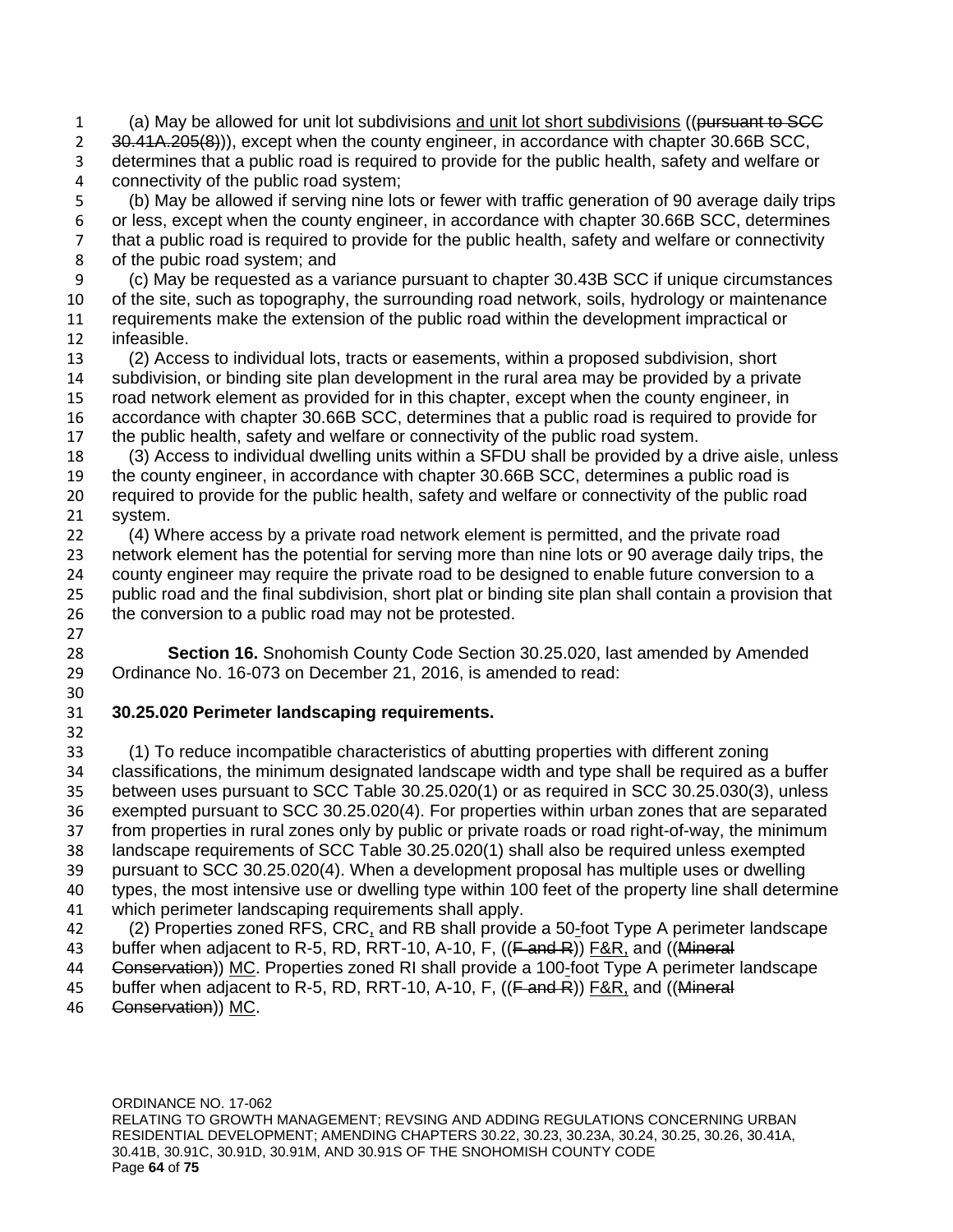#### 1 **Table 30.25.020(1)** 2 **Perimeter Landscaping ((Requirement)) Requirements**

**Zoning Classification of Adjacent Property ((R-9600. R-((R-7200)) R-T, LDMR, MR FS, NB, CB, GC, UC LI, HI BP, IP RB, RFS, RI CRC ((ALL OTHER 8400)) R-9,600, 7,200 PCB ZONES)) All Proposed Use R-8,400 Other Zones Type Width Type Width Type Width Type Width Type Width Type Width Width Type Width Type Width Type Width Type (in (in (in (in (in (in (in (in (in (in feet) feet) feet) feet) feet) feet) feet) feet) feet) feet) Conditional Uses((4))3** <sup>20</sup> <sup>A</sup> <sup>20</sup> <sup>A</sup> <sup>20</sup> <sup>A</sup> <sup>20</sup> <sup>A</sup> **((Retail/Office and other Commercial Uses)) Retail,**  15 A 15 A 15 B 25 A **Office, and Other Commercial Uses Business Park** 25 A 25 A 15 B 10 B 25 A **Light Industrial1** 25 A 25 A 15 B 25 A **Heavy Industrial2** 25 A 25 A 25 A 25 A ((Proposed Use)) **((Single ((Proposed Use)) Family/Duplex/Si ngle Family Attached5 )) Single-Family**  15 A **Detached4, Single-Family Attached4 , and Duplex4** Cottage<br>Housing<sup>((5))4</sup> **Housing((5))4** <sup>15</sup> <sup>A</sup> **Townhouse4, 5** 10 B 5 B 15 A **((Multi-Family/Townhou** 15 B 10 B 25 A **se5)) Multifamily4 Parking Lot** 10 A 10 A 10 A 25 A **((Cell Towers3)) Personal**  20 | A | 20 | A | 20 | A | 20 | A | 20 | A | 20 | A | 20 | A | 20 | A | 20 | A **Wireless Telecommunicati**

#### ORDINANCE NO. 17-062

RELATING TO GROWTH MANAGEMENT; REVSING AND ADDING REGULATIONS CONCERNING URBAN RESIDENTIAL DEVELOPMENT; AMENDING CHAPTERS 30.22, 30.23, 30.23A, 30.24, 30.25, 30.26, 30.41A, 30.41B, 30.91C, 30.91D, 30.91M, AND 30.91S OF THE SNOHOMISH COUNTY CODE Page **65** of **75**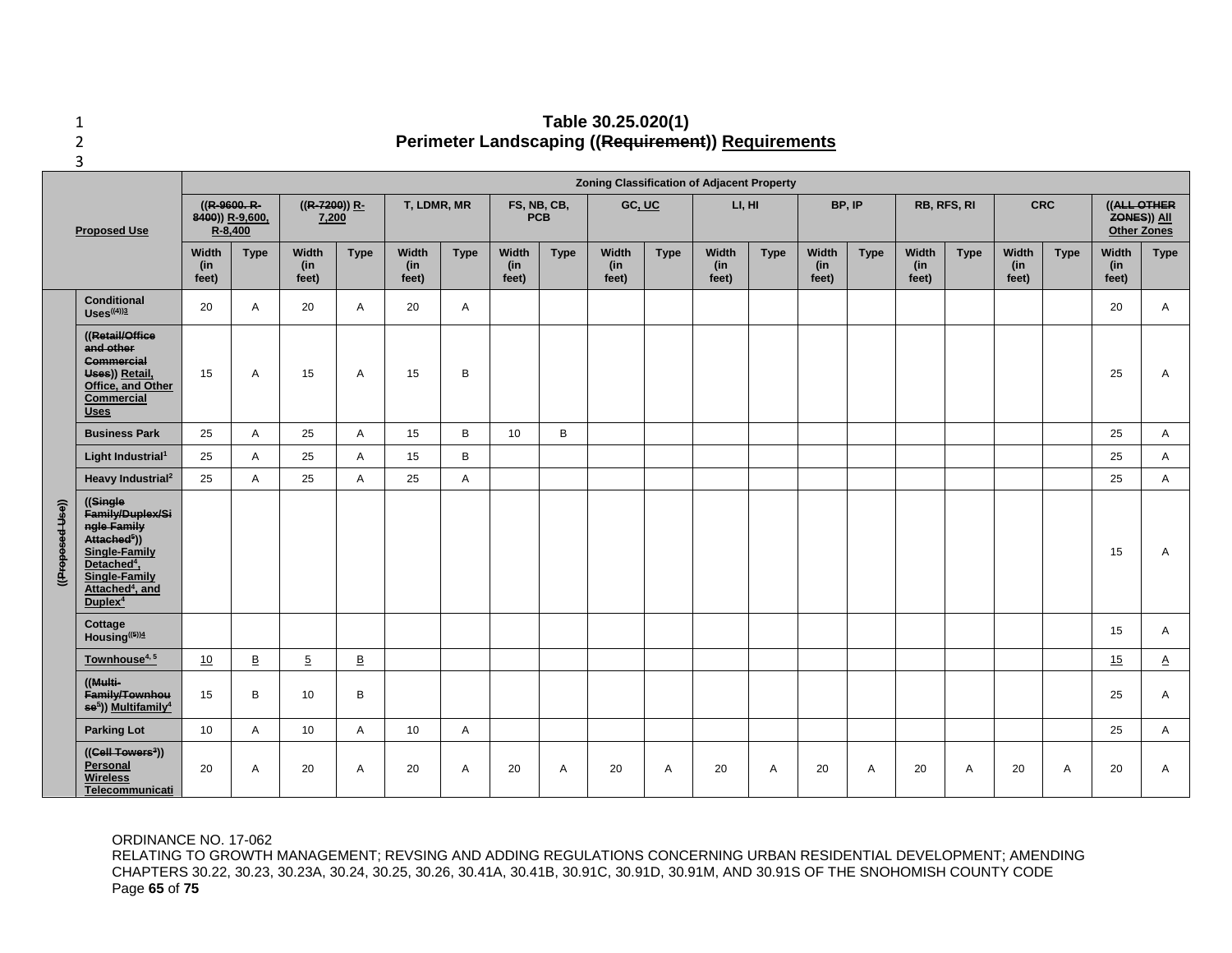|                                                                                                                                                                                                                                                                                                                                                                            | ons Service<br><b>Facilities</b>                                                                                                                                                                                               |                                        |                   |  |  |  |  |  |  |  |  |  |  |  |  |  |  |  |  |  |
|----------------------------------------------------------------------------------------------------------------------------------------------------------------------------------------------------------------------------------------------------------------------------------------------------------------------------------------------------------------------------|--------------------------------------------------------------------------------------------------------------------------------------------------------------------------------------------------------------------------------|----------------------------------------|-------------------|--|--|--|--|--|--|--|--|--|--|--|--|--|--|--|--|--|
|                                                                                                                                                                                                                                                                                                                                                                            | <b>Stormwater</b><br><b>Detention</b><br><b>Facility</b>                                                                                                                                                                       | See SCC 30.25.023                      |                   |  |  |  |  |  |  |  |  |  |  |  |  |  |  |  |  |  |
|                                                                                                                                                                                                                                                                                                                                                                            | <b>Outside Storage</b><br>and Waste Areas                                                                                                                                                                                      |                                        | See SCC 30.25.024 |  |  |  |  |  |  |  |  |  |  |  |  |  |  |  |  |  |
|                                                                                                                                                                                                                                                                                                                                                                            | <b>Large Detached</b><br>Garages and<br>Storage<br><b>Structures</b>                                                                                                                                                           | See SCC 30.25.029<br>See SCC 30.25.027 |                   |  |  |  |  |  |  |  |  |  |  |  |  |  |  |  |  |  |
|                                                                                                                                                                                                                                                                                                                                                                            | <b>Minerals</b><br><b>Excavation and</b><br>Processing                                                                                                                                                                         |                                        |                   |  |  |  |  |  |  |  |  |  |  |  |  |  |  |  |  |  |
|                                                                                                                                                                                                                                                                                                                                                                            | <b>Accessory</b><br><b>Apartments and</b><br>Temporary<br><b>Dwellings</b>                                                                                                                                                     | See SCC 30.25.028                      |                   |  |  |  |  |  |  |  |  |  |  |  |  |  |  |  |  |  |
|                                                                                                                                                                                                                                                                                                                                                                            | Footnote 1: As defined by the Light Industrial zone in SCC 30.22.100.                                                                                                                                                          |                                        |                   |  |  |  |  |  |  |  |  |  |  |  |  |  |  |  |  |  |
| Footnote 2: As defined by the Heavy Industrial zone in SCC 30.22.100.                                                                                                                                                                                                                                                                                                      |                                                                                                                                                                                                                                |                                        |                   |  |  |  |  |  |  |  |  |  |  |  |  |  |  |  |  |  |
| Footnote 3: Conditional uses located in a residential zone according to SCC 30.22.100, SCC 30.22.110, and SCC 30.22.120.                                                                                                                                                                                                                                                   |                                                                                                                                                                                                                                |                                        |                   |  |  |  |  |  |  |  |  |  |  |  |  |  |  |  |  |  |
|                                                                                                                                                                                                                                                                                                                                                                            |                                                                                                                                                                                                                                |                                        |                   |  |  |  |  |  |  |  |  |  |  |  |  |  |  |  |  |  |
| Footnote 4: Where residential development locates adjacent to existing commercial or industrial development and where no existing perimeter landscaping or buffer is located on adjacent commercial or industrial properties,<br>residential development shall provide a 10-foot wide Type A perimeter landscape area adjacent to the commercial or industrial properties. |                                                                                                                                                                                                                                |                                        |                   |  |  |  |  |  |  |  |  |  |  |  |  |  |  |  |  |  |
|                                                                                                                                                                                                                                                                                                                                                                            | Footnote 5: In the R-7,200 zone, townhouse and mixed townhouse development shall not be required to provide a perimeter landscaping buffer along property lines adjacent to existing townhouse or mixed townhouse development. |                                        |                   |  |  |  |  |  |  |  |  |  |  |  |  |  |  |  |  |  |
|                                                                                                                                                                                                                                                                                                                                                                            |                                                                                                                                                                                                                                |                                        |                   |  |  |  |  |  |  |  |  |  |  |  |  |  |  |  |  |  |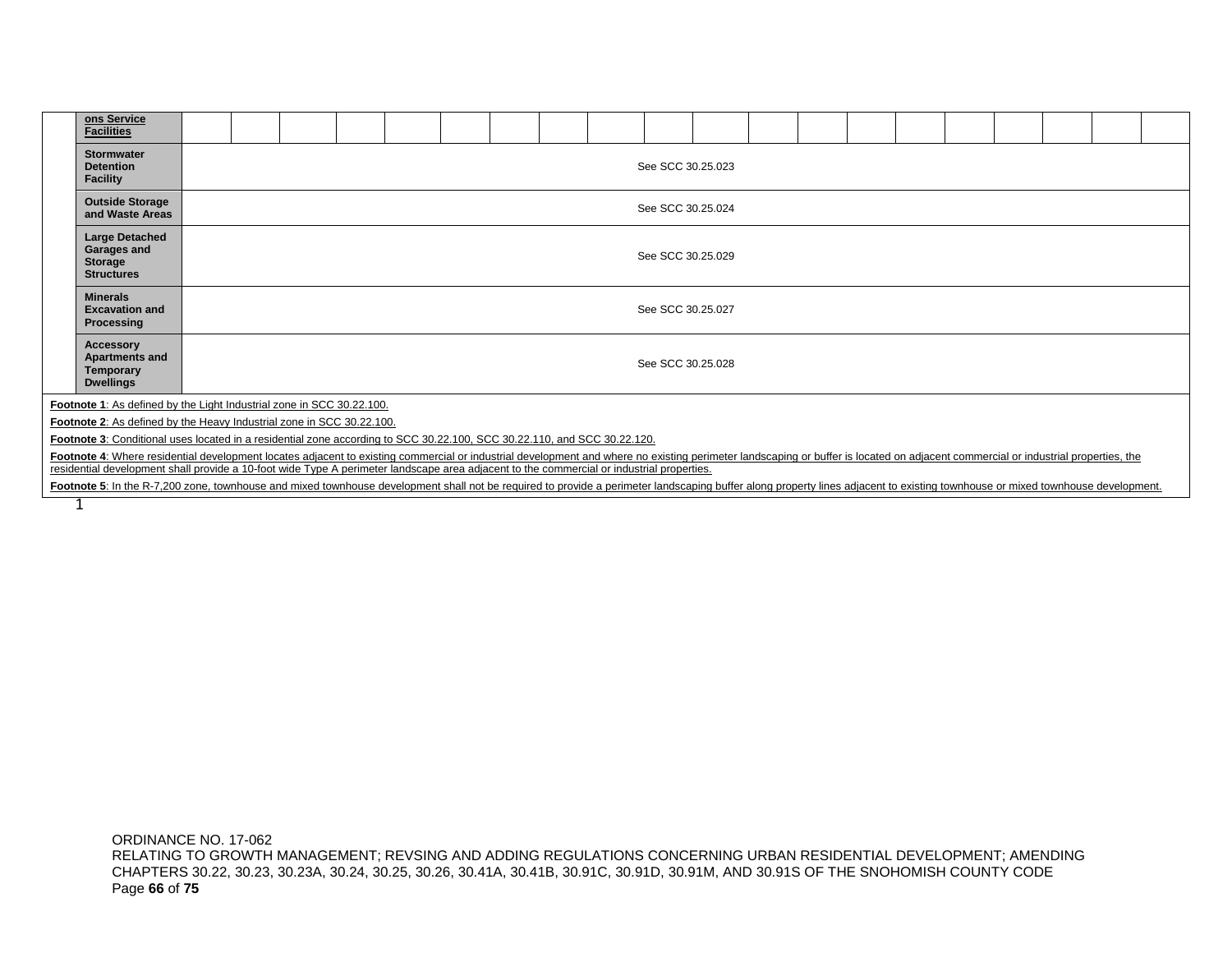((Footnote 1: As defined by the Light Industrial zone in SCC 30.22.100. Footnote 2: As defined by the Heavy Industrial zone in SCC 30.22.100. Footnote 3: Cell towers means personal wireless telecommunications services facilities. Footnote 4: Conditional uses located in a residential zone according to SCC 30.22.100, SCC 30.22.110 and SCC 30.22.120. Footnote 5: Where residential development locates adjacent to existing commercial or industrial development and where no existing perimeter landscaping or buffer is located on adjacent commercial or industrial properties, the residential development shall provide a 10 foot wide Type A perimeter landscape area adjacent to the commercial or industrial properties.)) (3) If a property abuts more than one zoning classification, the standards of that portion which abuts each zone of the property shall be utilized. (4) Exceptions to SCC Table 30.25.020(1) shall be as follows: (a) Where a development abuts a public road that is not on the boundary between a rural zone and an urban zone, the perimeter landscaping along the road frontage shall be 10 feet in width and contain Type B landscaping, except no perimeter landscaping is required in areas for 16 required driveways, storm drainage facility maintenance roads, pedestrian trail connections, or<br>17 where encumbered by utility crossings or other easements subiect to permanent access and where encumbered by utility crossings or other easements subject to permanent access and maintenance; (b) When any portion of a project site is developed as usable open space or used as a permanently protected resource protection area, critical area protection area, or equivalent, the perimeter landscaping shall consist of Type B landscaping; and (c) Where a perimeter lot abuts a utility or drainage easement greater than 15 feet in width that is not on the boundary between a rural zone and an urban zone, no perimeter landscaping will be required. (5) All perimeter landscape areas shall be located within private easements to be maintained pursuant to SCC 30.25.045. **Section 17.** Snohomish County Code Section 30.26.025, last amended by Amended Ordinance No. 12-115 on January 30, 2013, is amended to read: **30.26.025 Tandem parking.** Tandem or stacked parking spaces may be allowed for residential and commercial uses as follows: (1) Each tandem space shall be at least eight and one-half feet wide and twice the depth required for a standard space; (2) A maximum of 30 percent of the required parking may be provided through tandem spaces, except that for townhouse and mixed townhouse development a maximum of 100 percent of the required parking for those residing in the development may be provided through tandem spaces when located within individual unit garages; (3) For residential uses, tandem parking may only be used when it can be documented that parking spaces will be assigned to specific units and tandem spaces will not be shared between units; and (4) Commercial uses with no retail or customer service components may use tandem parking only when it can be documented that the proposed parking will be managed to accommodate employee access to vehicles and vehicle ingress and egress at all times.

ORDINANCE NO. 17-062 RELATING TO GROWTH MANAGEMENT; REVISING AND ADDING REGULATIONS CONCERNING URBAN RESIDENTIAL DEVELOPMENT; AMENDING CHAPTERS 30.22, 30.23, 30.23A, 30.24, 30.25, 30.26, 30.41A, 30.41B, 30.70, 30.91C, 30.91D, 30.91M, AND 30.91S OF THE SNOHOMISH COUNTY CODE Page **67** of **75**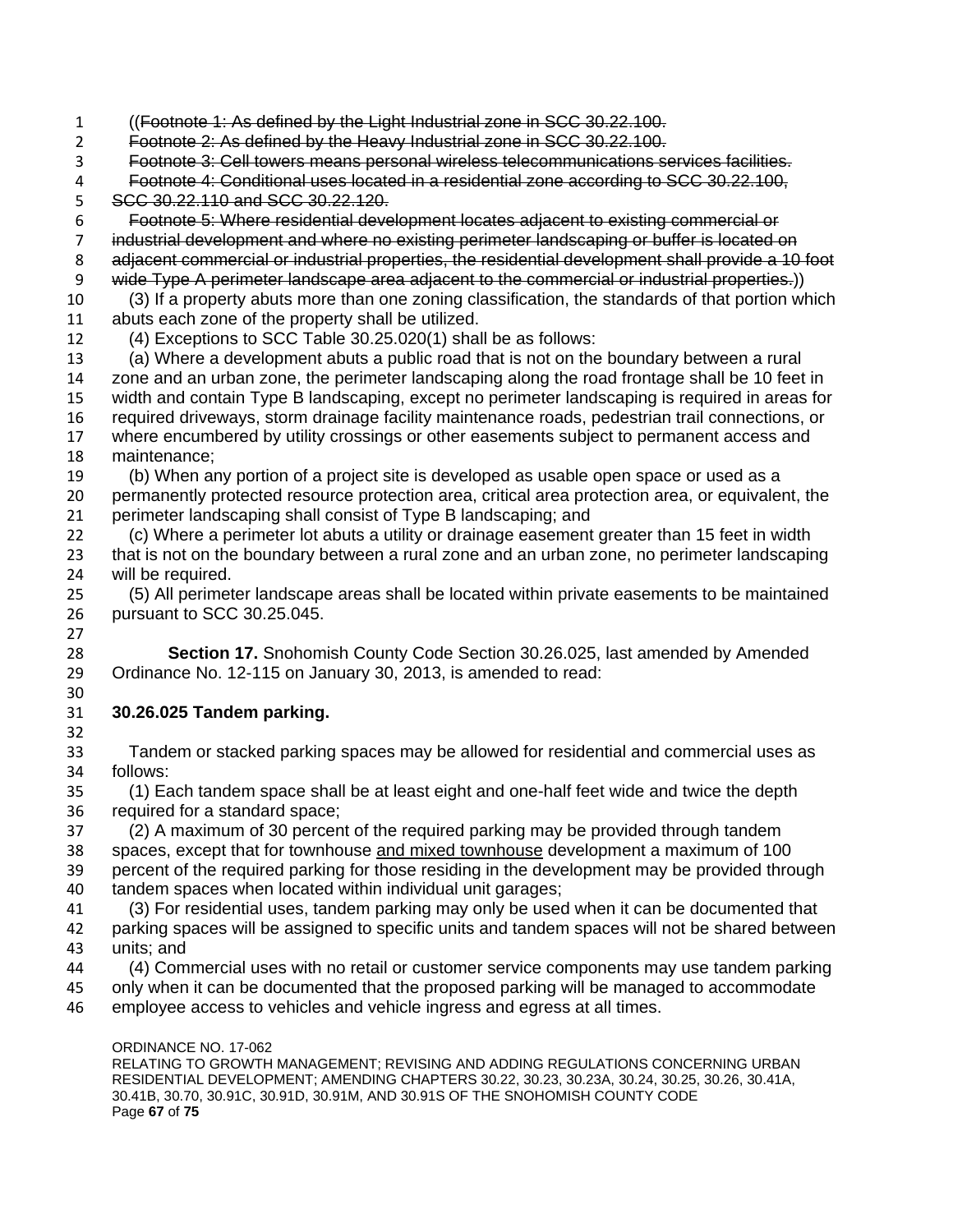- **Section 18.** Snohomish County Code Section 30.41A.205, last amended by Amended 4 Ordinance No. 16-073 on December 21, 2016, is amended to read: Ordinance No. 16-073 on December 21, 2016, is amended to read:
- 

# **30.41A.205 Design standards – unit lot subdivision.**

8 (1) Applicability. ((and purpose.)) The provisions of this section apply exclusively to the unit lot subdivision of land for townhouse, mixed townhouse, or cottage housing developments in zones 10 where such uses are ((permitted)) allowed.

 (2) Townhouse, mixed townhouse, and cottage housing developments may be subdivided into individual unit lots. The development as a whole shall meet the development standards applicable to the underlying site development plan. As a result of the subdivision, development on individual unit lots may be nonconforming as to some or all of the development standards of this title based on analysis of the individual unit lot, except that any private open space for each 16 dwelling unit shall be provided on the same lot as the dwelling unit.<br>17 (3) Unit lot area and width per unit for purposes of subdivision ma

(3) Unit lot area and width per unit for purposes of subdivision may be as small as the coverage of the individual unit.

 (4) Portions of the parent site not subdivided for individual unit lots shall be owned in common by the owners of the individual unit lots, or by a homeowners association comprised of the owners of the individual unit lots located within the parent site pursuant to SCC 30.41A.675.

- (5) Access easements, joint use and maintenance agreements, and covenants, conditions and restrictions identifying the rights and responsibilities of property owners and/or the homeowners association shall be executed for use and maintenance of common garage, parking, and vehicle access areas; on-site recreation areas; landscaping; underground utilities; common open space; exterior building facades and roofs; and other similar features, which
- 27 ((and)) shall be recorded with the county auditor's office.
- 28  $(6)$  ((Each)) A unit lot subdivision shall make adequate provisions for ingress, egress, and utilities access to and from each unit lot created by reserving such common areas or other easements over, under, and across the parent site as deemed necessary to comply with all other design and development standards generally applicable to the underlying site development plan, and such easements shall be recorded with the county auditor's office.
- (((6))) (7) Notes shall be placed on the plat recorded with the county auditor's office to acknowledge the following:
- (a) Approval of the design and layout of the development was granted by the review of the development, as a whole, on the parent site by the site development plan approval (stating the subject project file number);

 (b) Subsequent platting actions, additions or modifications to the structure(s) may not create or increase any nonconformity of the parent site as a whole, and shall conform to the approved site development plan;

- (c) If a structure or portion of a structure has been damaged or destroyed, any repair,
- reconstruction, or replacement of the structure(s) shall conform to the approved site development plan; and
- (d) The individual unit lots are not separate buildable lots and additional development of the
- individual unit lots may be limited as a result of the application of development standards to the
- parent site.

## ORDINANCE NO. 17-062

RELATING TO GROWTH MANAGEMENT; REVISING AND ADDING REGULATIONS CONCERNING URBAN RESIDENTIAL DEVELOPMENT; AMENDING CHAPTERS 30.22, 30.23, 30.23A, 30.24, 30.25, 30.26, 30.41A, 30.41B, 30.70, 30.91C, 30.91D, 30.91M, AND 30.91S OF THE SNOHOMISH COUNTY CODE Page **68** of **75**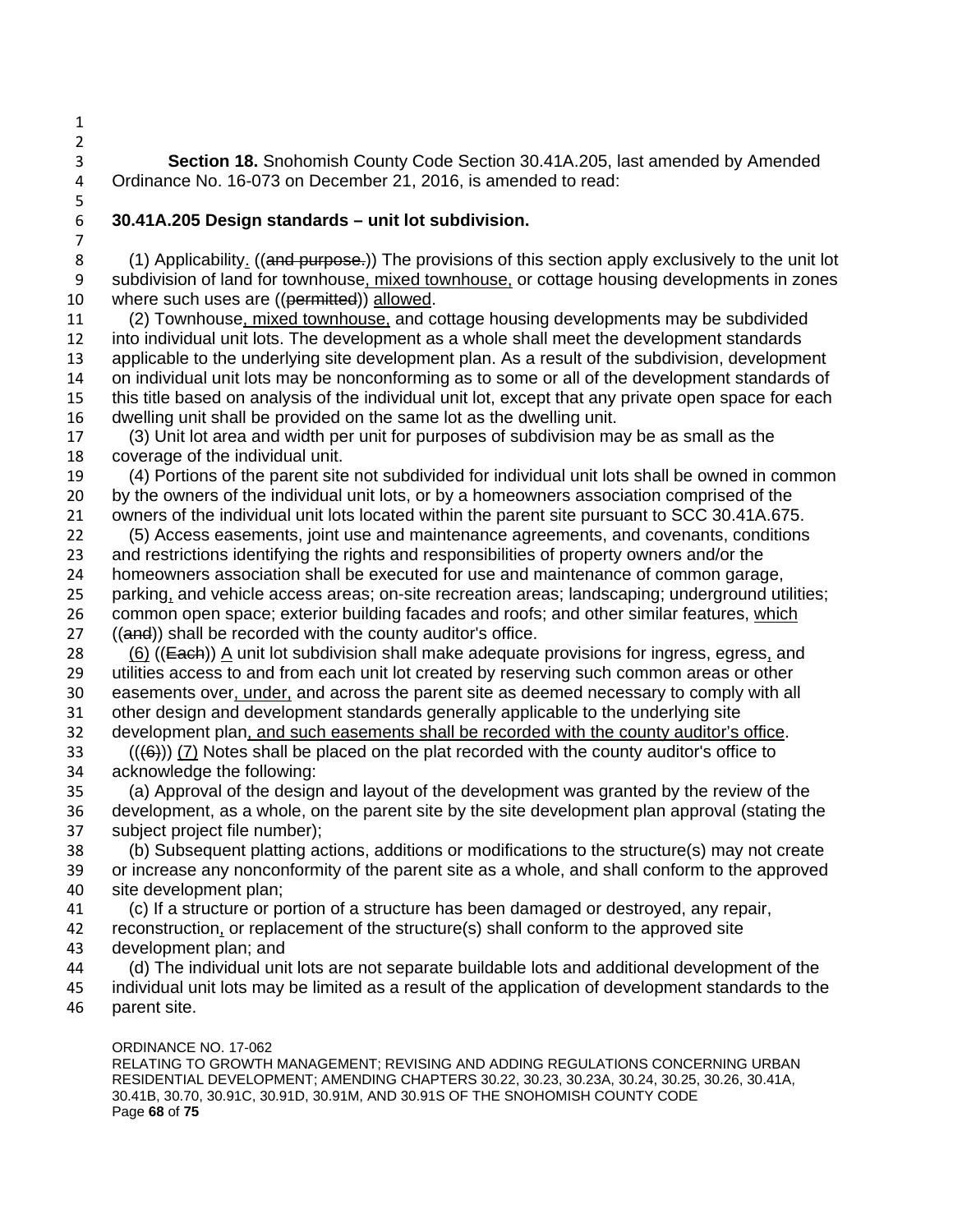(( $(7)$ )) (8) Site development and building construction may commence upon approval of a site development plan but prior to final subdivision approval and recording when all applicable permits and approvals have been obtained by the applicant. No unit lot may be sold, transferred, or conveyed prior to final subdivision approval and recording. The model home provisions of SCC 30.41A.500 through 30.41A.550 shall not apply to unit lot subdivisions subject to this section. 

 **Section 19.** Snohomish County Code Section 30.41A.235, added by Amended Ordinance No. 02-064 on December 9, 2002, is amended to read:

 

## **30.41A.235 Design standards – construction area.**

 Each new lot shall have an accessible area suitable for construction of at least ((1000)) 1,000 square feet and located outside any required building setback, unbuildable easement, required buffer, or critical area, except that for lots in a planned residential development, unit lot 16 subdivision under SCC 30.41A.205, or unit lot short subdivision under SCC 30.41B.205, there is 17 no minimum construction area. no minimum construction area.

 **Section 20.** Snohomish County Code Section 30.41B.205, last amended by Amended Ordinance No. 16-073 on December 21, 2016, is amended to read: 

# **30.41B.205 Design standards – unit lot short subdivision.**

24 (1) Applicability. ((and purpose.)) The provisions of this section apply exclusively to the unit lot subdivision of land for townhouse, mixed townhouse or cottage housing developments in zones 26 where such uses are ((permitted)) allowed.

27 (2) Townhouse, mixed townhouse, and cottage housing developments may be subdivided into individual unit lots. The development as a whole shall meet the development standards applicable to the underlying site development plan. As a result of the subdivision, development on individual unit lots may be nonconforming as to some or all of the development standards of this title based on analysis of the individual unit lot, except that any private open space for each dwelling unit shall be provided on the same lot as the dwelling unit.

 (3) Unit lot area and width per unit for purposes of subdivision may be as small as the coverage of the individual unit.

 (4) Portions of the parent site not subdivided for individual unit lots shall be owned in common by the owners of the individual unit lots, or by a homeowners association comprised of the owners of the individual unit lots located within the parent site pursuant to SCC 30.41B.650.

- (5) Access easements, joint use and maintenance agreements, and covenants, conditions
- and restrictions identifying the rights and responsibilities of property owners and/or the
- homeowners association shall be executed for use and maintenance of common garage,

parking, and vehicle access areas; on-site recreation areas; landscaping; underground utilities;

- 42 common open space; exterior building facades and roofs; and other similar features, which 43 ((and)) shall be recorded with the county auditor's office.
- 44 (6) ((Each)) A unit lot short subdivision shall make adequate provisions for ingress, egress, and utilities access to and from each unit lot created by reserving such common areas or other
- easements over, under, and across the parent site as deemed necessary to comply with all

## ORDINANCE NO. 17-062

RELATING TO GROWTH MANAGEMENT; REVISING AND ADDING REGULATIONS CONCERNING URBAN RESIDENTIAL DEVELOPMENT; AMENDING CHAPTERS 30.22, 30.23, 30.23A, 30.24, 30.25, 30.26, 30.41A, 30.41B, 30.70, 30.91C, 30.91D, 30.91M, AND 30.91S OF THE SNOHOMISH COUNTY CODE Page **69** of **75**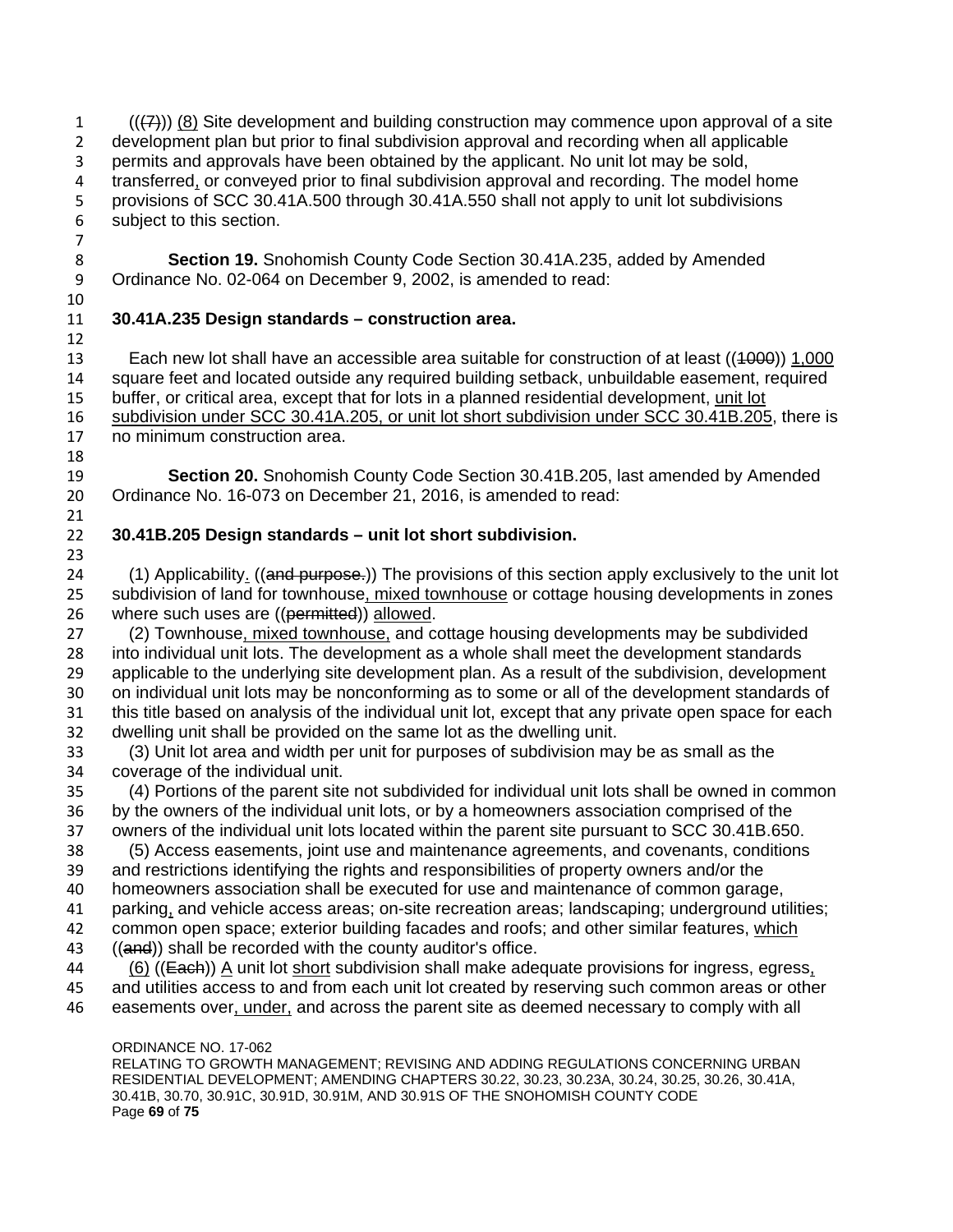other design and development standards generally applicable to the underlying site development plan, and such easements shall be recorded with the county auditor's office. (( $(46)$ )) (7) Notes shall be placed on the plat recorded with the county auditor's office to acknowledge the following: (a) Approval of the design and layout of the development was granted by the review of the development, as a whole, on the parent site by the site development plan approval (stating the subject project file number); (b) Subsequent platting actions, additions or modifications to the structure(s) may not create or increase any nonconformity of the parent site as a whole, and shall conform to the approved site development plan; (c) If a structure or portion of a structure has been damaged or destroyed, any repair, reconstruction, or replacement of the structure(s) shall conform to the approved site development plan; and (d) The individual unit lots are not separate buildable lots and additional development of the individual unit lots may be limited as a result of the application of development standards to the parent site. (( $(7)$ )) (8) Site development and building construction may commence upon approval of a site development plan but prior to final subdivision approval and recording when all applicable permits and approvals have been obtained by the applicant. No unit lot may be sold, transferred, or conveyed prior to final subdivision approval and recording. **Section 21.** Snohomish County Code Section 30.70.210, added by Amended Ordinance No. 13-050 on August 28, 2013, is amended to read: **30.70.210 Minor revisions to approved development applications.** The purpose and intent of this section is to provide an administrative process for minor revisions to approved development applications. For the purposes of this section, approved development applications shall include preliminary approval for subdivisions and short subdivisions and final approval prior to construction for all other development applications. (1) The minor revision process is applicable to any approved Type 1 and Type 2 development application where an applicant requests a minor revision of the approved plans, except site plans submitted under SCC 30.28.086 and 30.28.105. (2) Revisions to mixed-use and urban center development applications shall be considered nonresidential development applications for the purposes of this section. (3) A minor revision to an approved residential development application is limited to the following when compared to the original development application, provided that there shall be no change in the proposed type of development or use: (a) Short subdivisions shall be limited to no more than one additional lot. 40 (b) Subdivisions, single-family detached unit developments, cottage housing, mixed 41 townhouse, townhouse, ((townhomes)) and ((multiple-family)) multiple family developments shall be limited to the lesser of: (i) A 10 percent increase in the number of lots or units; or (ii) An additional 10 lots or units. (c) A reduction in the number of lots or units.

ORDINANCE NO. 17-062 RELATING TO GROWTH MANAGEMENT; REVISING AND ADDING REGULATIONS CONCERNING URBAN RESIDENTIAL DEVELOPMENT; AMENDING CHAPTERS 30.22, 30.23, 30.23A, 30.24, 30.25, 30.26, 30.41A, 30.41B, 30.70, 30.91C, 30.91D, 30.91M, AND 30.91S OF THE SNOHOMISH COUNTY CODE Page **70** of **75**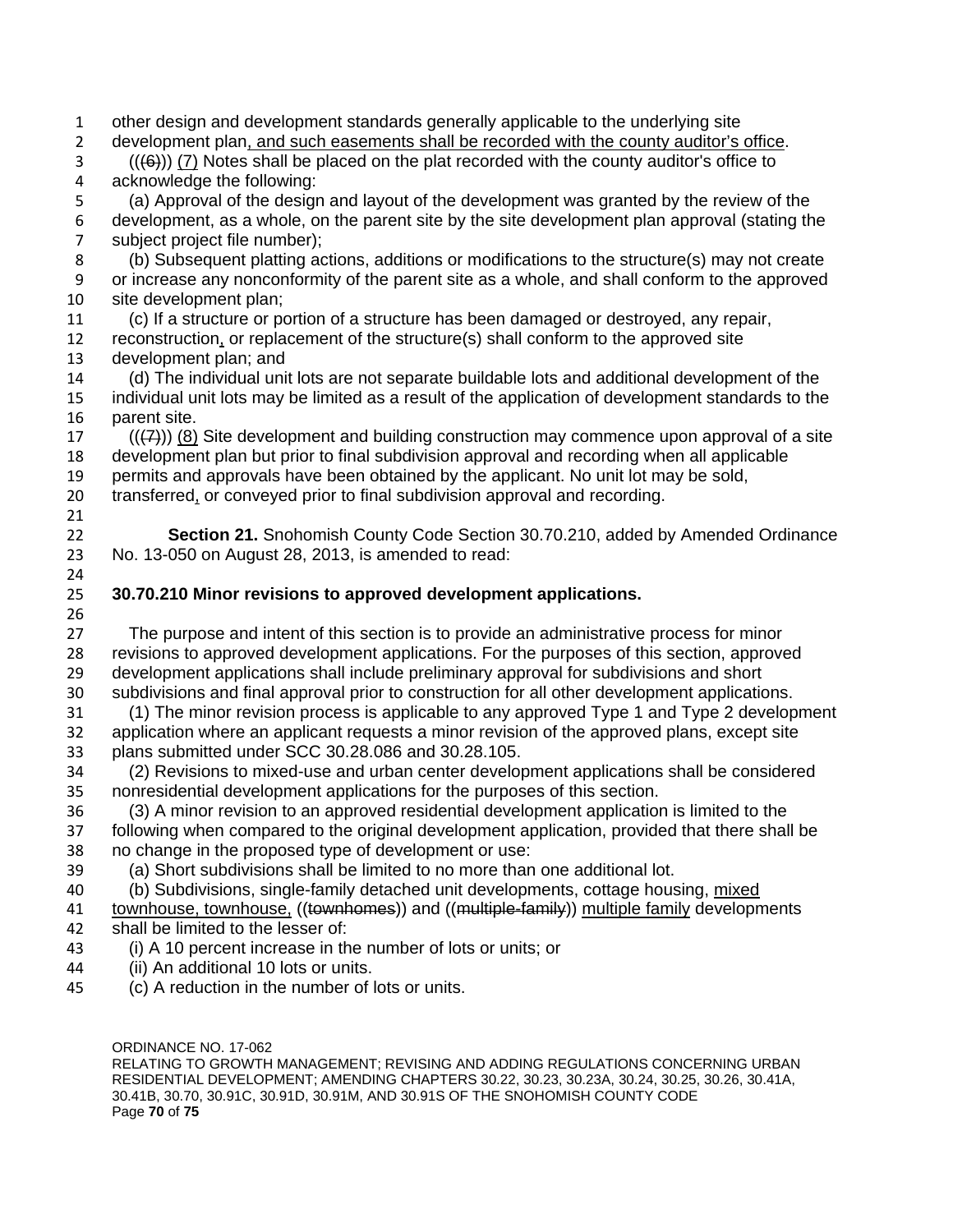(d) A change in access points may be allowed when combined with subsection (3)(a) or (b) of this section or as a standalone minor revision provided that it does not change the trip distribution. No change in access points that changes the trip distribution can be approved as a minor revision. (e) A change to the project boundaries required to address surveying errors or other issues with the boundaries of the approved development application, provided that the number of lots or units cannot be increased above the number that could be approved as a minor revision to the original approved development application on the original project site before any boundary changes. (f) A change to the internal lot lines that does not increase lot or unit count beyond the amount allowed for a minor revision. (g) A change in the aggregate area of designated open space that does not decrease the amount of designated open space by more than: (i) Ten percent for developments located within an urban growth area; or (ii) Twenty percent for developments located outside of an urban growth area. Under no circumstances shall the amount of designated open space be decreased to an amount that is less than that required by code. (h) A change not addressed by the criteria in subsections (3)(a) through (g) of this section which does not substantially alter the character of the approved development application or site plan and prior approval. (4) A minor revision to an approved nonresidential development application is limited to the following when compared to the original development application, provided that there is no change in the proposed type of development or use or no more than a 10 percent increase in trip generation: (a) A utility structure shall be limited to no more than a 400-square-foot increase in the gross floor area. (b) All other structures shall be limited to no more than a 10 percent increase in the gross floor area.  $\langle c \rangle$  A change in access points when combined with subsection  $(4)(a)$  or (b) of this section or as a standalone minor revision. (d) A change which does not substantially alter the character of the approved development application or site plan and prior approval. (5) A minor revision may be approved subject to the following: (a) An application for a minor revision shall be submitted on forms approved by the department. An application for a minor revision shall not be accepted if a variance is required to accomplish the change to the approved development. (b) An application for a minor revision shall be accompanied by any fees specified in chapter 30.86 SCC. (c) An application for a minor revision shall require notification of the relevant county departments and agencies. (d) An application for a minor revision shall be subject to the development regulations in effect as of the date the original development application was determined to be complete. (e) The director shall grant approval of the request for a minor revision if it is determined that the minor revision does not substantially alter: (i) The previous approval of the development application; (ii) The final conditions of approval; or

ORDINANCE NO. 17-062

RELATING TO GROWTH MANAGEMENT; REVISING AND ADDING REGULATIONS CONCERNING URBAN RESIDENTIAL DEVELOPMENT; AMENDING CHAPTERS 30.22, 30.23, 30.23A, 30.24, 30.25, 30.26, 30.41A, 30.41B, 30.70, 30.91C, 30.91D, 30.91M, AND 30.91S OF THE SNOHOMISH COUNTY CODE Page **71** of **75**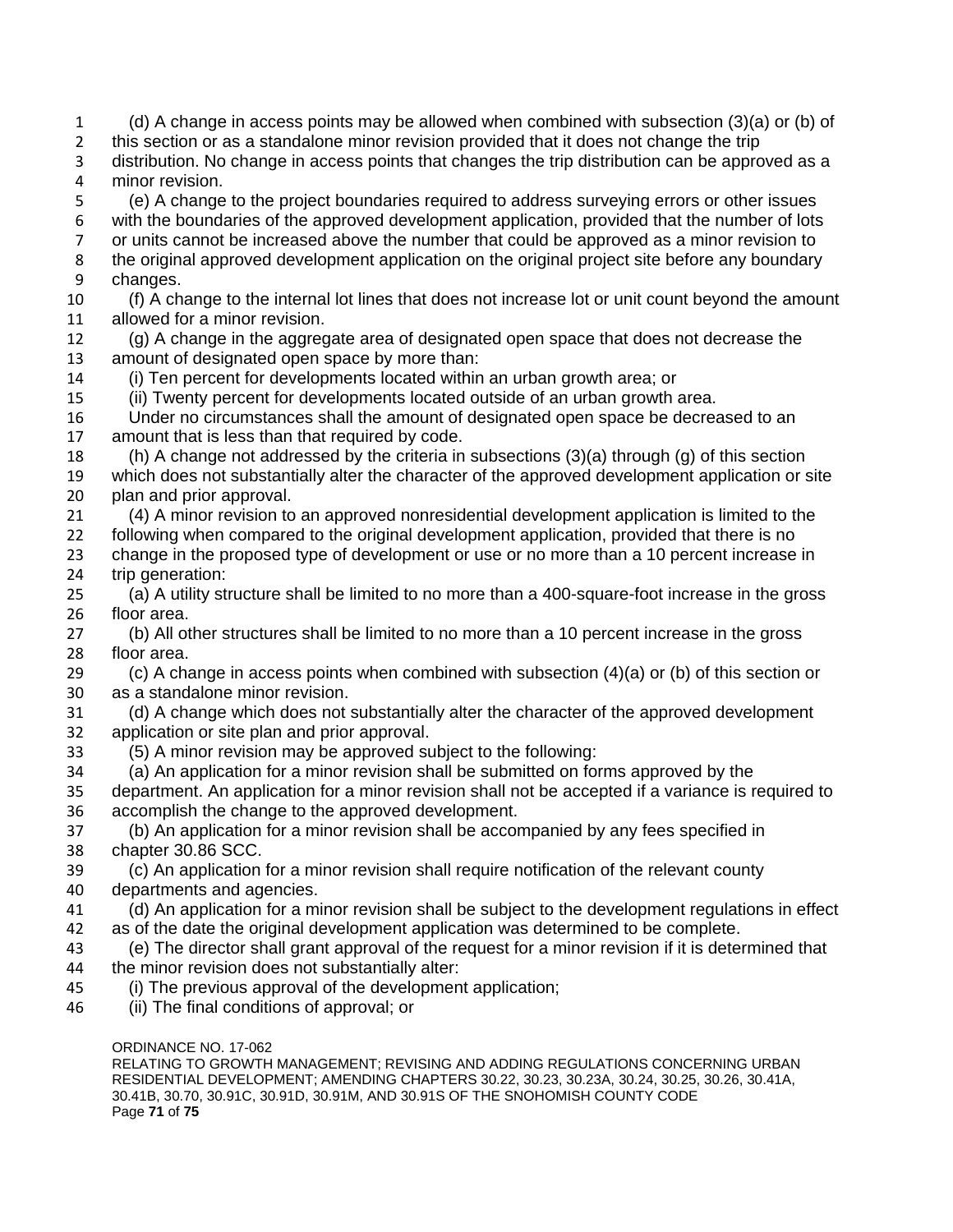(iii) The public health, safety and welfare.

 (f) A minor revision shall be properly documented as a part of the records for the approved development application.

 (g) A minor revision does not extend the life or term of the development application approval and concurrency determination, which shall run from the original date of:

- (i) Preliminary approval for subdivisions or short subdivisions; or
- (ii) Approval for all other development applications.
- (6) The final determination of what constitutes a minor revision shall be made by the director.

 **Section 22.** Snohomish County Code Section 30.70.220, added by Amended Ordinance No. 13-050 on August 28, 2013, is amended to read:

## **30.70.220 Major revisions to approved residential development applications.**

- The purpose and intent of this section is to provide a process for major revisions to approved residential development applications. Residential development applications shall include short 17 subdivisions, subdivisions, single family detached unit developments, cottage housing, mixed 18 townhouse, townhouse, ((townhomes)) and multiple family developments. For the purposes of this section, approved residential development applications shall include preliminary approval for subdivisions and short subdivisions and final approval prior to construction for all other residential development applications. (1) The major revision process is applicable to any approved Type 1 and Type 2 residential
- development application where an applicant requests a major revision of the approved plans. (2) A major revision to an approved residential development application is limited to the
- following when compared to the original development application, provided there is no change in the proposed type of development or use:
- (a) Subdivisions, single family detached unit developments, cottage housing, mixed
- 28 townhouse, townhouse, ((townhomes)) and multiple family developments shall be limited to the lesser of:
- (i) A 20 percent increase in the number of lots or units; or
- (ii) An additional 20 lots or units.
- (b) A change in access points, when combined with subsection (2)(a) of this section.
- (c) A change to the project boundaries required to address surveying errors or other issues with the boundaries of the approved development application, provided that the number of lots or units cannot be increased above the number that could be approved as a minor revision to the original approved development application on the original project site before any boundary changes.
- (d) A change to the internal lot lines when combined with another criteria in subsection (2) of this section that does not increase lot or unit count beyond the amount allowed for a major revision.
- (e) A change in the aggregate area of designated open space beyond that allowed as a minor revision, provided that the decrease will not result in an amount that is less than that required by code.
- (f) A change not addressed by the criteria in subsections (2)(a) through (e) of this section
- which does not substantially alter the character of the approved development application or site plan and prior approval.
	-

ORDINANCE NO. 17-062 RELATING TO GROWTH MANAGEMENT; REVISING AND ADDING REGULATIONS CONCERNING URBAN RESIDENTIAL DEVELOPMENT; AMENDING CHAPTERS 30.22, 30.23, 30.23A, 30.24, 30.25, 30.26, 30.41A, 30.41B, 30.70, 30.91C, 30.91D, 30.91M, AND 30.91S OF THE SNOHOMISH COUNTY CODE Page **72** of **75**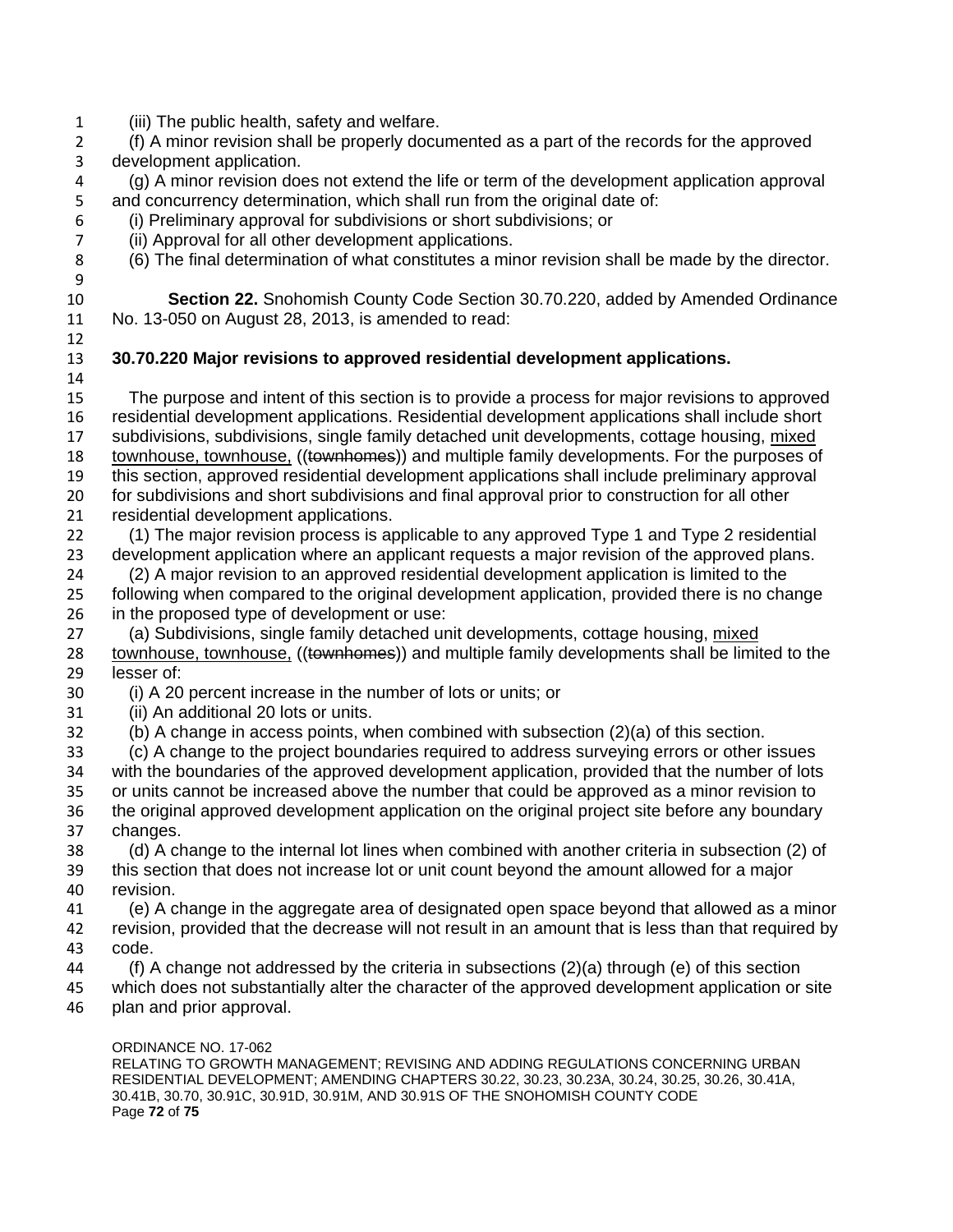- (3) A major revision shall require processing through the same process as a new development application subject to the following: (a) An application for a major revision shall be submitted on forms approved by the department. An application for a major revision shall not be accepted if a variance is required to accomplish the change to the approved development. (b) An application for a major revision shall be accompanied by any fees specified in chapter 30.86 SCC. (c) An application for a major revision shall require public notice pursuant to SCC 30.70.045 and 30.70.050. (d) An application for a major revision shall be subject to the development regulations in effect as of the date the original development application was determined to be complete. (e) The director (for Type 1 decisions) or the hearing examiner (for Type 2 decisions) shall grant approval of the major revision if it is determined that the major revision does not substantially alter: (i) The previous approval of the development application; (ii) The final conditions of approval; or (iii) The public health, safety and welfare. (f) A major revision shall be properly documented as a part of the records for the approved development application. (g) A major revision does not extend the life or term of the development application approval and concurrency determination, which shall run from the original date of: (i) Preliminary approval for subdivisions or short subdivisions; or (ii) Approval for all other residential development applications. (4) The final determination of what constitutes a major revision shall be made by the director. **Section 23.** Snohomish County Code Section 30.91C.335, added by Amended 27 Ordinance No. 12-049 on October 3, 2012, is amended to read: Ordinance No. 12-049 on October 3, 2012, is amended to read: **30.91C.335 Covered Parking Structure.** "Covered parking structure" means ((a)) an attached or detached structure designed to accommodate vehicular parking spaces that are fully or partially enclosed. A covered parking 33 structure ((and)) may have additional vehicular parking spaces located on the open top deck surface of the same structure. This definition includes, but is not limited to, carports, garages, parking garages, deck parking, and underground or under-building parking areas. **Section 24.** Snohomish County Code Section 30.91D.525, added by Amended Ordinance No. 08-101 on January 21, 2009, is amended to read: **30.91D.525 Dwelling, townhouse.** "Dwelling, Townhouse" ("Townhouse dwelling" or "townhouse") means a single-family dwelling unit constructed in a group of three or more attached units in which each unit extends from the foundation to roof and has open space on at least two sides. ((The term includes a townhouse constructed as a zero lot line development and a townhouse 46 on a single lot.)
	- ORDINANCE NO. 17-062

RELATING TO GROWTH MANAGEMENT; REVISING AND ADDING REGULATIONS CONCERNING URBAN RESIDENTIAL DEVELOPMENT; AMENDING CHAPTERS 30.22, 30.23, 30.23A, 30.24, 30.25, 30.26, 30.41A, 30.41B, 30.70, 30.91C, 30.91D, 30.91M, AND 30.91S OF THE SNOHOMISH COUNTY CODE Page **73** of **75**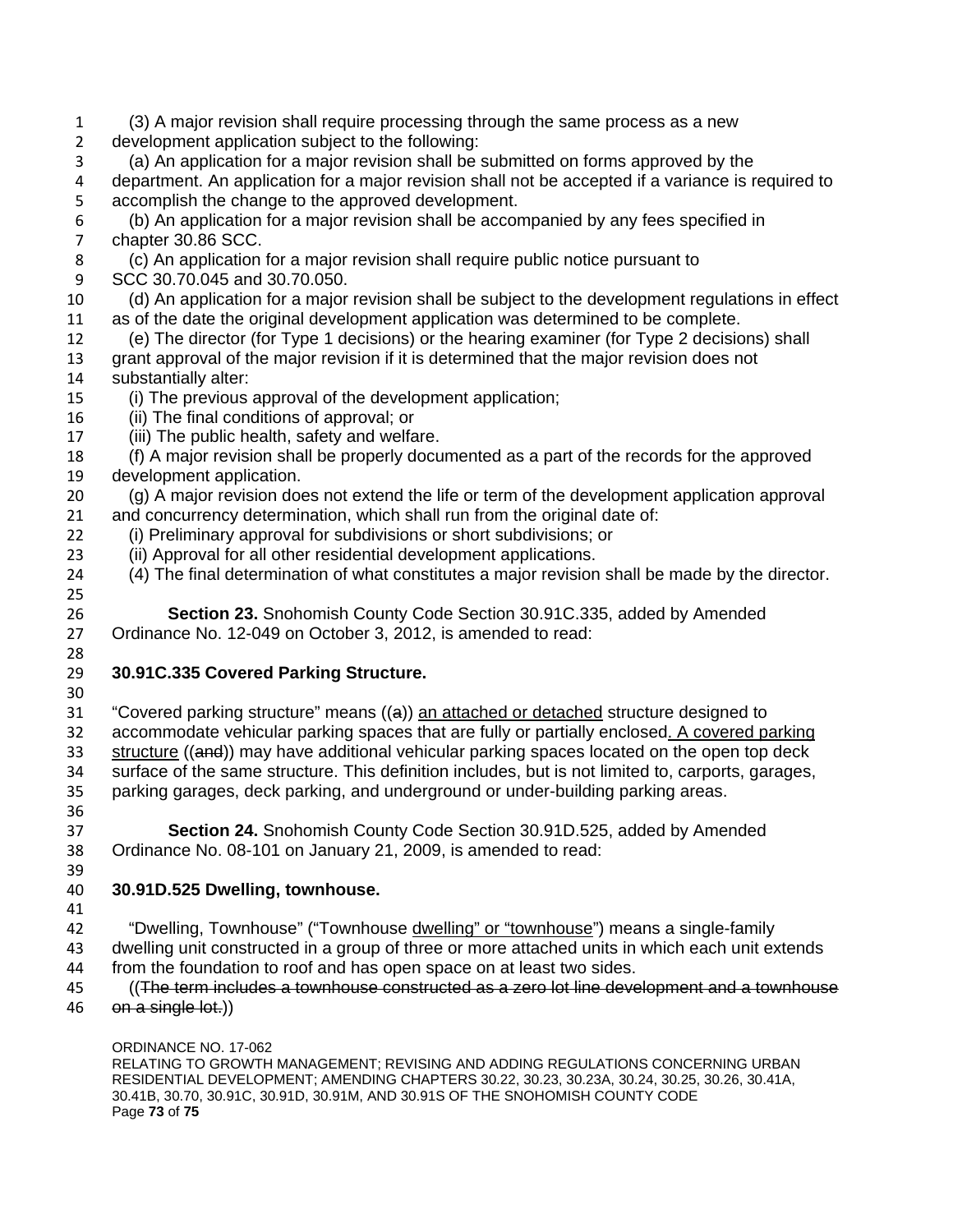**Section 25.** A new section is added to chapter 30.91M of the Snohomish County Code to read:

**30.91M.137 Mixed townhouse development.**

 "Mixed townhouse development" or "mixed townhouse" means a residential development that primarily contains townhouse dwelling units but accommodates a mix of other single-family housing types (i.e., single-family detached, single-family attached, and/or duplex dwelling units) and where at least 70 percent of the dwelling units are townhouse units, except when otherwise authorized under SCC 30.23A.050.

 **Section 26.** A new section is added to chapter 30.91S of the Snohomish County Code to read:

## **30.91S.455 Snohomish County Residential Design Manual.**

 "Snohomish County Residential Design Manual" means the residential design manual adopted by the director by rule under chapter 30.82 SCC. The residential design manual shall provide detail and specificity regarding code requirements contained in title 30 SCC and the EDDS for all urban residential development. 

 **Section 27.** Effective date and implementation. This ordinance shall take effect 60 days following adoption by the County Council. The Snohomish County Department of Planning and Development Services is authorized to take such actions as may be necessary to implement 26 this ordinance on its effective dates. 

 **Section 28.** Severability and savings. If any section, sentence, clause, or phrase of this ordinance shall be held to be invalid or unconstitutional by the Growth Management Hearings Board, or a court of competent jurisdiction, such invalidity or unconstitutionality shall not affect the validity or constitutionality of any other section, sentence, clause, or phrase of this ordinance. Provided, however, that if any section, sentence, clause, or phrase of this ordinance is held to be invalid by the Board or court of competent jurisdiction, then the section, sentence, clause, or phrase in effect prior to the effective date of this ordinance shall be in full force and effect for that individual section, sentence, clause, or phrase as if this ordinance had never been adopted.

| 37 |                                                    |                              |       |
|----|----------------------------------------------------|------------------------------|-------|
| 38 |                                                    |                              |       |
| 39 | PASSED this 18 <sup>th</sup> day of October, 2017. |                              |       |
| 40 |                                                    |                              |       |
| 41 |                                                    |                              |       |
| 42 |                                                    | SNOHOMISH COUNTY COUNCIL     |       |
| 43 |                                                    | Snohomish County, Washington |       |
| 44 |                                                    |                              |       |
| 45 |                                                    | /s/ Brian Sullivan           |       |
| 46 |                                                    | <b>Council Chair</b>         | $D-5$ |
|    |                                                    |                              |       |

ORDINANCE NO. 17-062 RELATING TO GROWTH MANAGEMENT; REVISING AND ADDING REGULATIONS CONCERNING URBAN RESIDENTIAL DEVELOPMENT; AMENDING CHAPTERS 30.22, 30.23, 30.23A, 30.24, 30.25, 30.26, 30.41A, 30.41B, 30.70, 30.91C, 30.91D, 30.91M, AND 30.91S OF THE SNOHOMISH COUNTY CODE Page **74** of **75**